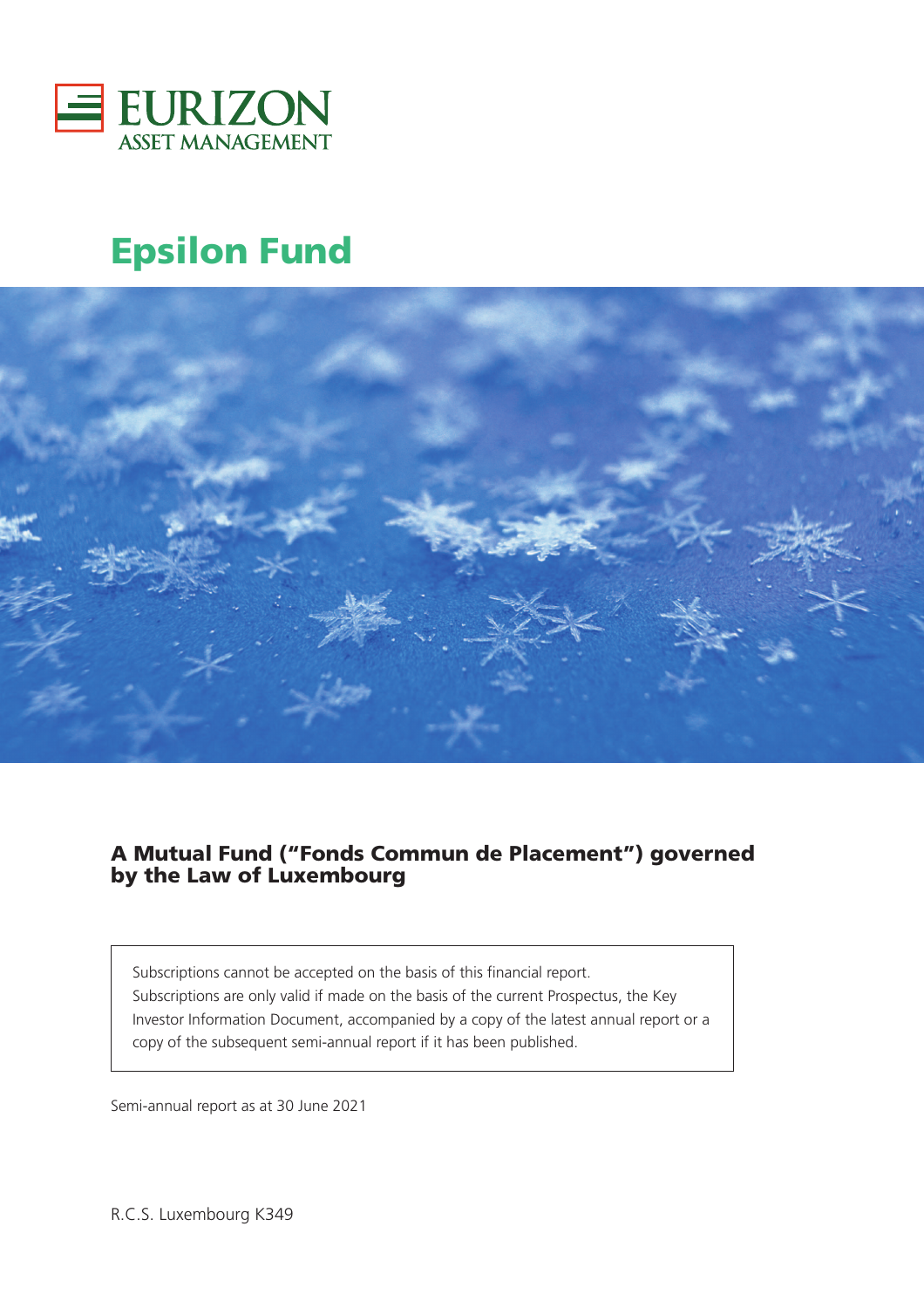### **Epsilon Fund**

## **Table of contents**

| Organisation of the Fund                                                                                                                                                                                                    | 3                                      |
|-----------------------------------------------------------------------------------------------------------------------------------------------------------------------------------------------------------------------------|----------------------------------------|
| Comparative Net Asset Values over the last three<br>years/periods                                                                                                                                                           | 9                                      |
| Combined Statement of Net Assets                                                                                                                                                                                            | 10                                     |
| Combined Statement of Changes in Net Assets                                                                                                                                                                                 | 11                                     |
| Epsilon Fund - Euro Cash<br>Statement of Net Assets<br>Statement of Changes in Net Assets<br>Portfolio                                                                                                                      | 12<br>$12 \overline{ }$<br>13<br>14    |
| Epsilon Fund - Euro Bond<br>Statement of Net Assets<br>Statement of Changes in Net Assets<br>Portfolio<br>Commitments on future contracts<br>Option contracts<br>Forward foreign exchange contracts                         | 15<br>15<br>16<br>17<br>25<br>26<br>27 |
| Epsilon Fund - Euro Q-Equity<br><b>Statement of Net Assets</b><br>Statement of Changes in Net Assets<br>Portfolio<br>Commitments on future contracts                                                                        | 28<br>28<br>29<br>30<br>34             |
| Epsilon Fund - Emerging Bond Total Return<br><b>Statement of Net Assets</b><br>Statement of Changes in Net Assets<br>Portfolio<br>Commitments on future contracts<br>Option contracts<br>Forward foreign exchange contracts | 35<br>35<br>36<br>37<br>46<br>47<br>48 |
| Epsilon Fund - Emerging Bond Total                                                                                                                                                                                          | 49                                     |
| Return Enhanced<br><b>Statement of Net Assets</b><br>Statement of Changes in Net Assets<br>Portfolio<br>Commitments on future contracts<br>Option contracts<br>Forward foreign exchange contracts                           | 49<br>50<br>51<br>56<br>57<br>58       |
| Epsilon Fund - Q-Flexible<br>Statement of Net Assets<br>Statement of Changes in Net Assets<br>Portfolio<br>Commitments on future contracts<br>Option contracts<br>Forward foreign exchange contracts                        | 59<br>59<br>60<br>61<br>66<br>67<br>68 |

| Epsilon Fund - Enhanced Constant Risk Contribution | 69 |
|----------------------------------------------------|----|
| Statement of Net Assets                            | 69 |
| Statement of Changes in Net Assets                 | 70 |
| Portfolio                                          | 71 |
| Commitments on future contracts                    | 78 |
| Option contracts                                   | 79 |
| Forward foreign exchange contracts                 | 80 |
|                                                    |    |
| Epsilon Fund - Absolute Q-Multistrategy            | 81 |
| Statement of Net Assets                            | 81 |
| Statement of Changes in Net Assets                 | 82 |
| Portfolio                                          | 83 |
| Commitments on future contracts                    | 87 |
| Swap contracts                                     | 88 |
|                                                    |    |
| Notes to the financial statements                  | 89 |
|                                                    |    |
| Appendix I                                         | 97 |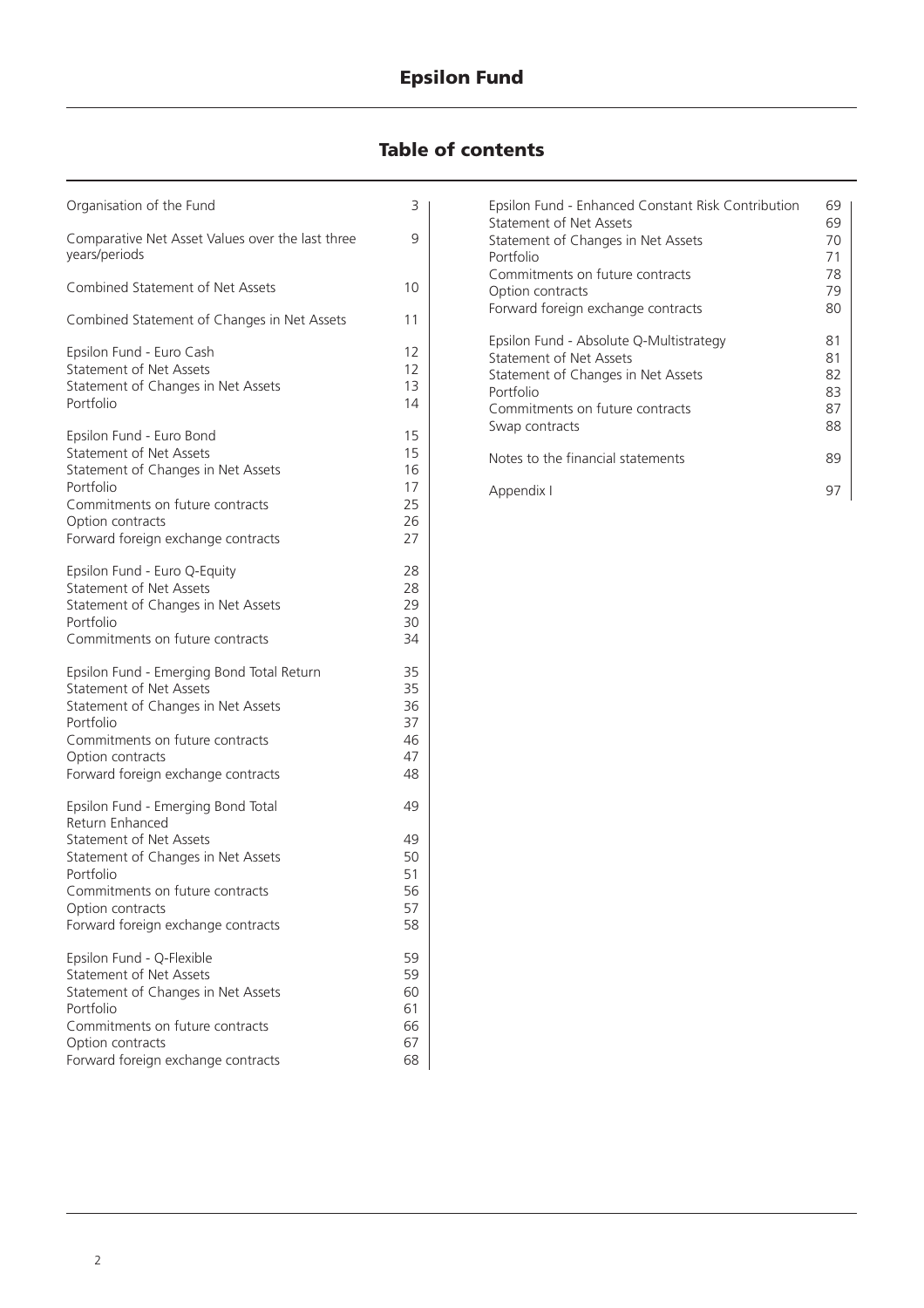#### *MANAGEMENT COMPANY AND PROMOTER*

#### **Eurizon Capital S.A.**

8, avenue de la Liberté L-1930 Luxembourg (Grand Duchy of Luxembourg)

R.C.S. Luxembourg B 28536

#### *BOARD OF DIRECTORS OF THE MANAGEMENT COMPANY*

#### **Chairman of the Board of Directors**

Mr. Daniel GROS Independent Director Resident in Brussels (Belgium)

#### **Vice-Chairman of the Board of Directors**

Mr. Saverio PERISSINOTTO Managing Director of Eurizon Capital SGR S.p.A., Milan Resident in Milan (Italy)

#### **Managing Director**

Mr. Marco BUS General Manager of Eurizon Capital S.A., Luxembourg Resident in Luxembourg (Grand Duchy of Luxembourg)

#### **Director**

Mr. Jérôme DEBERTOLIS Conducting Officer of Eurizon Capital S.A., Luxembourg Resident in Luxembourg (Grand Duchy of Luxembourg)

#### **Director**

Mr. Massimo MAZZINI Head of Marketing and Business Development of Eurizon Capital SGR S.p.A., Milan Resident in Milan (Italy)

#### **Director**

Mrs. Paola TAGLIAVINI Independent Director Resident in Milan (Italy)

#### **Director**

Mrs. Sandrine DUBOIS Independent Director Resident in Luxembourg (Grand Duchy of Luxembourg)

#### *MANAGEMENT COMPANY'S CONDUCTING OFFICERS*

Mr. Marco BUS General Manager of Eurizon Capital S.A., Luxembourg Resident in Luxembourg (Grand Duchy of Luxembourg)

Mr. Jérôme DEBERTOLIS Conducting Officer of Eurizon Capital S.A., Luxembourg Resident in Luxembourg (Grand Duchy of Luxembourg)

#### *DEPOSITARY BANK AND PAYING AGENT*

#### **State Street Bank International GmbH, Luxembourg Branch**

49, avenue J.F. Kennedy L-1855 Luxembourg (Grand Duchy of Luxembourg)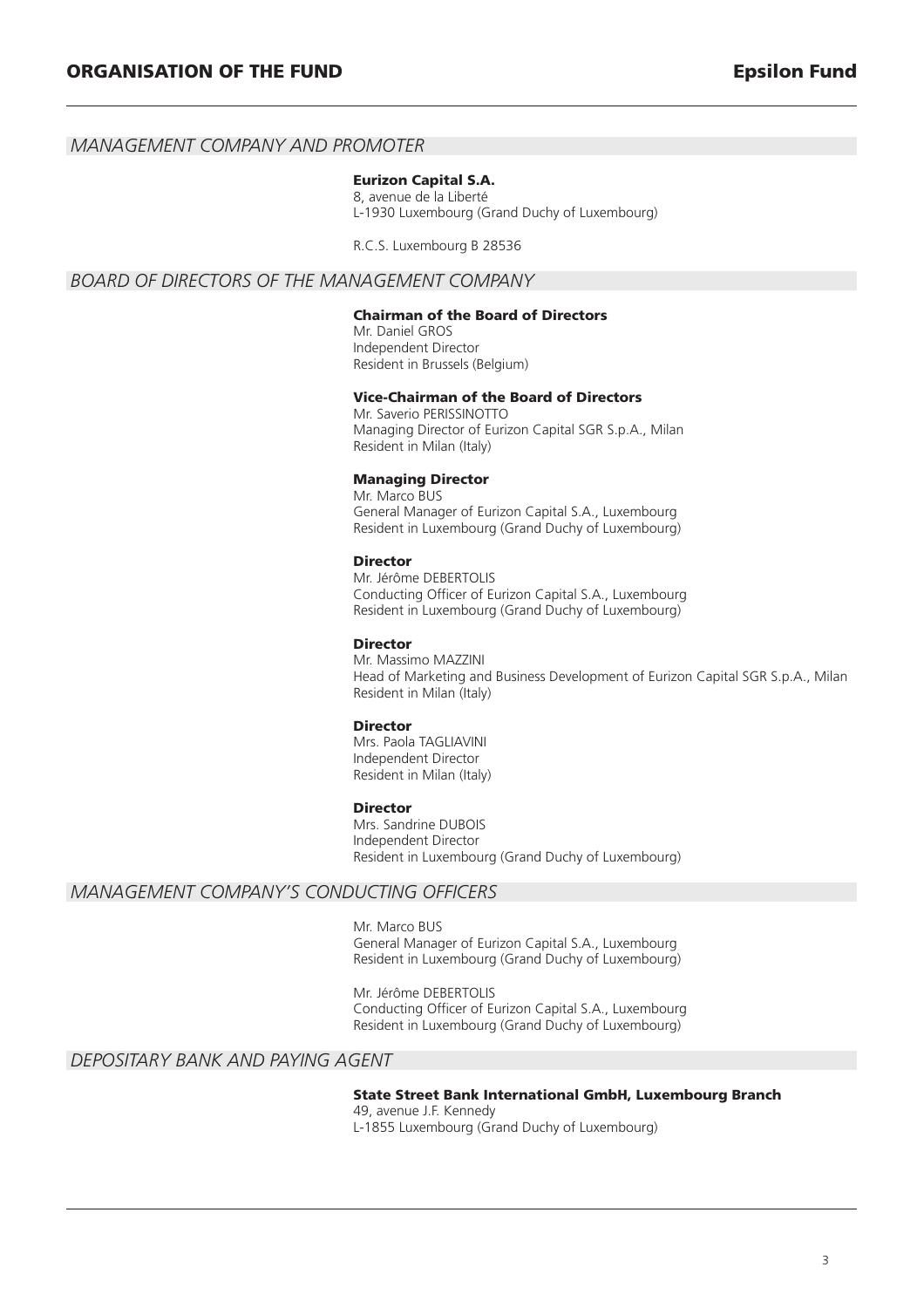| <b>LOCAL PAYING AGENT</b> |                                                                                                                                                                                                                                                                                                                                                                                                                                                                                                  |
|---------------------------|--------------------------------------------------------------------------------------------------------------------------------------------------------------------------------------------------------------------------------------------------------------------------------------------------------------------------------------------------------------------------------------------------------------------------------------------------------------------------------------------------|
| Austria                   | Erste Bank der oesterreichischen Sparkassen AG<br>1, Am Belvedere<br>1100, Vienna                                                                                                                                                                                                                                                                                                                                                                                                                |
| Belgium                   | <b>CACEIS Belgium S.A.</b><br>86, Avenue du Port<br>B - 1000, Brussels                                                                                                                                                                                                                                                                                                                                                                                                                           |
| France                    | State Street Bank International GmbH, (acting through its Paris<br><b>Branch</b> )<br>Défense Plaza, 23-25 rue Delarivière-Lefoullon<br>F-92064, Paris La Défense Cedex                                                                                                                                                                                                                                                                                                                          |
| Italy                     | State Street Bank International GmbH, (acting through its Italian<br><b>Branch</b> )<br>10, via Ferrante Aporti<br>I-20125, Milan<br>Allfunds Bank S.A.U. - Milan Branch<br>6, via Bocchetto<br>I-20123, Milan<br><b>SOCIETE GENERALE Securities Services S.p.A.,</b><br>19A - MAC2, Via Benigno Crespi<br>I-20159, Milan<br><b>CACEIS Bank S.A. - Italian Branch</b><br>2, Piazza Cavour<br>I-20121, Milan<br><b>Banca Sella Holding S.p.A.</b><br>1, Piazza Gaudenzio Sella<br>I-13900, Biella |
| Slovak Republic           | Všeobecná úverová banka, a.s.<br>1, Mlynské nivy<br>SK-829 90, Bratislava                                                                                                                                                                                                                                                                                                                                                                                                                        |
| Sweden                    | Skandinaviska Enskilda Banken AB (publ)<br>8, Kungsträdgårdsgatan<br>106 40, Stockholm                                                                                                                                                                                                                                                                                                                                                                                                           |

#### *ADMINISTRATIVE AGENT, REGISTRAR AND TRANSFER AGENT*

**State Street Bank International GmbH, Luxembourg Branch** 49, avenue J.F. Kennedy L-1855 Luxembourg (Grand Duchy of Luxembourg)

*(these functions have been delegated by Eurizon Capital S.A.)*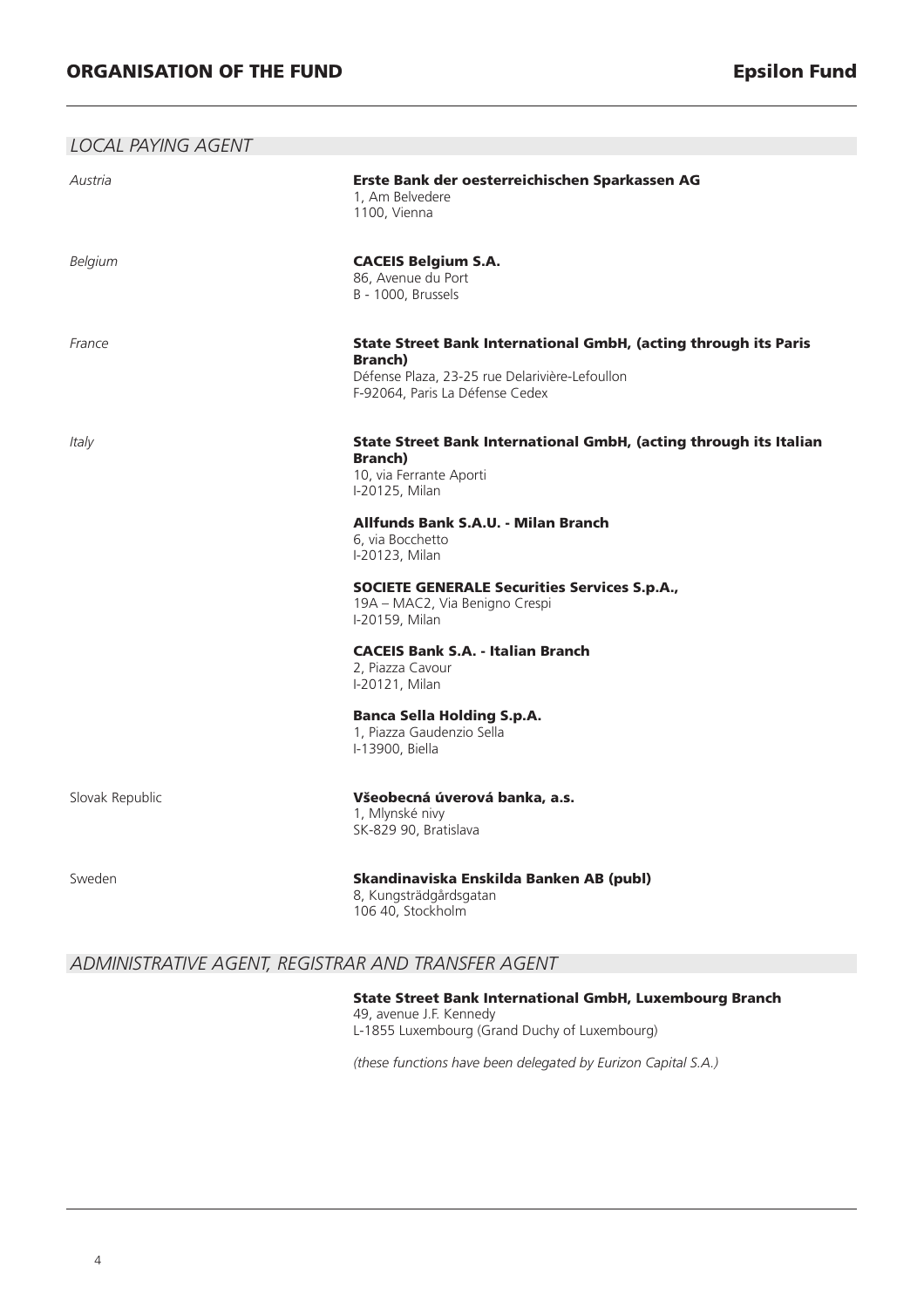#### *INVESTMENT MANAGERS*

#### **Eurizon Capital S.A.**

8, avenue de la Liberté L-1930 Luxembourg (Grand Duchy of Luxembourg)

#### **Eurizon Capital SGR S.p.A.**

3, Piazzetta Giordano dell'Amore I-20121 Milan (Italy)

(This function has been delegated by Eurizon Capital S.A. to Eurizon Capital SGR S.p.A. for the Sub-Fund Epsilon Fund - Euro Bond)

#### **Epsilon SGR S.p.A.**

3, Piazzetta Giordano Dell'Amore I-20121 Milan (Italy)

(This function has been delegated by Eurizon Capital S.A. to Epsilon SGR S.p.A. for the Sub-Funds Epsilon Fund - Euro Q-Equity, Epsilon Fund - Q-Flexible, Epsilon Fund - Emerging Bond Total Return, Epsilon Fund - Emerging Bond Total Return Enhanced, Epsilon Fund - Enhanced Constant Risk Contribution and Epsilon Fund - Absolute Q-Multistrategy)

#### *INDEPENDENT AUDITOR OF THE INVESTMENT FUND AND OF THE MANAGEMENT COMPANY*

#### **Ernst & Young**

35E, Avenue John F. Kennedy L-1855 Luxembourg (Grand Duchy of Luxembourg)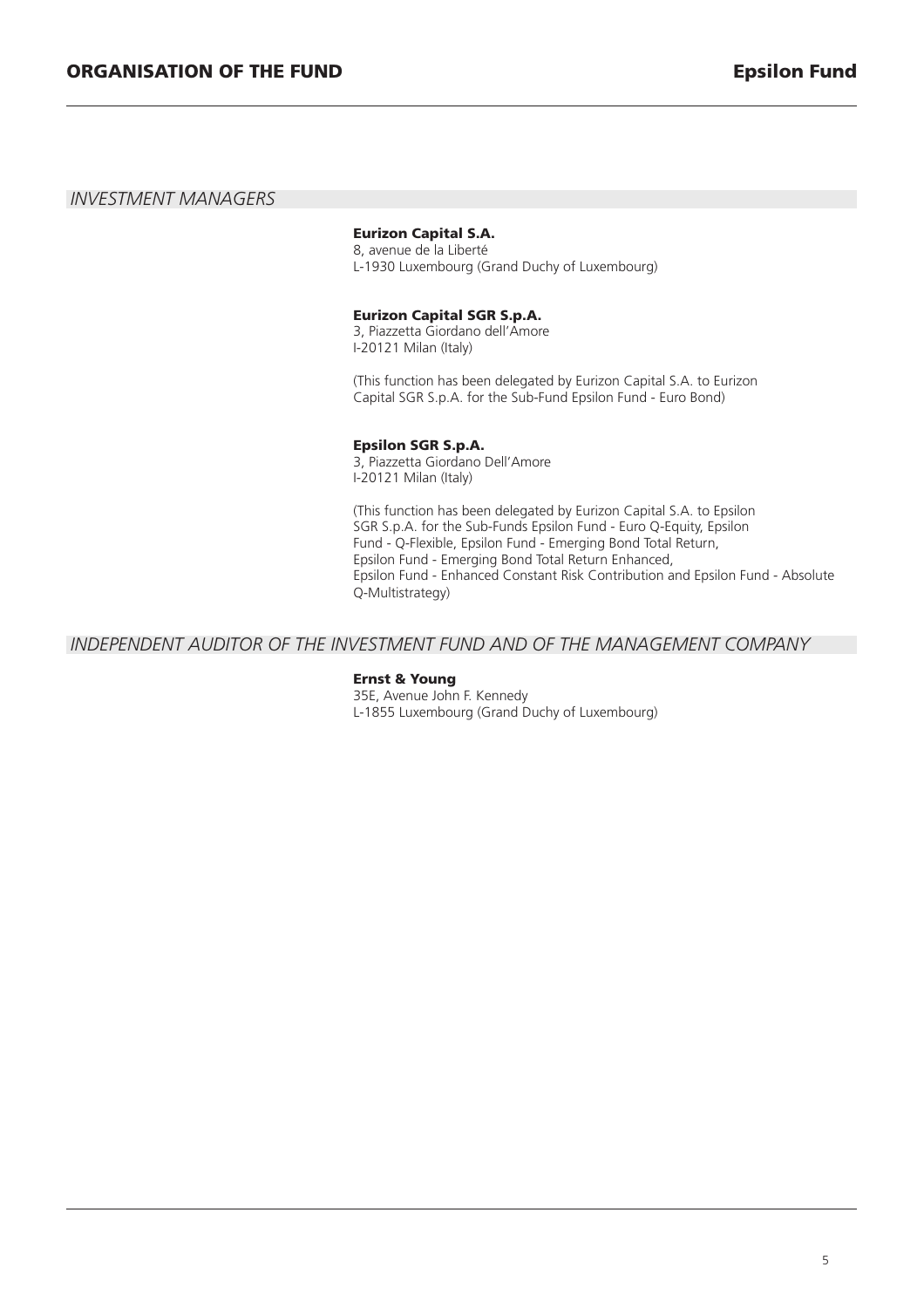#### **CONSTITUTION**

Epsilon Fund (the "Fund"), was created in the Grand Duchy of Luxembourg on 21 April 2008 in the form of a mutual investment fund in transferable securities governed by the Laws of Luxembourg, and is currently, subject to Part I of the Law of 17 December 2010 on undertakings for collective investment ("UCI").

The management regulations (the "Management Regulations"), after having been approved by the Board of Directors of the management company Eurizon Capital S.A. (the "Management Company"), have been initially signed by State Street Bank, the former Depositary Bank, on 21 April 2008 and the notification of the filing with the Registre du Commerce et des Sociétés in Luxembourg has been published in the Mémorial, Recueil Spécial des Sociétés et Associations on 8 May 2008. The informing of the deposit with the Registre du Commerce et des Sociétés in Luxembourg of amended version of the Management Regulations were published in the Mémorial, Recueil Spécial des Sociétés et Associations until 31 May 2016 and on the official electronic platform Recueil Electronique des Sociétés et Associations as from 1 June 2016. The Management Regulations in force have been filed with the "Registre de Commerce et des Sociétés" in Luxembourg, where they may be consulted, and where copies can be obtained.

The Fund has been established for an indefinite period.

The Fund is an umbrella fund. The Sub-Funds which are active on 30 June 2021 are listed below:

Epsilon Fund - Euro Cash Epsilon Fund - Emerging Bond Total Return Epsilon Fund - Euro Q-Equity Epsilon Fund - Q-Flexible Epsilon Fund - Euro Bond Epsilon Fund - Enhanced Constant Risk Contribution Epsilon Fund - Absolute Q-Multistrategy Epsilon Fund - Emerging Bond Total Return Enhanced

The Sub-Fund Epsilon Fund - Euro Cash was launched on 20 May 2008.

The Sub-Fund Epsilon Fund - Emerging Bond Total Return was launched on 27 May 2008.

The Sub-Fund Epsilon Fund - Euro Q-Equity was launched on 3 June 2008.

The Sub-Fund Epsilon Fund - Q-Flexible was launched on 28 July 2008.

The Sub-Fund Epsilon Fund - Euro Bond was launched on 5 May 2008.

The Sub-Fund Epsilon Fund - Enhanced Constant Risk Contribution was launched on 3 October 2014.

The Sub-Fund Epsilon Fund - Absolute Q-Multistrategy was launched on 24 November 2016.

The Sub-Fund Epsilon Fund - Emerging Bond Total Return Enhanced was launched on 11 September 2017.

The Sub-Fund Epsilon Fund - European Q-Equity was merged into Epsilon Fund - Euro Q-Equity on 31 May 2019.

The different Units which are available to investors for all Sub-Funds are detailed in note 10 "Units of the Fund" of the notes to the financial statements.

#### **GENERAL MEETING**

The Annual General Meeting of the Management Company takes place every year at the registered office, or at any other location in Luxembourg, specified in the convening notice within six months of the end of each financial year.

#### **INFORMATION FOR FUND UNITHOLDERS**

Copies of audited annual reports as at 31 December and copies of unaudited semi-annual reports as at 30 June are available free of charge to Unitholders at the Depositary Bank, other establishments specified by the latter, and at the registered office of the Management Company.

The periodic reports contain all information relative to the Fund, to the composition and development of its assets.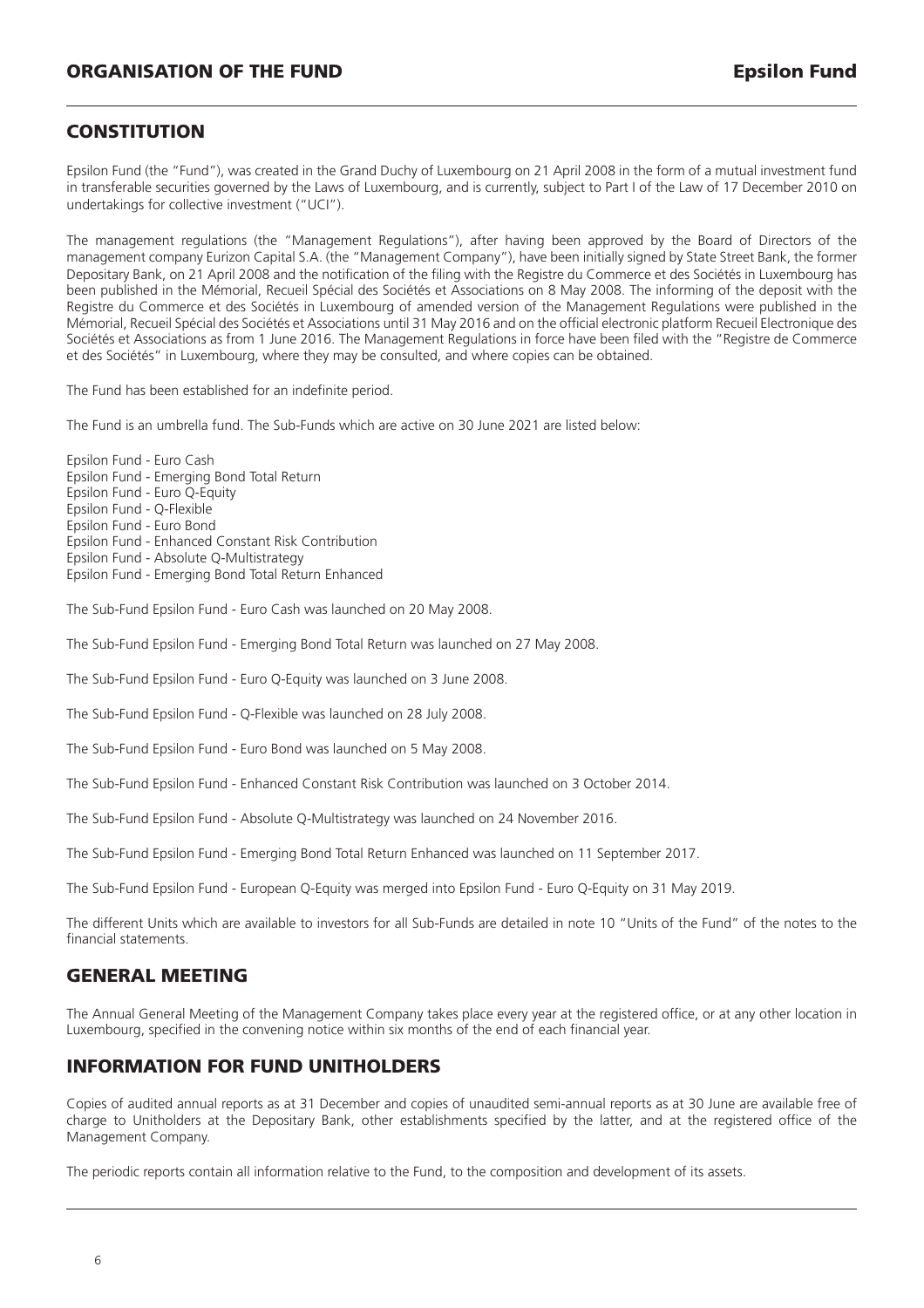The financial year begins on 1 January and ends on 31 December.

The Net Asset Value as well as the subscription and redemption prices of the Fund Units can also be obtained from the Depostary Bank.

Other information intended for participants is published in the "Mémorial, Recueil des Sociétés et Associations" and in the "Registre de Commerce et des Sociétés" in Luxembourg, if this publication is specified by the Management Regulations or by Law.

#### **GLOBAL RISK EXPOSURE**

The method used to calculate the global risk exposure is the commitment approach for all Sub-Funds.

#### **REMUNERATION POLICY (UNAUDITED)**

The Remuneration Policy of Eurizon Capital S.A. (hereinafter also referred as the "Company") is based on the principles applied in the Intesa Sanpaolo Group including:

- alignment with the interests of shareholders, customers and their assets under management, the medium and long term strategies and objectives, under a framework of reference rules aimed at avoiding conflict of interests, and at the proper control of current and future business risks and ensuring an adequate level of liquidity and capitalization;

- consistency with and promotion of sound and effective risk management and discouragement of risk-taking which is inconsistent with the risk profile, rules or instruments of incorporation of the assets managed;

The Remuneration Policy has been prepared on the basis of the Intesa Sanpaolo Group's remuneration policies and, for what is not in conflict, not governed or more restrictive, in compliance with European and national regulations governing the asset management industry:

- the Law of 12 July 2013 on alternative investment fund managers (transposing the EU Directive 2011/61/EU - the AIFM Directive), and

- the Law of 17 December 2010 relating to undertakings for collective investment (transposing the EU Directive 2014/91/UE - the UCITS V Directive).

#### Governance Structure

All incentives and reward systems for the Company's personnel are subject to the following types of conditions:

- activation conditions for the Group and the Company, consisting of liquidity, capitalisation and financial parameters;

- financing conditions of the mechanism of bonus funding for the Group and the Company, according to a top-down approach such as to take into account the exceeding of certain liquidity, capitalisation and financial parameters, in the first place at the level of the Group and, therefore, of the Company;

- individual access condition, meaning the level of achievement of the individual performance objectives, subject to the verification of the absence of individual compliance breaches. The individual performance objectives include financial as well as non-financial criteria.

The Board of Directors of the Company establishes and reviews annually the Remuneration Policy of the Company and ensures consistency with the overall policy of the Company in terms of risk-taking, the strategy and long-term, corporate governance structure and internal control objectives. It involves the Conducting Officers, each for their own responsibilities, in the definition and implementation of the Remuneration Policy.

The Company decided to entrust the Independent Directors Committee with the advisory and consulting functions aimed to support the Board of Directors in all activities relating to remuneration, defined in accordance with the principles set out in the ESMA Guidelines on sound remuneration policies (ESMA 232/2013 and 411/2016). The Committee is entirely composed of independent members. External persons can still participate in the meetings of the Committee in relation to specific items.

The internal process related to the governance of remuneration involves the Human Resources, the Risk Management, the Compliance and the Operations & Finance departments, each under the supervision of the respective Conducting Officer.

The Corporate Control Functions verify, for each area of competence (Risk Management, Compliance, Internal Audit), the alignment of the remuneration practices with the approved policy and the applicable regulations.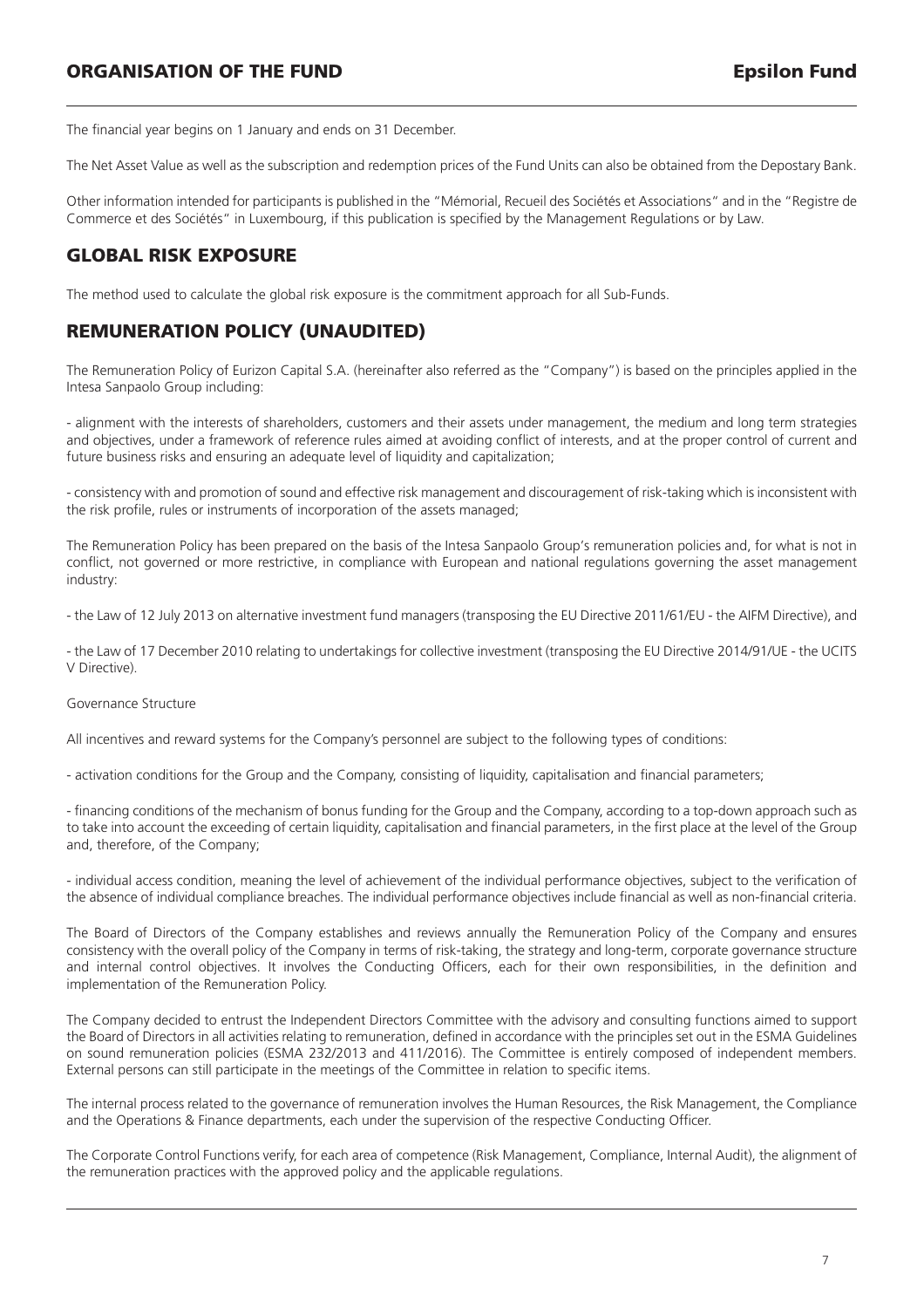The ex-ante annual independent internal review of the remuneration system concluded its design to be appropriate.

#### **Compensation Structure**

The compensation of personnel includes:

- Fixed component, defined on the basis of the contractual category, the role held and the extent of responsibilities, reflecting the experience and skills required, as well as the quality of the contribution to corporate results;

- Variable component, linked to employee's performance and aligned with the annual results actually achieved and the risks prudentially assumed.

The criteria for the definition of the Company incentive systems, in application of the Intesa Sanpaolo Group's remuneration policies, aimed at ensuring the correlation between remuneration, performance and risks are, among others:

- the measurement of performance from multiple perspectives in order to align the management and employees behaviour to medium and long term strategic drivers, both quantitative (profitability, growth, productivity, cost of risk / sustainability) and qualitative (strategic actions or projects and managerial quality), on different perimeters (Group / Structure / Individual);

- the principle of selectivity, by differentiating the best performances and assigning higher bonuses;

- the principle of financial sustainability, by the definition of a bonus pool correlated to the performance of a Group parameter, currently identified as Income before tax from continuing operations and the use of a solidarity mechanism, according to which the amount of total bonuses paid to the employees of each Business Unit depends in part on the Group's overall performance (reflected in the size of the bonus pool) and in part on the degree of expected contribution to the Group's results;

- the definition of target bonus for roles and professional clusters to be used across all Group, in order to guarantee internal balance and the ongoing benchmarking between roles and/or professional clusters Group target bonuses and external market practices;

- the verification of the so-called individual compliance breaches as a restriction to bonus accrual (disciplinary measures, serious findings received from the Bank's control functions, sanctions by the Supervisory Authorities).

Vesting of the variable remuneration for Risk Takers is governed by specific rules in terms of:

- Deferral mechanisms
- Payment partly in cash and partly in instruments and retention period for Units/Shares of funds;
- Ex-post adjustment mechanisms malus or clawback.

#### **Compensation for 2021**

In accordance with the Law as of 17 December 2010 on Undertakings for Collective Investments (as subsequently amended) in conjunction with the guidelines on sound remuneration policies under UCITS published by the European Securities and Markets Authority (ESMA), the Company has identified individuals who have a material impact of the Company's risk profile (Material Risk Takers).

The regulations provide rules in relation to the variable component of the compensation of Risk Takers, indicating that:

- at least 40% of the variable component (60% for significant bonuses) must be subject to deferred payment for a period of 3 years (5 years for significant bonuses);

- a substantial portion (at least 50%) is paid out in Units/Shares of funds managed by the Company, or equivalent instruments; said percentage is applied, in the same proportion, to both the deferred and upfront portions of the variable component;

- there is a specific holding period (of no less than 2 years for the upfront component, and shorter for the deferred portion) for the vesting of the financial instruments referenced above.

In case the Variable Compensation is lower than EUR 80 000, the Material Risk Takers receive their entire Variable Compensation in cash without any deferral.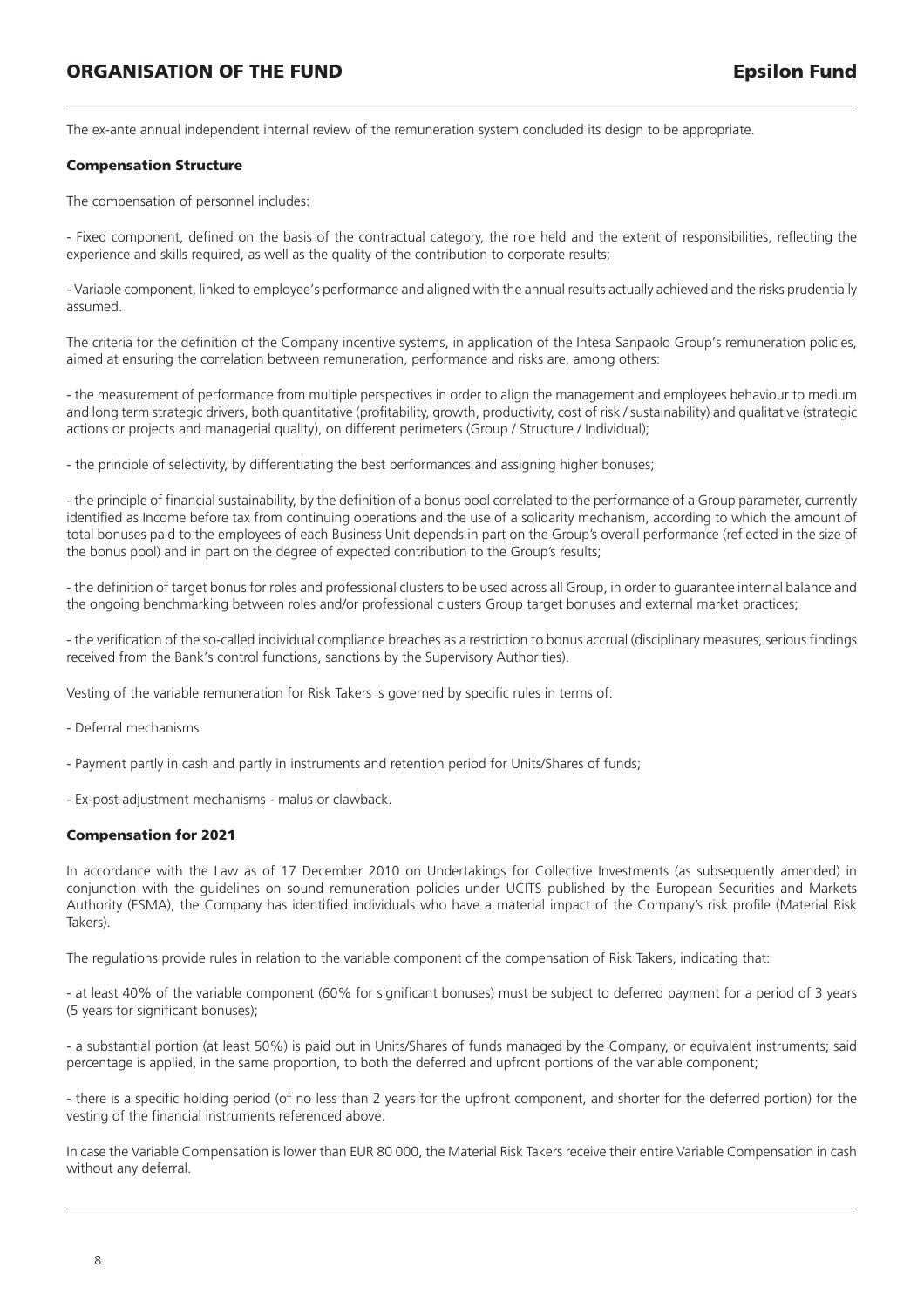### **COMPARATIVE NET ASSET VALUES OVER THE LAST THREE YEARS/PERIODS**

|                                                                                                                                                                                                            |                                                                                                                     | 30 June 2021                                                                                                                                      |                                                                             | 31 December 2020                                                                                                                               |                                                                             | 31 December 2019                                                                                                                             |                                                                            |
|------------------------------------------------------------------------------------------------------------------------------------------------------------------------------------------------------------|---------------------------------------------------------------------------------------------------------------------|---------------------------------------------------------------------------------------------------------------------------------------------------|-----------------------------------------------------------------------------|------------------------------------------------------------------------------------------------------------------------------------------------|-----------------------------------------------------------------------------|----------------------------------------------------------------------------------------------------------------------------------------------|----------------------------------------------------------------------------|
|                                                                                                                                                                                                            | Currency                                                                                                            | Total NAV per Unit                                                                                                                                |                                                                             | Total NAV per Unit                                                                                                                             |                                                                             | Total NAV per Unit                                                                                                                           |                                                                            |
| Epsilon Fund - Euro Cash<br>Class I Units<br>Class R Units<br>Total net assets                                                                                                                             | <b>EUR</b><br><b>EUR</b><br><b>EUR</b>                                                                              | 970 407 157,10<br>285 125 071,62<br>1 255 532 228,73                                                                                              | 109,04<br>106.88                                                            | 986 475 120,96<br>297 551 732,76<br>1 284 026 853,72                                                                                           | 109,46<br>107.39                                                            | 1 219 762 296,02<br>361 625 403.25<br>1 581 387 699,27                                                                                       | 109,99<br>108.10                                                           |
| Epsilon Fund - Euro Bond<br>Class I Units<br>Class R Units<br>Class RD Units<br>Total net assets                                                                                                           | <b>EUR</b><br><b>EUR</b><br><b>EUR</b><br><b>EUR</b>                                                                | 3 592 859 882,69<br>845 004 879,42<br>34 501,55<br>4 437 899 263,70                                                                               | 194.41<br>181,18<br>106,65                                                  | 3 366 459 587,58<br>717 786 965,00<br>49 430,55<br>4 084 295 983,13                                                                            | 198.06<br>185,22<br>109,52                                                  | 2 672 115 219,75<br>394 281 142,68<br>67 764,53<br>3 066 464 126,96                                                                          | 187,14<br>176.04<br>104,54                                                 |
| Epsilon Fund - Euro Q-Equity<br>Class I Units<br>Class R Units<br>Total net assets                                                                                                                         | <b>EUR</b><br><b>EUR</b><br><b>EUR</b>                                                                              | 294 377 087,71<br>23 255 974,50<br>317 633 062,24                                                                                                 | 169,17<br>148,39                                                            | 308 133 795,39<br>11 520 963,11<br>319 654 758,50                                                                                              | 142,88<br>126,12                                                            | 357 150 398,54<br>6 083 583,56<br>363 233 982,10                                                                                             | 146,84<br>131,28                                                           |
| Epsilon Fund - Emerging Bond Total Return<br>Class E Units<br>Class I Units<br>Class 12 Units<br>Class I7 Units<br>Class IU2 Units<br>Class R Units<br>Class RD Units<br>Class X Units<br>Total net assets | <b>EUR</b><br><b>EUR</b><br><b>USD</b><br>CHF<br><b>USD</b><br><b>EUR</b><br><b>EUR</b><br><b>EUR</b><br><b>EUR</b> | 2 416 558,16<br>3 254 306 618,45<br>592 495,68<br>149 740,18<br>357 313.17<br>389 276 717,93<br>3 628 071,46<br>86 479 412,55<br>3 737 206 927,60 | 100,38<br>143.31<br>111,22<br>104,68<br>111.19<br>132,93<br>98,60<br>102,28 | 2 614 336,52<br>3 248 812 797,79<br>64 987,76<br>144 175,90<br>370 977.57<br>428 913 029,17<br>3 886 391,30<br>101 444 746,28<br>3786160916,94 | 100,30<br>142.89<br>114,42<br>102,98<br>110.51<br>132,97<br>99,12<br>102,11 | 5 537 539,34<br>4 181 409 834,50<br>58 402,40<br>212 407,12<br>16 060.70<br>472 154 403,84<br>4 327 927,25<br>62 167 161,89<br>4725858615,39 | 98,69<br>140.30<br>102,82<br>101,39<br>107.07<br>131,08<br>98,02<br>100,27 |
| Epsilon Fund - Emerging Bond Total Return Enhanced<br>Class I Units<br>Class R Units<br>Total net assets                                                                                                   | <b>EUR</b><br><b>EUR</b><br><b>EUR</b>                                                                              | 46 503 198,89<br>6 390 029,21<br>52 893 228,11                                                                                                    | 102,75<br>100.31                                                            | 141 379 762,55<br>7 008 271,32<br>148 388 033,87                                                                                               | 102,86<br>100.77                                                            | 234 451 904,09<br>7783056.30<br>242 234 960,39                                                                                               | 99,93<br>98,28                                                             |
| Epsilon Fund - Q-Flexible<br>Class I Units<br>Class R Units<br>Class RD Units<br>Total net assets                                                                                                          | <b>EUR</b><br><b>EUR</b><br><b>EUR</b><br><b>EUR</b>                                                                | 889 437 277,03<br>522 210 253,08<br>65 473,06<br>1 411 713 003,19                                                                                 | 182,12<br>160,83<br>117,19                                                  | 801 867 277,27<br>357 977 739,91<br>18 569,13<br>1 159 863 586,31                                                                              | 169.89<br>150,91<br>110,47                                                  | 891 666 526,10<br>259 370 359,28<br>75 226,37<br>1 151 112 111,75                                                                            | 158,45<br>141,80<br>104,05                                                 |
| Epsilon Fund - Enhanced Constant Risk Contribution<br>Class I Units<br>Class R Units<br>Class RD Units<br>Total net assets                                                                                 | <b>EUR</b><br><b>EUR</b><br><b>EUR</b><br><b>EUR</b>                                                                | 67 771 278,25<br>5 507 118.05<br>1 629 181,67<br>74 907 577,97                                                                                    | 124,14<br>117.19<br>113,09                                                  | 79 655 548,69<br>2 697 884.84<br>562 045,14<br>82 915 478,67                                                                                   | 120,26<br>113.96<br>110.95                                                  | 121 660 397,78<br>1936 619.43<br>683 363,93<br>124 280 381,14                                                                                | 116,14<br>110,89<br>108,04                                                 |
| Epsilon Fund - Absolute Q-Multistrategy<br>Class   Units<br>Total net assets                                                                                                                               | <b>EUR</b><br><b>EUR</b>                                                                                            | 92 301 402,24<br>92 301 402,24                                                                                                                    | 101.41                                                                      | 96 629 977,00<br>96 629 977,00                                                                                                                 | 101.05                                                                      | 63 490 318.64<br>63 490 318,64                                                                                                               | 100,20                                                                     |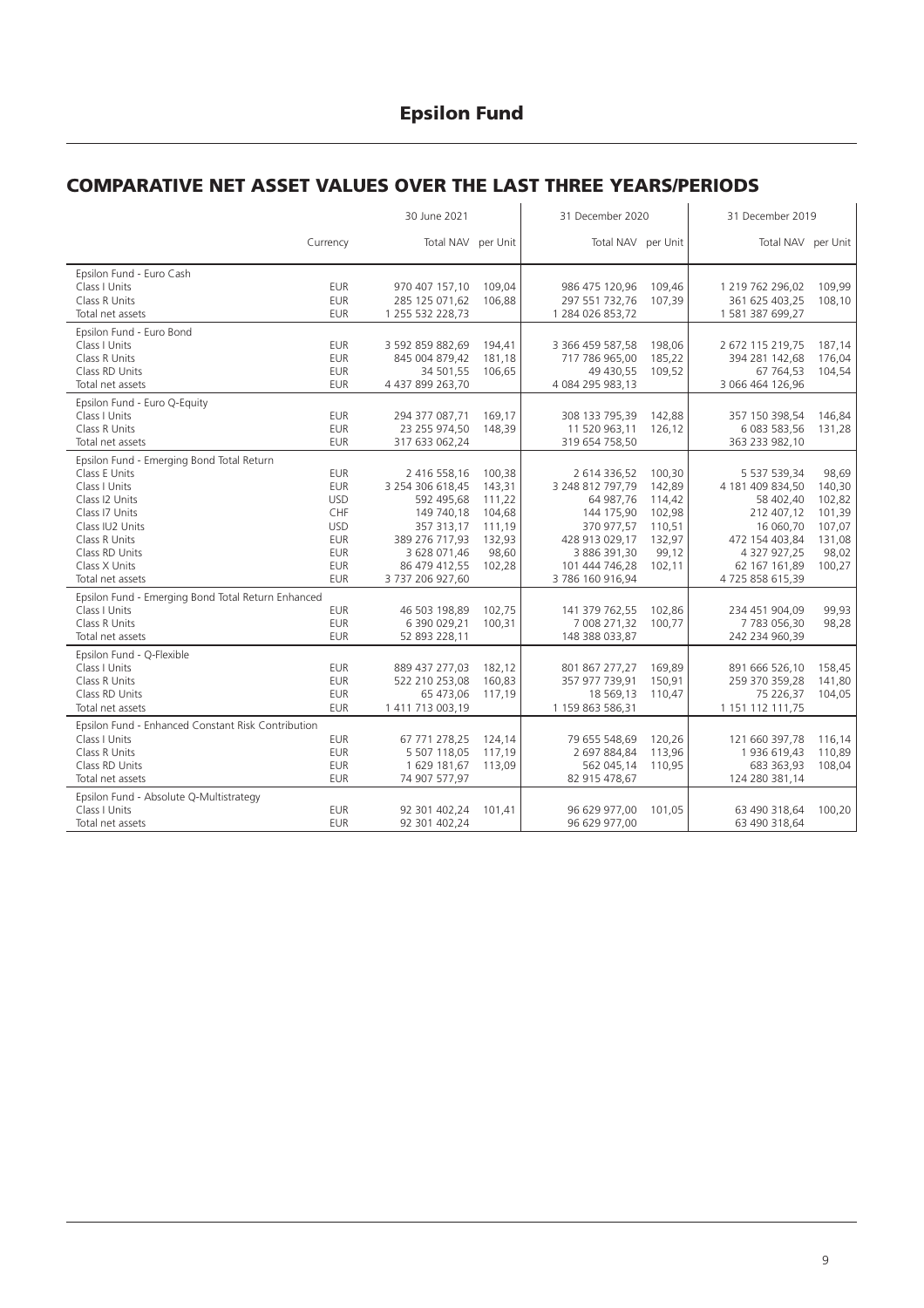#### **Epsilon Fund**

#### **COMBINED STATEMENT OF NET ASSETS AS AT 30 JUNE 2021 IN EUR**

| <b>Assets</b>                                           | <b>Notes</b>    |                   |
|---------------------------------------------------------|-----------------|-------------------|
| Investments in securities                               | (Note 2)        | 10 800 940 008,29 |
| <b>Banks</b>                                            | (Note 3)        | 126 932 420,23    |
| Other banks and broker accounts                         | (Notes 2, 3, 9) | 428 841 816.58    |
| Option contracts                                        | (Notes 2, 9)    | 6 517 730,33      |
| Swap premium paid                                       | (Notes 2, 9)    | 1 085 906,06      |
| Unrealised profit on forward foreign exchange contracts | (Notes 2, 9)    | 2 859 843,81      |
| Unrealised profit on future contracts                   | (Notes 2, 9)    | 11 374 825,17     |
| Unrealised profit on swap contracts                     | (Notes 2, 9)    | 14 278,28         |
| Interest receivable on swap contracts                   | (Notes 2, 9)    | 10 038,05         |
| Other interest receivable                               |                 | 65 246 690.74     |
| Receivable on investments sold                          |                 | 5 425 698,11      |
| Receivable on subscriptions                             |                 | 9 544 977,97      |
| Other assets                                            |                 | 1 615 400,24      |
| <b>Total assets</b>                                     |                 | 11 460 409 633.86 |
| <b>Liabilities</b>                                      |                 |                   |
| <b>Bank overdrafts</b>                                  | (Note 3)        | (226058, 66)      |
| Option contracts                                        | (Notes 2, 9)    | (1681115,41)      |
| Swap premium received                                   | (Notes 2, 9)    | (918241,18)       |
| Unrealised loss on forward foreign exchange contracts   | (Notes 2, 9)    | (19984166,17)     |
| Unrealised loss on future contracts                     | (Notes 2, 9)    | (10236957,24)     |
| Unrealised loss on swap contracts                       | (Notes 2, 9)    | (38434, 14)       |
| Interest payable on swap contracts                      | (Notes 2, 9)    | (14055, 21)       |
| Payable on investments purchased                        |                 | (16 189 163, 55)  |
| Payable on redemptions                                  |                 | (14576517,17)     |
| Other liabilities                                       |                 | (16458231,35)     |
| <b>Total liabilities</b>                                |                 | (80 322 940,08)   |

**Total net assets 11 380 086 693,78**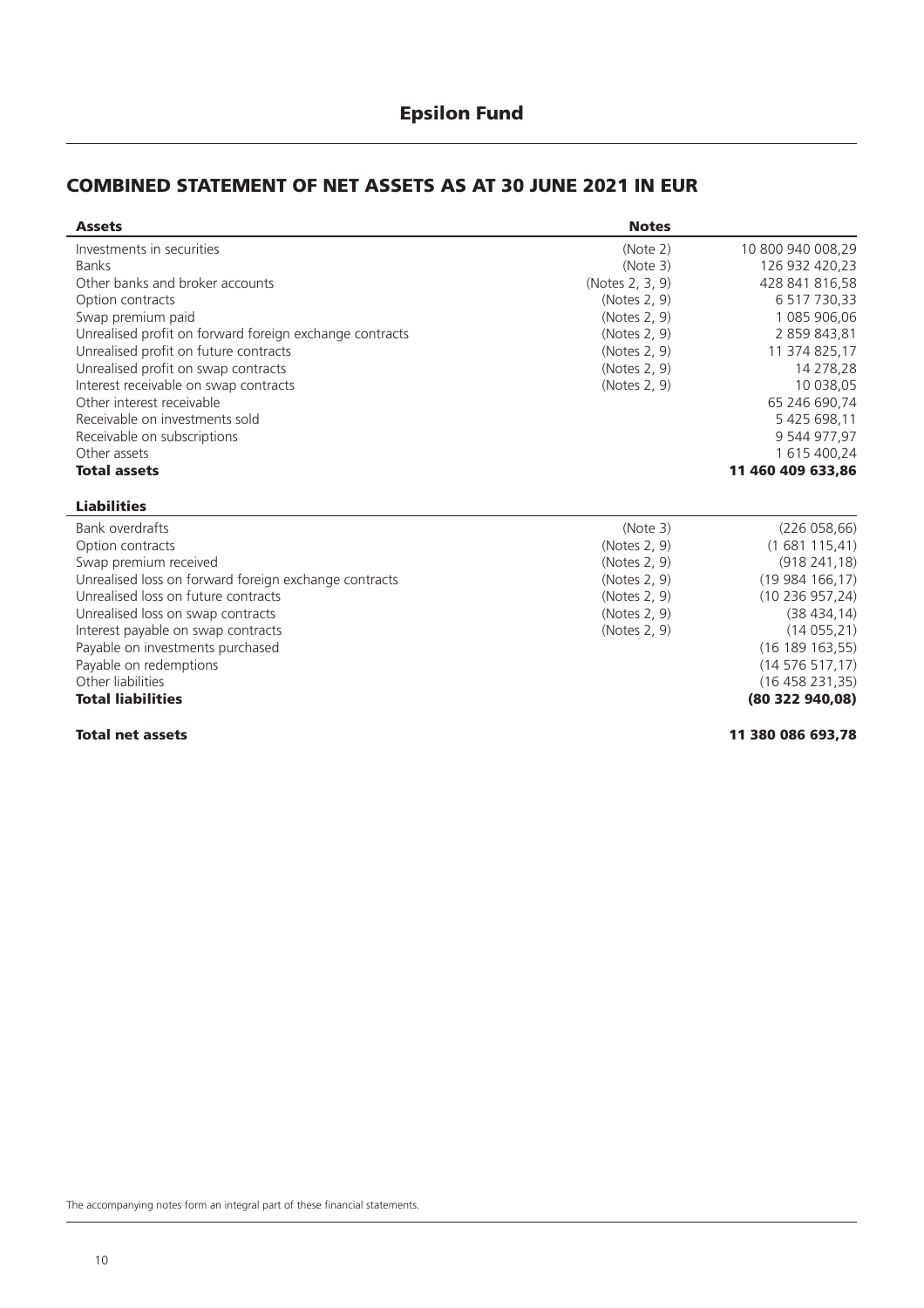#### **COMBINED STATEMENT OF CHANGES IN NET ASSETS FOR THE PERIOD ENDED 30 JUNE 2021 IN EUR**

| Net assets at the beginning of the period                            | <b>Notes</b> | 10 961 935 588,14  |
|----------------------------------------------------------------------|--------------|--------------------|
| Net income from investments                                          | (Note 2)     | 126 591 405,09     |
| Interest received on swap contracts                                  | (Notes 2, 9) | 170 447,18         |
| Other income                                                         | (Note 6)     | 192 782,61         |
| <b>Total income</b>                                                  |              | 126 954 634,88     |
| Management fee                                                       | (Note 6)     | (21799830,30)      |
| Performance fee                                                      | (Note 7)     | (10387005,27)      |
| Depositary and paying agent fee                                      | (Note 8)     | (1394451,92)       |
| Subscription tax                                                     | (Note 4)     | (937 287,08)       |
| Interest paid on swap contracts                                      | (Notes 2, 9) | (86 189, 90)       |
| Other charges and taxes                                              | (Notes 5, 8) | (5769100,27)       |
| <b>Total expenses</b>                                                |              | (40373864,74)      |
| Net investment income / (loss)                                       |              | 86 580 770,14      |
| Net realised profit / (loss) on sales of investments, currencies and |              |                    |
| other financial instruments                                          | (Notes 2, 9) | (265 724, 93)      |
| Change in unrealised appreciation / (depreciation) on                |              |                    |
| - investments                                                        | (Note 2)     | 70 915 122,80      |
| - option contracts                                                   | (Notes 2, 9) | 3 918 572,21       |
| - forward foreign exchange contracts                                 | (Notes 2, 9) | (97052132,67)      |
| - foreign currencies                                                 | (Note 2)     | 5 253 297,22       |
| - future contracts                                                   | (Notes 2, 9) | (5015229,36)       |
| - swap contracts                                                     | (Notes 2, 9) | (119047,69)        |
| Net result of operations for the period                              |              | 64 215 627,72      |
| Subscriptions for the period                                         |              | 2 974 909 592,40   |
| Redemptions for the period                                           |              | (2 620 947 734,88) |
| Dividend distributions                                               | (Note 12)    | (26 379, 60)       |
| Net assets at the end of the period                                  |              | 11 380 086 693,78  |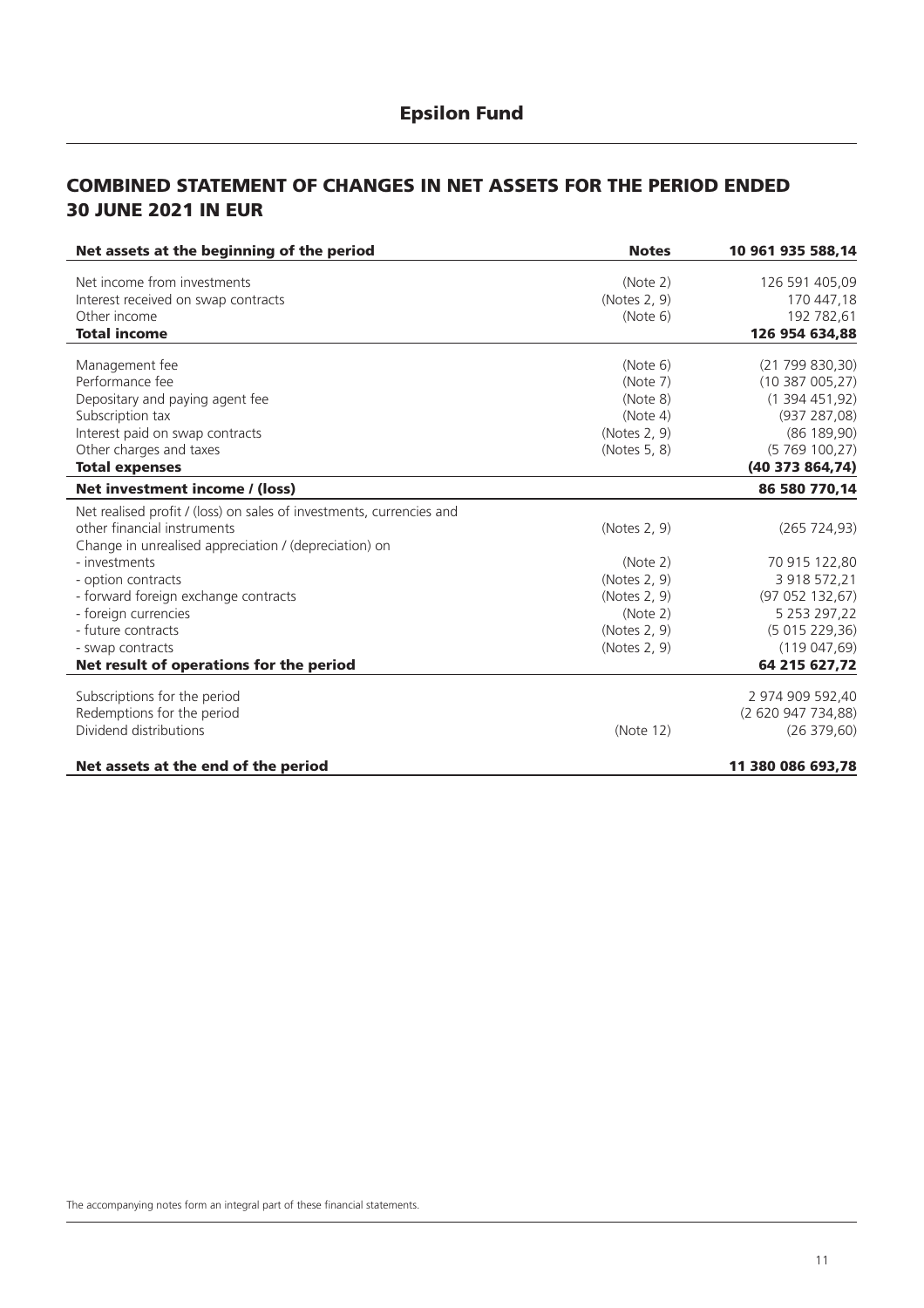### **STATEMENT OF NET ASSETS AS AT 30 JUNE 2021 IN EUR**

| <b>Assets</b>                   |                 | <b>Notes</b>                    |                          |
|---------------------------------|-----------------|---------------------------------|--------------------------|
| Investments in securities       |                 | (Note 2)                        | 1 149 221 224,49         |
| <b>Banks</b>                    |                 | (Note 3)                        | 42 557 783,26            |
| Other banks and broker accounts |                 | (Notes 2, 3, 9)                 | 64 000 000,00            |
| Receivable on subscriptions     |                 |                                 | 964 994,31               |
| <b>Total assets</b>             |                 |                                 | 1 256 744 002,06         |
| <b>Liabilities</b>              |                 |                                 |                          |
| Payable on redemptions          |                 |                                 | (782 802, 02)            |
| Other liabilities               |                 |                                 | (428971,31)              |
| <b>Total liabilities</b>        |                 |                                 | (1 211 773, 33)          |
| <b>Total net assets</b>         |                 |                                 | 1 255 532 228,73         |
|                                 | <b>Currency</b> | <b>Net Asset Value per Unit</b> | <b>Units outstanding</b> |
| Class I Units                   | <b>EUR</b>      | 109,04                          | 8 899 701,162            |
| Class R Units                   | EUR             | 106,88                          | 2 667 716,230            |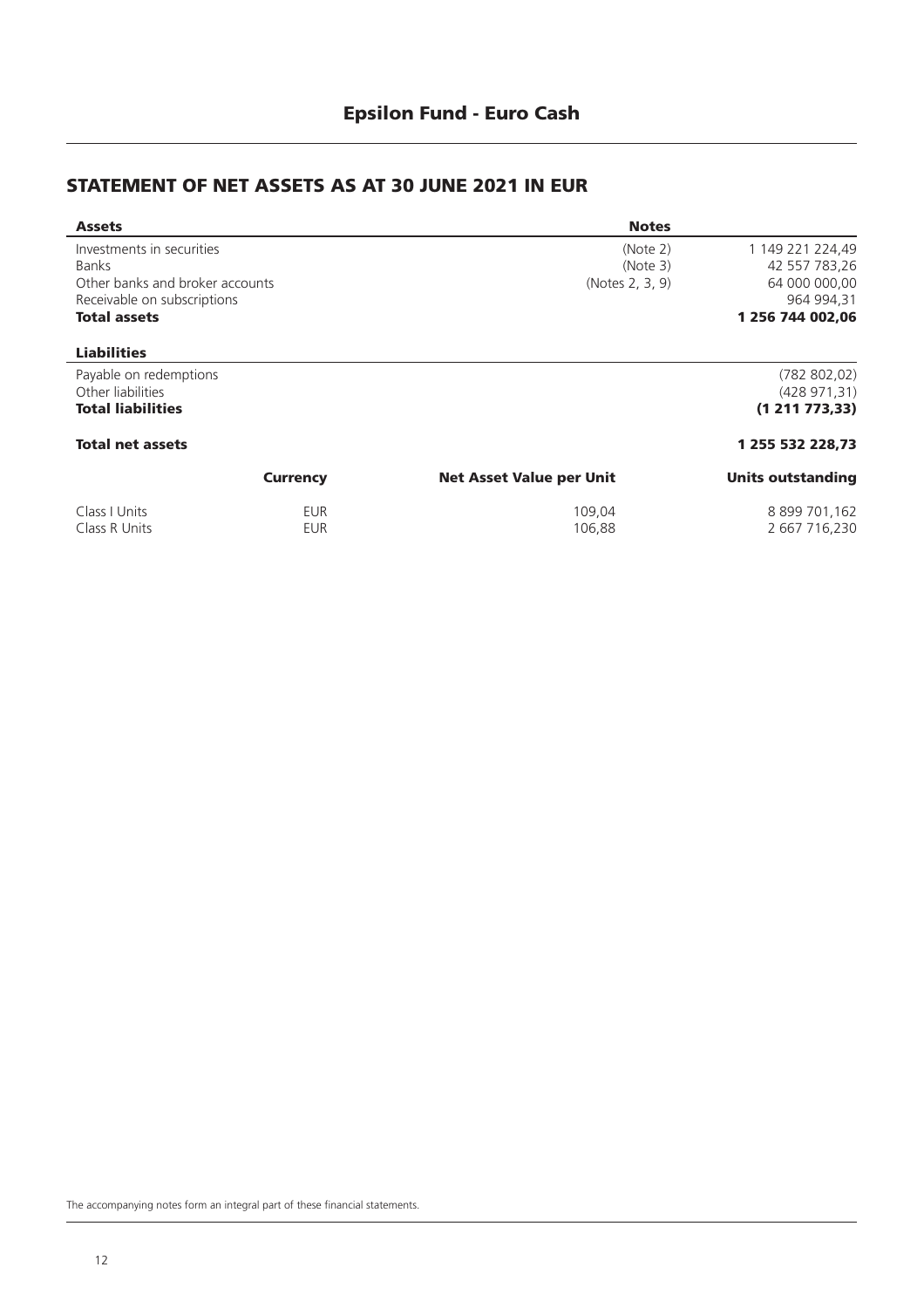#### **STATEMENT OF CHANGES IN NET ASSETS FOR THE PERIOD ENDED 30 JUNE 2021 IN EUR**

| Net assets at the beginning of the period                            | <b>Notes</b> | 1 284 026 853,72  |
|----------------------------------------------------------------------|--------------|-------------------|
| Management fee                                                       | (Note 6)     | (1131697,65)      |
| Depositary and paying agent fee                                      | (Note 8)     | (164 115,99)      |
| Subscription tax                                                     | (Note 4)     | (62743, 14)       |
| Other charges and taxes                                              | (Notes 5, 8) | (901950,51)       |
| <b>Total expenses</b>                                                |              | (2 260 507, 29)   |
| Net investment income / (loss)                                       |              | (2260507,29)      |
| Net realised profit / (loss) on sales of investments, currencies and |              |                   |
| other financial instruments                                          | (Note 2)     | (2, 493, 095, 93) |
| Change in unrealised appreciation / (depreciation) on                |              |                   |
| - investments                                                        | (Note 2)     | (542 780, 27)     |
| Net result of operations for the period                              |              | (5296383,49)      |
| Subscriptions for the period                                         |              | 619 791 174,54    |
| Redemptions for the period                                           |              | (642989416,04)    |
| Net assets at the end of the period                                  |              | 1 255 532 228,73  |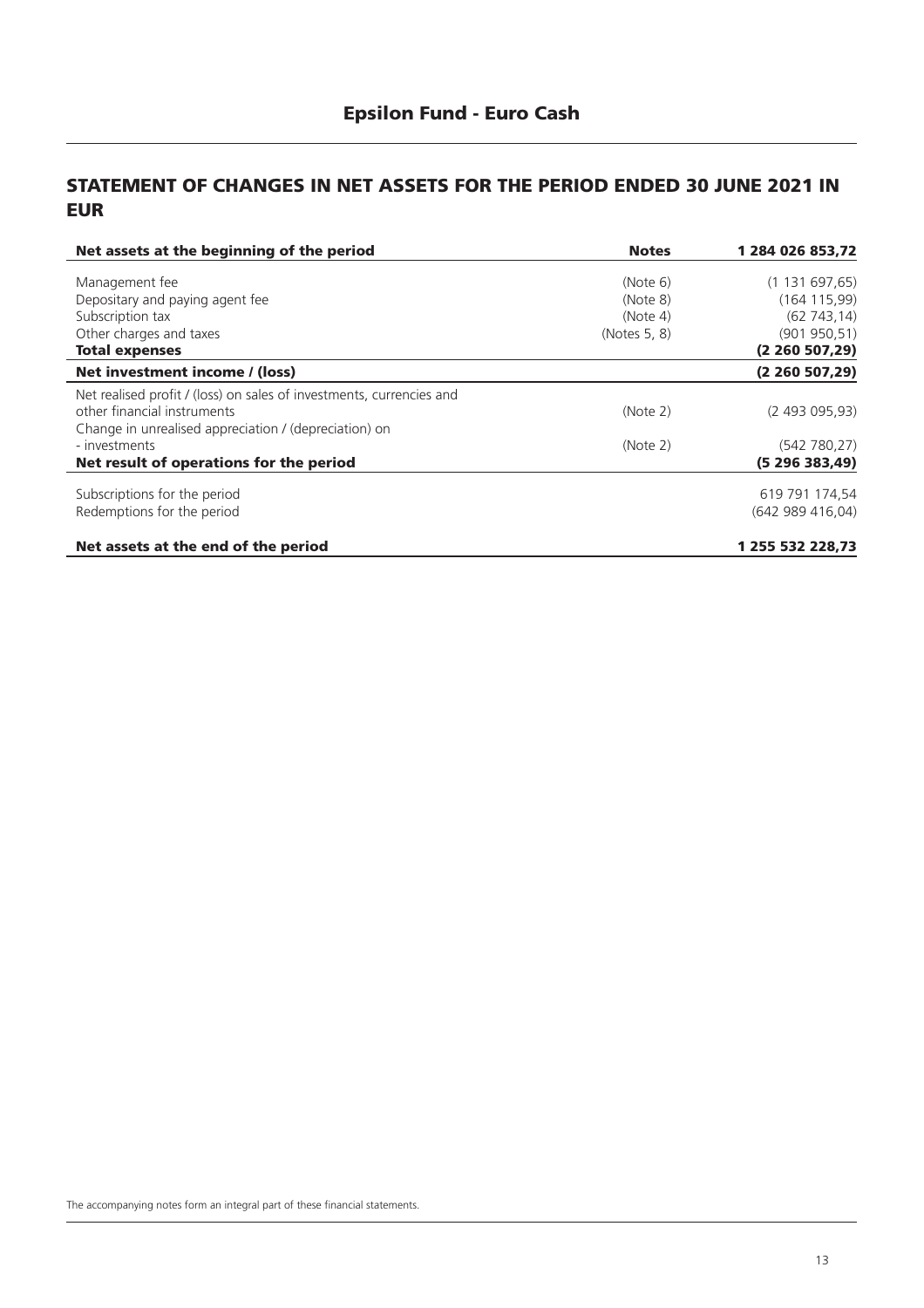| Nominal /                |                                                                                                                   |            |                  |                       | $%$ of     |
|--------------------------|-------------------------------------------------------------------------------------------------------------------|------------|------------------|-----------------------|------------|
| Quantity                 | Description                                                                                                       | Currency   | Acquisition cost | Carrying amount value | Net Assets |
| <b>PORTFOLIO</b>         |                                                                                                                   |            | 1 149 874 074.86 | 1 149 221 224.49      | 91,53      |
|                          | <b>TRANSFERABLE SECURITIES AND MONEY MARKET INSTRUMENTS ADMITTED TO</b><br><b>OFFICIAL STOCK EXCHANGE LISTING</b> |            | 1 149 874 074,86 | 1 149 221 224,49      | 91,53      |
| <b>Zero-Coupon Bonds</b> |                                                                                                                   |            | 1 149 874 074.86 | 1 149 221 224.49      | 91,53      |
| <b>ITALY</b>             |                                                                                                                   |            | 885 322 391.68   | 884 843 823.49        | 70,47      |
| Government               |                                                                                                                   |            | 885 322 391.68   | 884 843 823.49        | 70,47      |
| 194 500 000,00           | BOT 0.00% 30/11/2021                                                                                              | <b>EUR</b> | 194 987 760,77   | 194 889 000,00        | 15,52      |
| 151 000 000.00           | BOT 0.00% 30/07/2021                                                                                              | <b>EUR</b> | 151 318 739.12   | 151 090 600.00        | 12,03      |
| 142 500 000.00           | BOT 0.00% 29/10/2021                                                                                              | <b>EUR</b> | 142 835 671.62   | 142 830 600.00        | 11,38      |
| 137 000 000.00           | BOT 0.00% 31/12/2021                                                                                              | <b>EUR</b> | 137 362 548.01   | 137 423 330.00        | 10,94      |
| 109 167 000.00           | BOT 0.00% 30/09/2021                                                                                              | <b>EUR</b> | 109 410 075,87   | 109 304 550,42        | 8,70       |
| 58 500 000.00            | BOT 0.00% 31/08/2021                                                                                              | <b>EUR</b> | 58 627 329.76    | 58 587 750,00         | 4,67       |
| 39 000 000,00            | BOT 0.00% 14/09/2021                                                                                              | <b>EUR</b> | 39 087 039.98    | 39 065 520,00         | 3,11       |
| 26 547 000.00            | BOT 0.00% 13/08/2021                                                                                              | <b>EUR</b> | 26 610 872,60    | 26 568 503,07         | 2,12       |
| 12 500 000.00            | CTZ 0.00% 30/05/2022                                                                                              | <b>EUR</b> | 12 549 188.73    | 12 552 375.00         | 1,00       |
| 8 500 000,00             | BOT 0.00% 14/10/2021                                                                                              | <b>EUR</b> | 8 513 566.17     | 8 510 115,00          | 0,68       |
| 4 000 000,00             | BOT 0.00% 14/06/2022                                                                                              | <b>EUR</b> | 4 019 599,05     | 4 021 480,00          | 0,32       |
| <b>SPAIN</b>             |                                                                                                                   |            | 264 551 683.18   | 264 377 401.00        | 21,06      |
|                          |                                                                                                                   |            |                  |                       |            |

| Government             |                                          |            | 264 551 683.18   | 264 377 401.00   | 21,06 |
|------------------------|------------------------------------------|------------|------------------|------------------|-------|
| 73 000 000.00          | SPAIN LETRAS DEL TESORO 0.00% 10/12/2021 | <b>EUR</b> | 73 263 919.22    | 73 191 990.00    | 5,83  |
| 54 500 000.00          | SPAIN LETRAS DEL TESORO 0.00% 14/01/2022 | <b>EUR</b> | 54 693 136.70    | 54 671 675.00    | 4,35  |
| 50 000 000.00          | SPAIN LETRAS DEL TESORO 0.00% 11/02/2022 | <b>EUR</b> | 50 193 321.31    | 50 174 000,00    | 4,00  |
| 48 200 000.00          | SPAIN LETRAS DEL TESORO 0.00% 04/03/2022 | <b>EUR</b> | 48 395 217.65    | 48 378 822.00    | 3,85  |
| 37 500 000.00          | SPAIN LETRAS DEL TESORO 0.00% 08/10/2021 | <b>EUR</b> | 37 604 954.68    | 37 560 750.00    | 2,99  |
| 200 000.00             | SPAIN LETRAS DEL TESORO 0.00% 13/08/2021 | <b>EUR</b> | 200 659.32       | 200 140,00       | 0,02  |
| 200 000,00             | SPAIN LETRAS DEL TESORO 0.00% 09/07/2021 | <b>EUR</b> | 200 474.30       | 200 024.00       | 0,02  |
| <b>Total Portfolio</b> |                                          |            | 1 149 874 074.86 | 1 149 221 224.49 | 91.53 |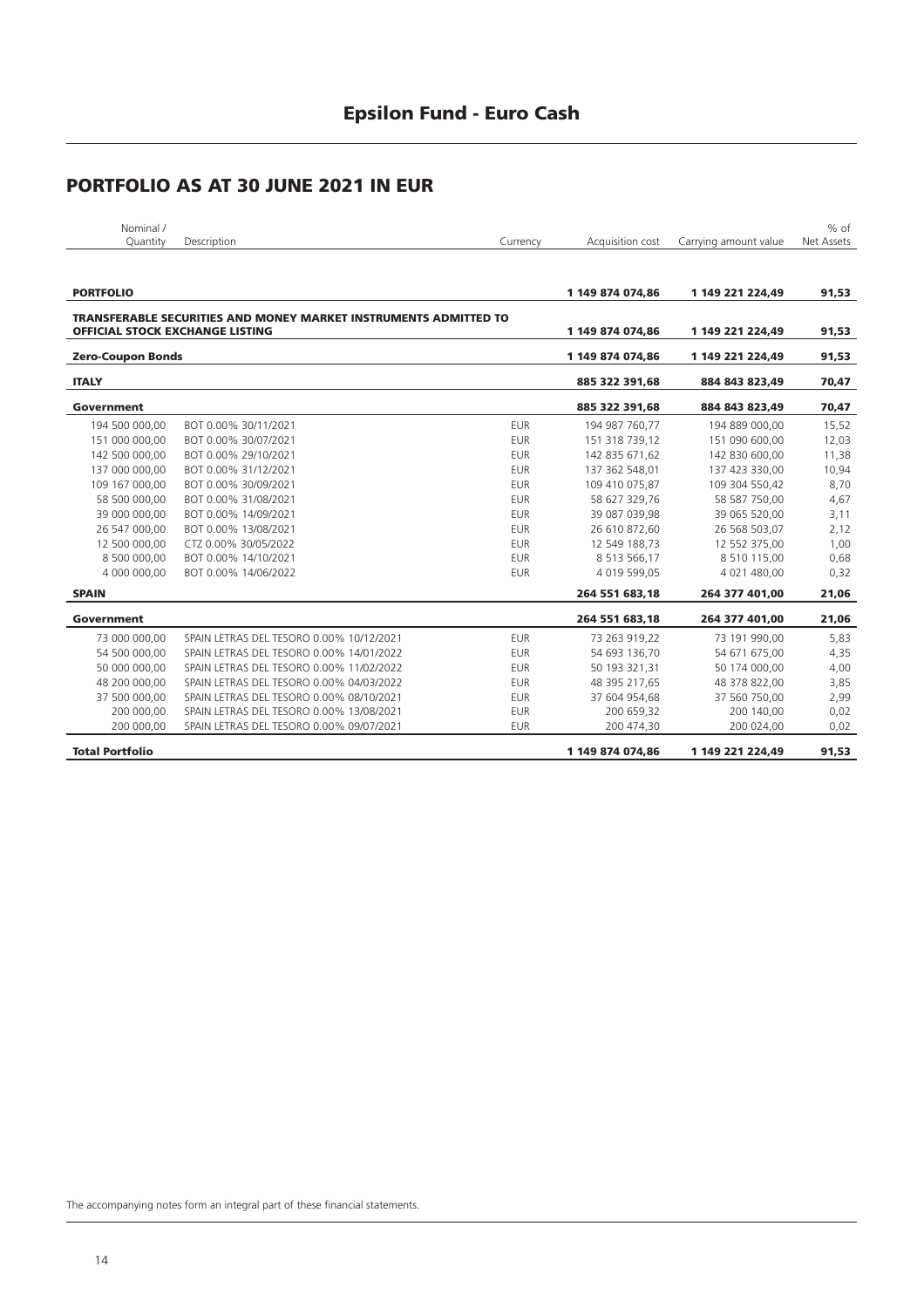### **STATEMENT OF NET ASSETS AS AT 30 JUNE 2021 IN EUR**

| <b>Assets</b>                       |                                                         | <b>Notes</b>                    |                          |
|-------------------------------------|---------------------------------------------------------|---------------------------------|--------------------------|
| Investments in securities           |                                                         | (Note 2)                        | 4 423 934 527,40         |
| <b>Banks</b>                        |                                                         | (Note 3)                        | 9 629 096,96             |
| Other banks and broker accounts     |                                                         | (Notes 2, 3, 9)                 | 6 191 698,89             |
|                                     | Unrealised profit on forward foreign exchange contracts | (Notes 2, 9)                    | 1 602 943,46             |
| Other interest receivable           |                                                         |                                 | 17 328 140,60            |
| Receivable on investments sold      |                                                         |                                 | 1 296 764,19             |
| Receivable on subscriptions         |                                                         |                                 | 4 261 654,36             |
| Other assets                        |                                                         |                                 | 171 364,93               |
| <b>Total assets</b>                 |                                                         |                                 | 4 464 416 190,79         |
| <b>Liabilities</b>                  |                                                         |                                 |                          |
| Option contracts                    |                                                         | (Notes 2, 9)                    | (609 880,00)             |
| Unrealised loss on future contracts |                                                         | (Notes 2, 9)                    | (6432013,11)             |
| Payable on investments purchased    |                                                         |                                 | (14081298,00)            |
| Payable on redemptions              |                                                         |                                 | (3 202 400, 44)          |
| Other liabilities                   |                                                         |                                 | (2 191 335, 54)          |
| <b>Total liabilities</b>            |                                                         |                                 | (26 516 927,09)          |
| <b>Total net assets</b>             |                                                         |                                 | 4 437 899 263,70         |
|                                     | <b>Currency</b>                                         | <b>Net Asset Value per Unit</b> | <b>Units outstanding</b> |
| Class   Units                       | <b>EUR</b>                                              | 194,41                          | 18 480 826,957           |
| Class R Units                       | <b>EUR</b>                                              | 181,18                          | 4 663 836,709            |
| Class RD Units                      | <b>EUR</b>                                              | 106,65                          | 323,513                  |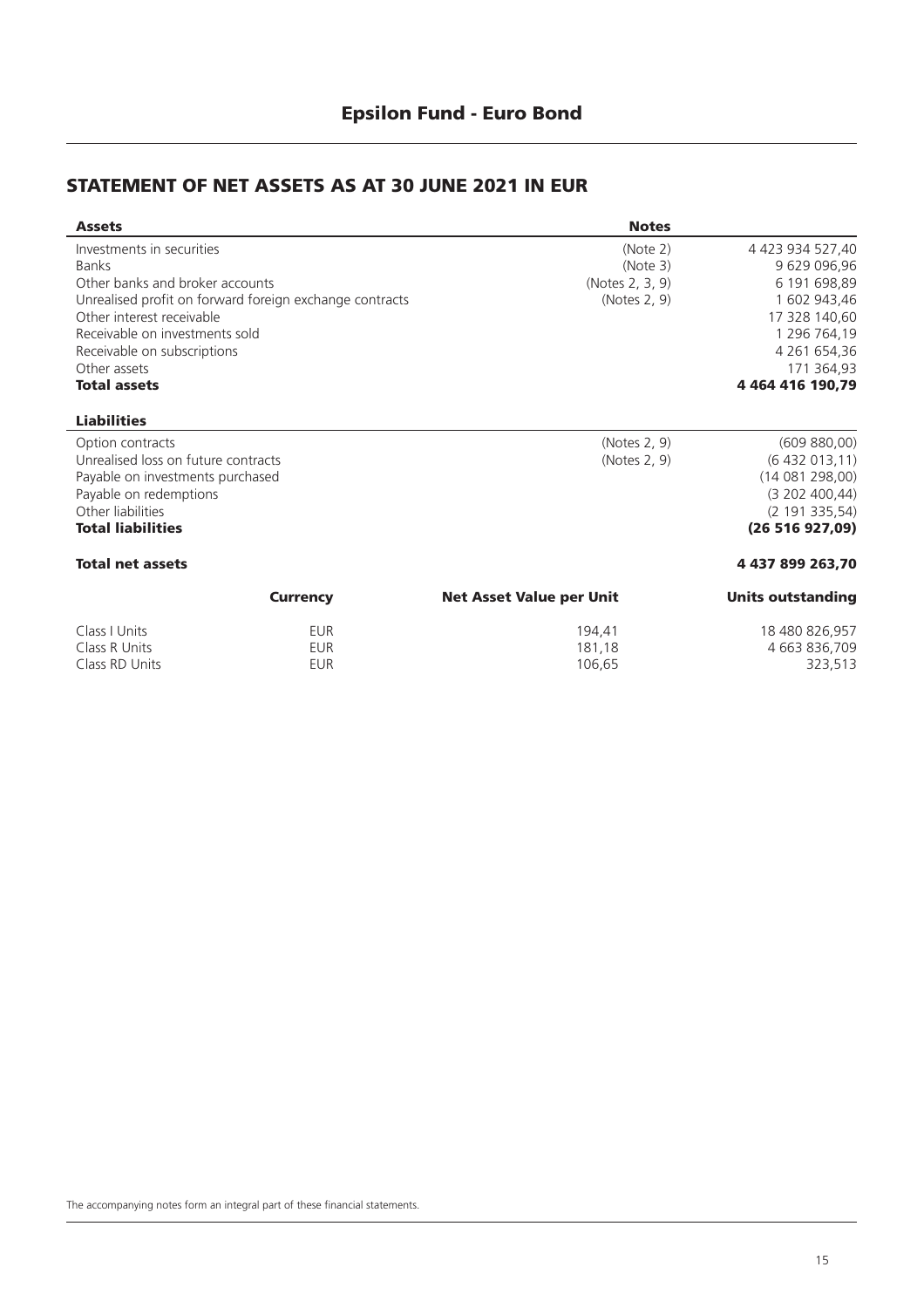#### **STATEMENT OF CHANGES IN NET ASSETS FOR THE PERIOD ENDED 30 JUNE 2021 IN EUR**

| Net assets at the beginning of the period                            | <b>Notes</b> | 4 084 295 983,13    |
|----------------------------------------------------------------------|--------------|---------------------|
| Net income from investments                                          | (Note 2)     | 28 546 117,92       |
| Other income                                                         | (Note 6)     | 192 782,61          |
| <b>Total income</b>                                                  |              | 28 738 900,53       |
| Management fee                                                       | (Note 6)     | (7488066,28)        |
| Depositary and paying agent fee                                      | (Note 8)     | (523 739, 11)       |
| Subscription tax                                                     | (Note 4)     | (367 532, 45)       |
| Other charges and taxes                                              | (Notes 5, 8) | (1994047,83)        |
| <b>Total expenses</b>                                                |              | $(10\ 373\ 385,67)$ |
| Net investment income / (loss)                                       |              | 18 365 514,86       |
| Net realised profit / (loss) on sales of investments, currencies and |              |                     |
| other financial instruments                                          | (Notes 2, 9) | 30 439 339,40       |
| Change in unrealised appreciation / (depreciation) on                |              |                     |
| - investments                                                        | (Note 2)     | (124689197,62)      |
| - option contracts                                                   | (Notes 2, 9) | 584 508,01          |
| - forward foreign exchange contracts                                 | (Notes 2, 9) | 2 623 243,43        |
| - foreign currencies                                                 | (Note 2)     | 33 127,95           |
| - future contracts                                                   | (Notes 2, 9) | (5173376,18)        |
| Net result of operations for the period                              |              | (77816840, 15)      |
| Subscriptions for the period                                         |              | 1 286 231 419,38    |
| Redemptions for the period                                           |              | (854 811 072,99)    |
| Dividend distributions                                               | (Note 12)    | (225, 67)           |
| Net assets at the end of the period                                  |              | 4 437 899 263,70    |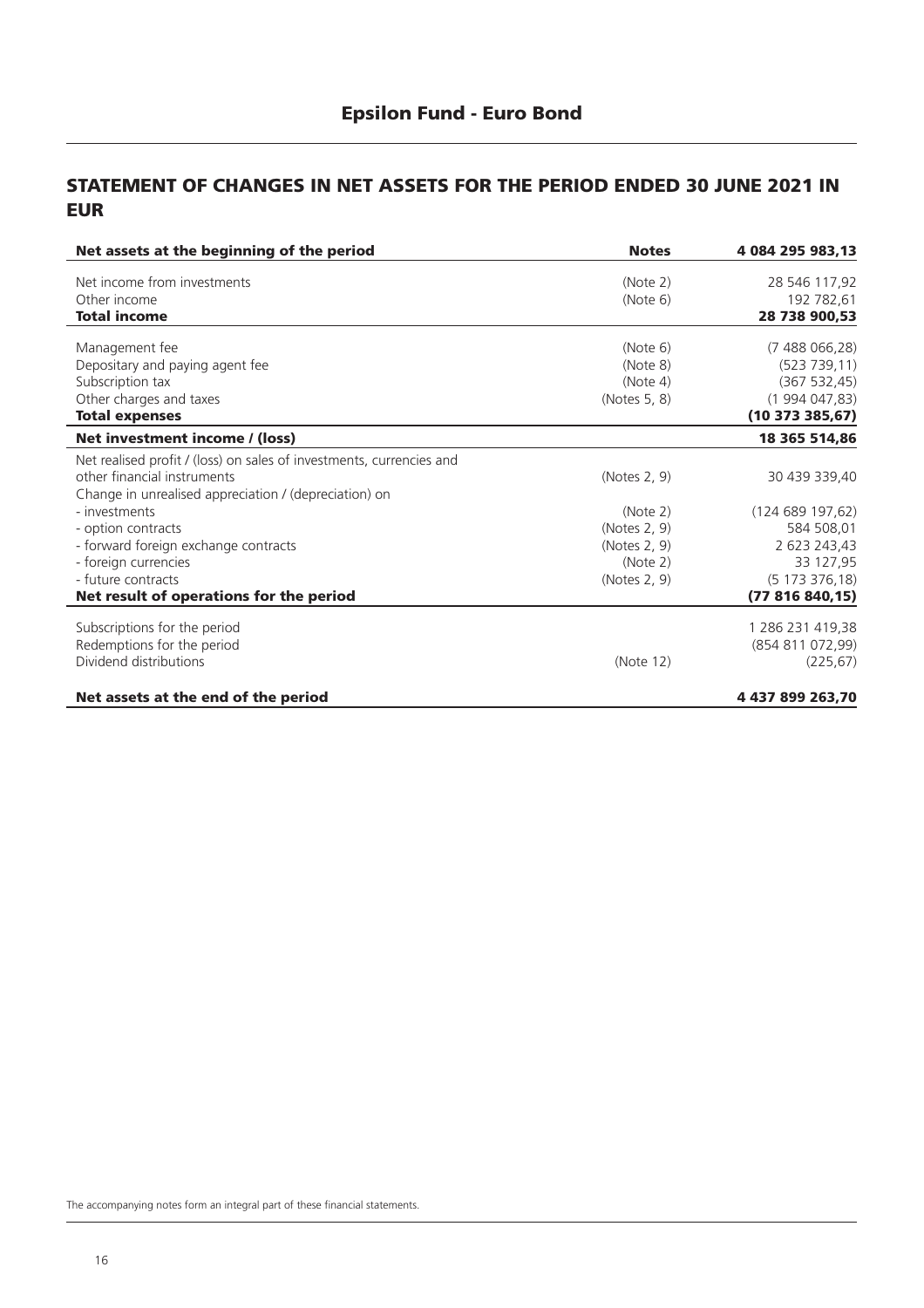| Nominal /       |             |          |                                                   | $%$ of |
|-----------------|-------------|----------|---------------------------------------------------|--------|
| <b>Quantity</b> | Description | Currencv | Acquisition cost Carrying amount value Net Assets |        |
|                 |             |          |                                                   |        |

| <b>PORTFOLIO</b>                       |                                                                         |            | 4 408 307 048,36    | 4 423 934 527,40 | 99,68 |
|----------------------------------------|-------------------------------------------------------------------------|------------|---------------------|------------------|-------|
|                                        | <b>TRANSFERABLE SECURITIES AND MONEY MARKET INSTRUMENTS ADMITTED TO</b> |            |                     |                  |       |
| <b>OFFICIAL STOCK EXCHANGE LISTING</b> |                                                                         |            | 4 313 469 953,74    | 4 325 177 552,09 | 97,46 |
| <b>Ordinary Bonds</b>                  |                                                                         |            | 2 881 555 371,83    | 2 899 153 923,52 | 65,33 |
| <b>ITALY</b>                           |                                                                         |            | 1 120 475 066,05    | 1 166 213 357,22 | 26,28 |
| Government                             |                                                                         |            | 1 108 620 567,29    | 1 154 081 976,22 | 26,01 |
| 170 857 424,58                         | BTP 0.40% 11/04/2024                                                    | <b>EUR</b> | 170 385 320,71      | 176 290 690,68   | 3,97  |
| 154 357 679,16                         | BTP 0.65% 28/10/2027                                                    | <b>EUR</b> | 156 729 692,02      | 163 866 112,20   | 3,69  |
| 151 225 396,08                         | BTP 0.55% 21/05/2026                                                    | <b>EUR</b> | 152 400 099,35      | 158 922 768.74   | 3,58  |
| 131 107 000,00                         | BTP 2.80% 01/03/2067                                                    | <b>EUR</b> | 148 370 953,11      | 155 073 359,60   | 3,50  |
| 139 180 115,86                         | BTP 0.35% 24/10/2024                                                    | EUR        | 138 483 103,94      | 144 357 616,17   | 3,25  |
| 90 533 727,42                          | BTP 0.25% 20/11/2023                                                    | <b>EUR</b> | 88 909 039,49       | 92 996 244,81    | 2,10  |
| 82 678 000,00                          | BTP 0.95% 01/03/2037                                                    | <b>EUR</b> | 81 539 726,82       | 78 709 456,00    | 1,77  |
| 57 688 000,00                          | BTP 2.45% 01/09/2050                                                    | <b>EUR</b> | 57 719 151,72       | 66 012 378,40    | 1,49  |
| 45 224 000,00                          | BTP 1.50% 30/04/2045                                                    | <b>EUR</b> | 43 202 311,42       | 43 980 340,00    | 0,99  |
| 28 040 000,00                          | BTP 5.75% 01/02/2033                                                    | <b>EUR</b> | 41 591 192,60       | 42 842 316,00    | 0,97  |
| 14 030 000,00                          | BTP 3.45% 01/03/2048                                                    | <b>EUR</b> | 17 587 914,43       | 19 077 994,00    | 0,43  |
| 11 618 136,30                          | BTP 0.50% 20/04/2023                                                    | <b>EUR</b> | 11 658 434,43       | 11 908 357,34    | 0,27  |
| 43 205,54                              | BTP 0.45% 22/05/2023                                                    | <b>EUR</b> | 43 627,25           | 44 342,28        | 0,00  |
| <b>Finance</b>                         |                                                                         |            | 4 701 124,84        | 4 925 961,00     | 0, 11 |
| 1 500 000,00                           | ASSICURAZIONI GENERALI SPA 2.429% 14/07/2031                            | <b>EUR</b> | 1 522 362,50        | 1 616 145,00     | 0,04  |
| 1 500 000,00                           | ASSICURAZIONI GENERALI SPA 2.124% 01/10/2030                            | <b>EUR</b> | 1 485 683,34        | 1 589 460,00     | 0,03  |
| 1 400 000,00                           | INTESA SANPAOLO SPA 0.75% 16/03/2028                                    | <b>EUR</b> | 1 399 328,00        | 1 407 630,00     | 0,03  |
| 300 000,00                             | UNIONE DI BANCHE ITALIANE SPA 1.50% 10/04/2024                          | <b>EUR</b> | 293 751,00          | 312 726,00       | 0,01  |
| <b>Multi-Utilities</b>                 |                                                                         |            | 4 4 2 4 9 6 1 , 1 2 | 4 433 225,00     | 0, 10 |
| 1 200 000,00                           | IREN SPA 1.50% 24/10/2027                                               | <b>EUR</b> | 1 263 908,57        | 1 281 228,00     | 0,03  |
| 1 200 000,00                           | IREN SPA 0.875% 14/10/2029                                              | <b>EUR</b> | 1 224 331,20        | 1 224 300,00     | 0,03  |
| 900 000,00                             | IREN SPA 1.95% 19/09/2025                                               | <b>EUR</b> | 948 635,35          | 964 431,00       | 0,02  |
| 700 000,00                             | IREN SPA 0.25% 17/01/2031                                               | EUR        | 693 210,00          | 670 691,00       | 0,01  |
| 300 000,00                             | ACEA SPA 0.25% 28/07/2030                                               | <b>EUR</b> | 294 876,00          | 292 575,00       | 0,01  |
|                                        |                                                                         |            | 2 728 412,80        |                  | 0,06  |
| <b>Energy</b>                          |                                                                         |            |                     | 2 772 195,00     |       |
| 1 500 000,00                           | ERG SPA 0.50% 11/09/2027                                                | <b>EUR</b> | 1 494 440,00        | 1498 035,00      | 0,03  |
| 1 200 000,00                           | ERG SPA 1.875% 11/04/2025                                               | <b>EUR</b> | 1 233 972,80        | 1 274 160,00     | 0,03  |
| <b>FRANCE</b>                          |                                                                         |            | 875 270 976,85      | 869 807 875,40   | 19,60 |
| Government                             |                                                                         |            | 858 912 132,85      | 853 314 563,40   | 19,23 |
| 180 940 000,00                         | FRANCE REPUBLIC GOVERNMENT BOND OAT 1.00%<br>25/11/2025                 | <b>EUR</b> | 194 248 706,06      | 192 840 423,80   | 4,35  |
| 160 950 000,00                         | FRANCE REPUBLIC GOVERNMENT BOND OAT 0.75%<br>25/11/2028                 | <b>EUR</b> | 176 047 676,64      | 172 099 006,50   | 3,88  |
| 89 850 000,00                          | FRANCE REPUBLIC GOVERNMENT BOND OAT 3.25%<br>25/05/2045                 | <b>EUR</b> | 135 258 296.82      | 140 024 935.50   | 3,16  |
| 75 390 000,00                          | FRANCE REPUBLIC GOVERNMENT BOND OAT 4.50%<br>25/04/2041                 | <b>EUR</b> | 131 930 008,04      | 130 761 693,30   | 2,95  |
| 36 250 000,00                          | FRANCE REPUBLIC GOVERNMENT BOND OAT 5.75%<br>25/10/2032                 | <b>EUR</b> | 62 199 720,63       | 59 217 637,50    | 1,33  |
| 34 900 000.00                          | FRANCE REPUBLIC GOVERNMENT BOND OAT 4.00%<br>25/10/2038                 | <b>EUR</b> | 54 950 644,18       | 55 405 146,00    | 1,25  |
| 33 820 000,00                          | FRANCE REPUBLIC GOVERNMENT BOND OAT 2.00%<br>25/05/2048                 | <b>EUR</b> | 42 980 207,78       | 43 559 145,40    | 0,98  |
| 38 610 000,00                          | FRANCE REPUBLIC GOVERNMENT BOND OAT 1.25%<br>25/05/2034                 | <b>EUR</b> | 44 334 584,70       | 43 262 505,00    | 0,97  |
| 8 160 000,00                           | FRANCE REPUBLIC GOVERNMENT BOND OAT 4.00%<br>25/04/2060                 | <b>EUR</b> | 16 962 288,00       | 16 144 070,40    | 0,36  |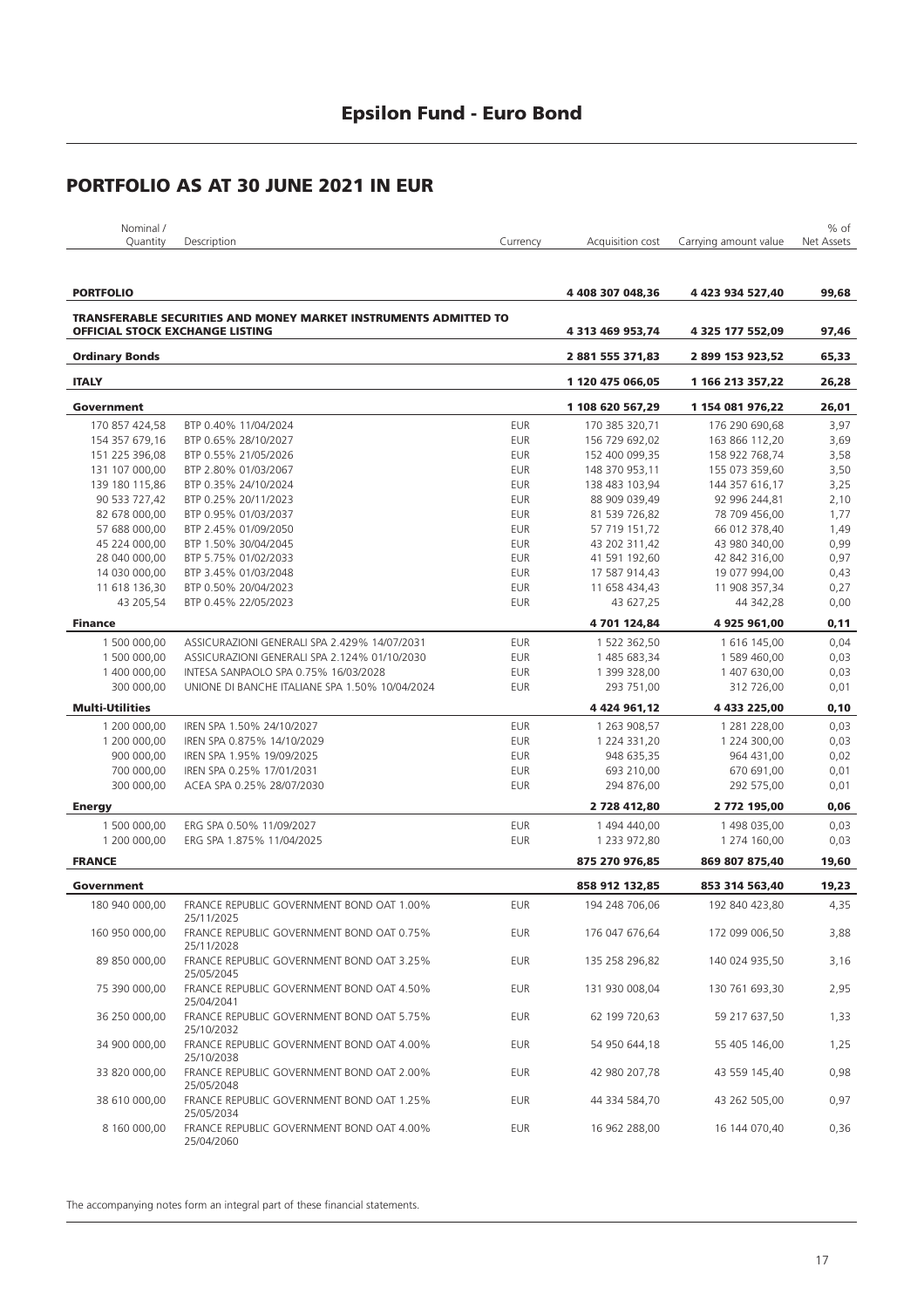### **Epsilon Fund - Euro Bond**

### **PORTFOLIO AS AT 30 JUNE 2021 IN EUR**

| Nominal /              |                                                                                |            |                  |                       | % of       |
|------------------------|--------------------------------------------------------------------------------|------------|------------------|-----------------------|------------|
| Quantity               | Description                                                                    | Currency   | Acquisition cost | Carrying amount value | Net Assets |
|                        |                                                                                |            |                  |                       |            |
| <b>Finance</b>         |                                                                                |            | 9 166 943,96     | 9 415 327,00          | 0,21       |
| 1 900 000,00           | CREDIT AGRICOLE SA 0.375% 21/10/2025                                           | <b>EUR</b> | 1885 158,15      | 1 922 477,00          | 0,04       |
| 1 300 000,00           | BNP PARIBAS SA 1.125% 28/08/2024                                               | <b>EUR</b> | 1 328 799,59     | 1 348 087,00          | 0,03       |
| 1 200 000,00           | LA BANQUE POSTALE SA 1.375% 24/04/2029                                         | <b>EUR</b> | 1 221 195,00     | 1 279 296,00          | 0,03       |
| 900 000,00             | CAISSE NATIONALE DE REASSURANCE MUTUELLE AGRICOLE<br>GROUPAMA 0.75% 07/07/2028 | <b>EUR</b> | 895 545,00       | 895 545,00            | 0,02       |
| 800 000,00             | COVIVIO 1.875% 20/05/2026                                                      | <b>EUR</b> | 809 456,00       | 869 872,00            | 0,02       |
| 800 000,00             | BANQUE FEDERATIVE DU CREDIT MUTUEL SA 0.10%<br>08/10/2027                      | <b>EUR</b> | 799 000,00       | 796 344,00            | 0,02       |
| 750 000,00             | BNP PARIBAS SA 1.00% 17/04/2024                                                | <b>EUR</b> | 758 822,65       | 773 460,00            | 0,02       |
| 600 000,00             | UNIBAIL-RODAMCO-WESTFIELD SE 1.00% 14/03/2025                                  | <b>EUR</b> | 583 944,00       | 624 534,00            | 0,01       |
| 600 000,00             | BPCE SA 0.125% 04/12/2024                                                      | <b>EUR</b> | 589 976,57       | 606 018,00            | 0,01       |
| 300 000,00             | GECINA SA 0.875% 30/06/2036                                                    | <b>EUR</b> | 295 047,00       | 299 694,00            | 0,01       |
| <b>Multi-Utilities</b> |                                                                                |            | 5 943 423,04     | 5 830 445,00          | 0,13       |
| 1 200 000,00           | ENGIE SA 1.375% 21/06/2039                                                     | <b>EUR</b> | 1 357 361,60     | 1 277 748,00          | 0,03       |
| 1 100 000,00           | ENGIE SA 1.375% 28/02/2029                                                     | <b>EUR</b> | 1 219 257,77     | 1 187 593,00          | 0,03       |
| 1 100 000,00           | ENGIE SA 0.50% 24/10/2030                                                      | <b>EUR</b> | 1 083 415,67     | 1 106 116,00          | 0,02       |
| 1 000 000,00           | ENGIE SA 1.75% 27/03/2028                                                      | <b>EUR</b> | 1 123 570,00     | 1 099 740,00          | 0,02       |
| 800 000,00             | ENGIE SA 0.375% 21/06/2027                                                     | <b>EUR</b> | 800 370,00       | 812 160,00            | 0,02       |
| 300 000,00             | ENGIE SA 2.125% 30/03/2032                                                     | <b>EUR</b> | 359 448,00       | 347 088,00            | 0,01       |
| <b>Raw materials</b>   |                                                                                |            | 496 411,00       | 504 922,00            | 0,01       |
| 300 000,00             | AIR LIQUIDE FINANCE SA 0.375% 27/05/2031                                       | <b>EUR</b> | 297 483,00       | 303 600.00            | 0,01       |
| 200 000,00             | ARKEMA SA 0.125% 14/10/2026                                                    | <b>EUR</b> | 198 928,00       | 201 322,00            | 0,00       |
| <b>Industries</b>      |                                                                                |            | 445 400,00       | 436 636,00            | 0,01       |
| 400 000,00             | LA POSTE SA 1.45% 30/11/2028                                                   | <b>EUR</b> | 445 400,00       | 436 636,00            | 0,01       |
| <b>Consumer Retail</b> |                                                                                |            | 306 666,00       | 305 982,00            | 0,01       |
| 300 000,00             | ALD SA 1.25% 11/10/2022                                                        | <b>EUR</b> | 306 666,00       | 305 982,00            | 0,01       |
| <b>SPAIN</b>           |                                                                                |            | 404 346 740,62   | 399 412 367,80        | 9,00       |
| Government             |                                                                                |            | 387 344 219,60   | 381 841 976,80        | 8,60       |
| 167 180 000,00         | SPAIN GOVERNMENT BOND 0.60% 31/10/2029                                         | EUR        | 172 237 323,41   | 172 434 467,40        | 3,89       |
| 72 830 000,00          | SPAIN GOVERNMENT BOND 1.95% 30/07/2030                                         | EUR        | 83 066 131,50    | 83 571 696,70         | 1,88       |
| 42 460 000,00          | SPAIN GOVERNMENT BOND 1.20% 31/10/2040                                         | EUR        | 45 945 450,60    | 43 121 102,20         | 0,97       |
| 27 670 000.00          | SPAIN GOVERNMENT BOND 3.45% 30/07/2066                                         | EUR        | 45 626 381,14    | 42 671 567,20         | 0,96       |
| 35 030 000,00          | SPAIN GOVERNMENT BOND 1.85% 30/07/2035                                         | EUR        | 40 468 932,95    | 40 043 143,30         | 0,90       |
| <b>Finance</b>         |                                                                                |            | 11 332 869,74    | 11 733 475,00         | 0,27       |
| 3 000 000,00           | BANCO SANTANDER SA 1.125% 23/06/2027                                           | <b>EUR</b> | 3 063 499,00     | 3 127 590,00          | 0,07       |
| 2 400 000.00           | BANCO SANTANDER SA 0.30% 04/10/2026                                            | <b>EUR</b> | 2 359 394,00     | 2 418 840,00          | 0,06       |
| 1 700 000,00           | BANKINTER SA 0.625% 06/10/2027                                                 | <b>EUR</b> | 1 629 422.48     | 1 712 359,00          | 0,04       |
| 1 600 000,00           | BANCO BILBAO VIZCAYA ARGENTARIA SA 1.00% 21/06/2026                            | <b>EUR</b> | 1 575 477,89     | 1 665 024,00          | 0,04       |
| 1 400 000,00           | BANCO BILBAO VIZCAYA ARGENTARIA SA 1.375%<br>14/05/2025                        | <b>EUR</b> | 1 410 789,06     | 1 470 350,00          | 0,03       |
| 1 300 000,00           | BANCO BILBAO VIZCAYA ARGENTARIA SA 0.75% 04/06/2025                            | EUR        | 1 294 287,31     | 1 339 312,00          | 0,03       |
| <b>Multi-Utilities</b> |                                                                                |            | 4 675 056,28     | 4 780 141,00          | 0,11       |
| 1 600 000,00           | RED ELECTRICA FINANCIACIONES SAU 0.375% 24/07/2028                             | <b>EUR</b> | 1 578 720,00     | 1 627 536,00          | 0,04       |
| 1 200 000,00           | IBERDROLA FINANZAS SA 1.25% 28/10/2026                                         | EUR        | 1 253 296,28     | 1 277 256,00          | 0,03       |
| 700 000,00             | IBERDROLA FINANZAS SA 1.25% 13/09/2027                                         | EUR        | 732 844,00       | 752 444,00            | 0,02       |
| 700 000,00             | IBERDROLA FINANZAS SA 0.875% 16/06/2025                                        | EUR        | 715 960,00       | 725 921,00            | 0,01       |
| 400 000,00             | RED ELECTRICA FINANCIACIONES SAU 0.50% 24/05/2033                              | <b>EUR</b> | 394 236,00       | 396 984,00            | 0,01       |
| <b>Industries</b>      |                                                                                |            | 994 595,00       | 1 056 775,00          | 0,02       |
| 500 000,00             | ACS SERVICIOS COMUNICACIONES Y ENERGIA SL 1.875%<br>20/04/2026                 | <b>EUR</b> | 499 020,00       | 528 880,00            | 0,01       |
| 500 000,00             | FCC SERVICIOS MEDIO AMBIENTE HOLDING SA 1.661%<br>04/12/2026                   | EUR        | 495 575,00       | 527 895,00            | 0,01       |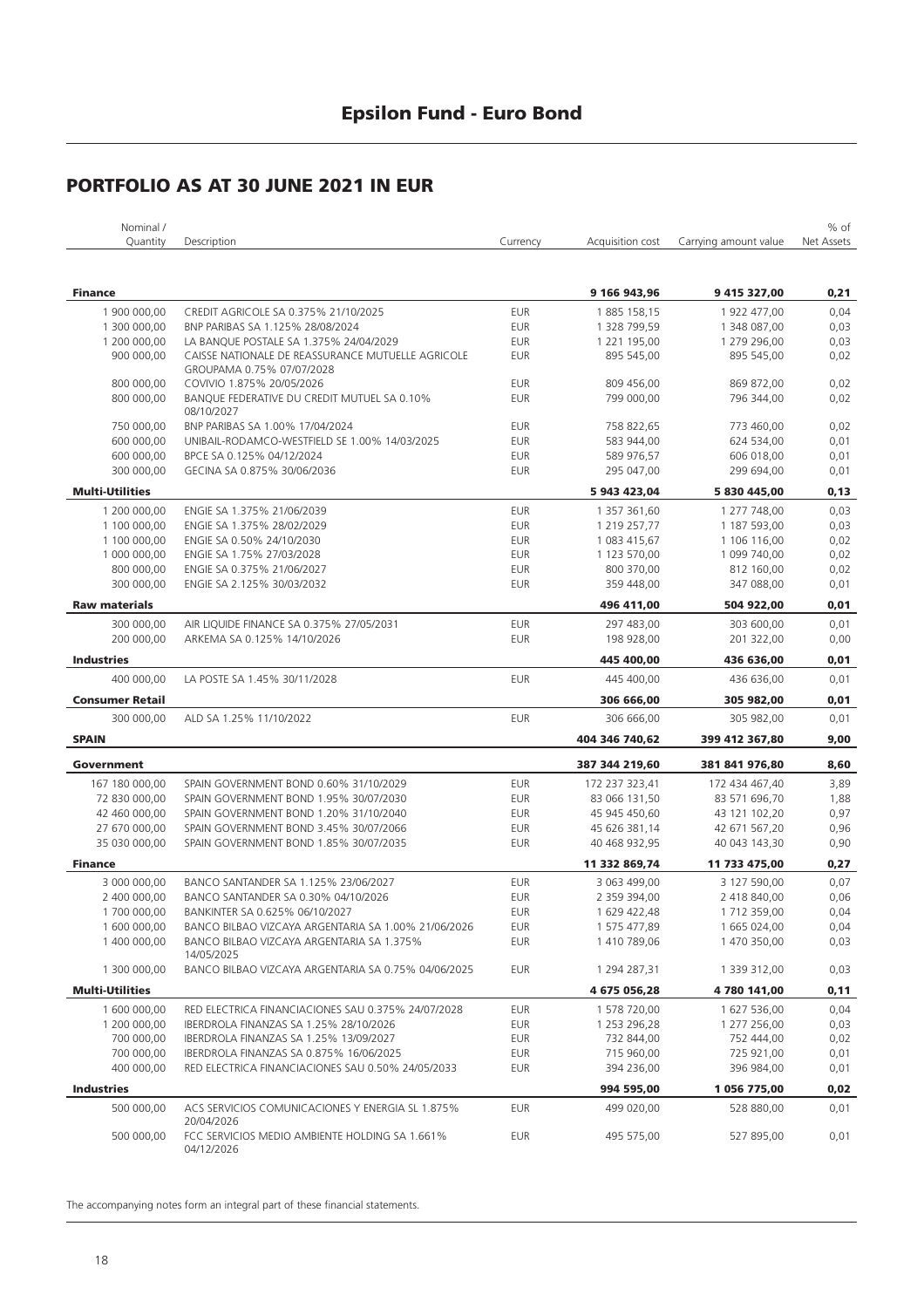| Nominal /              |                                                                        |            |                  |                       | % of       |
|------------------------|------------------------------------------------------------------------|------------|------------------|-----------------------|------------|
| Quantity               | Description                                                            | Currency   | Acquisition cost | Carrying amount value | Net Assets |
|                        |                                                                        |            |                  |                       |            |
| <b>GERMANY</b>         |                                                                        |            | 309 624 701,39   | 292 323 533,70        | 6,59       |
| Government             |                                                                        |            | 289 008 438,50   | 271 420 819,20        | 6,12       |
| 173 454 000,00         | BUNDESREPUBLIK DEUTSCHLAND 2.50% 15/08/2046                            | <b>EUR</b> | 289 008 438,50   | 271 420 819,20        | 6,12       |
| <b>Multi-Utilities</b> |                                                                        |            | 9 043 705,42     | 9 188 605,00          | 0,21       |
| 2 700 000,00           | E.ON SE 0.875% 20/08/2031                                              | <b>EUR</b> | 2 712 125,45     | 2 784 348,00          | 0,06       |
| 2 200 000,00           | E.ON SE 0.35% 28/02/2030                                               | <b>EUR</b> | 2 164 611,30     | 2 186 184,00          | 0,05       |
| 1 900 000,00           | EUROGRID GMBH 1.113% 15/05/2032                                        | <b>EUR</b> | 1997 109,87      | 2 001 365,00          | 0,05       |
| 1 200 000,00           | E.ON SE 0.375% 29/09/2027                                              | <b>EUR</b> | 1 172 748,80     | 1 214 868,00          | 0,03       |
| 1 000 000,00           | RWE AG 0.625% 11/06/2031                                               | <b>EUR</b> | 997 110,00       | 1 001 840,00          | 0,02       |
| <b>Finance</b>         |                                                                        |            | 6 794 012,32     | 6 838 765,50          | 0,15       |
| 1 500 000,00           | MUENCHENER HYPOTHEKENBANK EG 0.375% 09/03/2029                         | <b>EUR</b> | 1491885,00       | 1 496 085,00          | 0,03       |
| 850 000,00             | DEUTSCHE KREDITBANK AG 0.01% 23/02/2026                                | <b>EUR</b> | 851 317,50       | 850 161,50            | 0,02       |
| 800 000,00             | COMMERZBANK AG 1.25% 23/10/2023                                        | <b>EUR</b> | 790 430,22       | 823 928,00            | 0,02       |
| 800 000,00             | BERLIN HYP AG 0.50% 05/11/2029                                         | <b>EUR</b> | 840 293,60       | 817 960,00            | 0,02       |
| 700 000,00             | DEUTSCHE WOHNEN SE 1.30% 07/04/2041                                    | <b>EUR</b> | 684 866,00       | 705 320,00            | 0,02       |
|                        |                                                                        |            |                  |                       |            |
| 600 000,00             | BERLIN HYP AG 1.125% 25/10/2027<br>DEUTSCHE WOHNEN SE 0.50% 07/04/2031 | <b>EUR</b> | 632 100,00       | 631 092,00            | 0,01       |
| 600 000,00             |                                                                        | <b>EUR</b> | 591 600,00       | 605 244,00            | 0,01       |
| 400 000,00             | DZ BANK AG 0.05% 08/12/2027                                            | <b>EUR</b> | 398 548,00       | 397 820,00            | 0,01       |
| 300 000,00             | BAYERISCHE LANDESBANK 0.125% 10/02/2028                                | <b>EUR</b> | 298 104,00       | 296 559,00            | 0,01       |
| 200 000,00             | BERLIN HYP AG 1.50% 18/04/2028                                         | <b>EUR</b> | 214 868,00       | 214 596,00            | 0,00       |
| <b>Consumer Retail</b> |                                                                        |            | 2 583 333,15     | 2 639 306,00          | 0,06       |
| 1 500 000,00           | DAIMLER AG 0.75% 11/03/2033                                            | <b>EUR</b> | 1 488 900,00     | 1 507 395,00          | 0,03       |
| 1 100 000,00           | DAIMLER AG 0.75% 10/09/2030                                            | <b>EUR</b> | 1 094 433,15     | 1 131 911,00          | 0,03       |
| <b>Raw materials</b>   |                                                                        |            | 2 095 212,00     | 2 135 805,00          | 0,05       |
| 2 100 000,00           | BASF SE 0.25% 05/06/2027                                               | <b>EUR</b> | 2 095 212,00     | 2 135 805,00          | 0,05       |
| <b>Energy</b>          |                                                                        |            | 100 000,00       | 100 233,00            | 0,00       |
| 100 000,00             | EEW ENERGY FROM WASTE GMBH 0.361% 30/06/2026                           | <b>EUR</b> | 100 000,00       | 100 233,00            | 0,00       |
| <b>BELGIUM</b>         |                                                                        |            | 73 178 269,10    | 72 568 602,70         | 1,64       |
|                        |                                                                        |            |                  |                       |            |
| Government             |                                                                        |            | 72 380 301,10    | 71 770 074,70         | 1,62       |
| 36 670 000,00          | KINGDOM OF BELGIUM GOVERNMENT BOND 0.90%<br>22/06/2029                 | <b>EUR</b> | 40 548 544,70    | 39 753 580,30         | 0,90       |
| 29 920 000,00          | KINGDOM OF BELGIUM GOVERNMENT BOND 0.80%<br>22/06/2027                 | <b>EUR</b> | 31 831 756,40    | 32 016 494,40         | 0,72       |
| <b>Finance</b>         |                                                                        |            | 797 968,00       | 798 528,00            | 0,02       |
| 800 000,00             | BELFIUS BANK SA 0.375% 08/06/2027                                      | <b>EUR</b> | 797 968,00       | 798 528,00            | 0,02       |
| <b>IRELAND</b>         |                                                                        |            | 31 541 614.69    | 30 696 320,20         | 0,69       |
| Government             |                                                                        |            | 31 541 614,69    | 30 696 320,20         | 0,69       |
| 26 390 000,00          | IRELAND GOVERNMENT BOND 1.50% 15/05/2050                               | <b>EUR</b> | 31 541 614,69    | 30 696 320,20         | 0,69       |
| <b>NETHERLANDS</b>     |                                                                        |            | 26 111 379,66    | 26 494 248,00         | 0,60       |
|                        |                                                                        |            |                  |                       |            |
| <b>Finance</b>         |                                                                        |            | 12 224 483,66    | 12 310 212,00         | 0,28       |
| 3 100 000,00           | ING GROEP NV 2.50% 15/11/2030                                          | <b>EUR</b> | 3 708 706,37     | 3 688 008,00          | 0,08       |
| 1 300 000,00           | ABN AMRO BANK NV 0.875% 22/04/2025                                     | <b>EUR</b> | 1 337 089,00     | 1 351 363,00          | 0,03       |
| 1 200 000,00           | ABN AMRO BANK NV 0.50% 15/04/2026                                      | EUR        | 1 216 121,14     | 1 231 992,00          | 0,03       |
| 1 200 000,00           | COOPERATIEVE RABOBANK UA 0.25% 30/10/2026                              | EUR        | 1 170 785,15     | 1 214 328,00          | 0,03       |
| 1 100 000,00           | DE VOLKSBANK NV 0.375% 03/03/2028                                      | <b>EUR</b> | 1 092 597,00     | 1 088 593,00          | 0,02       |
| 1 000 000,00           | LEASEPLAN CORP NV 0.25% 23/02/2026                                     | <b>EUR</b> | 996 140,00       | 997 020,00            | 0,02       |
| 800 000,00             | VESTEDA FINANCE BV 1.50% 24/05/2027                                    | EUR        | 807 928,00       | 855 288,00            | 0,02       |
| 700 000,00             | LEASEPLAN CORP NV 3.50% 09/04/2025                                     | <b>EUR</b> | 798 350,00       | 788 606,00            | 0,02       |
| 700 000,00             | CTP NV 0.75% 18/02/2027                                                | <b>EUR</b> | 697 431,00       | 690 634,00            | 0,02       |
| 400 000,00             | CTP BV 0.625% 27/11/2023                                               | EUR        | 399 336,00       | 404 380,00            | 0,01       |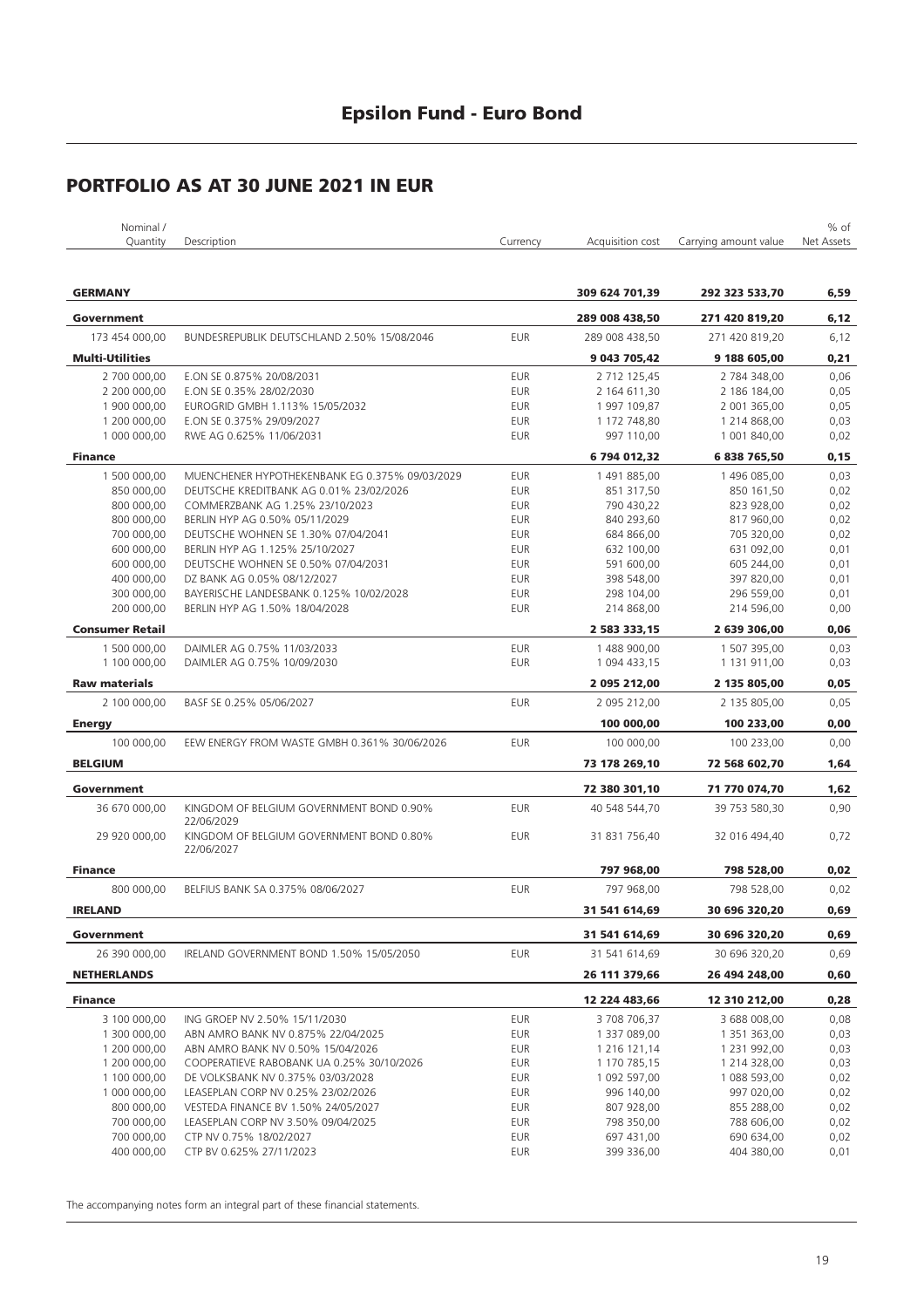| Nominal /                |                                                                                       |            |                            |                            | % of         |
|--------------------------|---------------------------------------------------------------------------------------|------------|----------------------------|----------------------------|--------------|
| Quantity                 | Description                                                                           | Currency   | Acquisition cost           | Carrying amount value      | Net Assets   |
|                          |                                                                                       |            |                            |                            |              |
| <b>Multi-Utilities</b>   |                                                                                       |            | 12 006 951,00              | 12 244 864,00              | 0,28         |
| 1700 000,00              |                                                                                       | <b>EUR</b> |                            |                            |              |
| 1700 000,00              | INNOGY FINANCE BV 1.25% 19/10/2027<br>ENEL FINANCE INTERNATIONAL NV 1.125% 16/09/2026 | <b>EUR</b> | 1786 276,60<br>1764 906,81 | 1808 664,00<br>1788 468,00 | 0,04<br>0,04 |
| 1 400 000,00             | EDP FINANCE BV 0.375% 16/09/2026                                                      | <b>EUR</b> | 1 360 299,28               | 1 414 182,00               | 0,03         |
| 1 300 000,00             | ENEL FINANCE INTERNATIONAL NV 1.50% 21/07/2025                                        | <b>EUR</b> | 1 357 308,04               | 1 378 715,00               | 0,03         |
| 1 300 000,00             | ENEL FINANCE INTERNATIONAL NV 1.00% 16/09/2024                                        | <b>EUR</b> | 1 317 889,61               | 1 346 800,00               | 0,03         |
| 1 200 000,00             | IBERDROLA INTERNATIONAL BV 1.125% 21/04/2026                                          | <b>EUR</b> | 1 242 856,29               | 1 268 364,00               | 0,03         |
| 1 100 000,00             | EDP FINANCE BV 1.875% 13/10/2025                                                      | <b>EUR</b> | 1 165 009,21               | 1 187 230,00               | 0,03         |
| 1 100 000,00             | NATURGY FINANCE BV 0.875% 15/05/2025                                                  | <b>EUR</b> | 1 114 112,16               | 1 137 015,00               | 0,03         |
| 600 000,00               | ENEXIS HOLDING NV 0.625% 17/06/2032                                                   | <b>EUR</b> | 598 758,00                 | 609 330,00                 | 0,01         |
| 300 000,00               | IBERDROLA INTERNATIONAL BV 0.375% 15/09/2025                                          | <b>EUR</b> | 299 535,00                 | 306 096,00                 | 0,01         |
| <b>Telecommunication</b> |                                                                                       |            | 1 390 770,00               | 1 427 927,00               | 0,03         |
|                          |                                                                                       |            |                            |                            |              |
| 1 100 000,00             | GLOBAL SWITCH FINANCE BV 1.375% 07/10/2030                                            | <b>EUR</b> | 1 093 389,00               | 1 123 760,00               | 0,02         |
| 300 000,00               | SWISSCOM FINANCE BV 0.375% 14/11/2028                                                 | <b>EUR</b> | 297 381,00                 | 304 167,00                 | 0,01         |
| <b>Industries</b>        |                                                                                       |            | 489 175,00                 | 511 245,00                 | 0,01         |
| 500 000.00               | POSTNL NV 0.625% 23/09/2026                                                           | <b>EUR</b> | 489 175,00                 | 511 245,00                 | 0,01         |
| <b>LUXEMBOURG</b>        |                                                                                       |            | 17 160 299,89              | 17 529 616,50              | 0,39         |
|                          |                                                                                       |            |                            |                            |              |
| <b>Supranational</b>     |                                                                                       |            | 13 185 753,00              | 13 481 412,00              | 0,30         |
| 13 300 000,00            | EUROPEAN UNION 0.70% 06/07/2051                                                       | <b>EUR</b> | 13 185 753,00              | 13 481 412,00              | 0,30         |
| <b>Finance</b>           |                                                                                       |            | 3 974 546,89               | 4 048 204,50               | 0,09         |
| 1 000 000,00             | SELP FINANCE SARL 0.875% 27/05/2029                                                   | <b>EUR</b> | 994 170,00                 | 1 002 800,00               | 0,02         |
| 800 000,00               | PROLOGIS INTERNATIONAL FUNDING II SA 1.75% 15/03/2028                                 | <b>EUR</b> | 842 920,50                 | 873 008,00                 | 0,02         |
| 725 000,00               | PROLOGIS INTERNATIONAL FUNDING II SA 0.875%<br>09/07/2029                             | <b>EUR</b> | 750 276,64                 | 746 133,75                 | 0,02         |
| 625 000,00               | PROLOGIS INTERNATIONAL FUNDING II SA 2.375%<br>14/11/2030                             | <b>EUR</b> | 727 773,75                 | 722 631,25                 | 0,02         |
| 650 000,00               | PROLOGIS INTERNATIONAL FUNDING II SA 1.625%<br>17/06/2032                             | <b>EUR</b> | 659 406,00                 | 703 631,50                 | 0,01         |
| <b>JAPAN</b>             |                                                                                       |            | 4 944 241,50               | 5 005 843,00               | 0,11         |
| <b>Finance</b>           |                                                                                       |            | 4 644 241,50               | 4705870,00                 | 0, 10        |
| 1 600 000,00             | MITSUBISHI UFJ FINANCIAL GROUP INC 0.98% 09/10/2023                                   | <b>EUR</b> | 1 604 096,00               | 1 642 960,00               | 0,04         |
| 1 000 000,00             | MIZUHO FINANCIAL GROUP INC 0.214% 07/10/2025                                          | <b>EUR</b> | 1 000 000,00               | 1 007 710,00               | 0,02         |
| 700 000.00               | MIZUHO FINANCIAL GROUP INC 0.956% 16/10/2024                                          | <b>EUR</b> | 725 802,70                 | 723 534,00                 | 0,02         |
| 700 000,00               | SUMITOMO MITSUI FINANCIAL GROUP INC 0.465%<br>30/05/2024                              | <b>EUR</b> | 685 412,00                 | 711 914,00                 | 0,01         |
| 600 000,00               | MITSUBISHI UFJ FINANCIAL GROUP INC 0.848% 19/07/2029                                  | <b>EUR</b> | 628 930,80                 | 619 752,00                 | 0,01         |
| <b>Consumer Retail</b>   |                                                                                       |            | 300 000,00                 | 299 973,00                 | 0,01         |
| 300 000,00               | NIDEC CORP 0.046% 30/03/2026                                                          | <b>EUR</b> | 300 000,00                 | 299 973,00                 | 0,01         |
| <b>UNITED STATES</b>     |                                                                                       |            | 4 472 661,33               | 4 540 954,00               | 0, 10        |
| <b>Finance</b>           |                                                                                       |            | 2 203 218,00               | 2 200 961,00               | 0,05         |
| 1 200 000,00             | PROLOGIS EURO FINANCE LLC 0.375% 06/02/2028                                           | <b>EUR</b> | 1 213 440,00               | 1 209 732,00               | 0,03         |
| 700 000,00               | EQUINIX INC 1.00% 15/03/2033                                                          | <b>EUR</b> | 691 383,00                 | 693 245,00                 | 0,01         |
| 300 000,00               | EQUINIX INC 0.25% 15/03/2027                                                          | <b>EUR</b> | 298 395,00                 | 297 984,00                 | 0,01         |
|                          |                                                                                       |            |                            |                            |              |
| <b>Multi-Utilities</b>   |                                                                                       |            | 1790815,00                 | 1843 208,00                | 0,04         |
| 1700 000,00              | SOUTHERN POWER CO 1.85% 20/06/2026                                                    | <b>EUR</b> | 1790 815,00                | 1 843 208,00               | 0,04         |
| <b>Consumer Retail</b>   |                                                                                       |            | 478 628,33                 | 496 785,00                 | 0,01         |
| 500 000,00               | VF CORP 0.25% 25/02/2028                                                              | <b>EUR</b> | 478 628,33                 | 496 785,00                 | 0,01         |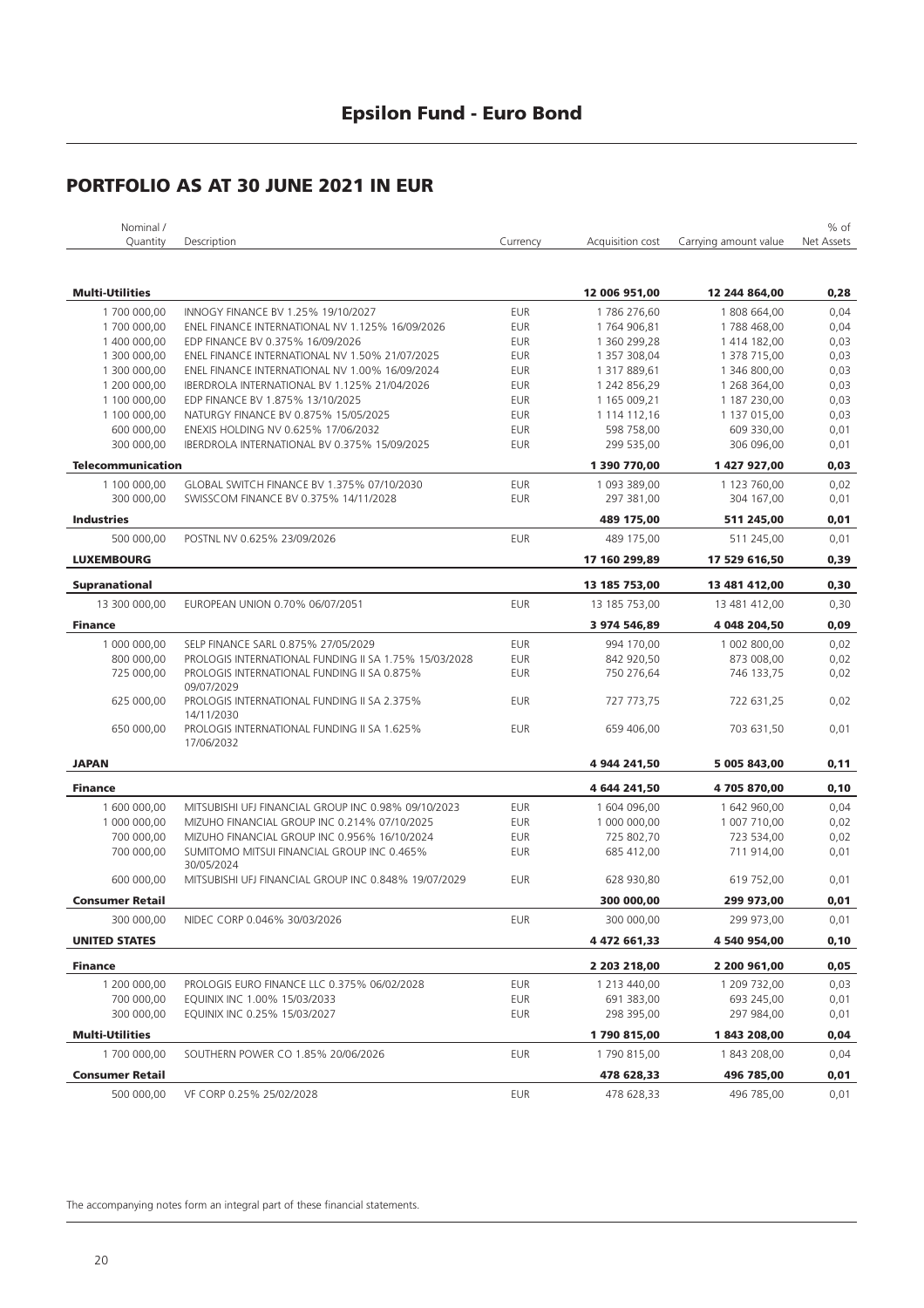| Nominal /                    |                                                                               |                          |                            |                              | % of         |
|------------------------------|-------------------------------------------------------------------------------|--------------------------|----------------------------|------------------------------|--------------|
| Quantity                     | Description                                                                   | Currency                 | Acquisition cost           | Carrying amount value        | Net Assets   |
|                              |                                                                               |                          |                            |                              |              |
| <b>UNITED KINGDOM</b>        |                                                                               |                          | 4 294 952,71               | 4 357 785,00                 | 0,10         |
|                              |                                                                               |                          |                            |                              |              |
| <b>Multi-Utilities</b>       |                                                                               |                          | 3 560 665,84               | 3 628 945,00                 | 0,08         |
| 1 400 000,00                 | SSE PLC 0.875% 06/09/2025                                                     | <b>EUR</b>               | 1 415 257,01               | 1 448 034,00                 | 0,03         |
| 1 100 000,00<br>1 000 000,00 | SSE PLC 1.375% 04/09/2027<br>NATIONAL GRID ELECTRICITY TRANSMISSION PLC 0.19% | <b>EUR</b><br><b>EUR</b> | 1 159 918,83<br>985 490,00 | 1 173 601,00<br>1 007 310,00 | 0,03<br>0,02 |
|                              | 20/01/2025                                                                    |                          |                            |                              |              |
| <b>Telecommunication</b>     |                                                                               |                          | 734 286,87                 | 728 840,00                   | 0,02         |
| 700 000,00                   | VODAFONE GROUP PLC 0.90% 24/11/2026                                           | <b>EUR</b>               | 734 286,87                 | 728 840,00                   | 0,02         |
| <b>AUSTRIA</b>               |                                                                               |                          | 2 507 622,73               | 2 542 188,00                 | 0,06         |
| <b>Finance</b>               |                                                                               |                          | 2 507 622,73               | 2 542 188,00                 | 0,06         |
| 2 300 000,00                 | RAIFFEISEN BANK INTERNATIONAL AG 0.375% 25/09/2026                            | <b>EUR</b>               | 2 309 370,73               | 2 337 766,00                 | 0,05         |
| 200 000,00                   | CA IMMOBILIEN ANLAGEN AG 1.00% 27/10/2025                                     | EUR                      | 198 252,00                 | 204 422,00                   | 0,01         |
| <b>FINLAND</b>               |                                                                               |                          | 1884 184,00                | 1879 287,00                  | 0,04         |
| <b>Raw materials</b>         |                                                                               |                          | 1 386 414,00               | 1 379 647,00                 | 0,03         |
| 700 000,00                   | UPM-KYMMENE OYJ 0.50% 22/03/2031                                              | <b>EUR</b>               | 692 622,00                 | 688 499,00                   | 0,02         |
| 500 000.00                   | UPM-KYMMENE OYJ 0.125% 19/11/2028                                             | <b>EUR</b>               | 495 370,00                 | 491 910,00                   | 0,01         |
| 200 000.00                   | STORA ENSO OYJ 0.625% 02/12/2030                                              | <b>EUR</b>               | 198 422,00                 | 199 238,00                   | 0,00         |
| <b>Finance</b>               |                                                                               |                          | 497 770,00                 | 499 640,00                   | 0,01         |
| 500 000,00                   | NORDEA BANK ABP 0.50% 19/03/2031                                              | <b>EUR</b>               | 497 770,00                 | 499 640,00                   | 0,01         |
| <b>PORTUGAL</b>              |                                                                               |                          | 1 387 432,31               | 1 397 981,00                 | 0,03         |
| <b>Multi-Utilities</b>       |                                                                               |                          | 1 387 432,31               | 1 397 981,00                 | 0,03         |
| 1 300 000,00                 | EDP - ENERGIAS DE PORTUGAL SA 1.625% 15/04/2027                               | <b>EUR</b>               | 1 387 432,31               | 1 397 981,00                 | 0,03         |
| <b>SWEDEN</b>                |                                                                               |                          | 1 198 992,00               | 1 203 906,00                 | 0,03         |
| <b>Finance</b>               |                                                                               |                          | 699 706,00                 | 689 430,00                   | 0,02         |
| 700 000,00                   | SVENSKA HANDELSBANKEN AB 0.01% 02/12/2027                                     | <b>EUR</b>               | 699 706,00                 | 689 430,00                   | 0,02         |
| <b>Multi-Utilities</b>       |                                                                               |                          | 299 286,00                 | 295 644,00                   | 0,01         |
| 300 000,00                   | VATTENFALL AB 0.125% 12/02/2029                                               | <b>EUR</b>               | 299 286,00                 | 295 644,00                   | 0,01         |
| <b>Consumer Retail</b>       |                                                                               |                          | 200 000,00                 | 218 832,00                   | 0,00         |
| 200 000,00                   | VOLVO CAR AB 2.50% 07/10/2027                                                 | <b>EUR</b>               | 200 000,00                 | 218 832,00                   | 0,00         |
| <b>NORWAY</b>                |                                                                               |                          | 1 191 012,00               | 1 185 384,00                 | 0,03         |
| <b>Finance</b>               |                                                                               |                          | 1 191 012,00               | 1 185 384,00                 | 0,03         |
| 1 200 000,00                 | SPAREBANK 1 OESTLANDET 0.125% 03/03/2028                                      | <b>EUR</b>               | 1 191 012,00               | 1 185 384,00                 | 0,03         |
| <b>SWITZERLAND</b>           |                                                                               |                          | 997 824,00                 | 1 011 604,00                 | 0,02         |
|                              |                                                                               |                          |                            |                              |              |
| <b>Finance</b>               |                                                                               |                          | 997 824,00                 | 1 011 604,00                 | 0,02         |
| 800 000,00<br>200 000,00     | CREDIT SUISSE AG 0.45% 19/05/2025<br>UBS AG 0.01% 29/06/2026                  | EUR<br>EUR               | 798 224,00<br>199 600,00   | 811 768,00<br>199 836,00     | 0,02<br>0,00 |
| <b>DENMARK</b>               |                                                                               |                          | 967 401,00                 | 983 070,00                   | 0,02         |
|                              |                                                                               |                          |                            |                              |              |
| <b>Multi-Utilities</b>       |                                                                               |                          | 967 401,00                 | 983 070,00                   | 0,02         |
| 900 000,00                   | ORSTED A/S 1.50% 26/11/2029                                                   | <b>EUR</b>               | 967 401,00                 | 983 070,00                   | 0,02         |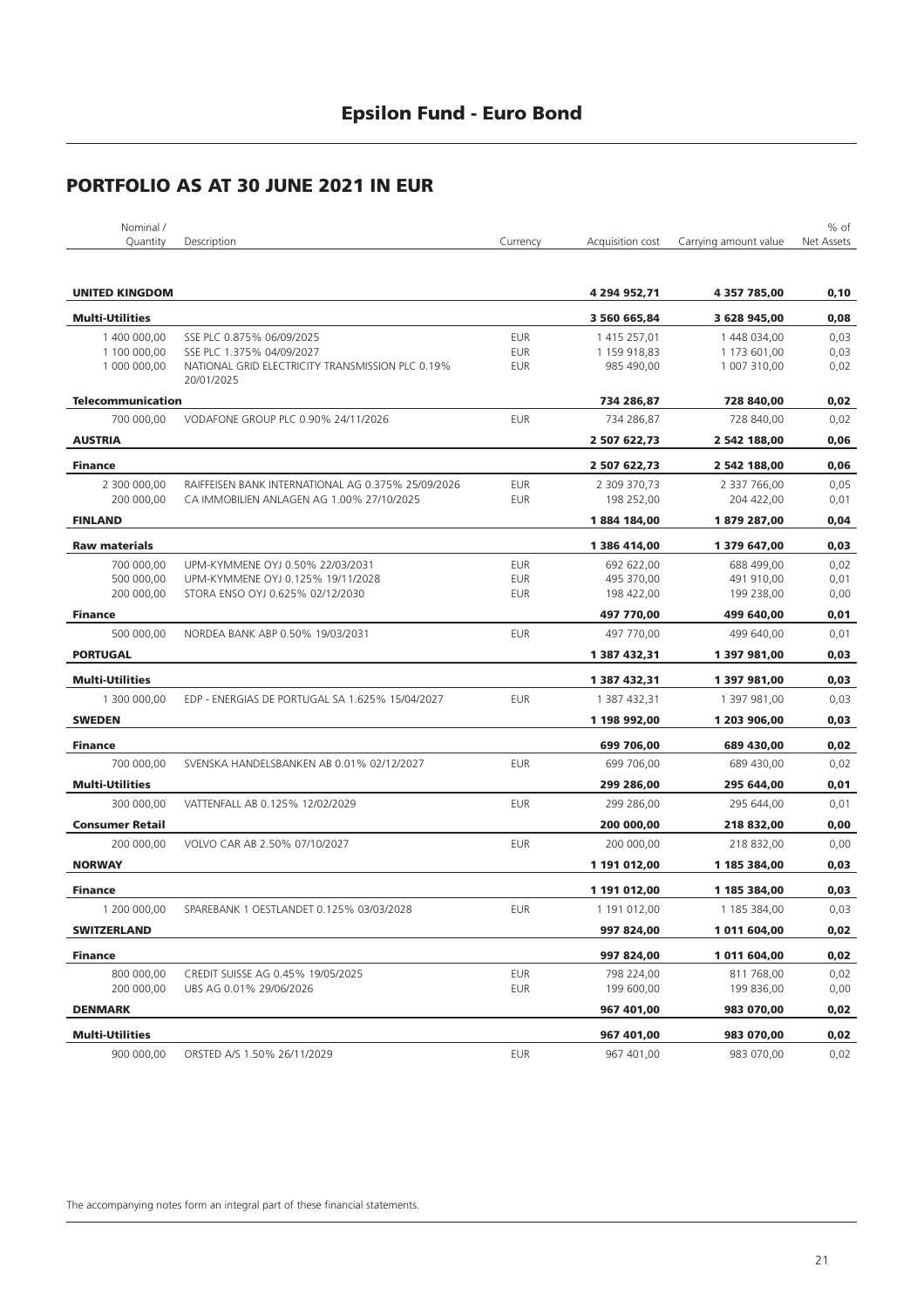| Nominal /                  |                                                   |            |                  |                       | % of       |
|----------------------------|---------------------------------------------------|------------|------------------|-----------------------|------------|
| Quantity                   | Description                                       | Currency   | Acquisition cost | Carrying amount value | Net Assets |
|                            |                                                   |            |                  |                       |            |
|                            |                                                   |            |                  |                       |            |
| <b>Floating Rate Notes</b> |                                                   |            | 37 830 085,51    | 38 494 215,70         | 0,87       |
| <b>FRANCE</b>              |                                                   |            | 11 439 872.60    | 11 660 928,00         | 0,26       |
| <b>Finance</b>             |                                                   |            | 8 467 381,15     | 8 656 064,00          | 0, 19      |
| 2 500 000,00               | SOCIETE GENERALE SA FRN 22/09/2028                | <b>EUR</b> | 2 508 345,00     | 2 539 500,00          | 0,06       |
| 1700 000,00                | CNP ASSURANCES FRN 27/07/2050                     | <b>EUR</b> | 1 667 645,60     | 1765 144,00           | 0,04       |
| 1 600 000,00               | BNP PARIBAS SA FRN 04/06/2026                     | <b>EUR</b> | 1 599 192,42     |                       | 0,04       |
|                            | BNP PARIBAS SA FRN 14/10/2027                     | <b>EUR</b> |                  | 1624704,00            | 0,03       |
| 1 600 000,00               |                                                   | <b>EUR</b> | 1 598 937,27     | 1601680,00            | 0,01       |
| 600 000,00                 | CREDIT MUTUEL ARKEA SA FRN 11/06/2029             |            | 599 040,86       | 625 416,00            |            |
| 500 000,00                 | AXA SA FRN 07/10/2041                             | <b>EUR</b> | 494 220,00       | 499 620,00            | 0,01       |
| <b>Multi-Utilities</b>     |                                                   |            | 2 972 491,45     | 3 004 864,00          | 0,07       |
| 1 100 000,00               | ENGIE SA FRN 31/12/2099                           | <b>EUR</b> | 1 108 211,08     | 1 119 272,00          | 0,03       |
| 1 000 000,00               | ENGIE SA FRN 31/12/2099                           | <b>EUR</b> | 1 061 569,17     | 1 083 160,00          | 0,02       |
| 800 000,00                 | ENGIE SA FRN 31/12/2099                           | <b>EUR</b> | 802 711,20       | 802 432,00            | 0,02       |
| <b>GERMANY</b>             |                                                   |            | 5 871 361,48     | 6 029 274,70          | 0,14       |
| <b>Finance</b>             |                                                   |            | 3 601 961,48     | 3 690 173,70          | 0,09       |
| 1 400 000,00               | COMMERZBANK AG FRN 24/03/2026                     | <b>EUR</b> | 1 402 549,64     | 1425 690,00           | 0,03       |
| 1 000 000,00               | MUENCHENER RUECKVERSICHERUNGS-GESELLSCHAFT AG IN  | <b>EUR</b> | 988 470,00       | 1 014 470,00          | 0,03       |
|                            | MUENCHEN FRN 26/05/2041                           |            |                  |                       |            |
| 905 000,00                 | DEUTSCHE BANK AG FRN 10/06/2026                   | <b>EUR</b> | 912 234,84       | 950 376,70            | 0,02       |
| 300 000,00                 | BAYERISCHE LANDESBANK FRN 23/09/2031              | <b>EUR</b> | 298 707,00       | 299 637,00            | 0,01       |
| <b>Multi-Utilities</b>     |                                                   |            | 2 269 400,00     | 2 339 101.00          | 0,05       |
| 1 300 000,00               | ENBW ENERGIE BADEN-WUERTTEMBERG AG FRN 29/06/2080 | <b>EUR</b> | 1 290 900,00     | 1 333 046,00          | 0,03       |
| 500 000,00                 | ENBW ENERGIE BADEN-WUERTTEMBERG AG FRN 05/08/2079 | <b>EUR</b> | 490 000,00       | 503 180,00            | 0,01       |
| 500 000,00                 | ENBW ENERGIE BADEN-WUERTTEMBERG AG FRN 05/11/2079 | <b>EUR</b> | 488 500,00       | 502 875,00            | 0,01       |
|                            |                                                   |            |                  |                       |            |
| <b>NETHERLANDS</b>         |                                                   |            | 5760730,68       | 5 846 957,00          | 0,13       |
| <b>Multi-Utilities</b>     |                                                   |            | 4 124 413,03     | 4 178 115,00          | 0,09       |
| 1 200 000,00               | IBERDROLA INTERNATIONAL BV FRN 31/12/2099         | <b>EUR</b> | 1 212 471,44     | 1 231 500,00          | 0,03       |
| 1 000 000,00               | IBERDROLA INTERNATIONAL BV FRN 31/12/2099         | <b>EUR</b> | 1 071 718,34     | 1 087 500,00          | 0,02       |
| 900 000,00                 | IBERDROLA INTERNATIONAL BV FRN 31/12/2099         | <b>EUR</b> | 940 223,25       | 952 335,00            | 0,02       |
| 600 000,00                 | IBERDROLA INTERNATIONAL BV FRN 31/12/2099         | <b>EUR</b> | 600 000,00       | 605 514,00            | 0,01       |
| 300 000,00                 | IBERDROLA INTERNATIONAL BV FRN 31/12/2099         | <b>EUR</b> | 300 000,00       | 301 266,00            | 0,01       |
| <b>Finance</b>             |                                                   |            | 1 636 317,65     | 1 668 842,00          | 0,04       |
| 1 400 000,00               | DE VOLKSBANK NV FRN 22/10/2030                    | <b>EUR</b> | 1 437 269,65     | 1 468 754,00          | 0,03       |
| 200 000.00                 | ING GROEP NV FRN 09/06/2032                       | <b>EUR</b> | 199 048,00       | 200 088,00            | 0,01       |
| <b>SPAIN</b>               |                                                   |            | 5 384 050,00     | 5 448 066,00          | 0,12       |
|                            |                                                   |            |                  |                       |            |
| Finance                    |                                                   |            | 5 384 050,00     | 5448066,00            | 0,12       |
| 1700 000,00                | CAIXABANK SA FRN 18/11/2026                       | <b>EUR</b> | 1 695 461,00     | 1702 397,00           | 0,04       |
| 1 600 000,00               | CAIXABANK SA FRN 18/06/2031                       | <b>EUR</b> | 1 593 168,00     | 1610688,00            | 0,04       |
| 1 000 000,00               | CAIXABANK SA FRN 10/07/2026                       | <b>EUR</b> | 995 850,00       | 1 021 600,00          | 0,02       |
| 700 000,00                 | BANCO DE SABADELL SA FRN 11/03/2027               | <b>EUR</b> | 701 515,00       | 719 285,00            | 0,01       |
| 400 000,00                 | CAIXABANK SA FRN 09/02/2029                       | <b>EUR</b> | 398 056,00       | 394 096,00            | 0,01       |
| <b>UNITED KINGDOM</b>      |                                                   |            | 4 080 755,51     | 4 128 360,00          | 0,09       |
| <b>Finance</b>             |                                                   |            | 4 080 755,51     | 4 128 360,00          | 0,09       |
| 3 000 000,00               | HSBC HOLDINGS PLC FRN 04/12/2024                  | <b>EUR</b> | 3 094 789,68     | 3 116 610,00          | 0,07       |
| 1 000 000,00               | BARCLAYS PLC FRN 14/11/2023                       | <b>EUR</b> | 985 965,83       | 1 011 750,00          | 0,02       |
|                            |                                                   |            |                  |                       |            |
| <b>BELGIUM</b>             |                                                   |            | 2 106 540,24     | 2 118 606,00          | 0,05       |
| <b>Finance</b>             |                                                   |            | 2 106 540,24     | 2 118 606,00          | 0,05       |
| 2 100 000,00               | KBC GROUP NV FRN 16/06/2027                       | <b>EUR</b> | 2 106 540,24     | 2 118 606,00          | 0,05       |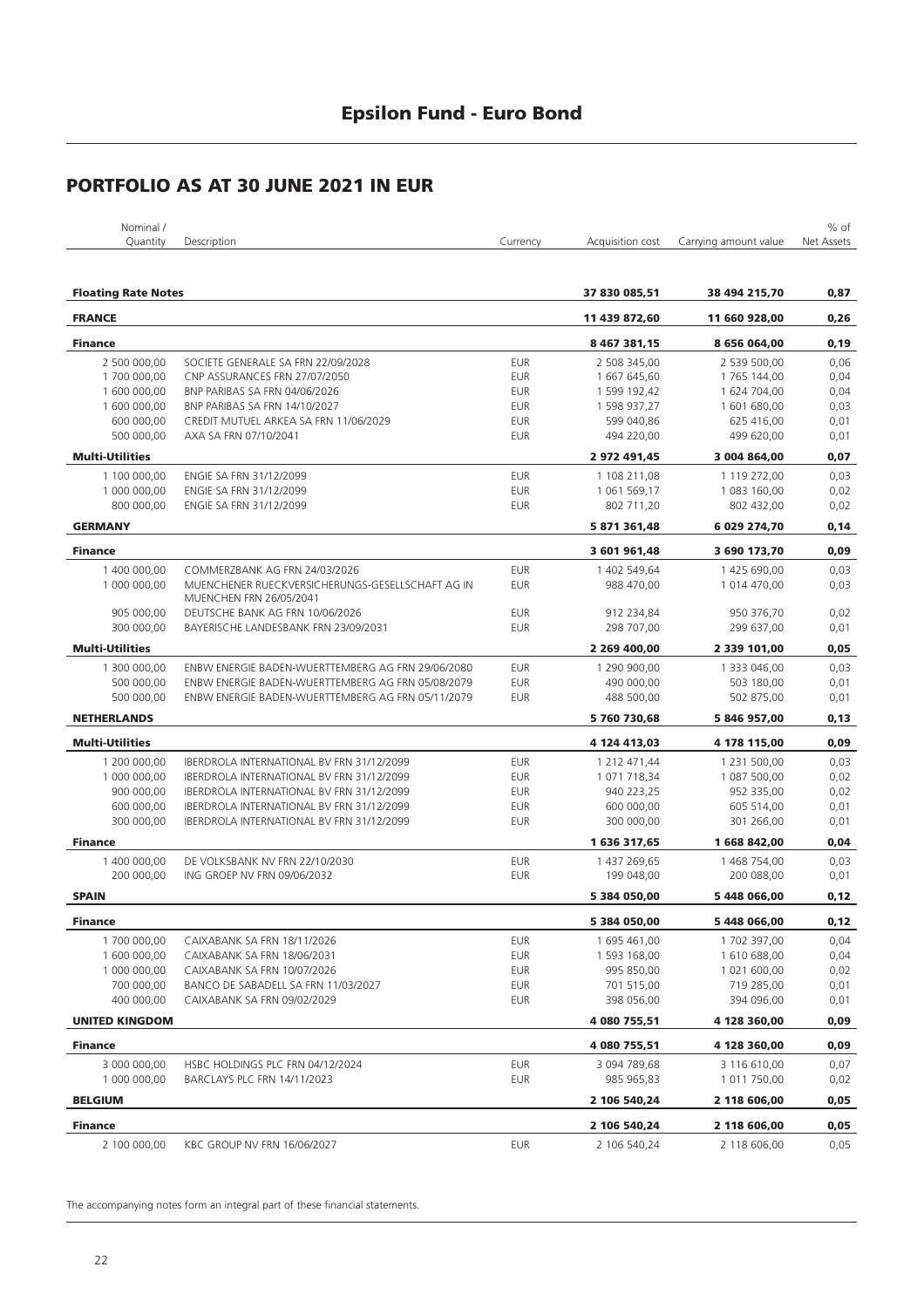| Nominal /<br>Quantity    | Description                                                              | Currency   | Acquisition cost               | Carrying amount value          | % of<br><b>Net Assets</b> |
|--------------------------|--------------------------------------------------------------------------|------------|--------------------------------|--------------------------------|---------------------------|
|                          |                                                                          |            |                                |                                |                           |
| <b>IRELAND</b>           |                                                                          |            | 1 399 064,00                   | 1457174,00                     | 0,03                      |
| <b>Finance</b>           |                                                                          |            | 1 399 064,00                   | 1457174,00                     | 0,03                      |
| 800 000,00               | AIB GROUP PLC FRN 30/05/2031                                             | <b>EUR</b> | 799 616,00                     | 855 488,00                     | 0,02                      |
| 600 000,00               | AIB GROUP PLC FRN 17/11/2027                                             | <b>EUR</b> | 599 448,00                     | 601 686,00                     | 0,01                      |
| <b>PORTUGAL</b>          |                                                                          |            | 1 090 050,00                   | 1 105 492,00                   | 0,03                      |
| <b>Multi-Utilities</b>   |                                                                          |            | 1 090 050,00                   | 1 105 492,00                   | 0,03                      |
| 600 000,00               | EDP - ENERGIAS DE PORTUGAL SA FRN 02/08/2081                             | <b>EUR</b> | 599 700,00                     | 602 832,00                     | 0,02                      |
| 500 000,00               | EDP - ENERGIAS DE PORTUGAL SA FRN 20/07/2080                             | <b>EUR</b> | 490 350,00                     | 502 660,00                     | 0,01                      |
| <b>SWEDEN</b>            |                                                                          |            | 399 248,00                     | 400 168,00                     | 0,01                      |
| <b>Finance</b>           |                                                                          |            | 399 248,00                     | 400 168,00                     | 0,01                      |
| 400 000,00               | SWEDBANK AB FRN 20/05/2027                                               | <b>EUR</b> | 399 248,00                     | 400 168,00                     | 0,01                      |
| <b>AUSTRIA</b>           |                                                                          |            | 298 413,00                     | 299 190,00                     | 0,01                      |
| <b>Finance</b>           |                                                                          |            | 298 413,00                     | 299 190,00                     | 0,01                      |
| 300 000,00               | RAIFFEISEN BANK INTERNATIONAL AG FRN 17/06/2033                          | <b>EUR</b> | 298 413,00                     | 299 190.00                     | 0,01                      |
| <b>Zero-Coupon Bonds</b> |                                                                          |            | 1 394 084 496,40               | 1 387 529 412,87               | 31,26                     |
| <b>GERMANY</b>           |                                                                          |            | 1 199 697 900,91               | 1 192 926 731,55               | 26,88                     |
| Government               |                                                                          |            | 1 198 840 502,83               | 1 192 048 502,80               | 26,86                     |
| 690 170 000,00           | BUNDESSCHATZANWEISUNGEN 0.00% 11/03/2022                                 | <b>EUR</b> | 695 616 207,63                 | 693 386 192,20                 | 15,63                     |
| 300 270 000,00           | BUNDESSCHATZANWEISUNGEN 0.00% 10/03/2023                                 | <b>EUR</b> | 304 223 772,50                 | 303 699 083,40                 | 6,84                      |
| 190 260 000,00           | BUNDESREPUBLIK DEUTSCHLAND BUNDESANLEIHE 0.00%<br>15/02/2031             | <b>EUR</b> | 199 000 522,70                 | 194 963 227,20                 | 4,39                      |
| <b>Multi-Utilities</b>   |                                                                          |            | 857 398,08                     | 878 228,75                     | 0,02                      |
| 875 000,00               | E.ON SE 0.00% 28/08/2024                                                 | <b>EUR</b> | 857 398,08                     | 878 228,75                     | 0,02                      |
| <b>ITALY</b>             |                                                                          |            | 149 315 741,79                 | 150 829 642,62                 | 3,40                      |
| Government               |                                                                          |            | 149 115 387,79                 | 150 629 686,62                 | 3,39                      |
| 139 433 200,61           | BTP 0.00% 26/05/2025                                                     | <b>EUR</b> | 149 115 387,79                 | 150 629 686,62                 | 3,39                      |
| <b>Multi-Utilities</b>   |                                                                          |            | 200 354,00                     | 199 956,00                     | 0,01                      |
| 200 000,00               | ACEA SPA 0.00% 28/09/2025                                                | <b>EUR</b> | 200 354,00                     | 199 956,00                     | 0,01                      |
| <b>BELGIUM</b>           |                                                                          |            | 44 568 488,70                  | 43 279 143,70                  | 0,97                      |
| Government               |                                                                          |            | 44 568 488,70                  | 43 279 143,70                  | 0,97                      |
| 43 730 000,00            | KINGDOM OF BELGIUM GOVERNMENT BOND 0.00%<br>22/10/2031                   | <b>EUR</b> | 44 568 488,70                  | 43 279 143,70                  | 0,97                      |
| <b>FRANCE</b>            |                                                                          |            | 502 365,00                     | 493 895,00                     | 0,01                      |
| <b>Industries</b>        |                                                                          |            | 502 365,00                     | 493 895,00                     | 0,01                      |
| 500 000.00               | VINCI SA 0.00% 27/11/2028                                                | <b>EUR</b> | 502 365,00                     | 493 895,00                     | 0,01                      |
| <b>INVESTMENT FUNDS</b>  |                                                                          |            | 94 837 094,62                  | 98 756 975,31                  | 2,22                      |
| <b>UCI Units</b>         |                                                                          |            | 94 837 094,62                  |                                |                           |
|                          |                                                                          |            |                                | 98 756 975,31                  | 2,22                      |
| <b>LUXEMBOURG</b>        |                                                                          |            | 94 837 094,62                  | 98 756 975,31                  | 2,22                      |
| <b>Finance</b>           |                                                                          |            | 94 837 094,62                  | 98 756 975,31                  | 2,22                      |
| 355 461,60<br>302 324,66 | EURIZON FUND - BOND AGGREGATE RMB -Z-<br>EURIZON FUND - MONEY MARKET -Z- | EUR<br>EUR | 38 645 855,89<br>29 915 718,84 | 42 200 400,91<br>29 912 002,26 | 0,95<br>0,67              |
|                          |                                                                          |            |                                |                                |                           |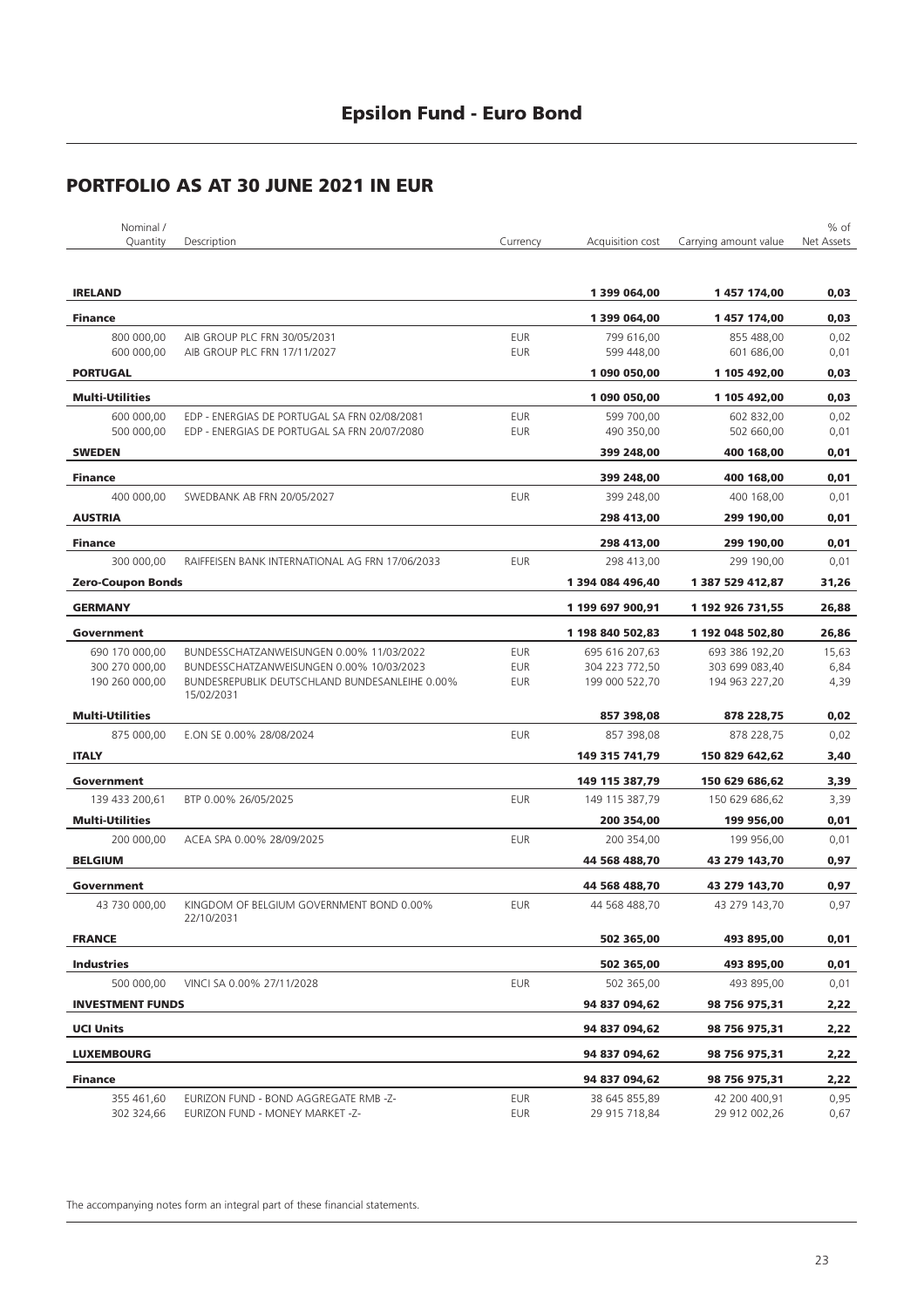| Nominal /<br>Quantity  | Description                      | Currency | Acquisition cost | Carrying amount value | % of<br>Net Assets |
|------------------------|----------------------------------|----------|------------------|-----------------------|--------------------|
|                        |                                  |          |                  |                       |                    |
| 311 185.88             | EURIZON FUND - MONEY MARKET -Z2- | USD      | 26 275 519.89    | 26 644 572.14         | 0,60               |
| <b>Total Portfolio</b> |                                  |          | 4 408 307 048.36 | 4 423 934 527.40      | 99,68              |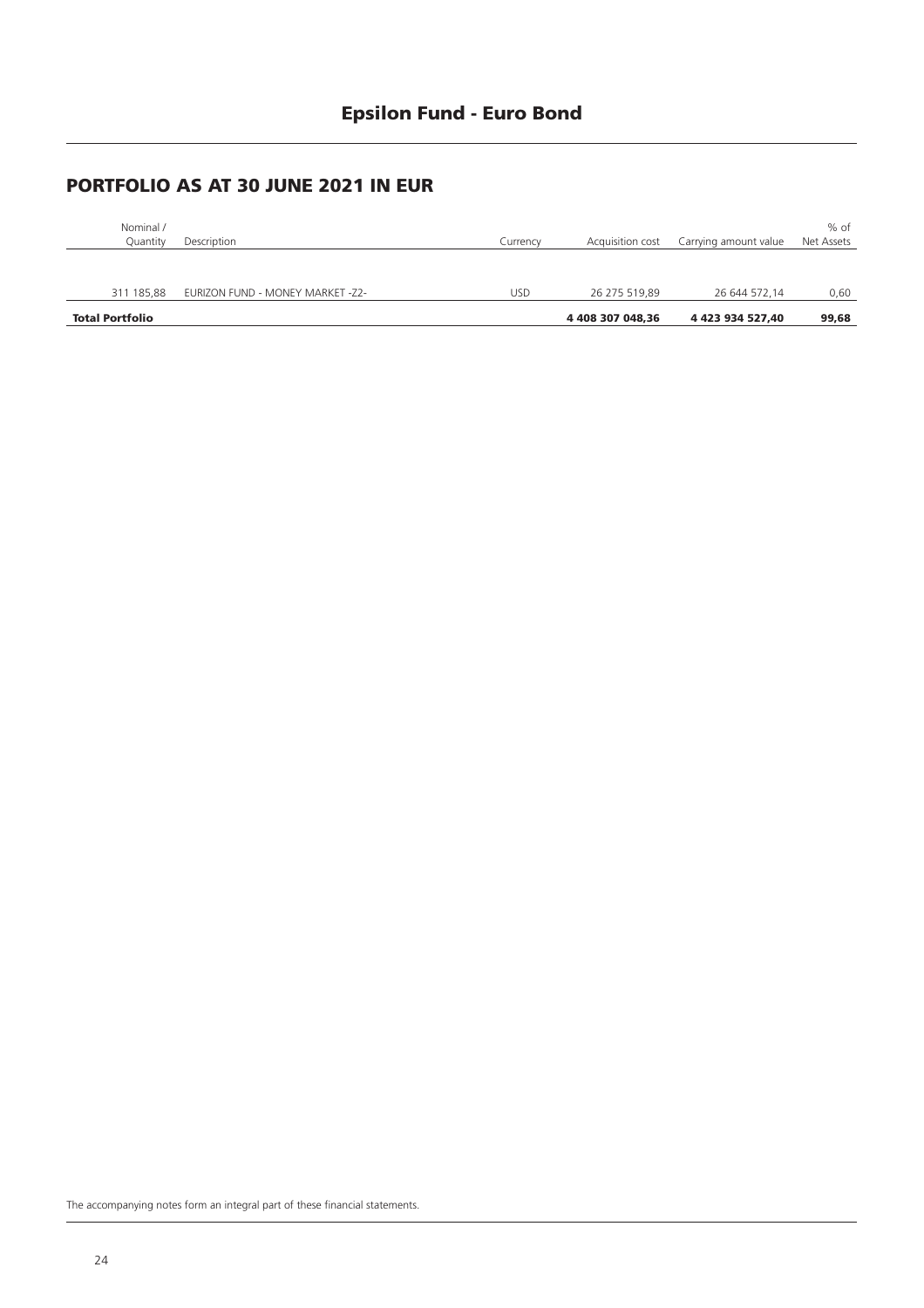### **Epsilon Fund - Euro Bond**

#### **COMMITMENTS ON FUTURE CONTRACTS AS AT 30 JUNE 2021**

|         |          | Purchase |                                                                     |            |            | Unrealised<br>profit / (loss) | Commitment       |
|---------|----------|----------|---------------------------------------------------------------------|------------|------------|-------------------------------|------------------|
| Size    | Quantity | Sale     | Description                                                         | Maturity   | Currency   | (EUR)                         | (EUR)            |
|         |          |          |                                                                     |            |            |                               |                  |
|         |          |          | Total Unrealised profit / (loss) on future contracts and commitment |            |            | (6432013,11)                  | 1 118 206 469.68 |
|         |          |          |                                                                     |            |            |                               |                  |
|         |          |          | Unrealised loss on future contracts and commitment                  |            |            | (6432013,11)                  | 1 118 206 469.68 |
|         |          |          |                                                                     |            |            |                               |                  |
| 100 000 | (2, 264) | Sale     | <b>EURO BUND</b>                                                    | 08/09/2021 | <b>EUR</b> | (2907300.00)                  | 390 789 040,00   |
| 100 000 | (689)    | Sale     | LONG GILT                                                           | 28/09/2021 | GBP        | (1013770.95)                  | 102 814 717,93   |
| 100 000 | 1 1 4 5  | Purchase | <b>EURO BTP</b>                                                     | 08/09/2021 | <b>EUR</b> | (900 508,00)                  | 173 364 450,00   |
| 100 000 | (980)    | Sale     | US 10YR NOTE (CBT)                                                  | 21/09/2021 | <b>USD</b> | (585 525, 47)                 | 109 494 843,82   |
| 100 000 | (534)    | Sale     | EURO OAT                                                            | 08/09/2021 | EUR        | (411180,00)                   | 84 927 360,00    |
| 100 000 | (331)    | Sale     | US LONG BOND (CBT)                                                  | 21/09/2021 | <b>USD</b> | (409946,88)                   | 44 867 377,93    |
| 100 000 | (1873)   | Sale     | <b>SHORT EURO BTP</b>                                               | 08/09/2021 | <b>EUR</b> | (203781,81)                   | 211 948 680.00   |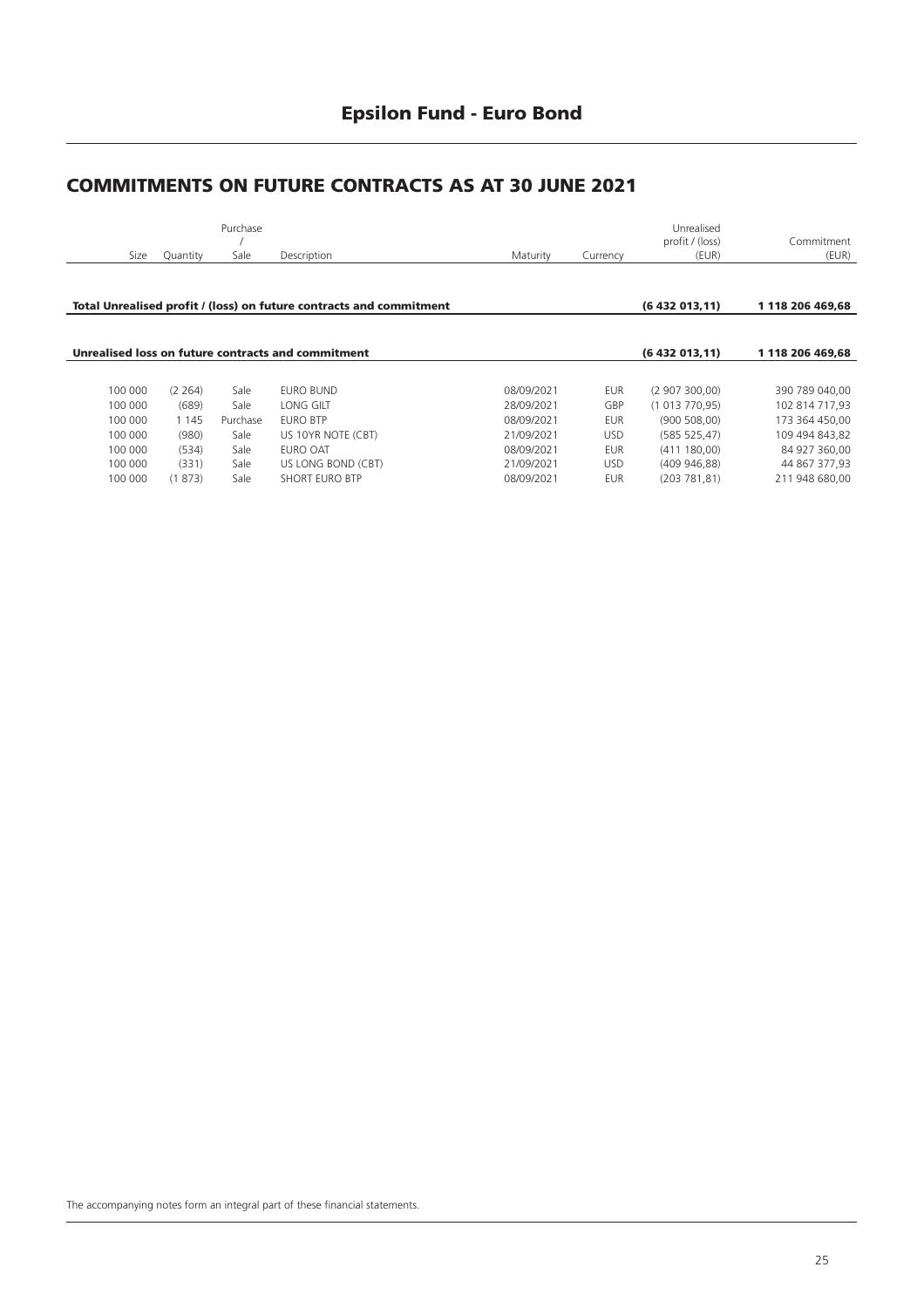### **Epsilon Fund - Euro Bond**

### **OPTION CONTRACTS AS AT 30 JUNE 2021**

|          |       |             |          | Unrealised      |            |
|----------|-------|-------------|----------|-----------------|------------|
|          | ⊆all∕ |             |          | profit / (loss) | Commitment |
| Ouantitv | Put   | Description | Currencv | (EUR)           | (EUR)      |
|          |       |             |          |                 |            |

| LISTED ON AN OFFICIAL STOCK EXCHANGE |     |                                                |            | (609 880,00) |                          |
|--------------------------------------|-----|------------------------------------------------|------------|--------------|--------------------------|
|                                      |     | <b>PURCHASED FUTURE STYLE OPTION CONTRACTS</b> |            | (609 880.00) |                          |
| 2098 PUT                             |     | EURO BUND FUTURES 169,00 27/08/21              | EUR        | (356310.00)  |                          |
| 932                                  | PUT | EURO BUND FUTURES 171,00 27/08/21              | <b>EUR</b> | (56720.00)   |                          |
| 493                                  | PUT | EURO BUND FUTURES 170,00 27/08/21              | <b>EUR</b> | (196 850.00) | $\overline{\phantom{a}}$ |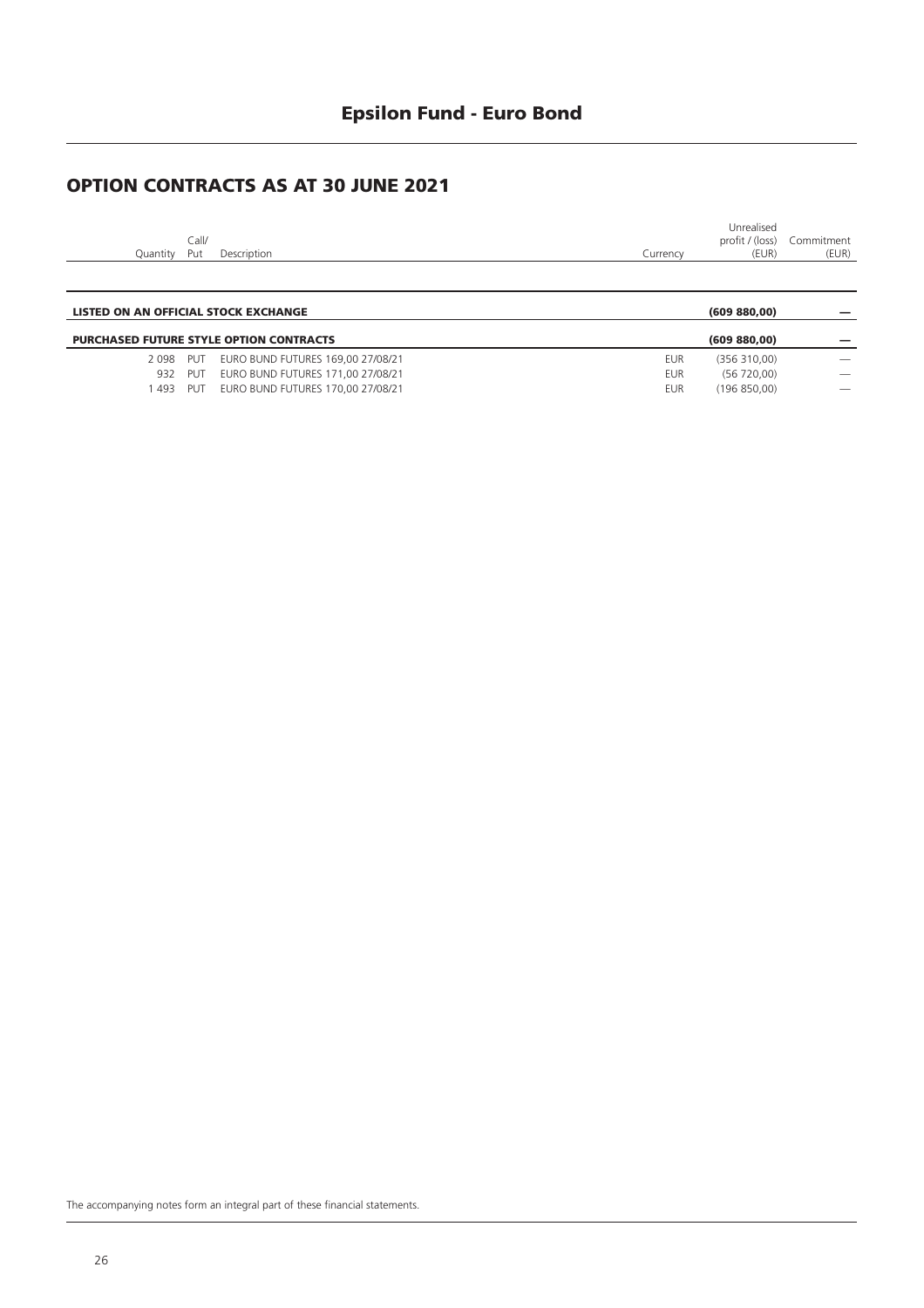### **FORWARD FOREIGN EXCHANGE CONTRACTS AS AT 30 JUNE 2021**

| Maturity                                                               | Purchase commitment in         | currency          | Sale commitment in             | currency          | Unrealised profit/(loss)<br>(EUR) |
|------------------------------------------------------------------------|--------------------------------|-------------------|--------------------------------|-------------------|-----------------------------------|
| Total Unrealised profit / (loss) on forward foreign exchange contracts |                                |                   |                                |                   | 1 602 943,46                      |
| Unrealised profit on forward foreign exchange contracts                |                                |                   |                                |                   | 1 602 943.46                      |
| 03/09/2021<br>03/09/2021                                               | 42 780 000.00<br>84 170 000,00 | <b>USD</b><br>GBP | 34 917 797.07<br>97 446 049.82 | EUR<br><b>EUR</b> | 1 110 330,44<br>492 613,02        |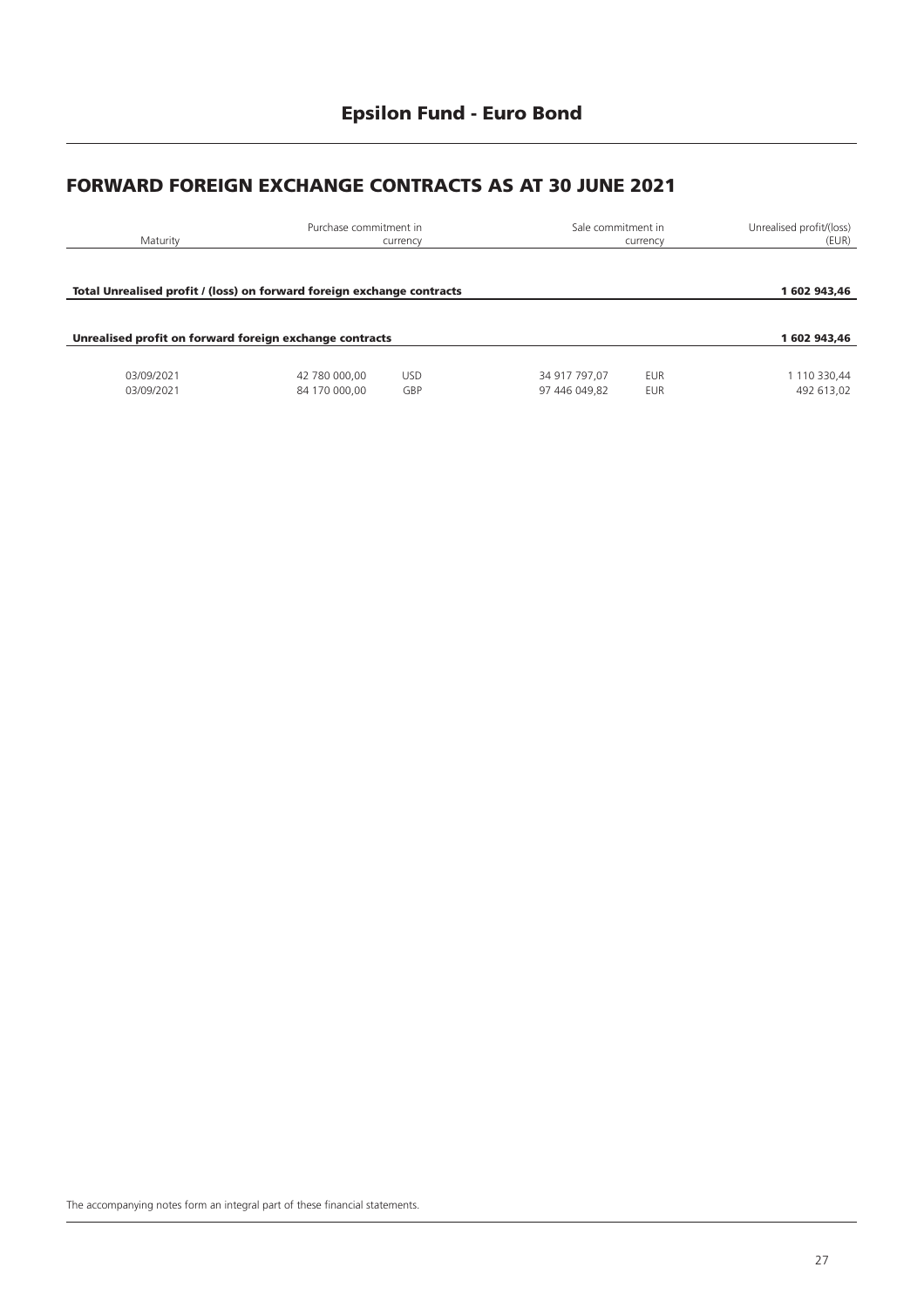#### **STATEMENT OF NET ASSETS AS AT 30 JUNE 2021 IN EUR**

| <b>Assets</b>                                                                                                                                      |                 | <b>Notes</b>                            |                                                                                              |
|----------------------------------------------------------------------------------------------------------------------------------------------------|-----------------|-----------------------------------------|----------------------------------------------------------------------------------------------|
| Investments in securities<br><b>Banks</b><br>Other banks and broker accounts<br>Receivable on subscriptions<br>Other assets<br><b>Total assets</b> |                 | (Note 2)<br>(Note 3)<br>(Notes 2, 3, 9) | 308 141 902,41<br>3 419 799,33<br>6 433 021,81<br>450 580,03<br>574 004,51<br>319 019 308,09 |
| <b>Liabilities</b>                                                                                                                                 |                 |                                         |                                                                                              |
| Unrealised loss on future contracts<br>Payable on redemptions<br>Other liabilities<br><b>Total liabilities</b>                                     |                 | (Notes 2, 9)                            | (192860, 41)<br>(949303,34)<br>(244082,10)<br>(1386245,85)                                   |
| <b>Total net assets</b>                                                                                                                            |                 |                                         | 317 633 062,24                                                                               |
|                                                                                                                                                    | <b>Currency</b> | <b>Net Asset Value per Unit</b>         | <b>Units outstanding</b>                                                                     |
| Class I Units                                                                                                                                      | EUR             | 169,17                                  | 1 740 104,715                                                                                |

Class R Units EUR 148,39 156 726,107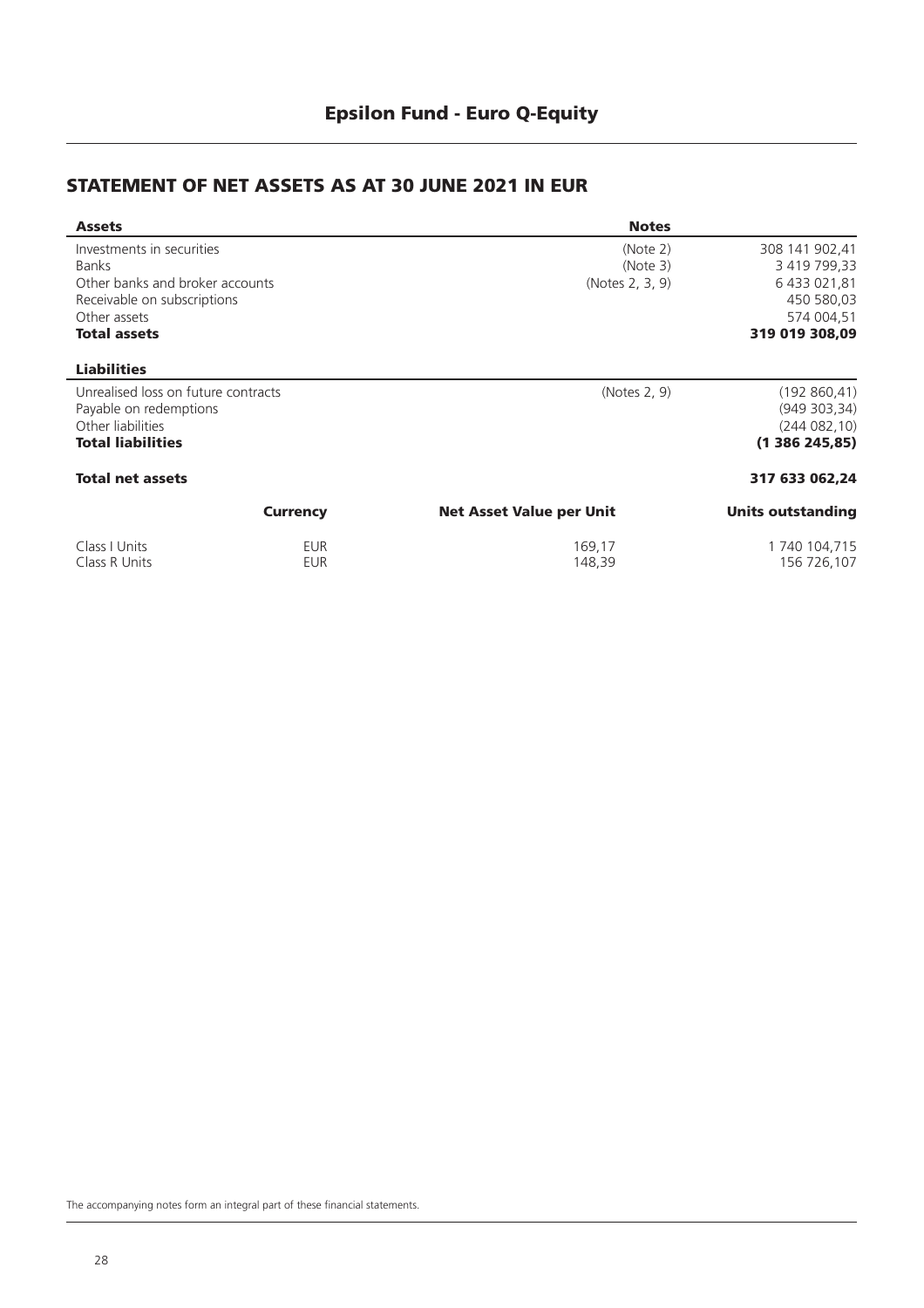#### **STATEMENT OF CHANGES IN NET ASSETS FOR THE PERIOD ENDED 30 JUNE 2021 IN EUR**

| <b>Notes</b> | 319 654 758,50                                                                                       |
|--------------|------------------------------------------------------------------------------------------------------|
|              | 6 034 838,15                                                                                         |
|              | 6 034 838,15                                                                                         |
|              | (1 021 004, 46)                                                                                      |
|              |                                                                                                      |
|              | (39 228, 74)                                                                                         |
|              | (19435,81)                                                                                           |
|              | (172833,25)                                                                                          |
|              | (1252502,26)                                                                                         |
|              | 4782335,89                                                                                           |
|              |                                                                                                      |
| (Notes 2, 9) | 9 129 917,32                                                                                         |
|              |                                                                                                      |
|              | 36 642 718,92                                                                                        |
|              | 3 672,80                                                                                             |
|              | (242 333, 78)                                                                                        |
|              | 50 316 311,15                                                                                        |
|              |                                                                                                      |
|              | 67 670 457,97                                                                                        |
|              | (120008465,38)                                                                                       |
|              | 317 633 062,24                                                                                       |
|              | (Note 2)<br>(Note 6)<br>(Note 8)<br>(Note 4)<br>(Notes 5, 8)<br>(Note 2)<br>(Note 2)<br>(Notes 2, 9) |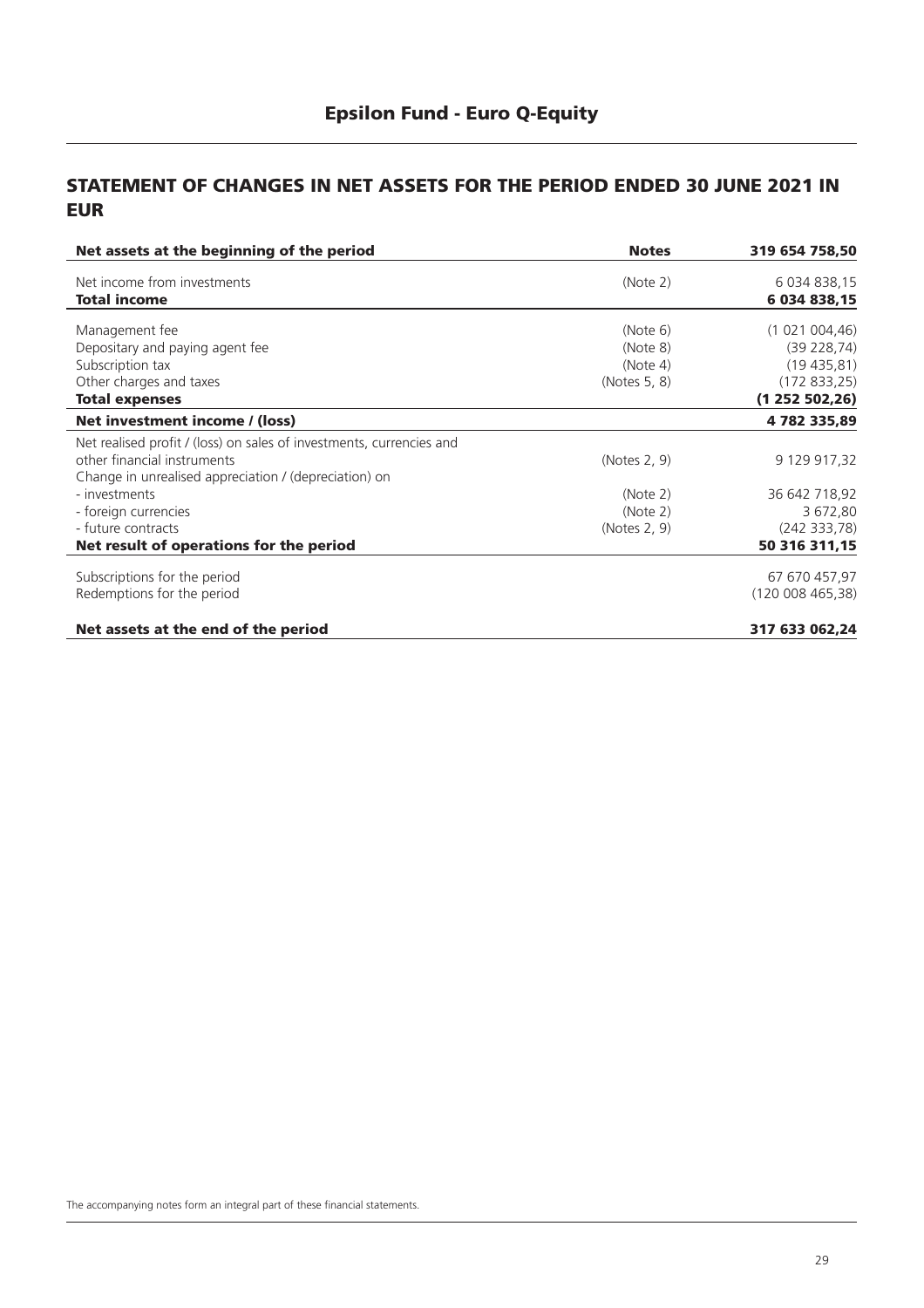| Nominal, |             |          |                  |                       | $%$ of     |
|----------|-------------|----------|------------------|-----------------------|------------|
| Quantity | Description | Iurrencv | Acauisition cost | Carrying amount value | Net Assets |
|          |             |          |                  |                       |            |

| <b>PORTFOLIO</b>                       |                                                                         |                          | 253 529 544,51               | 308 141 902,41               | 97,01        |
|----------------------------------------|-------------------------------------------------------------------------|--------------------------|------------------------------|------------------------------|--------------|
|                                        | <b>TRANSFERABLE SECURITIES AND MONEY MARKET INSTRUMENTS ADMITTED TO</b> |                          |                              |                              |              |
| <b>OFFICIAL STOCK EXCHANGE LISTING</b> |                                                                         |                          | 253 529 544,51               | 308 141 902,41               | 97,01        |
| <b>Shares</b>                          |                                                                         |                          | 253 529 544,51               | 308 141 902,41               | 97,01        |
| <b>FRANCE</b>                          |                                                                         |                          | 77 002 765,14                | 95 226 757,23                | 29,98        |
| <b>Consumer Retail</b>                 |                                                                         |                          | 24 037 178,93                | 34 292 482,33                | 10,80        |
| 33 412,00                              | LVMH MOET HENNESSY LOUIS VUITTON SE                                     | <b>EUR</b>               | 14 912 410,07                | 22 095 355,60                | 6,96         |
| 6 523,00                               | <b>KERING SA</b>                                                        | <b>EUR</b>               | 3 588 244,53                 | 4 807 451,00                 | 1,51         |
| 19 746,00                              | CIE GENERALE DES ETABLISSEMENTS MICHELIN SCA                            | <b>EUR</b>               | 2 115 663,64                 | 2 655 837,00                 | 0,84         |
| 2 159,00                               | <b>HERMES INTERNATIONAL</b>                                             | <b>EUR</b>               | 1837753,00                   | 2 652 331,50                 | 0,83         |
| 37 613,00                              | LA FRANCAISE DES JEUX SAEM                                              | <b>EUR</b>               | 1 349 187,19                 | 1864852,54                   | 0,59         |
| 5 237,00                               | <b>FAURECIA</b>                                                         | <b>EUR</b>               | 233 920,50                   | 216 654,69                   | 0,07         |
| <b>Finance</b>                         |                                                                         |                          | 15 102 250,40                | 17 779 838,87                | 5,60         |
|                                        |                                                                         |                          |                              |                              |              |
| 87 812,00                              | <b>BNP PARIBAS SA</b>                                                   | <b>EUR</b>               | 3 322 417,16                 | 4 642 620,44                 | 1,46         |
| 197 673,00                             | AXA SA                                                                  | <b>EUR</b>               | 3 772 178,23                 | 4 227 237,11                 | 1,33         |
| 253 632,00                             | <b>CREDIT AGRICOLE SA</b>                                               | <b>EUR</b>               | 2 768 796,83                 | 2 996 408,45                 | 0,94         |
| 32 043,00                              | UNIBAIL-RODAMCO-WESTFIELD                                               | <b>EUR</b>               | 2 045 960,79                 | 2 338 818,57                 | 0,74         |
| 93 717,00                              | <b>KLEPIERRE SA</b>                                                     | <b>EUR</b>               | 1811625,78                   | 2 036 470,41                 | 0,64         |
| 19 550,00                              | AMUNDI SA                                                               | <b>EUR</b>               | 1 308 246,56                 | 1 453 542,50                 | 0,46         |
| 1 1 6 1 , 0 0                          | UNIBAIL-RODAMCO-WESTFIELD                                               | <b>EUR</b>               | 73 025,05                    | 84 741,39                    | 0,03         |
| <b>Industries</b>                      |                                                                         |                          | 10 395 406,16                | 13 870 629,89                | 4,37         |
| 56 651,00                              | SCHNEIDER ELECTRIC SE                                                   | <b>EUR</b>               | 5 293 507,54                 | 7 516 454,68                 | 2,37         |
| 85 956,00                              | CIE DE SAINT-GOBAIN                                                     | <b>EUR</b>               | 3 518 207,08                 | 4773996,24                   | 1,50         |
| 50 663.00                              | <b>BOUYGUES SA</b>                                                      | <b>EUR</b>               | 1 583 691,54                 | 1580 178,97                  | 0,50         |
| Health                                 |                                                                         |                          | 9 069 692,12                 | 9 463 392,92                 | 2,98         |
| 94 685.00                              | SANOFI                                                                  | <b>EUR</b>               | 8 191 693,40                 | 8 366 366,60                 | 2,63         |
| 12 506,00                              | <b>IPSEN SA</b>                                                         | <b>EUR</b>               | 877 998,72                   | 1 097 026,32                 | 0,35         |
| <b>Raw materials</b>                   |                                                                         |                          | 5 589 649,84                 | 6 326 823,44                 | 1,99         |
| 39 964,00                              | AIR LIQUIDE SA                                                          | <b>EUR</b>               | 5 204 827,59                 | 5 901 084,24                 | 1,86         |
| 4 0 24,00                              | ARKEMA SA                                                               | <b>EUR</b>               | 384 822,25                   | 425 739,20                   | 0,13         |
| <b>Basic Goods</b>                     |                                                                         |                          | 6 233 517,89                 | 6 244 014,04                 | 1,96         |
|                                        |                                                                         |                          |                              |                              |              |
| 78 136,00                              | <b>DANONE SA</b>                                                        | <b>EUR</b>               | 4888805,93                   | 4 638 934,32                 | 1,46         |
| 96 779,00                              | <b>CARREFOUR SA</b>                                                     | <b>EUR</b>               | 1 344 711,96                 | 1 605 079,72                 | 0,50         |
| <b>Computing and IT</b>                |                                                                         |                          | 3 507 604,78                 | 3 959 093,70                 | 1,25         |
| 18 489,00                              | <b>CAPGEMINI SE</b>                                                     | <b>EUR</b>               | 2 206 907,81                 | 2 995 218,00                 | 0,94         |
| 18 789,00                              | ATOS SE                                                                 | <b>EUR</b>               | 1 300 696,97                 | 963 875,70                   | 0,31         |
| <b>Telecommunication</b>               |                                                                         |                          | 3 067 465,02                 | 3 290 482,04                 | 1,03         |
| 52 385,00                              | <b>VIVENDI SA</b>                                                       | <b>EUR</b>               | 1 334 079,89                 | 1 484 067,05                 | 0,47         |
| 113 778,00                             | ORANGE SA                                                               | <b>EUR</b>               | 1 277 680,58                 | 1 093 975,47                 | 0,34         |
| 13 208,00                              | PUBLICIS GROUPE SA                                                      | <b>EUR</b>               | 455 704,55                   | 712 439,52                   | 0,22         |
| <b>GERMANY</b>                         |                                                                         |                          | 68 040 826,82                | 81 295 828,21                | 25,59        |
| <b>Industries</b>                      |                                                                         |                          |                              |                              |              |
|                                        |                                                                         |                          | 16 787 326,46                | 21 543 018,46                | 6,78         |
| 58 259,00                              | SIEMENS AG REG                                                          | <b>EUR</b><br><b>EUR</b> | 5753059,89                   | 7 784 567,58                 | 2,45         |
| 117 097,00                             | DEUTSCHE POST AG REG                                                    |                          | 4 791 031,33                 | 6716683,92                   | 2,11         |
| 43 366,00                              | HEIDELBERGCEMENT AG                                                     | <b>EUR</b>               | 2 368 812,08                 | 3 137 096,44                 | 0,99         |
| 106 106,00<br>12 448,00                | SIEMENS ENERGY AG<br>KNORR-BREMSE AG                                    | EUR<br><b>EUR</b>        | 2 564 668,95<br>1 309 754,21 | 2 697 214,52<br>1 207 456,00 | 0,85<br>0,38 |
|                                        |                                                                         |                          |                              |                              |              |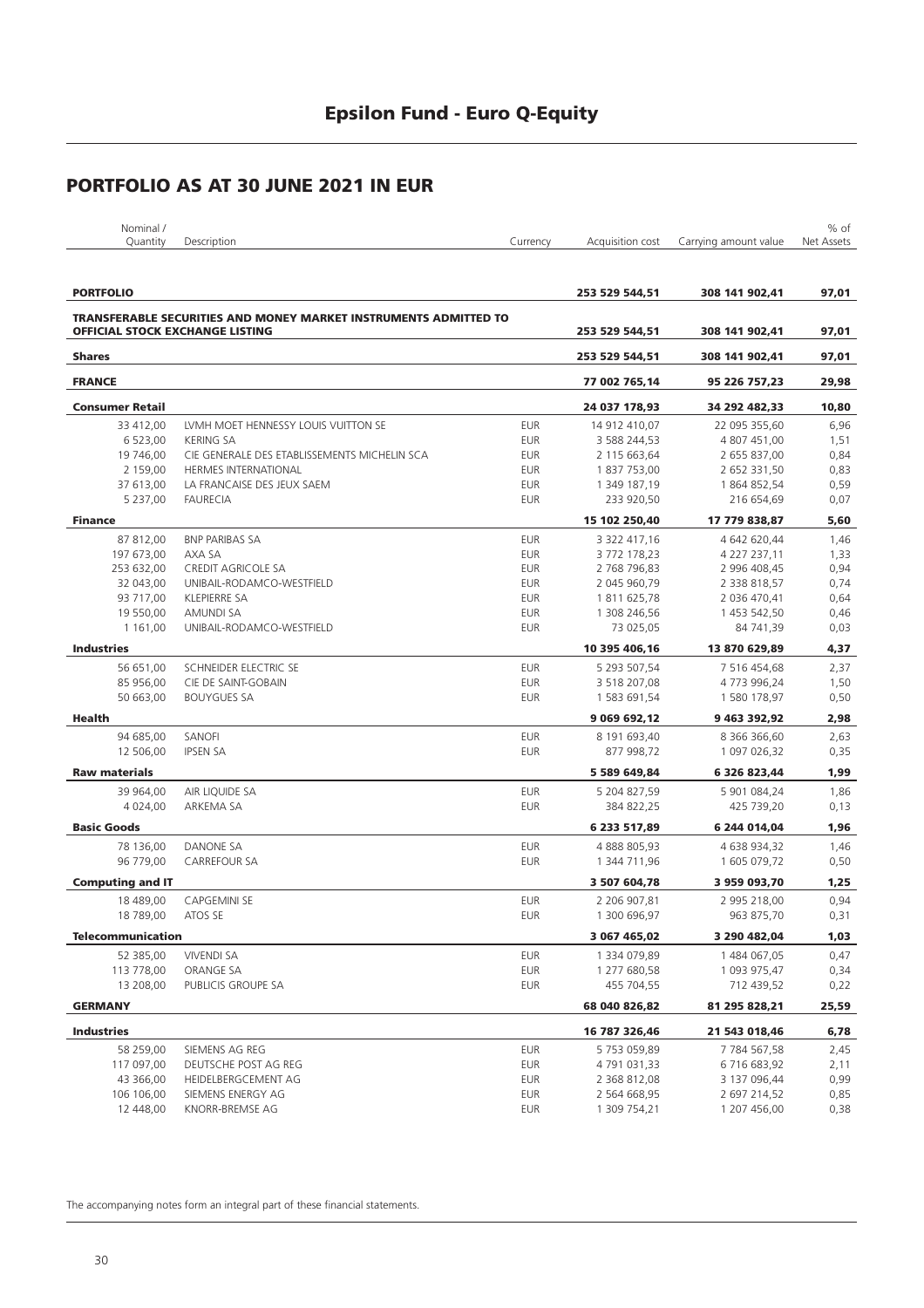| Nominal /                |                                      |                          |                              |                              | % of       |
|--------------------------|--------------------------------------|--------------------------|------------------------------|------------------------------|------------|
| Quantity                 | Description                          | Currency                 | Acquisition cost             | Carrying amount value        | Net Assets |
|                          |                                      |                          |                              |                              |            |
|                          |                                      |                          |                              |                              |            |
| <b>Finance</b>           |                                      |                          | 11 646 941,06                | 13 217 184,94                | 4,16       |
| 33 038,00                | ALLIANZ SE REG                       | <b>EUR</b>               | 6 160 740,41                 | 6 947 891,40                 | 2,19       |
| 276 120,00               | DEUTSCHE BANK AG                     | <b>EUR</b>               | 2 721 549,71                 | 3 033 454,32                 | 0,95       |
| 12 261,00                | DEUTSCHE BOERSE AG                   | <b>EUR</b>               | 1680 912,74                  | 1804819,20                   | 0,57       |
| 239 221,00               | COMMERZBANK AG                       | <b>EUR</b>               | 1 083 738,20                 | 1 431 020,02                 | 0,45       |
| <b>Consumer Retail</b>   |                                      |                          | 10 000 286,76                | 12 872 162,28                | 4,05       |
| 80 151,00                | <b>DAIMLER AG</b>                    | <b>EUR</b>               | 4 696 314,13                 | 6 035 370,30                 | 1,90       |
| 51 038,00                | BAYERISCHE MOTOREN WERKE AG          | <b>EUR</b>               | 3 137 257,30                 | 4 558 203,78                 | 1,43       |
| 27 354,00                | RHEINMETALL AG                       | <b>EUR</b>               | 2 166 715,33                 | 2 278 588,20                 | 0,72       |
| <b>Raw materials</b>     |                                      |                          | 7 347 521,13                 | 8879393,20                   | 2,80       |
| 51 591,00                | <b>BRENNTAG AG</b>                   | <b>EUR</b>               | 2 629 020,05                 | 4 045 766,22                 | 1,27       |
| 42 001,00                | LANXESS AG                           | <b>EUR</b>               | 2 490 671,49                 | 2 428 497,82                 | 0,77       |
| 85 047,00                | EVONIK INDUSTRIES AG                 | <b>EUR</b>               | 2 227 829,59                 | 2 405 129,16                 | 0,76       |
| <b>Computing and IT</b>  |                                      |                          | 8 393 118,35                 | 8 505 390,41                 | 2,68       |
| 69 349,00                | SAP SE                               | <b>EUR</b>               | 8 102 251,91                 | 8 241 435,16                 | 2,60       |
| 1 685,00                 | <b>BECHTLE AG</b>                    | <b>EUR</b>               | 290 866,44                   | 263 955,25                   | 0,08       |
| Health                   |                                      |                          |                              |                              |            |
|                          |                                      |                          | 6 124 370,45                 | 6739265,00                   | 2,12       |
| 39 526,00                | FRESENIUS MEDICAL CARE AG & CO KGAA  | <b>EUR</b>               | 2 706 297,50                 | 2 768 401,04                 | 0,87       |
| 54 488,00<br>9 732,00    | FRESENIUS SE & CO KGAA<br>MERCK KGAA | <b>EUR</b><br><b>EUR</b> | 2 077 785,05<br>1 340 287,90 | 2 397 199,56<br>1 573 664,40 | 0,75       |
|                          |                                      |                          |                              |                              | 0,50       |
| <b>Telecommunication</b> |                                      |                          | 3 763 110,37                 | 4 335 674,82                 | 1,36       |
| 191 187,00               | DEUTSCHE TELEKOM AG REG              | <b>EUR</b>               | 2 924 868,47                 | 3 405 422,84                 | 1,07       |
| 21 116,00                | UNITED INTERNET AG REG               | <b>EUR</b>               | 702 307,05                   | 728 079,68                   | 0,23       |
| 12 052,00                | PROSIEBENSAT.1 MEDIA SE              | <b>EUR</b>               | 135 934,85                   | 202 172,30                   | 0,06       |
| <b>Basic Goods</b>       |                                      |                          | 2 177 293,37                 | 3 595 396,86                 | 1,13       |
| 43 857,00                | <b>HELLOFRESH SE</b>                 | <b>EUR</b>               | 2 177 293,37                 | 3 595 396,86                 | 1,13       |
| <b>Multi-Utilities</b>   |                                      |                          | 1800858,87                   | 1 608 342,24                 | 0,51       |
| 52 629,00                | <b>RWE AG</b>                        | <b>EUR</b>               | 1800858,87                   | 1 608 342,24                 | 0,51       |
| <b>NETHERLANDS</b>       |                                      |                          | 32 522 244,61                | 46 709 111,06                | 14,71      |
|                          |                                      |                          |                              |                              |            |
| <b>Computing and IT</b>  |                                      |                          | 12 449 087,66                | 21 402 950,86                | 6,74       |
| 26 702,00                | ASML HOLDING NV                      | <b>EUR</b>               | 8 172 948,04                 | 15 471 138,80                | 4,87       |
| 9 304,00                 | ASM INTERNATIONAL NV                 | <b>EUR</b>               | 1 214 716,30                 | 2 577 208,00                 | 0,81       |
| 62 408,00                | STMICROELECTRONICS NV                | <b>EUR</b>               | 2 100 514,89                 | 1 909 996,84                 | 0,60       |
| 20 193,00                | BE SEMICONDUCTOR INDUSTRIES NV       | <b>EUR</b>               | 960 908,43                   | 1 444 607,22                 | 0,46       |
| <b>Consumer Retail</b>   |                                      |                          | 2 871 332,60                 | 5 090 901,28                 | 1,60       |
| 307 533,00               | STELLANTIS NV                        | <b>EUR</b>               | 2 871 332,60                 | 5 090 901,28                 | 1,60       |
| <b>Telecommunication</b> |                                      |                          | 4 261 275,32                 | 4 849 272,09                 | 1,53       |
| 1 294 145,00             | KONINKLIJKE KPN NV                   | <b>EUR</b>               | 3 070 270,03                 | 3 408 777.93                 | 1,07       |
| 17 003,00                | WOLTERS KLUWER NV                    | <b>EUR</b>               | 1 191 005,29                 | 1 440 494,16                 | 0,46       |
|                          |                                      |                          |                              |                              |            |
| <b>Industries</b>        |                                      |                          | 2 025 727,12                 | 4 006 847,46                 | 1,26       |
| 75 119,00                | SIGNIFY NV                           | <b>EUR</b>               | 2 025 727,12                 | 4 006 847,46                 | 1,26       |
| <b>Raw materials</b>     |                                      |                          | 3 467 499,95                 | 3 987 317,20                 | 1,26       |
| 38 266,00                | AKZO NOBEL NV                        | <b>EUR</b>               | 3 467 499,95                 | 3 987 317,20                 | 1,26       |
| <b>Finance</b>           |                                      |                          | 2 729 434,74                 | 3 075 026,08                 | 0,97       |
| 60 044,00                | NN GROUP NV                          | EUR                      | 2 112 286,34                 | 2 388 550,32                 | 0,75       |
| 21 064,00                | ASR NEDERLAND NV                     | EUR                      | 617 148,40                   | 686 475,76                   | 0,22       |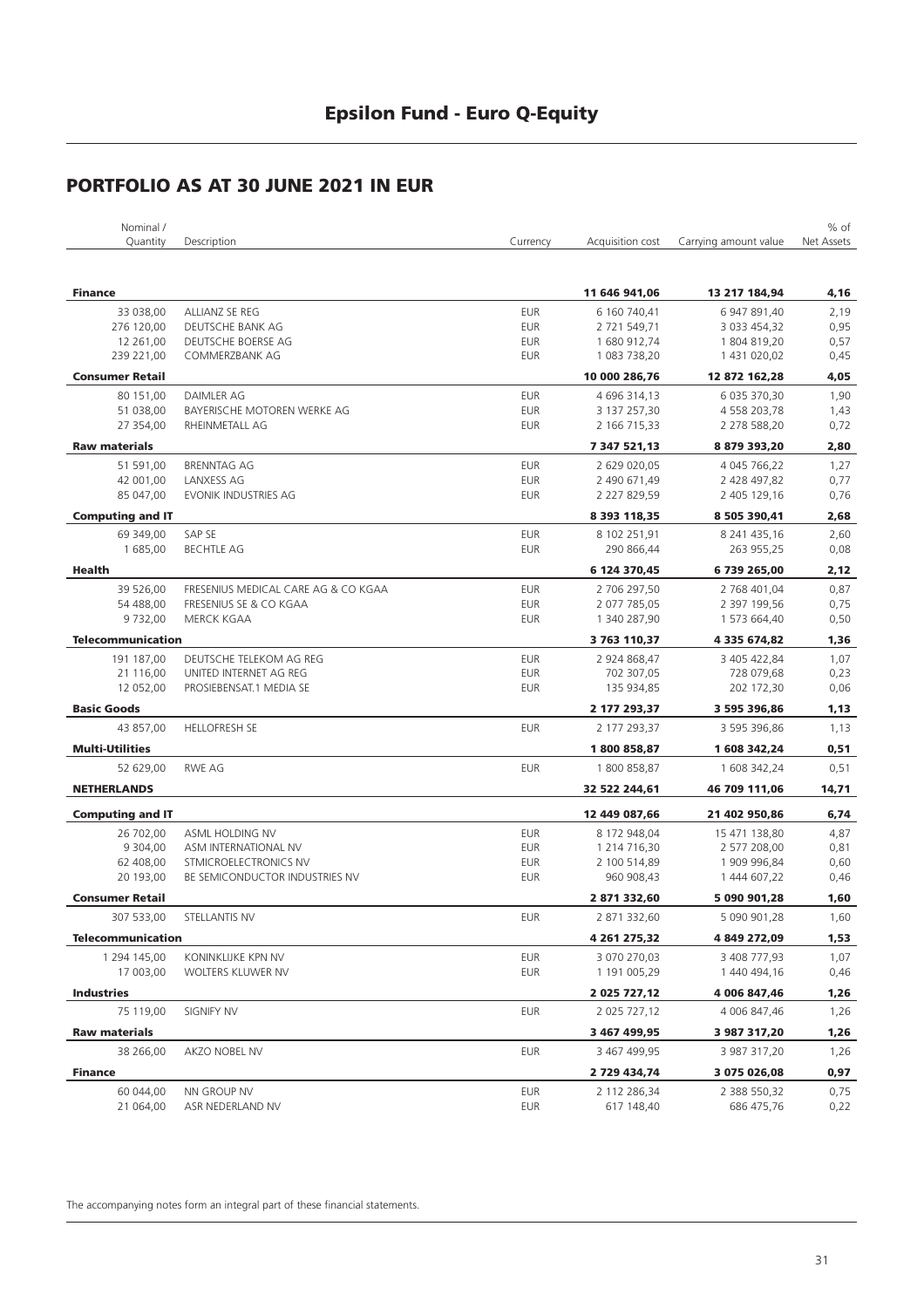| Nominal /                |                                    |            |                     |                       | % of       |
|--------------------------|------------------------------------|------------|---------------------|-----------------------|------------|
| Quantity                 | Description                        | Currency   | Acquisition cost    | Carrying amount value | Net Assets |
|                          |                                    |            |                     |                       |            |
| <b>Energy</b>            |                                    |            | 3 146 279,51        | 2 613 897,13          | 0,82       |
| 117 515,00               | SBM OFFSHORE NV                    | <b>EUR</b> | 1883 638,47         | 1 505 954,73          | 0,47       |
| 28 928,00                | KONINKLIJKE VOPAK NV               | <b>EUR</b> | 1 262 641,04        | 1 107 942,40          | 0,35       |
| <b>Basic Goods</b>       |                                    |            | 1 571 607,71        | 1682898,96            | 0,53       |
| 67 128,00                | KONINKLIJKE AHOLD DELHAIZE NV      | <b>EUR</b> | 1 571 607,71        | 1682898,96            | 0,53       |
| <b>ITALY</b>             |                                    |            | 24 043 752,76       | 28 465 497,24         | 8,96       |
| <b>Finance</b>           |                                    |            | 9 483 460,75        | 11 696 480,76         | 3,68       |
| 2 670 145,00             | INTESA SANPAOLO SPA                | <b>EUR</b> | 4 909 974,09        | 6 220 102,78          | 1,96       |
| 306 555,00               | <b>UNICREDIT SPA</b>               | <b>EUR</b> | 2 518 374,12        | 3 050 222,25          | 0,96       |
| 108 616,00               | ASSICURAZIONI GENERALI SPA         | <b>EUR</b> | 1 596 906,04        | 1836 153,48           | 0,58       |
| 52 915,00                | POSTE ITALIANE SPA                 | <b>EUR</b> | 458 206,50          | 590 002,25            | 0,18       |
| <b>Multi-Utilities</b>   |                                    |            | 9 628 410,27        | 10 365 982,74         | 3,26       |
| 521 075,00               | <b>ENEL SPA</b>                    | <b>EUR</b> | 3 676 838,67        | 4 081 059,40          | 1,28       |
| 568 466,00               | SNAM SPA                           | <b>EUR</b> | 2 543 860,55        | 2 771 271,75          | 0,87       |
| 368 147,00               | <b>ITALGAS SPA</b>                 | <b>EUR</b> | 1 966 944,32        | 2 029 226,26          | 0,64       |
| 236 223,00               | TERNA RETE ELETTRICA NAZIONALE SPA | EUR        | 1 440 766,73        | 1 484 425,33          | 0,47       |
| <b>Industries</b>        |                                    |            | 1 543 981,17        | 2 616 556,36          | 0,83       |
| 52 394.00                | <b>INTERPUMP GROUP SPA</b>         | <b>EUR</b> | 1 543 981,17        | 2 616 556,36          | 0,83       |
| <b>Health</b>            |                                    |            | 2 045 724,48        | 2 357 510,20          | 0,74       |
| 48 911,00                | <b>RECORDATI SPA</b>               | <b>EUR</b> | 2 045 724,48        | 2 357 510,20          | 0,74       |
| <b>Telecommunication</b> |                                    |            | 1 342 176,09        | 1428967,18            | 0,45       |
| 3 411 237,00             | <b>TELECOM ITALIA SPA</b>          | <b>EUR</b> | 1 342 176,09        | 1 428 967,18          | 0,45       |
| <b>SPAIN</b>             |                                    |            | 18 641 230,56       | 18 615 930,65         | 5,86       |
| <b>Multi-Utilities</b>   |                                    |            | 7828533,26          | 7 465 336,96          | 2,35       |
| 153 093,00               | <b>ENAGAS SA</b>                   | <b>EUR</b> | 3 026 355,03        | 2 983 017,11          | 0,94       |
| 111 301,00               | <b>ENDESA SA</b>                   | <b>EUR</b> | 2 524 263,90        | 2 277 218,46          | 0,72       |
| 112 850,00               | RED ELECTRICA CORP SA              | EUR        | 1888 192,75         | 1766 666,75           | 0,55       |
| 20 223,00                | NATURGY ENERGY GROUP SA            | <b>EUR</b> | 389 721,58          | 438 434,64            | 0,14       |
| <b>Finance</b>           |                                    |            | 3 883 116,92        | 4 617 021,65          | 1,45       |
| 981 876,00               | <b>BANCO SANTANDER SA</b>          | <b>EUR</b> | 2 600 999,19        | 3 161 149,78          | 0,99       |
| 166 652,00               | MERLIN PROPERTIES SOCIMI SA        | <b>EUR</b> | 1 282 117,73        | 1455871,87            | 0,46       |
| <b>Basic Goods</b>       |                                    |            | 3 473 989,07        | 3 477 255,60          | 1,10       |
| 59 137,00                | <b>VISCOFAN SA</b>                 | <b>EUR</b> | 3 473 989,07        | 3 477 255,60          | 1,10       |
| <b>Telecommunication</b> |                                    |            | 3 455 591,31        | 3 056 316,44          | 0,96       |
| 775 518,00               | <b>TELEFONICA SA</b>               | EUR        | 3 455 591,31        | 3 056 316,44          | 0,96       |
| <b>FINLAND</b>           |                                    |            | 16 003 093,77       | 18 125 800,63         | 5,71       |
| <b>Industries</b>        |                                    |            | 6 939 367,80        | 8 950 513,40          | 2,82       |
| 96 922,00                | VALMET OYJ                         | EUR        | 2 2 3 4 4 3 1 , 5 0 | 3 564 791,16          | 1,12       |
| 344 202,00               | METSO OUTOTEC OYJ                  | EUR        | 2 616 799,65        | 3 371 802,79          | 1,06       |
| 50 411,00                | HUHTAMAKI OYJ                      | EUR        | 2 088 136,65        | 2 013 919,45          | 0,64       |
| <b>Raw materials</b>     |                                    |            | 2 589 334,61        | 2 811 424,13          | 0,88       |
| 182 738,00               | STORA ENSO OYJ -R-                 | EUR        | 2 589 334,61        | 2 811 424,13          | 0,88       |
| <b>Energy</b>            |                                    |            | 2 700 906,21        | 2 376 472,80          | 0,75       |
| 46 020,00                | NESTE OYJ                          | EUR        | 2 700 906,21        | 2 376 472,80          | 0,75       |
| <b>Consumer Retail</b>   |                                    |            | 1 732 172,42        | 1 900 092,15          | 0,60       |
| 55 803,00                | NOKIAN RENKAAT OYJ                 | <b>EUR</b> | 1 7 3 2 1 7 2 , 4 2 | 1 900 092,15          | 0,60       |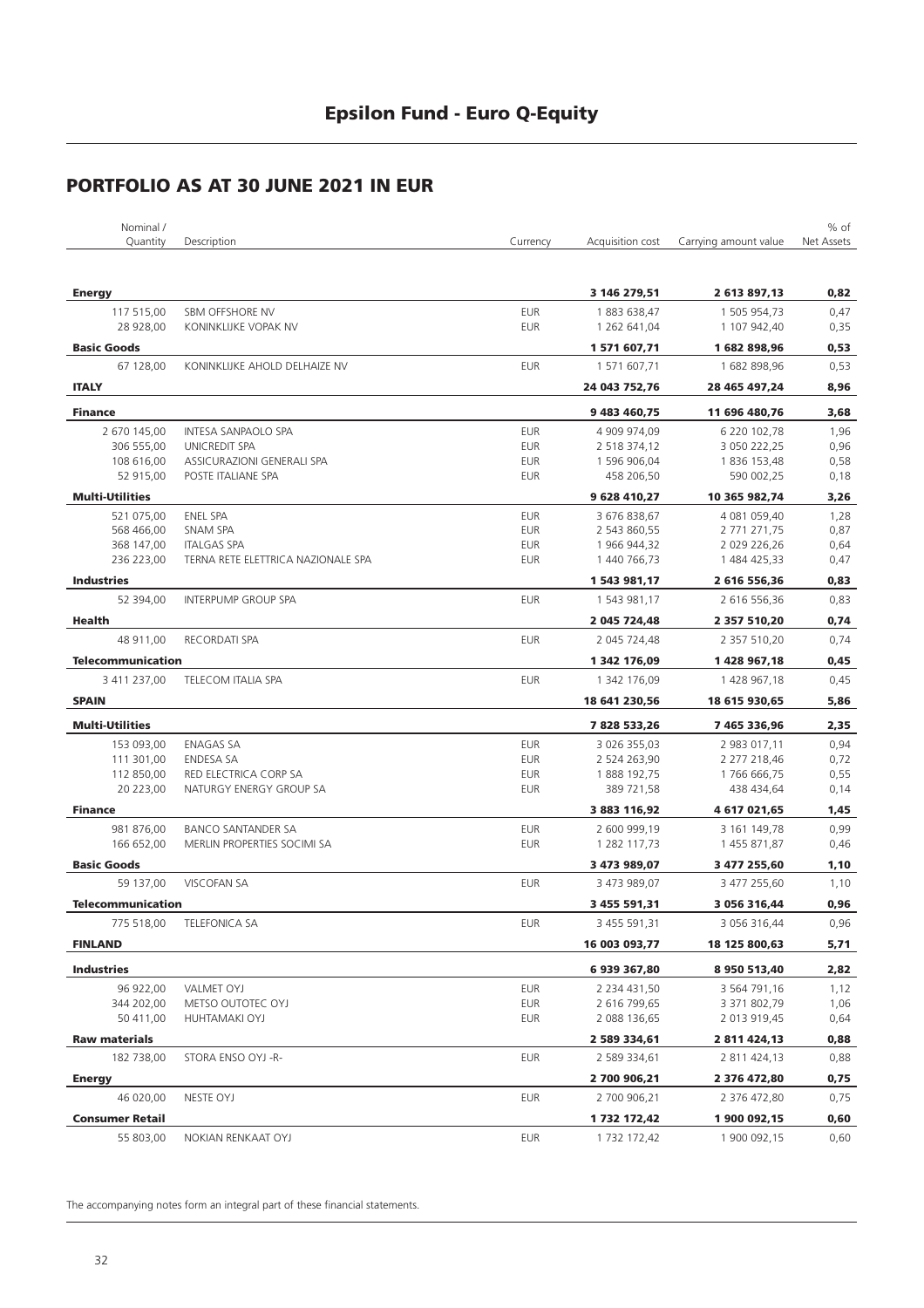| Nominal /              |                                  |            |                    |                       | $%$ of     |
|------------------------|----------------------------------|------------|--------------------|-----------------------|------------|
| Quantity               | Description                      | Currency   | Acquisition cost   | Carrying amount value | Net Assets |
| Health                 |                                  |            | 1639856,08         | 1 499 155,00          | 0,47       |
| 41 356,00              | ORION OYJ -B-                    | <b>EUR</b> | 1 639 856,08       | 1 499 155,00          | 0,47       |
| <b>Basic Goods</b>     |                                  |            | 401 456,65         | 588 143,15            | 0, 19      |
| 18 881,00              | KESKO OYJ -B-                    | <b>EUR</b> | 401 456,65         | 588 143,15            | 0,19       |
| <b>BELGIUM</b>         |                                  |            | 8 969 151,39       | 9 299 286,46          | 2,93       |
| <b>Basic Goods</b>     |                                  |            | 4 103 589,04       | 4 277 010,54          | 1,35       |
| 70 334,00              | ANHEUSER-BUSCH INBEV SA/NV       | <b>EUR</b> | 4 103 589,04       | 4 277 010,54          | 1,35       |
| Health                 |                                  |            | 2 185 311,47       | 2 107 200,32          | 0,66       |
| 23 902,00              | <b>UCB SA</b>                    | <b>EUR</b> | 2 185 311,47       | 2 107 200,32          | 0,66       |
| <b>Raw materials</b>   |                                  |            | 1 365 476,51       | 1469283,20            | 0,46       |
| 13 706,00              | SOLVAY SA                        | <b>EUR</b> | 1 365 476,51       | 1 469 283,20          | 0,46       |
| <b>Finance</b>         |                                  |            | 1 3 14 7 7 4 , 3 7 | 1 445 792,40          | 0,46       |
| 30 893,00              | AGEAS                            | <b>EUR</b> | 1 314 774,37       | 1 445 792,40          | 0,46       |
| <b>AUSTRIA</b>         |                                  |            | 5 593 453,67       | 7 087 227,68          | 2,23       |
| <b>Industries</b>      |                                  |            | 2 687 606,92       | 3 468 605,08          | 1,09       |
| 54 913,00              | <b>WIENERBERGER AG</b>           | <b>EUR</b> | 1 376 764,30       | 1784 672,50           | 0,56       |
| 35 541,00              | <b>ANDRITZ AG</b>                | <b>EUR</b> | 1 310 842,62       | 1 683 932,58          | 0,53       |
| <b>Energy</b>          |                                  |            | 1 534 799,38       | 2 135 144,70          | 0,67       |
| 44 510,00              | OMV AG                           | <b>EUR</b> | 1 534 799,38       | 2 135 144,70          | 0,67       |
| <b>Finance</b>         |                                  |            | 1 371 047,37       | 1483477,90            | 0,47       |
| 77 669,00              | RAIFFEISEN BANK INTERNATIONAL AG | <b>EUR</b> | 1 371 047,37       | 1 483 477,90          | 0,47       |
| <b>IRELAND</b>         |                                  |            | 2 713 025,79       | 3 3 16 4 63, 25       | 1,04       |
| <b>Raw materials</b>   |                                  |            | 2 713 025,79       | 3 3 16 4 63, 25       | 1,04       |
| 72 491,00              | SMURFIT KAPPA GROUP PLC          | <b>EUR</b> | 2 713 025,79       | 3 316 463,25          | 1,04       |
| <b>Total Portfolio</b> |                                  |            | 253 529 544,51     | 308 141 902,41        | 97,01      |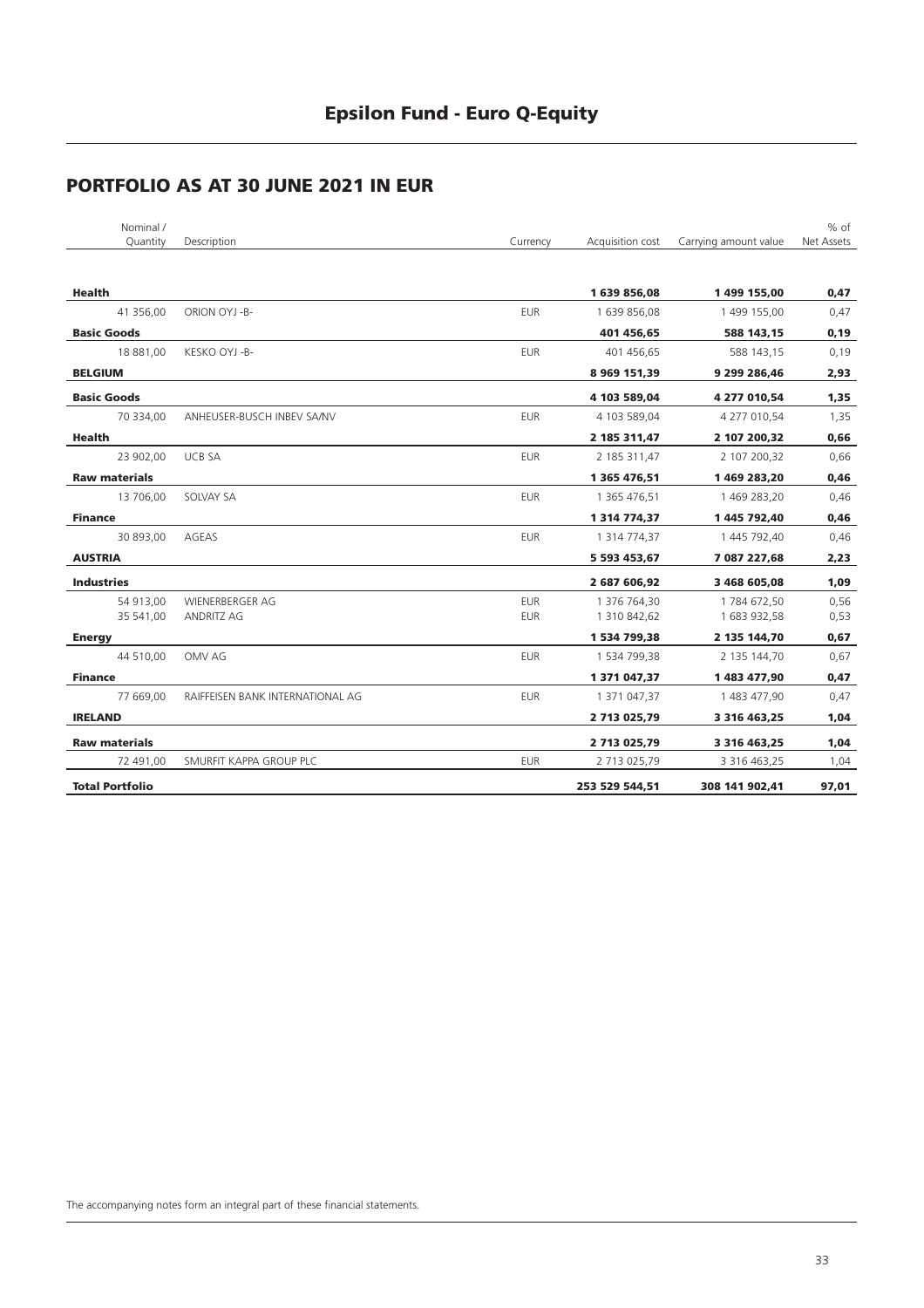### **Epsilon Fund - Euro Q-Equity**

#### **COMMITMENTS ON FUTURE CONTRACTS AS AT 30 JUNE 2021**

| Size | Quantity | Purchase<br>Sale | Description                                                         | Maturity   | Currency   | Unrealised<br>profit / (loss)<br>(EUR) | Commitment<br>(EUR) |
|------|----------|------------------|---------------------------------------------------------------------|------------|------------|----------------------------------------|---------------------|
|      |          |                  | Total Unrealised profit / (loss) on future contracts and commitment |            |            | (192860, 41)                           | 10 260 415.00       |
|      |          |                  | Unrealised loss on future contracts and commitment                  |            |            | (192860, 41)                           | 10 260 415.00       |
| 10   | 253      | Purchase         | EURO STOXX 50                                                       | 17/09/2021 | <b>EUR</b> | (192860, 41)                           | 10 260 415,00       |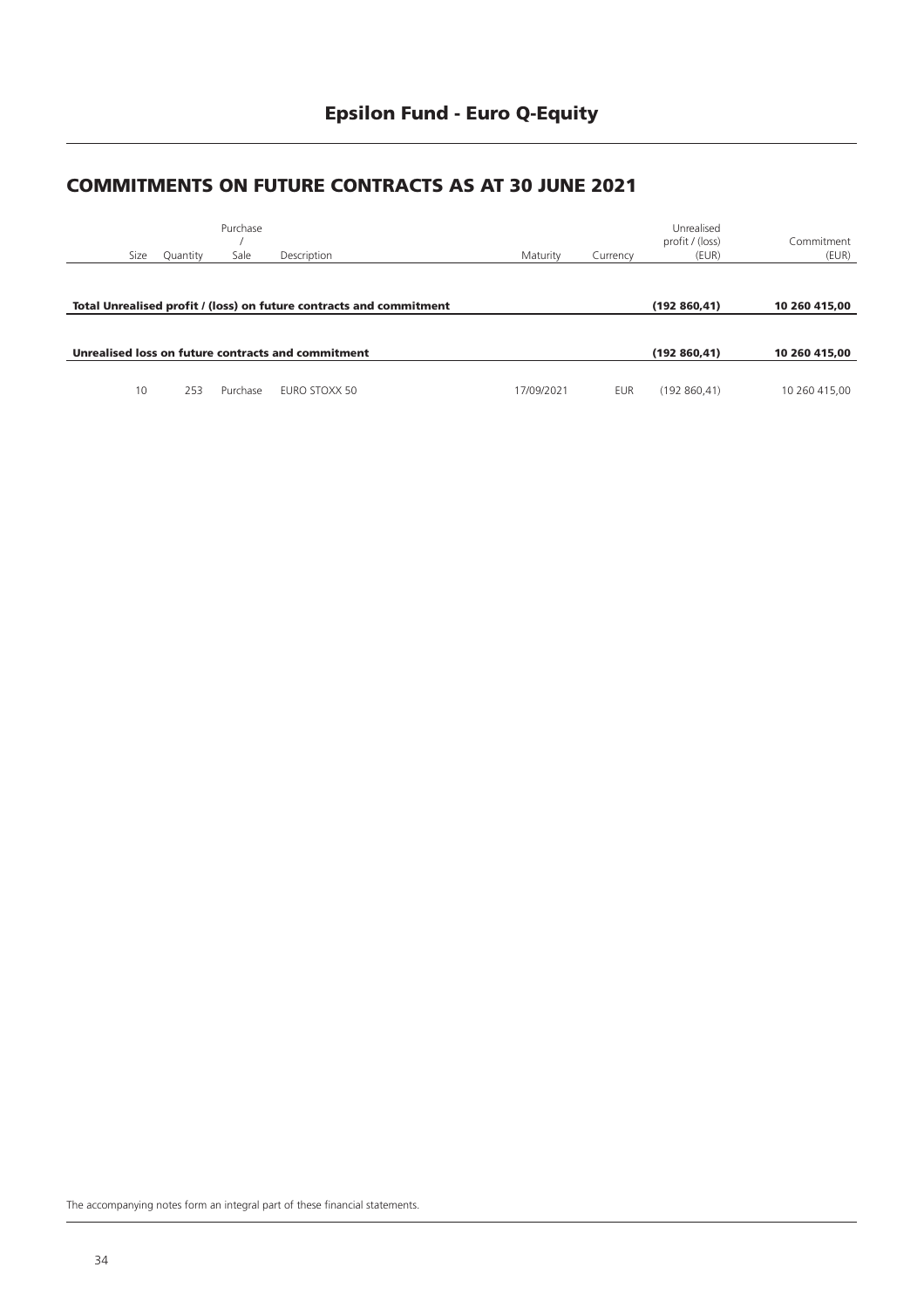#### **STATEMENT OF NET ASSETS AS AT 30 JUNE 2021 IN EUR**

| <b>Assets</b>                       |                                                         | <b>Notes</b>                    |                          |
|-------------------------------------|---------------------------------------------------------|---------------------------------|--------------------------|
| Investments in securities           |                                                         | (Note 2)                        | 3 568 238 227,37         |
| <b>Banks</b>                        |                                                         | (Note 3)                        | 48 722 851,76            |
| Other banks and broker accounts     |                                                         | (Notes 2, 3, 9)                 | 97 627 725,54            |
| Option contracts                    |                                                         | (Notes 2, 9)                    | 5 079 349,09             |
|                                     | Unrealised profit on forward foreign exchange contracts | (Notes 2, 9)                    | 888 328,34               |
| Other interest receivable           |                                                         |                                 | 45 254 591,20            |
| Receivable on subscriptions         |                                                         |                                 | 1 516 231,14             |
| <b>Total assets</b>                 |                                                         |                                 | 3 767 327 304.44         |
| <b>Liabilities</b>                  |                                                         |                                 |                          |
| Bank overdrafts                     |                                                         | (Note 3)                        | (2 237, 16)              |
| Option contracts                    |                                                         | (Notes 2, 9)                    | (1042564,88)             |
|                                     | Unrealised loss on forward foreign exchange contracts   | (Notes 2, 9)                    | (19373935,88)            |
| Unrealised loss on future contracts |                                                         | (Notes 2, 9)                    | (2800000,00)             |
| Payable on investments purchased    |                                                         |                                 | (2 107 865, 55)          |
| Payable on redemptions              |                                                         |                                 | (3088451,95)             |
| Other liabilities                   |                                                         |                                 | (1705321,42)             |
| <b>Total liabilities</b>            |                                                         |                                 | (30 120 376, 84)         |
| <b>Total net assets</b>             |                                                         |                                 | 3 737 206 927,60         |
|                                     | <b>Currency</b>                                         | <b>Net Asset Value per Unit</b> | <b>Units outstanding</b> |
| Class E Units                       | <b>EUR</b>                                              | 100,38                          | 24 074,085               |
| Class I Units                       | <b>EUR</b>                                              | 143,31                          | 22 707 907,532           |
| Class I2 Units                      | <b>USD</b>                                              | 111,22                          | 6 317,528                |
| Class I7 Units                      | CHF                                                     | 104,68                          | 1 568,000                |
| Class IU2 Units                     | <b>USD</b>                                              | 111,19                          | 3 811,000                |
| Class R Units                       | <b>EUR</b>                                              | 132,93                          | 2 928 436,380            |
| Class RD Units                      | <b>EUR</b>                                              | 98,60                           | 36 795,883               |
| Class X Units                       | <b>EUR</b>                                              | 102,28                          | 845 522,119              |
|                                     |                                                         |                                 |                          |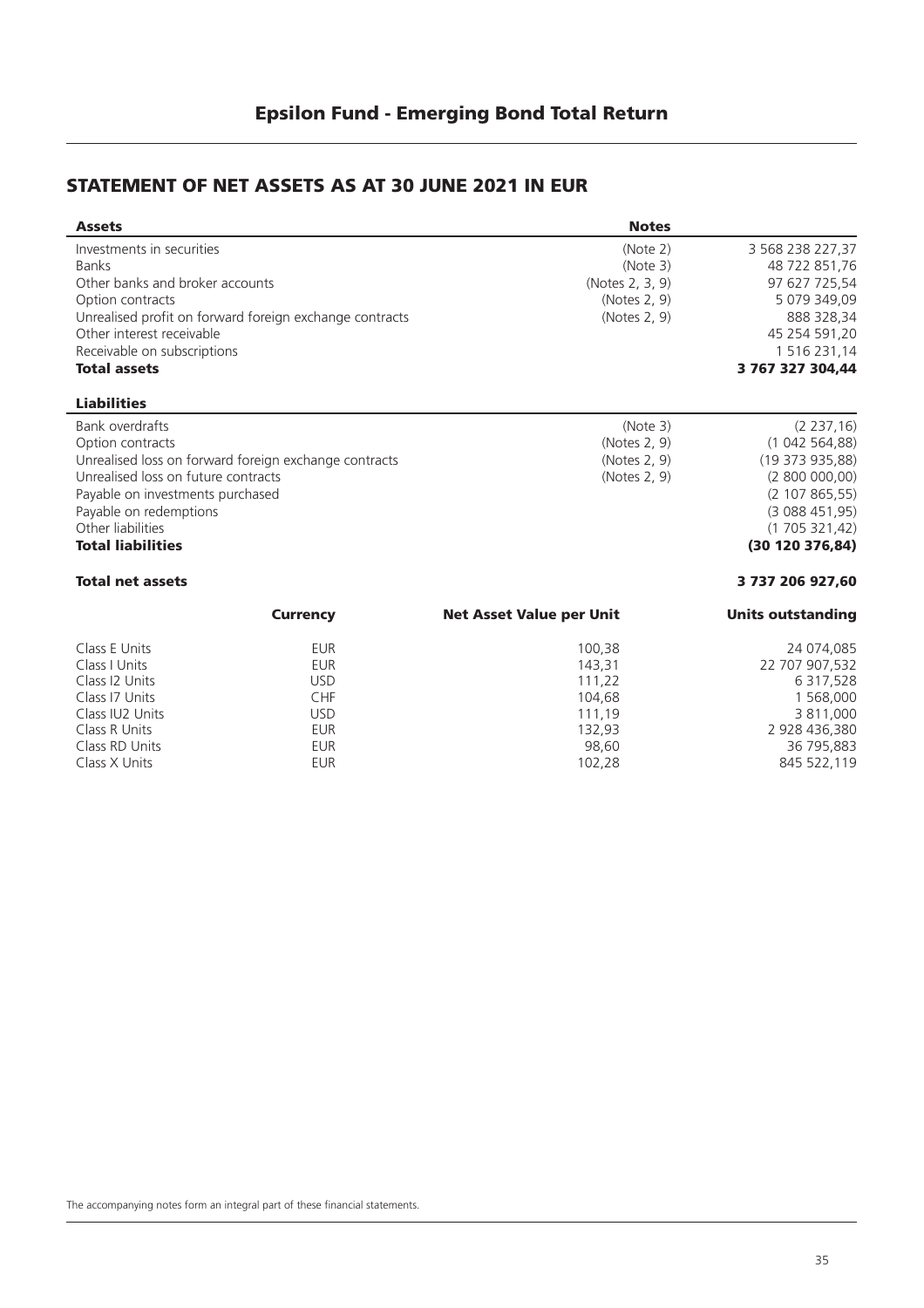#### **STATEMENT OF CHANGES IN NET ASSETS FOR THE PERIOD ENDED 30 JUNE 2021 IN EUR**

| Net assets at the beginning of the period                            | <b>Notes</b> | 3 786 160 916,94  |  |
|----------------------------------------------------------------------|--------------|-------------------|--|
| Net income from investments                                          | (Note 2)     | 78 351 274,71     |  |
| <b>Total income</b>                                                  |              | 78 351 274,71     |  |
| Management fee                                                       | (Note 6)     | (5885883,57)      |  |
| Performance fee                                                      | (Note 7)     | (202, 96)         |  |
| Depositary and paying agent fee                                      | (Note 8)     | (471792,21)       |  |
| Subscription tax                                                     | (Note 4)     | (310 218, 21)     |  |
| Other charges and taxes                                              | (Notes 5, 8) | (1861932,55)      |  |
| <b>Total expenses</b>                                                |              | (8530029,50)      |  |
| Net investment income / (loss)                                       |              | 69 821 245,21     |  |
| Net realised profit / (loss) on sales of investments, currencies and |              |                   |  |
| other financial instruments                                          | (Notes 2, 9) | (40929791,86)     |  |
| Change in unrealised appreciation / (depreciation) on                |              |                   |  |
| - investments                                                        | (Note 2)     | 72 438 058,76     |  |
| - option contracts                                                   | (Notes 2, 9) | 1 094 855,58      |  |
| - forward foreign exchange contracts                                 | (Notes 2, 9) | (96 028 914, 21)  |  |
| - foreign currencies                                                 | (Note 2)     | 4 601 006,87      |  |
| - future contracts                                                   | (Notes 2, 9) | (1327235,00)      |  |
| Net result of operations for the period                              |              | 9 669 225,35      |  |
| Subscriptions for the period                                         |              | 570 447 308,61    |  |
| Redemptions for the period                                           |              | (629 050 881, 18) |  |
| Dividend distributions                                               | (Note 12)    | (19642, 12)       |  |
| Net assets at the end of the period                                  |              | 3 737 206 927,60  |  |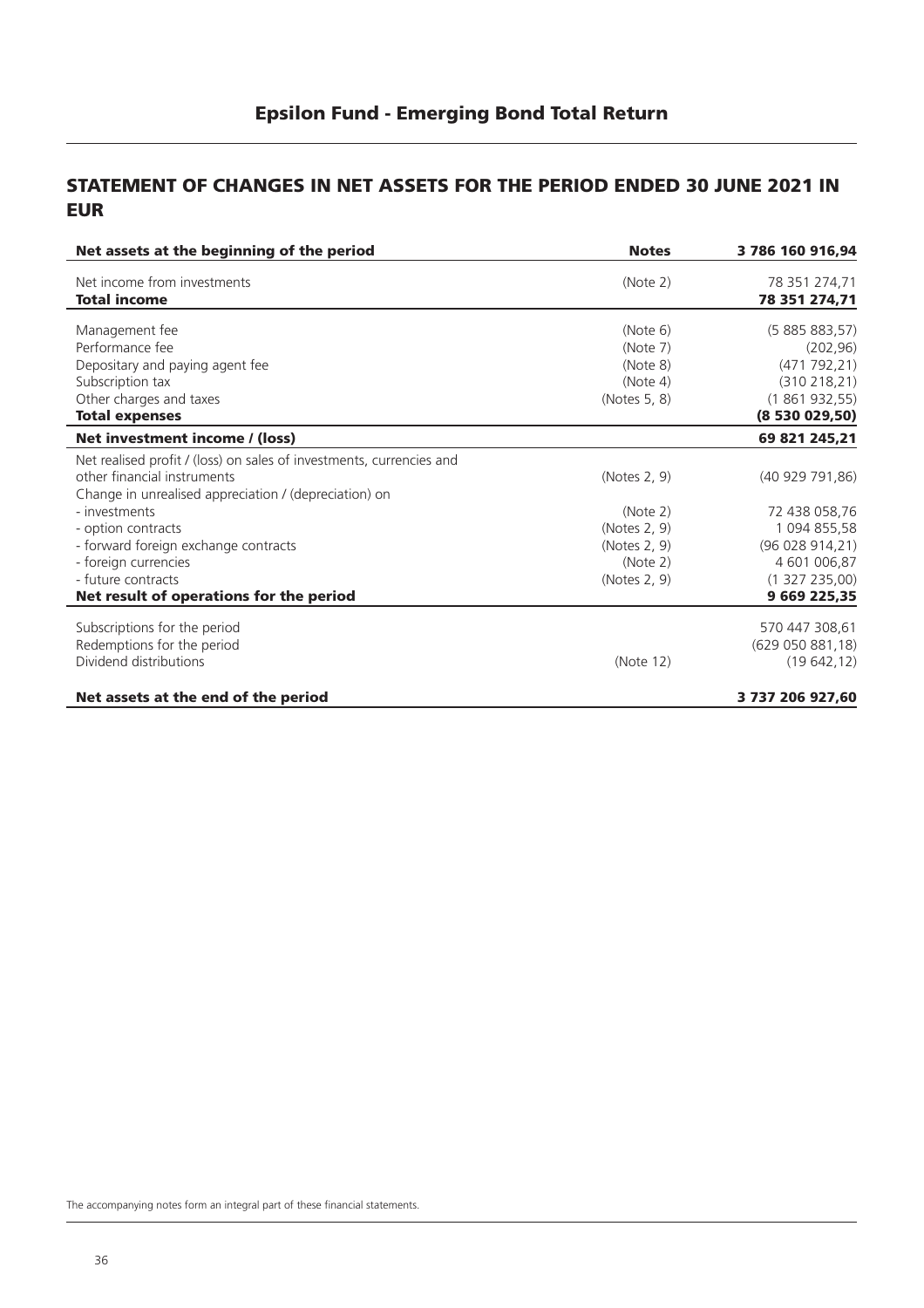| Nominal /                              |                                                                         |            |                    |                       | % of       |
|----------------------------------------|-------------------------------------------------------------------------|------------|--------------------|-----------------------|------------|
| Quantity                               | Description                                                             | Currency   | Acquisition cost   | Carrying amount value | Net Assets |
|                                        |                                                                         |            |                    |                       |            |
|                                        |                                                                         |            |                    |                       |            |
| <b>PORTFOLIO</b>                       |                                                                         |            | 3751902008,92      | 3 568 238 227,37      | 95,48      |
|                                        | <b>TRANSFERABLE SECURITIES AND MONEY MARKET INSTRUMENTS ADMITTED TO</b> |            |                    |                       |            |
| <b>OFFICIAL STOCK EXCHANGE LISTING</b> |                                                                         |            | 3 630 233 554,63   | 3 448 849 957,11      | 92,29      |
| <b>Ordinary Bonds</b>                  |                                                                         |            | 3 491 619 430,30   | 3 317 150 533,90      | 88,76      |
| <b>INDONESIA</b>                       |                                                                         |            | 238 493 545,38     | 235 432 434,40        | 6,30       |
| Government                             |                                                                         |            | 108 853 533,28     | 107 193 691,41        | 2,87       |
|                                        |                                                                         |            | 59 635 664,27      |                       |            |
| 55 685 000,00                          | INDONESIA GOVERNMENT INTERNATIONAL BOND 2.875%<br>08/07/2021            | <b>EUR</b> |                    | 55 727 320,60         | 1,49       |
| 22 600 000,00                          | INDONESIA GOVERNMENT INTERNATIONAL BOND 3.375%<br>15/04/2023            | <b>USD</b> | 18 321 742,66      | 20 011 252,36         | 0,54       |
| 14 698 000,00                          | LEMBAGA PEMBIAYAAN EKSPOR INDONESIA 3.875%<br>06/04/2024                | <b>USD</b> | 13 171 432,90      | 13 264 259,82         | 0,36       |
| 13 500 000,00                          | INDONESIA GOVERNMENT INTERNATIONAL BOND 4.45%<br>11/02/2024             | <b>USD</b> | 11 879 281,11      | 12 464 527,05         | 0,33       |
| 6 000 000,00                           | INDONESIA GOVERNMENT INTERNATIONAL BOND 4.35%<br>08/01/2027             | <b>USD</b> | 5 845 412,34       | 5 726 331,58          | 0,15       |
| <b>Raw materials</b>                   |                                                                         |            | 88 337 737,41      | 87 017 506,57         | 2,33       |
| 40 787 000,00                          | INDONESIA ASAHAN ALUMINIUM PERSERO PT 5.71%                             | <b>USD</b> | 38 676 093,01      | 37 948 159,11         | 1,02       |
|                                        | 15/11/2023                                                              |            |                    |                       |            |
| 32 517 000,00                          | INDONESIA ASAHAN ALUMINIUM PERSERO PT 4.75%<br>15/05/2025               | <b>USD</b> | 30 099 838,90      | 30 215 102,70         | 0,81       |
| 22 000 000,00                          | INDONESIA ASAHAN ALUMINIUM PERSERO PT 5.23%<br>15/11/2021               | <b>USD</b> | 19 561 805,50      | 18 854 244,76         | 0,50       |
| <b>Finance</b>                         |                                                                         |            | 41 302 274,69      | 41 221 236,42         | 1,10       |
| 18 629 000,00                          | BANK RAKYAT INDONESIA PERSERO TBK PT 4.625%                             | <b>USD</b> | 16 813 065,73      | 16 809 604,84         | 0,45       |
|                                        | 20/07/2023                                                              |            |                    |                       |            |
| 10 222 000,00                          | BANK MANDIRI PERSERO TBK PT 3.75% 11/04/2024                            | <b>USD</b> | 9 205 136,47       | 9 180 228,90          | 0,25       |
| 8 175 000,00                           | BANK MANDIRI PERSERO TBK PT 4.75% 13/05/2025                            | <b>USD</b> | 7 702 731,76       | 7 684 248,00          | 0,20       |
| 8 380 000,00                           | BANK RAKYAT INDONESIA PERSERO TBK PT 3.95%<br>28/03/2024                | <b>USD</b> | 7 581 340,73       | 7 547 154,68          | 0,20       |
| <b>INDIA</b>                           |                                                                         |            | 201 566 203,94     | 198 489 139,37        | 5,31       |
| <b>Energy</b>                          |                                                                         |            | 123 997 415,33     | 120 917 614,80        | 3,24       |
| 37 644 000,00                          | ONGC VIDESH LTD 2.75% 15/07/2021                                        | <b>EUR</b> | 39 560 162,50      | 37 680 138,24         | 1,01       |
| 18 643 000,00                          | INDIAN OIL CORP LTD 5.625% 02/08/2021                                   | <b>USD</b> | 17 186 636,15      | 15 782 166,48         | 0,42       |
| 13 078 000,00                          | OIL INDIA LTD 5.375% 17/04/2024                                         | <b>USD</b> | 12 077 679,75      | 12 121 543,21         | 0,32       |
| 13 810 000,00                          | BHARAT PETROLEUM CORP LTD 4.375% 24/01/2022                             | <b>USD</b> | 12 166 697,87      | 11 861 991,05         | 0,32       |
| 11 617 000,00                          | INDIAN OIL CORP LTD 4.75% 16/01/2024                                    | <b>USD</b> | 10 446 763,01      | 10 549 139,81         | 0,28       |
| 11 651 000,00                          | BHARAT PETROLEUM CORP LTD 4.00% 08/05/2025                              | <b>USD</b> | 10 182 130,32      | 10 406 413,75         | 0,28       |
| 11 266 000,00                          | INDIAN OIL CORP LTD 5.75% 01/08/2023                                    | <b>USD</b> | 10 421 464,27      | 10 331 959,00         | 0,28       |
| 10 850 000,00                          | ONGC VIDESH LTD 3.75% 07/05/2023                                        | <b>USD</b> | 9 297 500,73       | 9 541 664,02          | 0,26       |
| 3 000 000,00                           | BHARAT PETROLEUM CORP LTD 4.625% 25/10/2022                             | <b>USD</b> | 2 658 380,73       | 2 642 599,24          | 0,07       |
| Government                             |                                                                         |            | 36 722 029,32      | 36 717 130,34         | 0,98       |
| 15 401 000,00                          | EXPORT-IMPORT BANK OF INDIA 4.00% 14/01/2023                            | <b>USD</b> | 13 662 030,43      | 13 562 457,47         | 0,36       |
| 11 000 000,00                          | EXPORT-IMPORT BANK OF INDIA 3.375% 05/08/2026                           | <b>USD</b> | 9 9 38 5 5 3 , 6 1 | 9 897 954,42          | 0,27       |
| 9 051 000,00                           | ONGC VIDESH LTD 4.625% 15/07/2024                                       | <b>USD</b> | 8 154 425,79       | 8 301 897,58          | 0,22       |
| 5 500 000,00                           | EXPORT-IMPORT BANK OF INDIA 3.875% 12/03/2024                           | <b>USD</b> | 4 967 019,49       | 4 954 820,87          | 0,13       |
|                                        |                                                                         |            | 23 282 187,14      | 23 083 370,37         |            |
| <b>Finance</b><br>25 352 000,00        | REC LTD 5.25% 13/11/2023                                                | <b>USD</b> | 23 282 187,14      |                       | 0,62       |
|                                        |                                                                         |            |                    | 23 083 370,37         | 0,62       |
| <b>Multi-Utilities</b>                 |                                                                         |            | 15 664 483,15      | 15 847 627,82         | 0,42       |
| 18 040 000,00                          | POWER GRID CORP OF INDIA LTD 3.875% 17/01/2023                          | <b>USD</b> | 15 664 483,15      | 15 847 627,82         | 0,42       |
| <b>Industries</b>                      |                                                                         |            | 1900 089,00        | 1923 396,04           | 0,05       |
| 2 150 000,00                           | INDIAN RAILWAY FINANCE CORP LTD REG 3.73% 29/03/2024                    | <b>USD</b> | 1 900 089,00       | 1 923 396,04          | 0,05       |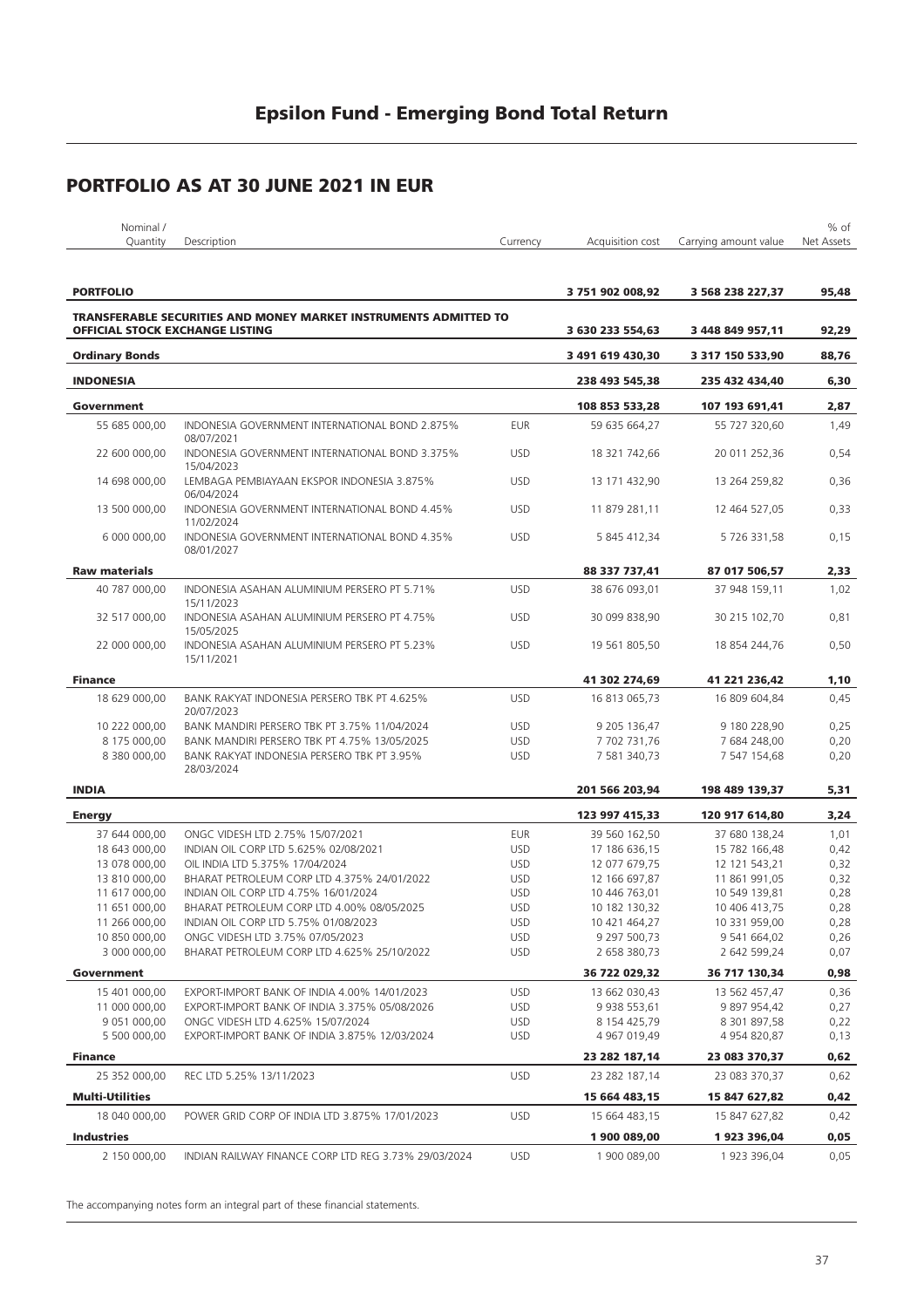### **PORTFOLIO AS AT 30 JUNE 2021 IN EUR**

| Nominal /              |                                                                          |            |                  |                       | % of       |
|------------------------|--------------------------------------------------------------------------|------------|------------------|-----------------------|------------|
| Quantity               | Description                                                              | Currency   | Acquisition cost | Carrying amount value | Net Assets |
| <b>TURKEY</b>          |                                                                          |            | 193 107 014,95   | 189 599 370,05        | 5,07       |
| Government             |                                                                          |            | 154 956 343,20   | 152 994 133.21        | 4,09       |
| 75 500 000,00          | TURKEY GOVERNMENT INTERNATIONAL BOND 6.25%                               | <b>USD</b> | 70 107 898,93    | 66 216 376,48         | 1,77       |
| 56 600 000,00          | 26/09/2022<br>TURKEY GOVERNMENT INTERNATIONAL BOND 3.25%                 | <b>USD</b> | 46 539 815,32    | 47 628 167,51         | 1,27       |
|                        | 23/03/2023                                                               |            |                  |                       |            |
| 24 350 000.00          | EXPORT CREDIT BANK OF TURKEY 4.25% 18/09/2022                            | <b>USD</b> | 20 267 750,62    | 20 810 523,40         | 0,56       |
| 12 500 000.00          | TURKEY GOVERNMENT INTERNATIONAL BOND 5.125%<br>25/03/2022                | <b>USD</b> | 10 605 773,31    | 10 753 114,63         | 0,29       |
| 8 000 000,00           | TURKEY GOVERNMENT INTERNATIONAL BOND 6.00%<br>25/03/2027                 | <b>USD</b> | 6 735 773,16     | 6 886 310,76          | 0,18       |
| 800 000,00             | TURKEY GOVERNMENT INTERNATIONAL BOND 5.75%<br>22/03/2024                 | <b>USD</b> | 699 331,86       | 699 640,43            | 0,02       |
| <b>Finance</b>         |                                                                          |            | 38 150 671,75    | 36 605 236,84         | 0,98       |
| 22 600 000,00          | TC ZIRAAT BANKASI AS 5.125% 03/05/2022                                   | <b>USD</b> | 19 169 031,74    | 19 404 469,63         | 0,52       |
| 20 000 000,00          | YAPI VE KREDI BANKASI AS 5.75% 24/02/2022                                | <b>USD</b> | 18 981 640,01    | 17 200 767,21         | 0,46       |
| <b>BRAZIL</b>          |                                                                          |            | 161 963 054,82   | 162 400 485,47        | 4,35       |
| <b>Finance</b>         |                                                                          |            | 91 561 497,80    | 91 273 610,38         | 2,44       |
| 37 550 000,00          | BANCO NACIONAL DE DESENVOLVIMENTO ECONOMICO E                            | <b>USD</b> | 34 059 217,78    | 34 157 849,15         | 0,91       |
|                        | SOCIAL 4.75% 09/05/2024                                                  |            |                  |                       |            |
| 27 900 000.00          | BANCO DO BRASIL SA 3.875% 10/10/2022                                     | <b>USD</b> | 24 623 556,88    | 24 186 104,82         | 0,65       |
| 17 000 000.00          | BANCO BRADESCO SA 3.20% 27/01/2025                                       | <b>USD</b> | 14 699 438,10    | 14 743 217,21         | 0,40       |
| 10 600 000,00          | ITAU UNIBANCO HOLDING SA/CAYMAN ISLAND 2.90%<br>24/01/2023               | <b>USD</b> | 9 030 595,87     | 9 122 395,32          | 0,24       |
| 9700000,00             | BANCO NACIONAL DE DESENVOLVIMENTO ECONOMICO E<br>SOCIAL 5.75% 26/09/2023 | <b>USD</b> | 9 148 689,17     | 9 064 043,88          | 0,24       |
| Government             |                                                                          |            | 59 257 354,63    | 59 677 885,77         | 1,60       |
| 59 600 000,00          | BRAZILIAN GOVERNMENT INTERNATIONAL BOND 2.875%                           | <b>USD</b> | 51 270 775,07    | 51 769 904,21         | 1,39       |
|                        | 06/06/2025                                                               |            |                  |                       |            |
| 8 000 000,00           | BRAZILIAN GOVERNMENT INTERNATIONAL BOND 6.00%<br>07/04/2026              | <b>USD</b> | 7 986 579,56     | 7 907 981,56          | 0,21       |
| <b>Multi-Utilities</b> |                                                                          |            | 11 144 202,39    | 11 448 989,32         | 0,31       |
| 13 120 000,00          | CENTRAIS ELETRICAS BRASILEIRAS SA 3.625% 04/02/2025                      | <b>USD</b> | 11 144 202,39    | 11 448 989,32         | 0,31       |
| <b>PHILIPPINES</b>     |                                                                          |            | 150 309 215,51   | 147 466 711,45        | 3,95       |
| <b>Finance</b>         |                                                                          |            | 92 600 624,22    | 91 469 171,06         | 2,45       |
| 42 580 000,00          | PHILIPPINE NATIONAL BANK 3.28% 27/09/2024                                | <b>USD</b> | 38 762 097,04    | 37 945 335,34         | 1,02       |
| 26 800 000,00          | BDO UNIBANK INC 2.625% 24/10/2021                                        | <b>USD</b> | 22 512 933.14    | 22 712 079,08         | 0,61       |
| 12 325 000,00          | UNION BANK OF THE PHILIPPINES 3.369% 29/11/2022                          | <b>USD</b> | 11 301 757,88    | 10 781 953,27         | 0,29       |
| 9 010 000,00           | BANK OF THE PHILIPPINE ISLANDS 2.50% 10/09/2024                          | <b>USD</b> | 7 933 363,42     | 7 913 357,72          | 0,21       |
| 6 967 000,00           | BDO UNIBANK INC 2.95% 06/03/2023                                         | <b>USD</b> | 6 139 144,15     | 6 081 361,38          | 0,16       |
| 7 000 000,00           | UNION BANK OF THE PHILIPPINES 2.125% 22/10/2025                          | <b>USD</b> | 5 951 328,59     | 6 035 084,27          | 0,16       |
| <b>Supranational</b>   |                                                                          |            | 31 003 320,90    | 29 540 017,68         | 0,79       |
| 1 800 000 000,00       | ASIAN DEVELOPMENT BANK 5.90% 20/12/2022                                  | <b>INR</b> | 22 717 436,29    | 20 732 021,02         | 0,55       |
| 490 000 000,00         | ASIAN DEVELOPMENT BANK 5.25% 09/03/2023                                  | PHP        | 8 285 884,61     | 8 807 996,66          | 0,24       |
| Government             |                                                                          |            | 26 705 270,39    | 26 457 522,71         | 0,71       |
| 1 522 000 000,00       | PHILIPPINE GOVERNMENT INTERNATIONAL BOND 3.90%<br>26/11/2022             | PHP        | 26 705 270,39    | 26 457 522,71         | 0,71       |
| <b>RUSSIA</b>          |                                                                          |            | 159 873 230,68   | 142 187 000,30        | 3,80       |
| Government             |                                                                          |            | 159 873 230,68   | 142 187 000,30        | 3,80       |
| 51 800 000,00          | RUSSIAN FOREIGN BOND - EUROBOND 4.875% 16/09/2023                        | <b>USD</b> | 46 275 158,76    | 47 486 585,66         | 1,27       |
| 1876 000 000,00        | RUSSIAN FEDERAL BOND - OFZ 7.00% 16/08/2023                              | <b>RUB</b> | 25 068 100,72    | 21 747 740,68         | 0,58       |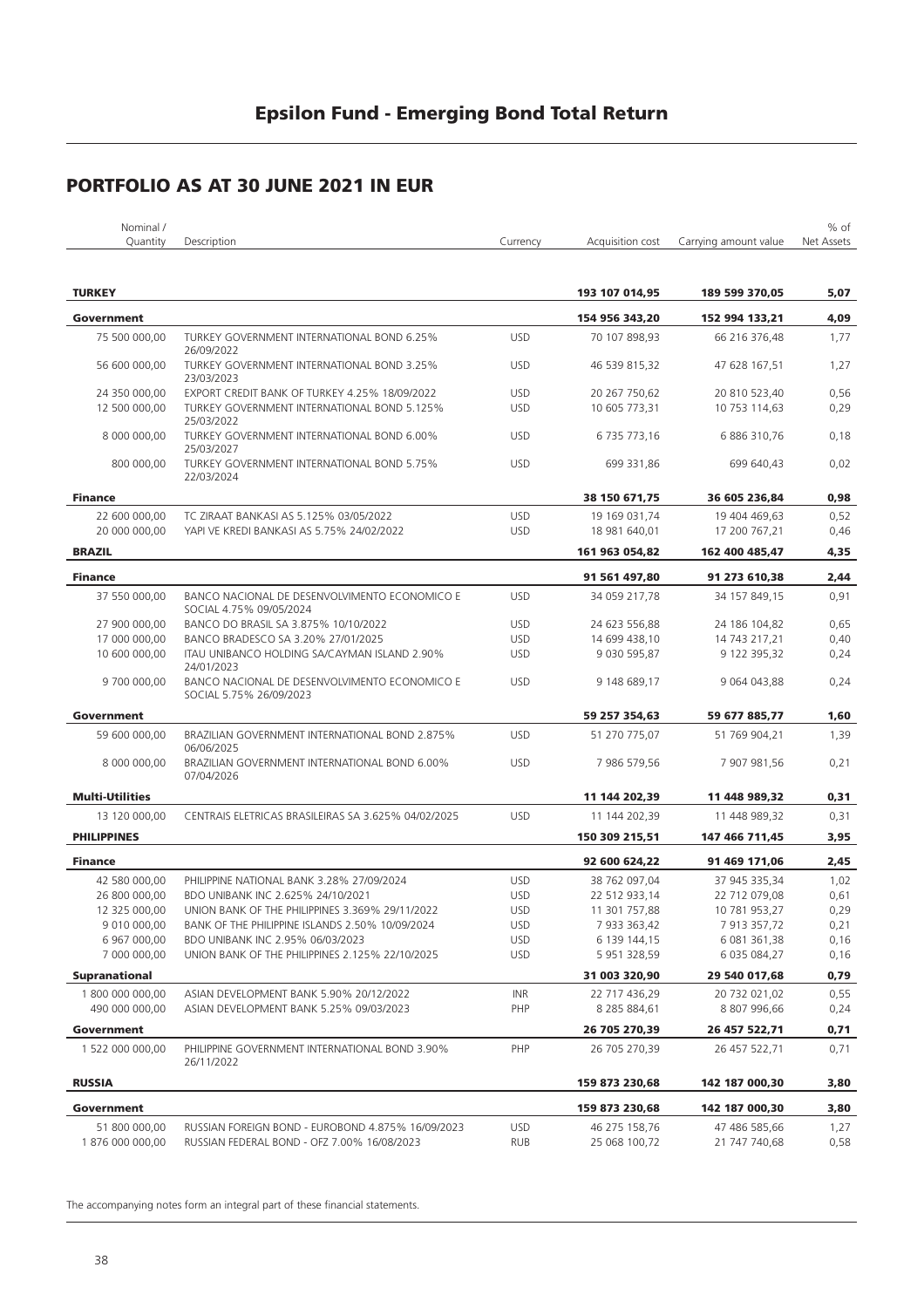| Nominal /                         |                                                                                                          |                          |                                |                                | % of         |
|-----------------------------------|----------------------------------------------------------------------------------------------------------|--------------------------|--------------------------------|--------------------------------|--------------|
| Quantity                          | Description                                                                                              | Currency                 | Acquisition cost               | Carrying amount value          | Net Assets   |
|                                   |                                                                                                          |                          |                                |                                |              |
|                                   |                                                                                                          |                          |                                |                                |              |
| 1868000000,00<br>1 420 000 000,00 | RUSSIAN FEDERAL BOND - OFZ 6.50% 28/02/2024<br>RUSSIAN FEDERAL BOND - OFZ 7.40% 07/12/2022               | <b>RUB</b><br><b>RUB</b> | 26 807 670,24<br>20 493 890,12 | 21 452 102,75<br>16 616 565,51 | 0,57<br>0,44 |
| 17 000 000.00                     | RUSSIAN FOREIGN BOND - EUROBOND 4.50% 04/04/2022                                                         | <b>USD</b>               | 16 593 538,06                  | 14 748 951,25                  | 0,40         |
| 1 236 000 000,00                  | RUSSIAN FEDERAL BOND - OFZ 7.40% 17/07/2024                                                              | <b>RUB</b>               | 18 815 784,15                  | 14 488 257,37                  | 0,39         |
| 6 000 000,00                      | RUSSIAN FOREIGN BOND - EUROBOND 4.25% 23/06/2027                                                         | <b>USD</b>               | 5 819 088,63                   | 5 646 797,08                   | 0,15         |
| <b>SOUTH AFRICA</b>               |                                                                                                          |                          | 141 870 527,05                 | 141 143 459,15                 | 3,78         |
| Government                        |                                                                                                          |                          | 141 870 527,05                 | 141 143 459,15                 | 3,78         |
|                                   |                                                                                                          |                          |                                |                                |              |
| 40 804 000,00                     | REPUBLIC OF SOUTH AFRICA GOVERNMENT INTERNATIONAL<br>BOND 5.875% 30/05/2022                              | <b>USD</b>               | 39 023 237,49                  | 36 042 999,26                  | 0,97         |
| 577 000 000,00                    | REPUBLIC OF SOUTH AFRICA GOVERNMENT BOND 8.25%<br>31/03/2032                                             | ZAR                      | 29 895 202,38                  | 31 091 839,24                  | 0,83         |
| 441 000 000,00                    | REPUBLIC OF SOUTH AFRICA GOVERNMENT BOND 10.50%<br>21/12/2026                                            | ZAR                      | 29 470 084,16                  | 29 592 760,33                  | 0,79         |
| 30 800 000,00                     | REPUBLIC OF SOUTH AFRICA GOVERNMENT INTERNATIONAL<br>BOND 4.665% 17/01/2024                              | <b>USD</b>               | 27 610 786,15                  | 27 949 577,10                  | 0,75         |
| 17 300 000,00                     | REPUBLIC OF SOUTH AFRICA GOVERNMENT INTERNATIONAL<br>BOND 5.875% 16/09/2025                              | <b>USD</b>               | 15 871 216,87                  | 16 466 283,22                  | 0,44         |
| <b>MEXICO</b>                     |                                                                                                          |                          | 135 775 560,45                 | 135 283 932,10                 | 3,62         |
| <b>Telecommunication</b>          |                                                                                                          |                          | 43 005 300.32                  | 42 393 501,35                  | 1,14         |
| 1 000 000 000,00                  | AMERICA MOVIL SAB DE CV 6.45% 05/12/2022                                                                 | <b>MXN</b>               | 43 005 300,32                  | 42 393 501,35                  | 1,14         |
| <b>Finance</b>                    |                                                                                                          |                          | 39 231 779,88                  | 39 327 403,62                  | 1,05         |
| 26 046 000,00                     | BANCO NACIONAL DE COMERCIO EXTERIOR SNC 4.375%                                                           | <b>USD</b>               | 24 286 559,09                  | 24 284 989,26                  | 0,65         |
| 9 490 000,00                      | 14/10/2025<br>BANCO SANTANDER MEXICO SA INSTITUCION DE BANCA                                             | <b>USD</b>               | 9 006 787,85                   | 9 075 473,17                   | 0,24         |
|                                   | MULTIPLE GRUPO FINANCIERO SANTAND 5.375%<br>17/04/2025                                                   |                          |                                |                                |              |
| 6796000,00                        | BANCO SANTANDER MEXICO SA INSTITUCION DE BANCA<br>MULTIPLE GRUPO FINANCIERO SANTAND 4.125%<br>09/11/2022 | <b>USD</b>               | 5 938 432,94                   | 5 966 941,19                   | 0,16         |
| <b>Multi-Utilities</b>            |                                                                                                          |                          | 36 418 154,74                  | 36 371 319,67                  | 0,97         |
| 39 563 000,00                     | COMISION FEDERAL DE ELECTRICIDAD 4.875% 15/01/2024                                                       | <b>USD</b>               | 36 418 154,74                  | 36 371 319,67                  | 0,97         |
|                                   |                                                                                                          |                          |                                |                                |              |
| <b>Industries</b>                 |                                                                                                          |                          | 9 591 400,00                   | 9 561 051,00                   | 0,26         |
| 9 300 000,00                      | CEMEX SAB DE CV 3.125% 19/03/2026                                                                        | <b>EUR</b>               | 9 591 400,00                   | 9 561 051,00                   | 0,26         |
| Government                        |                                                                                                          |                          | 7 528 925,51                   | 7 630 656,46                   | 0,20         |
| 8 000 000,00                      | MEXICO GOVERNMENT INTERNATIONAL BOND 4.15%<br>28/03/2027                                                 | <b>USD</b>               | 7 528 925,51                   | 7 630 656,46                   | 0,20         |
| <b>MOROCCO</b>                    |                                                                                                          |                          | 135 366 901,90                 | 132 880 895,54                 | 3,56         |
| Government                        |                                                                                                          |                          | 88 829 757,92                  | 86 784 361,47                  | 2,32         |
| 78 389 000.00                     | MOROCCO GOVERNMENT INTERNATIONAL BOND 4.25%<br>11/12/2022                                                | <b>USD</b>               | 71 534 819,30                  | 69 408 503,70                  | 1,86         |
| 21 000 000,00                     | MOROCCO GOVERNMENT INTERNATIONAL BOND 2.375%<br>15/12/2027                                               | <b>USD</b>               | 17 294 938,62                  | 17 375 857,77                  | 0,46         |
| <b>Raw materials</b>              |                                                                                                          |                          | 46 537 143,98                  | 46 096 534,07                  | 1,24         |
| 49 780 000,00                     | OCP SA 5.625% 25/04/2024                                                                                 | <b>USD</b>               | 46 537 143,98                  | 46 096 534,07                  | 1,24         |
| <b>COLOMBIA</b>                   |                                                                                                          |                          | 134 007 031,23                 | 131 636 463,72                 | 3,52         |
|                                   |                                                                                                          |                          |                                |                                |              |
| Government                        |                                                                                                          |                          | 81 844 586,07                  | 82 083 321,94                  | 2,20         |
| 50 000 000,00                     | COLOMBIA GOVERNMENT INTERNATIONAL BOND 2.625%<br>15/03/2023                                              | <b>USD</b>               | 41 868 219,99                  | 43 110 696,11                  | 1,16         |
| 20 000 000,00                     | COLOMBIA GOVERNMENT INTERNATIONAL BOND 4.50%<br>28/01/2026                                               | <b>USD</b>               | 19 003 565,45                  | 18 415 371,55                  | 0,49         |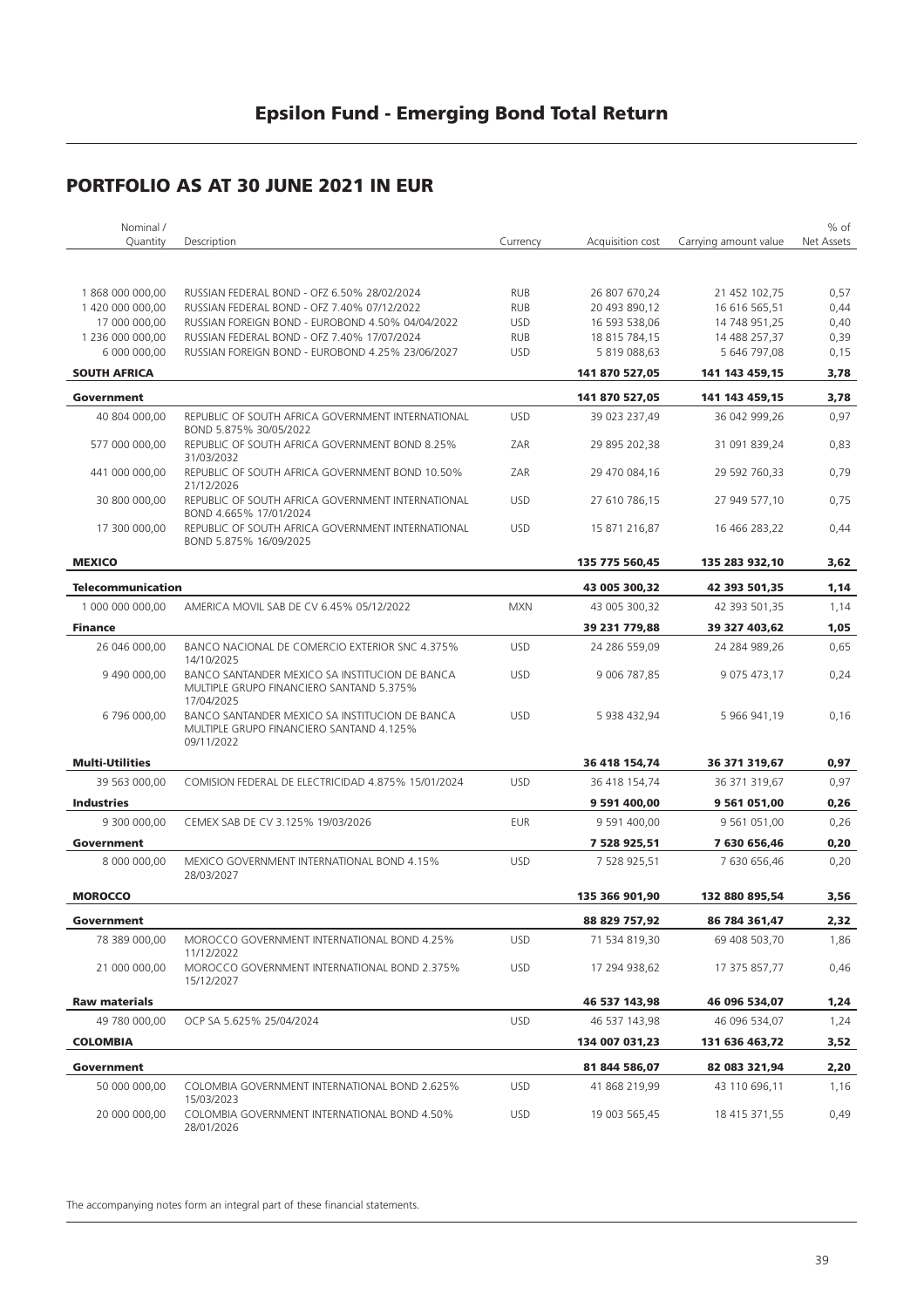| Nominal /            |                                                                 |                            |                  |                       | % of       |
|----------------------|-----------------------------------------------------------------|----------------------------|------------------|-----------------------|------------|
| Quantity             | Description                                                     | Currency                   | Acquisition cost | Carrying amount value | Net Assets |
|                      |                                                                 |                            |                  |                       |            |
| 15 000 000,00        | COLOMBIA GOVERNMENT INTERNATIONAL BOND 4.00%<br>26/02/2024      | <b>USD</b>                 | 13 566 030,91    | 13 398 677,87         | 0,36       |
| 8 000 000,00         | COLOMBIA GOVERNMENT INTERNATIONAL BOND 3.875%<br>25/04/2027     | <b>USD</b>                 | 7 406 769,72     | 7 158 576,41          | 0,19       |
| <b>Energy</b>        |                                                                 |                            | 52 162 445,16    | 49 553 141,78         | 1,32       |
| 44 539 000,00        | ECOPETROL SA 5.875% 18/09/2023                                  | <b>USD</b>                 | 43 123 620,06    | 40 677 355,66         | 1,09       |
| 10 000 000,00        | ECOPETROL SA 4.125% 16/01/2025                                  | <b>USD</b>                 | 9 038 825,10     | 8 875 786,12          | 0,23       |
| <b>UNITED STATES</b> |                                                                 |                            | 117 288 337,20   | 108 264 596,05        | 2,90       |
| <b>Supranational</b> |                                                                 |                            | 117 288 337,20   | 108 264 596,05        | 2,90       |
| 863 700 000 000,00   | INTER-AMERICAN DEVELOPMENT BANK 7.875% 14/03/2023               | <b>IDR</b>                 | 56 764 796,40    | 52 810 814,52         | 1,41       |
| 3 570 000 000,00     | INTERNATIONAL FINANCE CORP 6.30% 25/11/2024                     | <b>INR</b>                 | 46 539 762,87    | 41 783 924,54         | 1,12       |
| 1 191 000 000,00     | INTERNATIONAL FINANCE CORP 5.85% 25/11/2022                     | INR                        | 13 983 777,93    | 13 669 856,99         | 0,37       |
| <b>IRELAND</b>       |                                                                 |                            | 88 320 243,83    | 85 734 589,45         | 2,29       |
| <b>Raw materials</b> |                                                                 |                            | 52 497 428,50    | 51 899 831,03         | 1,39       |
| 34 370 000,00        | PHOSAGRO OAO VIA PHOSAGRO BOND FUNDING DAC<br>3.95% 03/11/2021  | <b>USD</b>                 | 29 481 050,14    | 29 274 623,49         | 0,78       |
| 10 000 000,00        | MMC NORILSK NICKEL OJSC VIA MMC FINANCE DAC 4.10%<br>11/04/2023 | <b>USD</b>                 | 8 924 457,17     | 8 760 768,04          | 0,24       |
| 8 300 000,00         | NOVOLIPETSK STEEL VIA STEEL FUNDING DAC 4.50%<br>15/06/2023     | <b>USD</b><br>7 630 376,04 |                  | 7 455 228,60          | 0,20       |
| 7 300 000,00         | PHOSAGRO OAO VIA PHOSAGRO BOND FUNDING DAC<br>3.949% 24/04/2023 | <b>USD</b>                 | 6 461 545,15     | 6 409 210,90          | 0,17       |
| <b>Industries</b>    |                                                                 |                            | 35 822 815,33    | 33 834 758,42         | 0,90       |
| 23 000 000,00        | RUSSIAN RAILWAYS VIA RZD CAPITAL PLC 4.375%<br>01/03/2024       | <b>USD</b>                 | 21 814 396,00    | 20 711 820,36         | 0,55       |
| 15 000 000,00        | RUSSIAN RAILWAYS VIA RZD CAPITAL PLC 5.70% 05/04/2022           | <b>USD</b>                 | 14 008 419,33    | 13 122 938,06         | 0,35       |
| <b>IVORY COAST</b>   |                                                                 |                            | 72 770 671,18    | 78 437 521,52         | 2,10       |
| Government           |                                                                 |                            | 72 770 671,18    | 78 437 521,52         | 2,10       |
| 51 398 000,00        | IVORY COAST GOVERNMENT INTERNATIONAL BOND 5.125%<br>15/06/2025  | <b>EUR</b>                 | 52 596 210,00    | 57 431 611,22         | 1,54       |
| 17 840 000,00        | IVORY COAST GOVERNMENT INTERNATIONAL BOND 6.375%<br>03/03/2028  | <b>USD</b>                 | 15 978 012,40    | 16 572 131,72         | 0,44       |
| 4 891 000,00         | IVORY COAST GOVERNMENT INTERNATIONAL BOND 5.375%<br>23/07/2024  | <b>USD</b>                 | 4 196 448,78     | 4 433 778,58          | 0,12       |
| <b>EGYPT</b>         |                                                                 |                            | 74 644 240,82    | 75 293 905,06         | 2,01       |
| Government           |                                                                 |                            | 74 644 240,82    | 75 293 905,06         | 2,01       |
| 84 425 000.00        | EGYPT GOVERNMENT INTERNATIONAL BOND 6.125%<br>31/01/2022        | <b>USD</b>                 | 72 190 229,23    | 72 755 391,27         | 1,94       |
| 2 000 000,00         | EGYPT GOVERNMENT INTERNATIONAL BOND 7.50%<br>31/01/2027         | <b>USD</b>                 | 1 806 243,25     | 1892 182,21           | 0,05       |
| 750 000,00           | EGYPT GOVERNMENT INTERNATIONAL BOND 6.125%<br>31/01/2022        | <b>USD</b>                 | 647 768,34       | 646 331,58            | 0,02       |
| <b>KAZAKHSTAN</b>    |                                                                 |                            | 73 627 643,90    | 73 500 083,63         | 1,97       |
| <b>Finance</b>       |                                                                 |                            | 39 612 758,68    | 39 404 713,09         | 1,06       |
| 44 822 000,00        | DEVELOPMENT BANK OF KAZAKHSTAN JSC 4.125%<br>10/12/2022         | <b>USD</b>                 | 39 612 758,68    | 39 404 713,09         | 1,06       |
| <b>Energy</b>        |                                                                 |                            | 34 014 885,22    | 34 095 370,54         | 0,91       |
| 36 051 000,00        | KAZMUNAYGAS NATIONAL CO JSC 4.75% 24/04/2025                    | <b>USD</b>                 | 34 014 885,22    | 34 095 370,54         | 0,91       |
|                      |                                                                 |                            |                  |                       |            |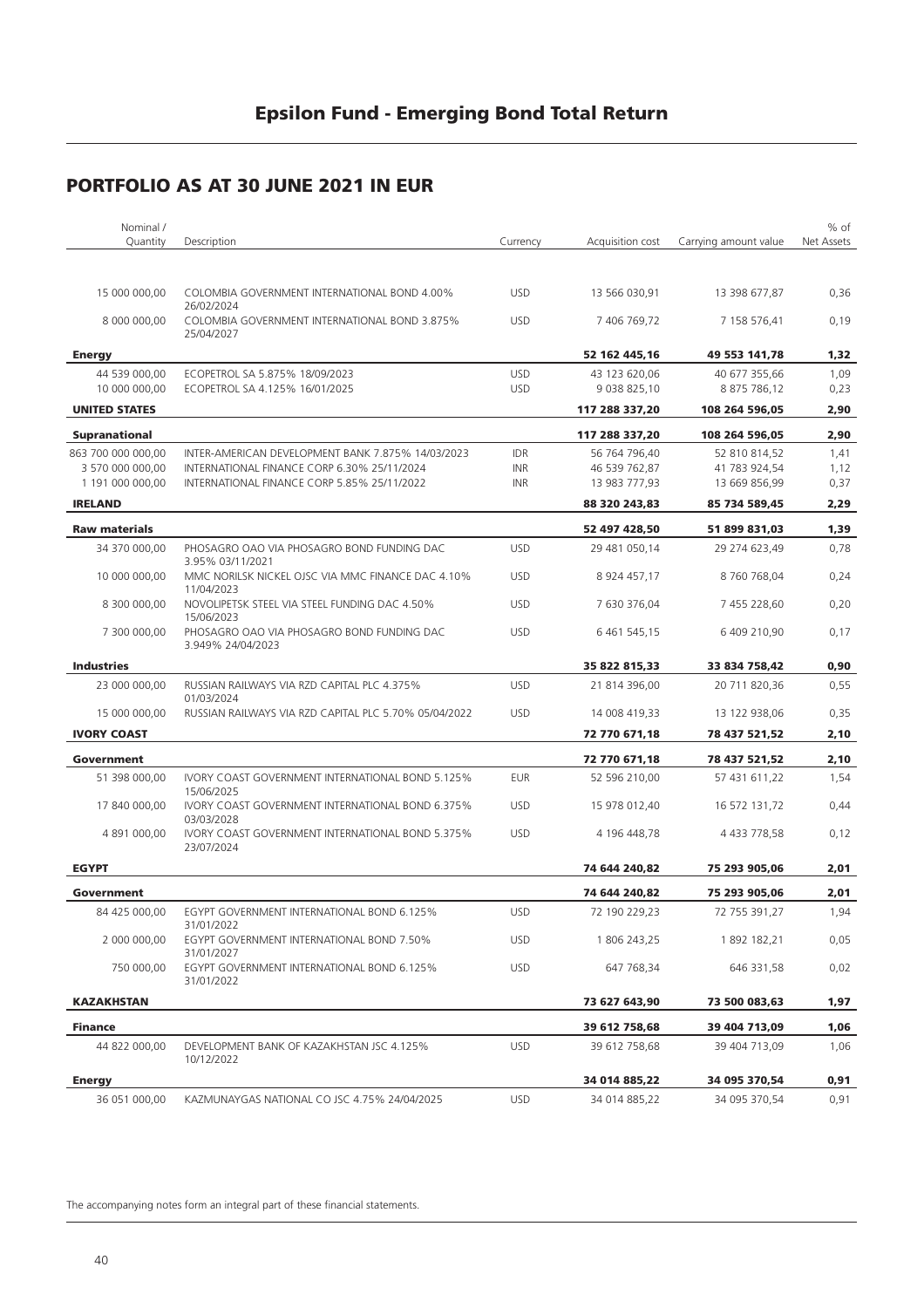| Nominal /              |                                                                          |            |                  |                       | % of       |
|------------------------|--------------------------------------------------------------------------|------------|------------------|-----------------------|------------|
| Quantity               | Description                                                              | Currency   | Acquisition cost | Carrying amount value | Net Assets |
| <b>AZERBAIJAN</b>      |                                                                          |            | 73 589 891,91    | 72 926 716,75         | 1,95       |
| <b>Energy</b>          |                                                                          |            | 42 391 031,19    | 42 604 761,21         | 1,14       |
| 47 675 000,00          | STATE OIL CO OF THE AZERBAIJAN REPUBLIC 4.75%<br>13/03/2023              | <b>USD</b> | 42 391 031,19    | 42 604 761,21         | 1,14       |
| Government             |                                                                          |            | 31 198 860,72    | 30 321 955,54         | 0,81       |
| 33 180 000,00          | REPUBLIC OF AZERBAIJAN INTERNATIONAL BOND 4.75%<br>18/03/2024            | <b>USD</b> | 31 198 860,72    | 30 321 955,54         | 0,81       |
| <b>ROMANIA</b>         |                                                                          |            | 76 328 803,69    | 70 884 038,78         | 1,90       |
| Government             |                                                                          |            | 76 328 803,69    | 70 884 038,78         | 1,90       |
| 80 924 000,00          | ROMANIA GOVERNMENT INTERNATIONAL BOND 6.75%<br>07/02/2022                | <b>USD</b> | 76 328 803,69    | 70 884 038,78         | 1,90       |
| <b>NIGERIA</b>         |                                                                          |            | 69 856 446,50    | 70 865 771,41         | 1,90       |
| Government             |                                                                          |            | 69 856 446,50    | 70 865 771,41         | 1,90       |
| 40 165 000,00          | NIGERIA GOVERNMENT INTERNATIONAL BOND 7.625%                             | <b>USD</b> | 37 806 104,36    | 38 210 074,30         | 1,02       |
| 36 150 000,00          | 21/11/2025<br>NIGERIA GOVERNMENT INTERNATIONAL BOND 6.375%<br>12/07/2023 | <b>USD</b> | 32 050 342,14    | 32 655 697,11         | 0,88       |
| <b>UKRAINE</b>         |                                                                          |            | 67 312 025,50    | 64 586 669,60         | 1,73       |
| Government             |                                                                          |            | 67 312 025,50    | 64 586 669,60         | 1,73       |
| 43 271 000,00          | UKRAINE GOVERNMENT INTERNATIONAL BOND 7.75%                              | <b>USD</b> | 39 803 884,81    | 39 319 340.89         | 1,05       |
| 22 100 000,00          | 01/09/2023<br>UKRAINE GOVERNMENT INTERNATIONAL BOND 7.75%                | <b>USD</b> | 21 176 639,91    | 18 798 687,82         | 0,51       |
| 4 000 000,00           | 01/09/2021<br>UKRAINE GOVERNMENT INTERNATIONAL BOND 8.994%<br>01/02/2024 | <b>USD</b> | 3 732 950,78     | 3 740 515,89          | 0,10       |
| 2 500 000,00           | UKRAINE GOVERNMENT INTERNATIONAL BOND 6.75%<br>20/06/2026                | <b>EUR</b> | 2 598 550,00     | 2 728 125,00          | 0,07       |
| <b>GREECE</b>          |                                                                          |            | 64 902 942,32    | 64 196 925,00         | 1,72       |
| Government             |                                                                          |            | 64 902 942,32    | 64 196 925,00         | 1,72       |
| 38 000 000,00          | HELLENIC REPUBLIC GOVERNMENT BOND 3.50% 30/01/2023                       | <b>EUR</b> | 40 628 200,00    | 40 326 740,00         | 1,08       |
| 22 700 000,00          | HELLENIC REPUBLIC GOVERNMENT BOND 4.375%<br>01/08/2022                   | <b>EUR</b> | 24 274 742,32    | 23 870 185,00         | 0,64       |
| <b>BULGARIA</b>        |                                                                          |            | 66 947 336,25    | 62 873 684,32         | 1,68       |
| <b>Multi-Utilities</b> |                                                                          |            | 66 947 336,25    | 62 873 684,32         | 1,68       |
| 50 284 000,00          | BULGARIAN ENERGY HOLDING EAD 4.875% 02/08/2021                           | <b>EUR</b> | 54 531 336,25    | 50 534 414,32         | 1,35       |
| 11 500 000,00          | BULGARIAN ENERGY HOLDING EAD 3.50% 28/06/2025                            | <b>EUR</b> | 12 416 000,00    | 12 339 270,00         | 0,33       |
| <b>MACEDONIA</b>       |                                                                          |            | 65 414 028,50    | 62 615 625,70         | 1,67       |
| Government             |                                                                          |            | 65 414 028,50    | 62 615 625,70         | 1,67       |
| 45 390 000,00          | NORTH MACEDONIA GOVERNMENT INTERNATIONAL BOND<br>3.975% 24/07/2021       | <b>EUR</b> | 47 584 762,50    | 45 505 744,50         | 1,21       |
| 15 592 000,00          | NORTH MACEDONIA GOVERNMENT INTERNATIONAL BOND<br>5.625% 26/07/2023       | <b>EUR</b> | 17 829 266,00    | 17 109 881,20         | 0,46       |
| <b>PARAGUAY</b>        |                                                                          |            | 64 392 475,14    | 61 823 458,71         | 1,65       |
| Government             |                                                                          |            | 64 392 475,14    | 61 823 458,71         | 1,65       |
| 53 474 000,00          | PARAGUAY GOVERNMENT INTERNATIONAL BOND 4.625%<br>25/01/2023              | <b>USD</b> | 49 984 409,91    | 47 581 871,07         | 1,27       |
| 14 840 000,00          | PARAGUAY GOVERNMENT INTERNATIONAL BOND 5.00%<br>15/04/2026               | <b>USD</b> | 14 408 065,23    | 14 241 587,64         | 0,38       |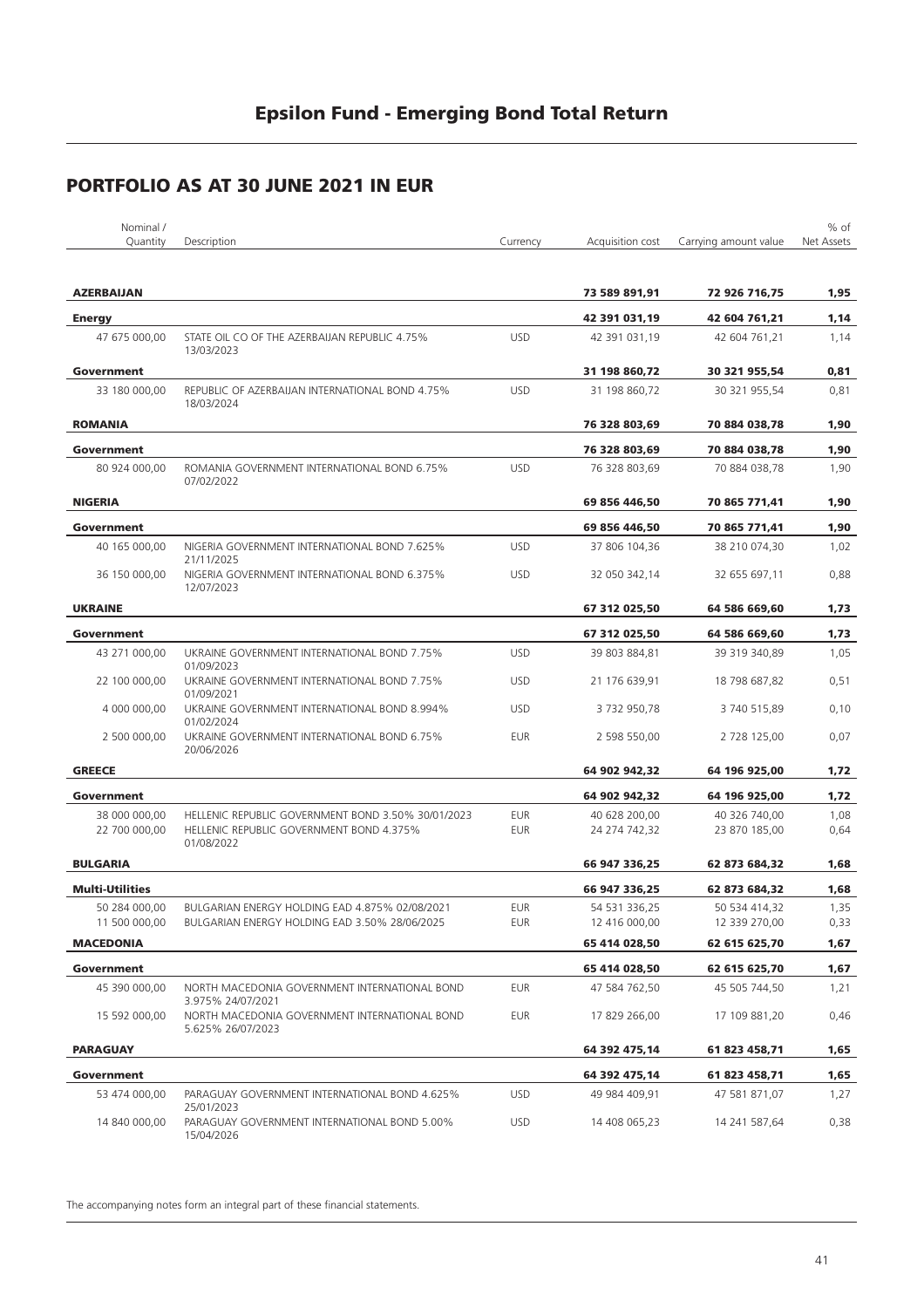| Nominal /<br>Quantity                 | Description                                                             | Currency   | Acquisition cost               | Carrying amount value          | % of<br>Net Assets |
|---------------------------------------|-------------------------------------------------------------------------|------------|--------------------------------|--------------------------------|--------------------|
|                                       |                                                                         |            |                                |                                |                    |
| <b>BOLIVIA</b>                        |                                                                         |            | 66 279 174,21                  | 61 189 581,45                  | 1,64               |
| Government                            |                                                                         |            | 66 279 174,21                  | 61 189 581,45                  | 1,64               |
| 44 250 000,00                         | <b>BOLIVIA GOVERNMENT INTERNATIONAL BOND 4.875%</b>                     | <b>USD</b> | 42 548 422,00                  | 37 862 667,70                  | 1,01               |
| 26 460 000,00                         | 29/10/2022<br>BOLIVIA GOVERNMENT INTERNATIONAL BOND 5.95%<br>22/08/2023 | <b>USD</b> | 23 730 752,21                  | 23 326 913,75                  | 0,63               |
| <b>ARGENTINA</b>                      |                                                                         |            | 150 829 300,50                 | 59 946 512,72                  | 1,60               |
| Government                            |                                                                         |            | 134 384 932,50                 | 58 483 489,31                  | 1,56               |
| 86 562 800,00                         | ARGENTINE REPUBLIC GOVERNMENT INTERNATIONAL BOND<br>0.125% 09/07/2030   | <b>EUR</b> | 87 227 269,89                  | 30 258 026,74                  | 0,81               |
| 56 000 000,00                         | ARGENTINE REPUBLIC GOVERNMENT INTERNATIONAL BOND<br>0.125% 09/07/2041   | EUR        | 34 808 682,11                  | 17 851 680,00                  | 0,47               |
| 2 045 000 000,00                      | ARGENTINE BONOS DEL TESORO 15.50% 17/10/2026                            | ARS        | 8 100 704,33                   | 7 854 177,23                   | 0,21               |
| 250 000 000,00                        | ARGENTINE BONOS DEL TESORO 16.00% 17/10/2023                            | ARS        | 1 334 712,17                   | 1413825,90                     | 0,04               |
| 2 979 333,00                          | ARGENTINE REPUBLIC GOVERNMENT INTERNATIONAL BOND<br>0.50% 09/07/2029    | <b>EUR</b> | 2 913 564,00                   | 1 105 779,44                   | 0,03               |
| <b>Energy</b>                         |                                                                         |            | 16 444 368,00                  | 1463023,41                     | 0,04               |
| 276 127 200,00                        | YPF SA 16.50% 09/05/2022                                                | ARS        | 16 444 368,00                  | 1 463 023,41                   | 0,04               |
| <b>PERU</b>                           |                                                                         |            | 59 866 983,06                  | 58 189 609,38                  | 1,56               |
| <b>Finance</b>                        |                                                                         |            | 59 866 983,06                  | 58 189 609,38                  | 1,56               |
| 38 362 000,00                         | CORP FINANCIERA DE DESARROLLO SA 4.75% 15/07/2025                       | <b>USD</b> | 36 764 102,67                  | 35 573 871,32                  | 0,95               |
| 20 952 000,00                         | FONDO MIVIVIENDA SA 3.50% 31/01/2023                                    | <b>USD</b> | 18 568 191,75                  | 18 198 673,05                  | 0,49               |
| 5 000 000,00                          | BANCO DE CREDITO DEL PERU 4.25% 01/04/2023                              | <b>USD</b> | 4 534 688,64                   | 4 417 065,01                   | 0,12               |
| <b>NAMIBIA</b>                        |                                                                         |            | 54 374 209,31                  | 51 419 236,77                  | 1,38               |
| Government                            |                                                                         |            | 54 374 209,31                  | 51 419 236,77                  | 1,38               |
| 60 289 000,00                         | NAMIBIA INTERNATIONAL BONDS 5.50% 03/11/2021                            | <b>USD</b> | 54 374 209,31                  | 51 419 236,77                  | 1,38               |
| <b>BRITISH VIRGIN ISLANDS</b>         |                                                                         |            | 50 578 137,71                  | 50 175 668,78                  | 1,34               |
| <b>Energy</b>                         |                                                                         |            | 28 565 472,79                  | 28 473 335,32                  | 0,76               |
| 32 323 000,00                         | SINOPEC GROUP OVERSEAS DEVELOPMENT 2018 LTD 2.50%<br>08/08/2024         | <b>USD</b> | 28 565 472,79                  | 28 473 335,32                  | 0,76               |
| <b>Consumer Retail</b>                |                                                                         |            | 22 012 664,92                  | 21 702 333,46                  | 0,58               |
| 22 696 000,00                         | KING POWER CAPITAL LTD 5.625% 03/11/2024                                | <b>USD</b> | 22 012 664,92                  | 21 702 333,46                  | 0,58               |
| <b>VIETNAM</b>                        |                                                                         |            | 48 002 784,13                  | 46 818 127,24                  | 1,25               |
| Government                            |                                                                         |            | 46 730 896.38                  | 45 520 227,56                  | 1,22               |
| 48 524 000,00                         | VIETNAM GOVERNMENT INTERNATIONAL BOND 4.80%<br>19/11/2024               | <b>USD</b> | 46 730 896,38                  | 45 520 227,56                  | 1,22               |
| <b>Finance</b>                        |                                                                         |            | 1 271 887,75                   | 1 297 899,68                   | 0,03               |
| 1 500 000,00                          | VIETNAM PROSPERITY JSC BANK 6.25% 17/07/2022                            | <b>USD</b> | 1 271 887,75                   | 1 297 899,68                   | 0,03               |
| <b>LUXEMBOURG</b>                     |                                                                         |            | 45 442 824,68                  | 44 835 171,18                  | 1,20               |
|                                       |                                                                         |            |                                |                                |                    |
| <b>Raw materials</b><br>34 400 000,00 | SEVERSTAL OAO VIA STEEL CAPITAL SA 3.15% 16/09/2024                     | <b>USD</b> | 45 442 824,68                  | 44 835 171,18                  | 1,20               |
| 16 000 000,00                         | ALROSA FINANCE SA 4.65% 09/04/2024                                      | <b>USD</b> | 31 073 216,55<br>14 369 608,13 | 30 254 522,40<br>14 580 648,78 | 0,81<br>0,39       |
| <b>GUATEMALA</b>                      |                                                                         |            | 45 586 671,24                  | 43 094 456,89                  | 1,15               |
| Government                            |                                                                         |            | 45 586 671,24                  | 43 094 456,89                  | 1,15               |
| 36 309 000,00                         | GUATEMALA GOVERNMENT BOND 5.75% 06/06/2022                              | <b>USD</b> | 34 476 040,63                  | 31 945 413,22                  | 0,85               |
| 12 021 000,00                         | GUATEMALA GOVERNMENT BOND 4.50% 03/05/2026                              | <b>USD</b> | 11 110 630,61                  | 11 149 043,67                  | 0,30               |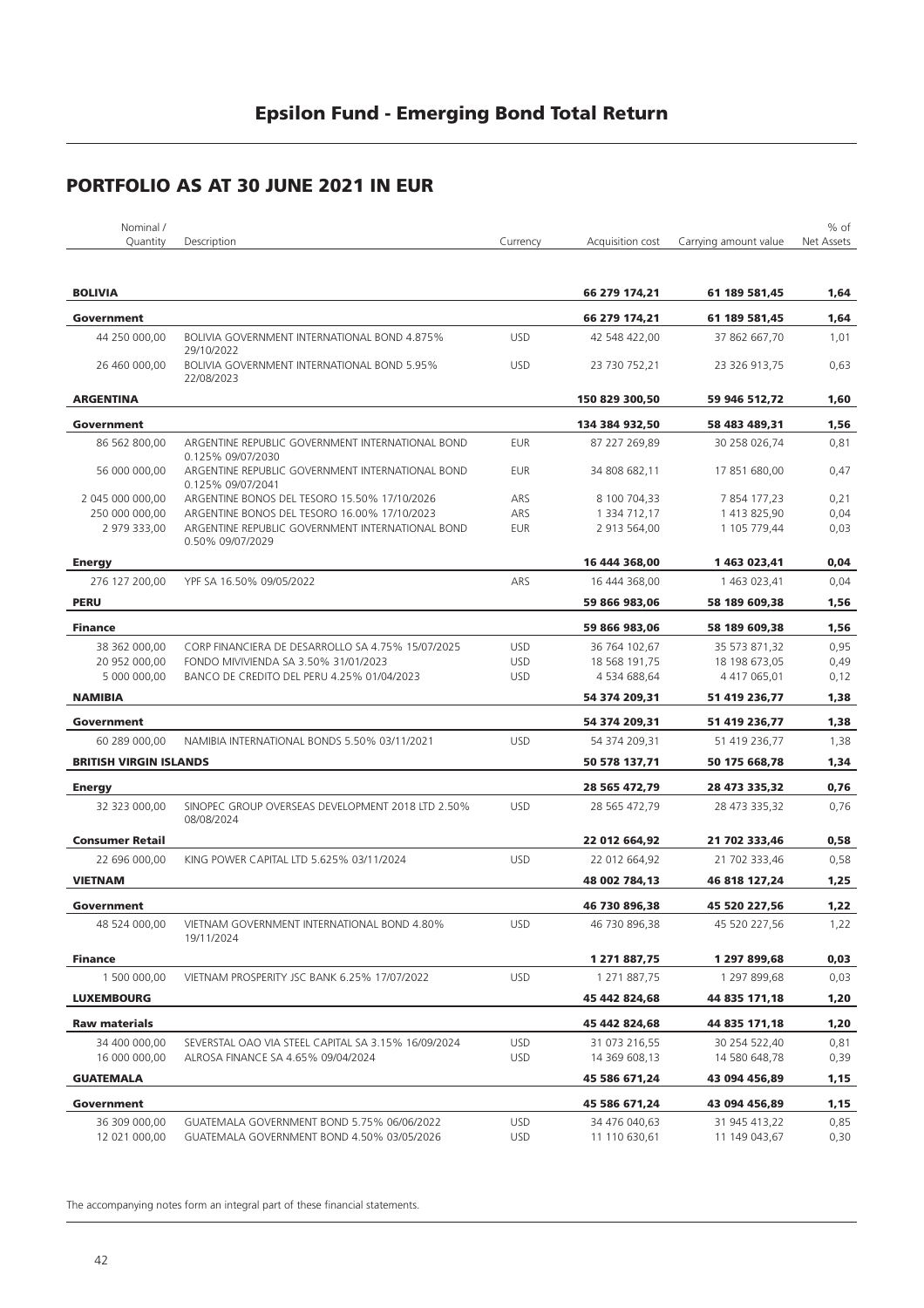| Nominal /<br>Quantity          | Description                                                                                       | Currency                 | Acquisition cost               | Carrying amount value          | % of<br>Net Assets |
|--------------------------------|---------------------------------------------------------------------------------------------------|--------------------------|--------------------------------|--------------------------------|--------------------|
|                                |                                                                                                   |                          |                                |                                |                    |
| <b>CHILE</b>                   |                                                                                                   |                          | 43 402 322,85                  | 43 084 055,03                  | 1,15               |
| <b>Energy</b>                  |                                                                                                   |                          | 43 402 322.85                  | 43 084 055,03                  | 1,15               |
| 28 279 000,00<br>20 239 000,00 | EMPRESA NACIONAL DEL PETROLEO 4.375% 30/10/2024<br>EMPRESA NACIONAL DEL PETROLEO 4.75% 06/12/2021 | <b>USD</b><br><b>USD</b> | 25 731 615,60<br>17 670 707,25 | 25 741 054,83<br>17 343 000,20 | 0,69<br>0,46       |
| <b>THAILAND</b>                |                                                                                                   |                          | 39 740 232,20                  | 38 699 541,35                  | 1,04               |
| <b>Finance</b>                 |                                                                                                   |                          | 23 551 125,91                  | 22 502 623,00                  | 0,60               |
| 24 658 000.00                  | BANGKOK BANK PCL 4.05% 19/03/2024                                                                 | <b>USD</b>               | 23 551 125,91                  | 22 502 623,00                  | 0,60               |
| Government                     |                                                                                                   |                          | 16 189 106,29                  | 16 196 918,35                  | 0,44               |
| 11 695 000,00<br>6 650 000,00  | SIAM COMMERCIAL BANK PCL 3.90% 11/02/2024<br>EXPORT IMPORT BANK OF THAILAND 1.457% 15/10/2025     | <b>USD</b><br><b>USD</b> | 10 635 121,28<br>5 553 985,01  | 10 588 412,42<br>5 608 505,93  | 0,29<br>0,15       |
| <b>DOMINICAN REPUBLIC</b>      |                                                                                                   |                          | 37 313 501,25                  | 36 602 128,91                  | 0,98               |
| Government                     |                                                                                                   |                          | 37 313 501,25                  | 36 602 128,91                  | 0,98               |
| 23 008 000,00                  | DOMINICAN REPUBLIC INTERNATIONAL BOND 5.875%                                                      | <b>USD</b>               | 21 459 654,68                  | 20 650 343,90                  | 0,55               |
| 14 582 000,00                  | 18/04/2024<br>DOMINICAN REPUBLIC INTERNATIONAL BOND 6.60%<br>28/01/2024                           | <b>USD</b>               | 13 561 762,89                  | 13 622 647,87                  | 0,37               |
| 2 511 000,00                   | DOMINICAN REPUBLIC INTERNATIONAL BOND 5.50%<br>27/01/2025                                         | <b>USD</b>               | 2 292 083,68                   | 2 329 137,14                   | 0,06               |
| <b>NETHERLANDS</b>             |                                                                                                   |                          | 34 119 994,08                  | 33 987 979,41                  | 0,91               |
| <b>Energy</b>                  |                                                                                                   |                          | 34 119 994,08                  | 33 987 979,41                  | 0,91               |
| 27 177 000,00<br>10 200 000,00 | PETROBRAS GLOBAL FINANCE BV 4.375% 20/05/2023<br>PETROBRAS GLOBAL FINANCE BV 6.25% 17/03/2024     | <b>USD</b><br><b>USD</b> | 24 330 719,38<br>9789274,70    | 24 278 932,90<br>9 709 046,51  | 0,65<br>0,26       |
| <b>SENEGAL</b>                 |                                                                                                   |                          | 33 047 864,81                  | 32 733 448,95                  | 0,88               |
| Government                     |                                                                                                   |                          | 33 047 864,81                  | 32 733 448,95                  | 0,88               |
| 25 100 000,00                  | SENEGAL GOVERNMENT INTERNATIONAL BOND 4.75%<br>13/03/2028                                         | <b>EUR</b>               | 26 655 350,00                  | 26 174 029,00                  | 0,70               |
| 7 000 000,00                   | SENEGAL GOVERNMENT INTERNATIONAL BOND 6.25%<br>30/07/2024                                         | <b>USD</b>               | 6 392 514,81                   | 6 559 419,95                   | 0,18               |
| <b>CROATIA</b>                 |                                                                                                   |                          | 30 540 420,18                  | 28 340 949,00                  | 0,76               |
| Government                     |                                                                                                   |                          | 30 540 420,18                  | 28 340 949,00                  | 0,76               |
| 27 300 000,00                  | CROATIA GOVERNMENT INTERNATIONAL BOND 3.875%<br>30/05/2022                                        | <b>EUR</b>               | 30 540 420,18                  | 28 340 949,00                  | 0,76               |
| <b>UNITED KINGDOM</b>          |                                                                                                   |                          | 26 793 293,17                  | 24 110 979,16                  | 0,64               |
| <b>Supranational</b>           |                                                                                                   |                          | 17 788 170,16                  | 15 342 993,54                  | 0,41               |
| 257 600 000 000,00             | EUROPEAN BANK FOR RECONSTRUCTION & DEVELOPMENT<br>6.45% 13/12/2022                                | <b>IDR</b>               | 17 788 170,16                  | 15 342 993,54                  | 0,41               |
| <b>Energy</b>                  |                                                                                                   |                          | 9 005 123,01                   | 8767985,62                     | 0,23               |
| 9 495 000,00                   | NAK NAFTOGAZ UKRAINE VIA KONDOR FINANCE PLC<br>7.375% 19/07/2022                                  | <b>USD</b>               | 8 485 698,01                   | 8 246 930,62                   | 0,22               |
| 500 000,00                     | NAK NAFTOGAZ UKRAINE VIA KONDOR FINANCE PLC<br>7.125% 19/07/2024                                  | <b>EUR</b>               | 519 425,00                     | 521 055,00                     | 0,01               |
| <b>MALAYSIA</b>                |                                                                                                   |                          | 24 905 591,40                  | 23 111 738,80                  | 0,62               |
| <b>Energy</b>                  |                                                                                                   |                          | 13 830 320,15                  | 12 118 688,62                  | 0,33               |
| 13 500 000,00                  | PETRONAS CAPITAL LTD 7.875% 22/05/2022                                                            | <b>USD</b>               | 13 830 320,15                  | 12 118 688,62                  | 0,33               |
| Government                     |                                                                                                   |                          | 11 075 271,25                  | 10 993 050,18                  | 0,29               |
| 12 966 000,00                  | EXPORT-IMPORT BANK OF MALAYSIA BHD 2.48%<br>20/10/2021                                            | <b>USD</b>               | 11 075 271,25                  | 10 993 050,18                  | 0,29               |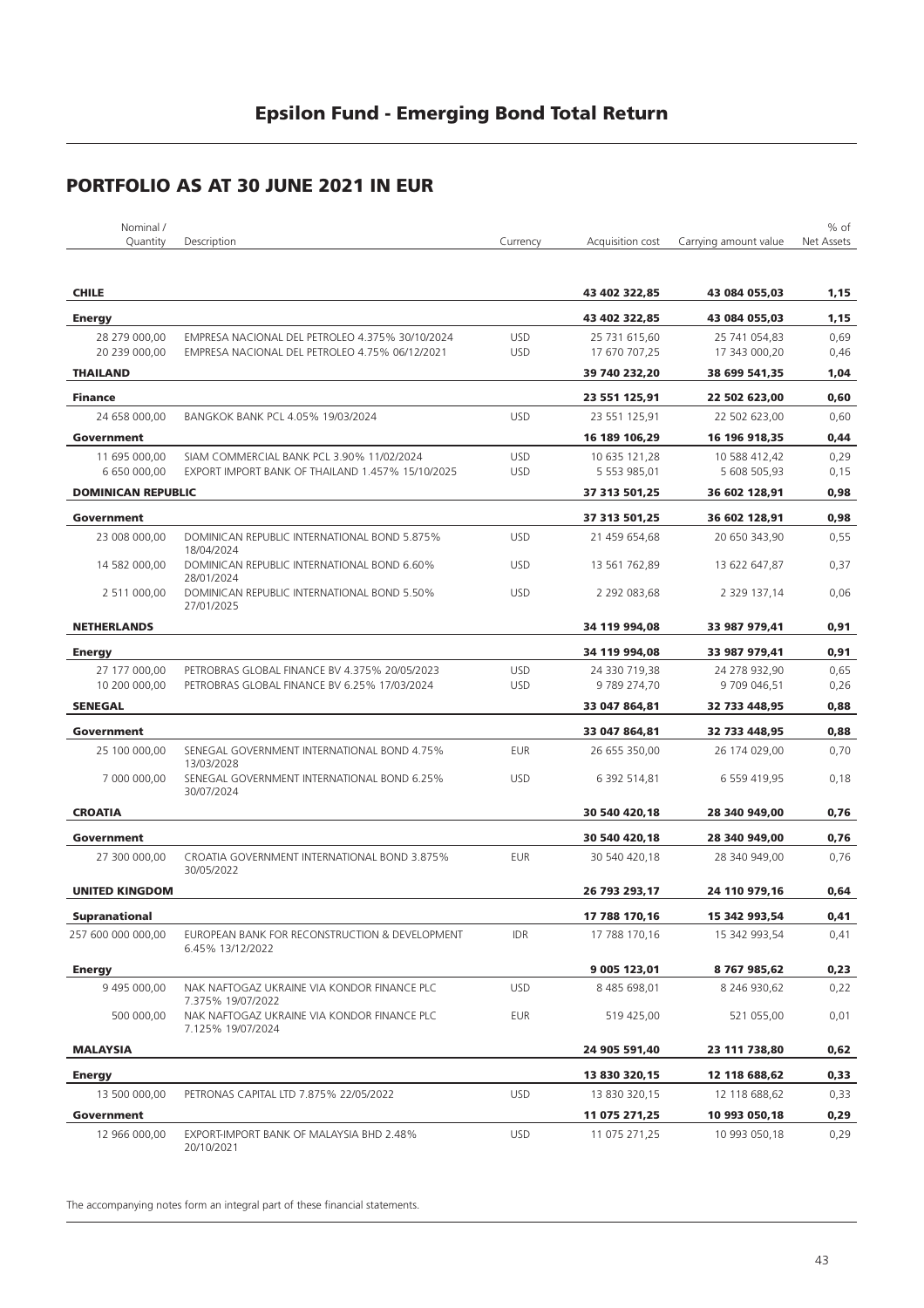| Nominal /                       |                                                                  |            |                  |                       | % of       |
|---------------------------------|------------------------------------------------------------------|------------|------------------|-----------------------|------------|
| Quantity                        | Description                                                      | Currency   | Acquisition cost | Carrying amount value | Net Assets |
| <b>SINGAPORE</b>                |                                                                  |            | 22 260 687,02    | 22 323 815,44         | 0,60       |
| <b>Energy</b>                   |                                                                  |            | 22 260 687,02    | 22 323 815,44         | 0,60       |
| 26 192 000,00                   | ONGC VIDESH VANKORNEFT PTE LTD 2.875% 27/01/2022                 | <b>USD</b> | 22 260 687,02    | 22 323 815,44         | 0,60       |
| <b>GEORGIA</b>                  |                                                                  |            | 14 315 956,53    | 14 884 588,48         | 0,40       |
| Government                      |                                                                  |            | 14 315 956,53    | 14 884 588,48         | 0,40       |
| 17 313 000,00                   | <b>GEORGIA GOVERNMENT INTERNATIONAL BOND 2.75%</b><br>22/04/2026 | <b>USD</b> | 14 315 956,53    | 14 884 588,48         | 0,40       |
| <b>SAUDI ARABIA</b>             |                                                                  |            | 14 370 089,92    | 14 643 119,44         | 0,39       |
| <b>Energy</b>                   |                                                                  |            | 9 929 738,28     | 10 050 533,82         | 0,27       |
| 9 600 000,00                    | SAUDI ARABIAN OIL CO 1.625% 24/11/2025                           | <b>USD</b> | 8 081 204,32     | 8 176 388,54          | 0,22       |
| 2 200 000,00                    | SAUDI ARABIAN OIL CO 1.25% 24/11/2023                            | <b>USD</b> | 1848 533,96      | 1 874 145,28          | 0,05       |
| Government                      |                                                                  |            | 4 440 351,64     | 4 592 585,62          | 0,12       |
| 5 000 000,00                    | SAUDI GOVERNMENT INTERNATIONAL BOND 3.25%<br>26/10/2026          | <b>USD</b> | 4 440 351.64     | 4 592 585,62          | 0,12       |
| <b>SERBIA</b>                   |                                                                  |            | 13 333 691,36    | 11 701 673,70         | 0,31       |
| Government                      |                                                                  |            | 13 333 691,36    | 11 701 673,70         | 0,31       |
| 13 664 000,00                   | SERBIA INTERNATIONAL BOND 7.25% 28/09/2021                       | <b>USD</b> | 13 333 691,36    | 11 701 673,70         | 0,31       |
| <b>PANAMA</b>                   |                                                                  |            | 8788328,04       | 8 734 674,29          | 0,23       |
| Government                      |                                                                  |            | 8788328,04       | 8 734 674,29          | 0,23       |
| 6 008 000,00                    | PANAMA GOVERNMENT INTERNATIONAL BOND 4.00%<br>22/09/2024         | <b>USD</b> | 5 374 047,06     | 5 522 402,51          | 0,15       |
| 3 500 000,00                    | PANAMA GOVERNMENT INTERNATIONAL BOND 3.75%<br>16/03/2025         | <b>USD</b> | 3 414 280,98     | 3 212 271,78          | 0,08       |
| <b>Zero-Coupon Bonds</b>        |                                                                  |            | 138 614 124,33   | 131 699 423,21        | 3,53       |
| <b>BRAZIL</b>                   |                                                                  |            | 80 201 477,18    | 82 908 589,66         | 2,22       |
| Government                      |                                                                  |            | 80 201 477,18    | 82 908 589,66         | 2,22       |
| 319 400 000,00                  | BRAZIL LETRAS DO TESOURO NACIONAL 0.00% 01/01/2024               | <b>BRL</b> | 42 461 815,15    | 44 347 093,34         | 1,19       |
| 266 000 000,00                  | BRAZIL LETRAS DO TESOURO NACIONAL 0.00% 01/07/2023               | BRL        | 37 739 662,03    | 38 561 496,32         | 1,03       |
| <b>IVORY COAST</b>              |                                                                  |            | 26 992 594,06    | 28 982 452,15         | 0,78       |
| <b>Supranational</b>            |                                                                  |            | 26 992 594,06    | 28 982 452,15         | 0,78       |
| 1 500 000 000,00                | AFRICAN DEVELOPMENT BANK 0.00% 09/02/2032                        | <b>MXN</b> | 26 992 594,06    | 28 982 452,15         | 0,78       |
| <b>UNITED STATES</b>            |                                                                  |            | 31 420 053,09    | 19 808 381,40         | 0,53       |
| <b>Supranational</b>            |                                                                  |            | 31 420 053,09    | 19 808 381,40         | 0,53       |
| 600 000 000,00                  | INTERNATIONAL FINANCE CORP 0.00% 20/01/2037                      | <b>MXN</b> | 7 555 873,64     | 7 613 118,81          | 0,21       |
| 600 000 000,00                  | INTERNATIONAL FINANCE CORP 0.00% 07/10/2041                      | <b>MXN</b> | 5 377 623,62     | 5 260 065,40          | 0,14       |
| 320 000 000,00                  | INTERNATIONAL FINANCE CORP 0.00% 10/03/2037                      | <b>TRY</b> | 12 537 312,71    | 4 596 937,41          | 0,12       |
| 78 800 000,00                   | INTERNATIONAL FINANCE CORP 0.00% 15/02/2029                      | <b>TRY</b> | 5 949 243,12     | 2 338 259,78          | 0,06       |
| <b>ANOTHER REGULATED MARKET</b> | TRANSFERABLE SECURITIES AND MONEY MARKET INSTRUMENTS DEALT IN ON |            | 112 002 684,53   | 109 519 553,19        | 2,93       |
| <b>Ordinary Bonds</b>           |                                                                  |            | 112 002 684,53   | 109 519 553,19        | 2,93       |
| <b>PERU</b>                     |                                                                  |            | 37 306 747,87    | 35 600 774,31         | 0,95       |
| <b>Finance</b>                  |                                                                  |            | 37 306 747,87    | 35 600 774,31         | 0,95       |
| 41 490 000,00                   | BANCO INTERNACIONAL DEL PERU SAA INTERBANK 3.375%<br>18/01/2023  | <b>USD</b> | 37 306 747,87    | 35 600 774,31         | 0,95       |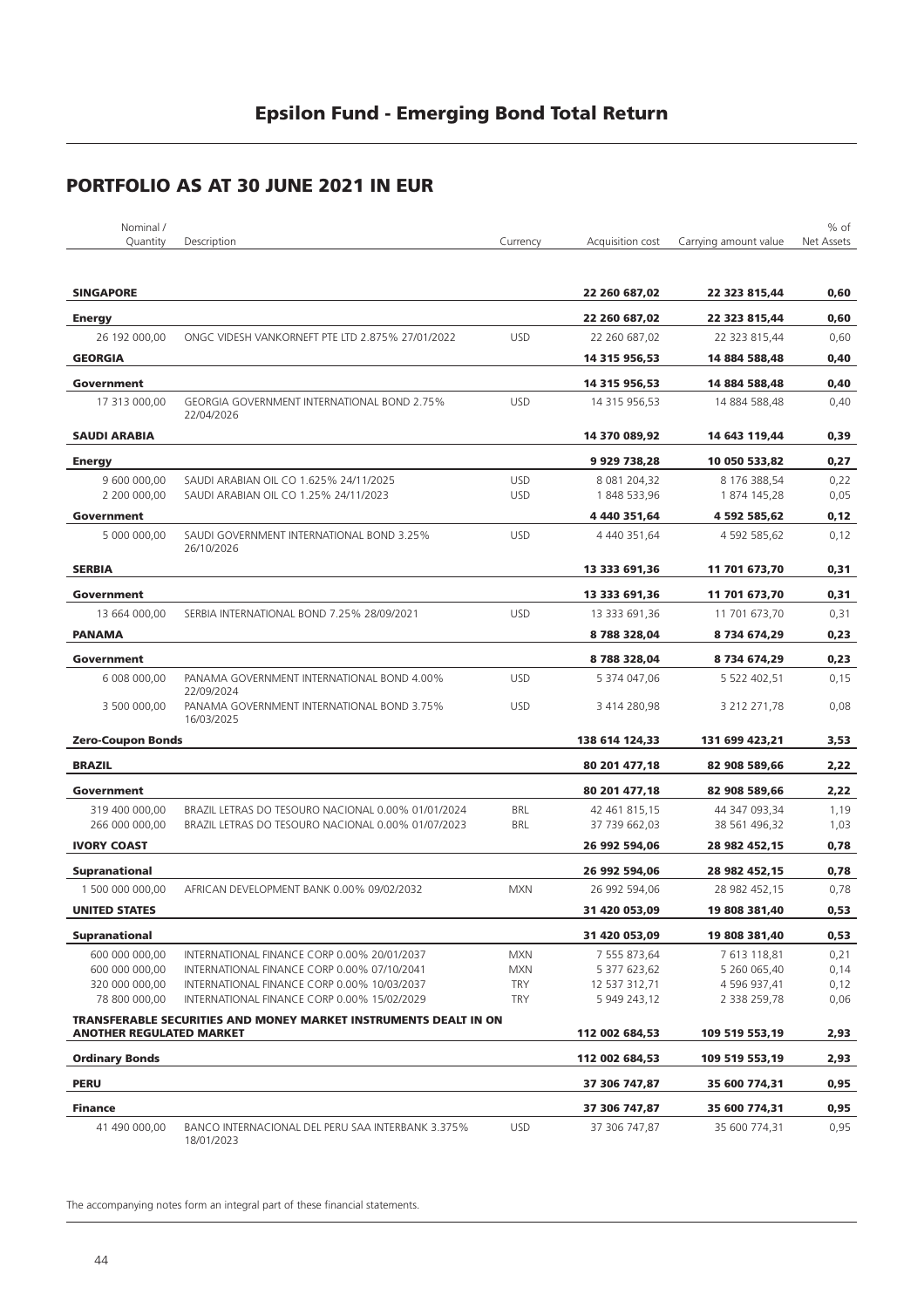## **PORTFOLIO AS AT 30 JUNE 2021 IN EUR**

| Nominal /<br>Quantity  | Description                                                | Currency   | Acquisition cost  | Carrying amount value | % of<br>Net Assets |
|------------------------|------------------------------------------------------------|------------|-------------------|-----------------------|--------------------|
|                        |                                                            |            |                   |                       |                    |
| <b>BRAZIL</b>          |                                                            |            | 31 574 375,34     | 31 003 357,06         | 0,83               |
| <b>Finance</b>         |                                                            |            | 20 419 086,64     | 20 229 560,25         | 0,54               |
| 11 358 000,00          | CAIXA ECONOMICA FEDERAL 3.50% 07/11/2022                   | <b>USD</b> | 10 044 610,99     | 9 844 457,07          | 0,26               |
| 10 000 000,00          | ITAU UNIBANCO HOLDING SA 3.25% 24/01/2025                  | <b>USD</b> | 8 631 562,98      | 8 664 132,62          | 0,23               |
| 2 000 000,00           | BANCO BRADESCO SA 2.85% 27/01/2023                         | <b>USD</b> | 1742 912,67       | 1720 970,56           | 0,05               |
| <b>Multi-Utilities</b> |                                                            |            | 11 155 288,70     | 10 773 796,81         | 0,29               |
| 12 600 000,00          | CENTRAIS ELETRICAS BRASILEIRAS SA 5.75% 27/10/2021         | <b>USD</b> | 11 155 288,70     | 10 773 796,81         | 0,29               |
| <b>MEXICO</b>          |                                                            |            | 19 847 052,57     | 19 969 848,13         | 0,53               |
| <b>Industries</b>      |                                                            |            | 12 238 441,08     | 12 360 681,92         | 0,33               |
| 13 000 000,00          | CEMEX SAB DE CV 7.375% 05/06/2027                          | <b>USD</b> | 12 238 441,08     | 12 360 681,92         | 0,33               |
| <b>Finance</b>         |                                                            |            | 7 608 611,49      | 7 609 166,21          | 0,20               |
| 8 305 000,00           | BBVA BANCOMER SA 4.375% 10/04/2024                         | <b>USD</b> | 7 608 611,49      | 7 609 166,21          | 0,20               |
| <b>LUXEMBOURG</b>      |                                                            |            | 12 010 006,65     | 11 633 015,54         | 0,31               |
| <b>Raw materials</b>   |                                                            |            | 12 010 006,65     | 11 633 015,54         | 0,31               |
| 13 000 000,00          | SEVERSTAL OAO VIA STEEL CAPITAL SA 5.90% 17/10/2022        | <b>USD</b> | 12 010 006,65     | 11 633 015,54         | 0,31               |
| <b>IRELAND</b>         |                                                            |            | 9 931 097,72      | 9 998 657,97          | 0,27               |
| Government             |                                                            |            | 9 931 097,72      | 9 998 657,97          | 0,27               |
| 11 024 000,00          | STEEL FUNDING DAC 4.00% 21/09/2024                         | <b>USD</b> | 9 9 31 0 9 7, 7 2 | 9 9 9 6 5 7, 9 7      | 0,27               |
| <b>THAILAND</b>        |                                                            |            | 1 333 404,38      | 1 3 1 3 9 0 0 , 1 8   | 0,04               |
| <b>Finance</b>         |                                                            |            | 1 333 404,38      | 1 313 900,18          | 0,04               |
| 1 500 000.00           | BANGKOK BANK PCL 3.875% 27/09/2022                         | <b>USD</b> | 1 333 404,38      | 1 313 900,18          | 0,04               |
|                        | OTHER TRANSFERABLE SECURITIES AND MONEY MARKET INSTRUMENTS |            | 9 665 769,76      | 9868717,07            | 0,26               |
| <b>Ordinary Bonds</b>  |                                                            |            | 9 665 769,76      | 9868717,07            | 0,26               |
| <b>MEXICO</b>          |                                                            |            | 9 665 769,76      | 9868717,07            | 0,26               |
| <b>Finance</b>         |                                                            |            | 9 665 769,76      | 9868717,07            | 0,26               |
| 11 565 000,00          | BBVA BANCOMER SA 6.75% 30/09/2022                          | <b>USD</b> | 9 665 769,76      | 9 868 717,07          | 0,26               |
| <b>Total Portfolio</b> |                                                            |            | 3 751 902 008,92  | 3 568 238 227,37      | 95,48              |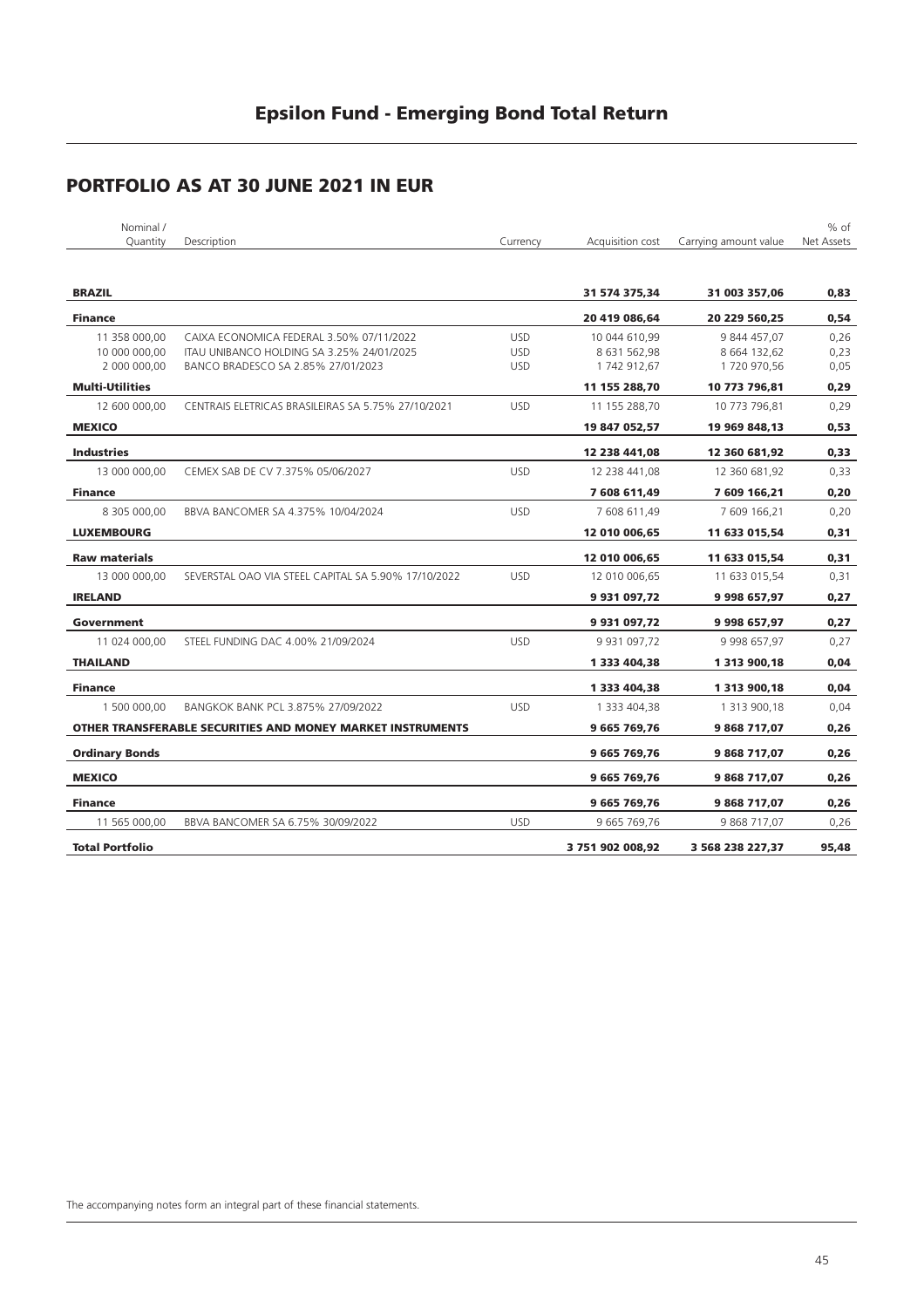#### **COMMITMENTS ON FUTURE CONTRACTS AS AT 30 JUNE 2021**

|         |          | Purchase |                                                                     |            |            | Unrealised<br>profit / (loss) | Commitment     |
|---------|----------|----------|---------------------------------------------------------------------|------------|------------|-------------------------------|----------------|
| Size    | Quantity | Sale     | Description                                                         | Maturity   | Currency   | (EUR)                         | (EUR)          |
|         |          |          | Total Unrealised profit / (loss) on future contracts and commitment |            |            | (2800000,00)                  | 431 525 000.00 |
|         |          |          | Unrealised loss on future contracts and commitment                  |            |            | (2800000,00)                  | 431 525 000.00 |
|         |          |          |                                                                     |            |            |                               |                |
| 100 000 | (2, 500) | Sale     | EURO BUND                                                           | 08/09/2021 | <b>EUR</b> | (2800000,00)                  | 431 525 000.00 |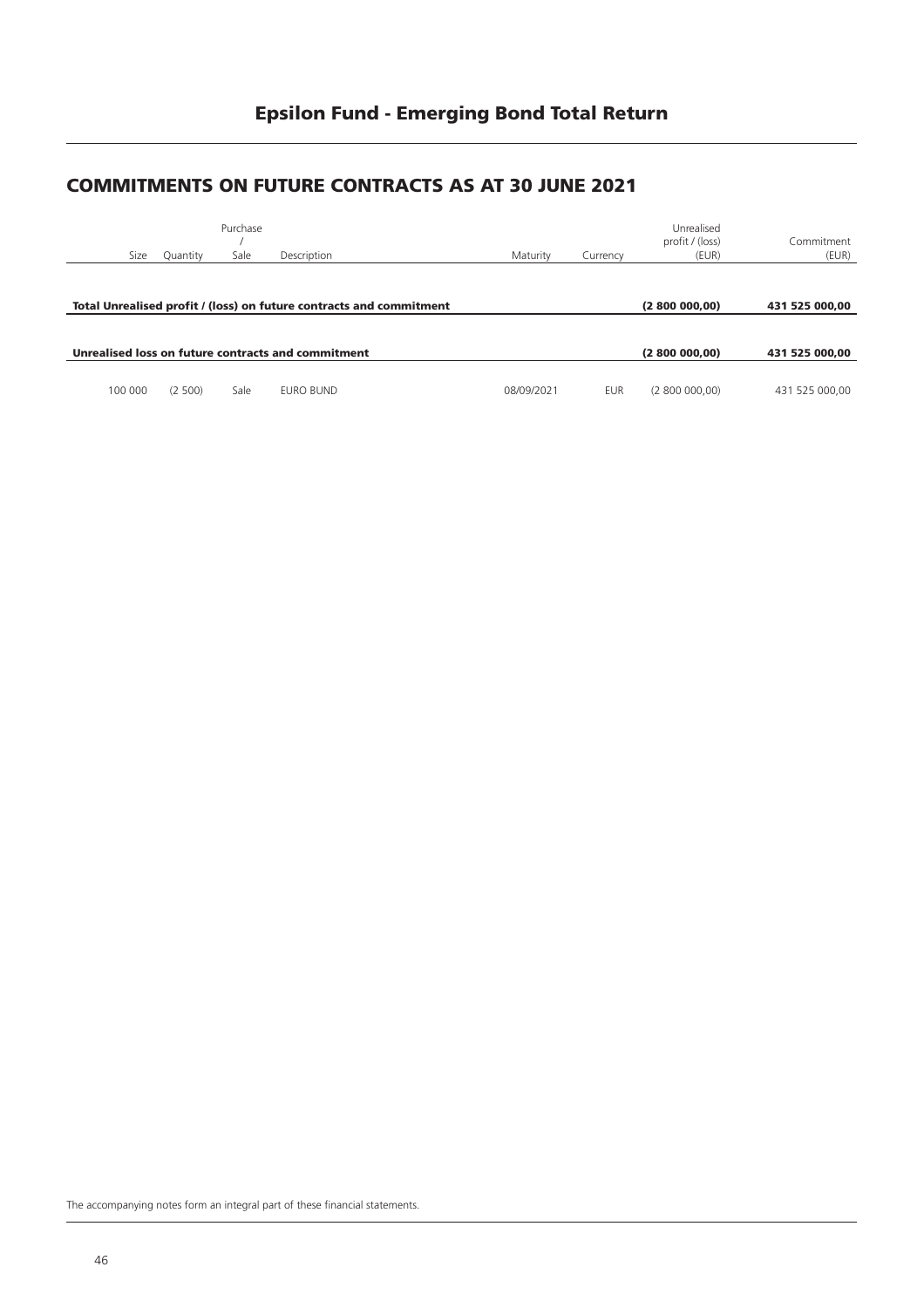### **OPTION CONTRACTS AS AT 30 JUNE 2021**

| Quantity        | Call/<br>Put | Description |  | Currency | <b>Acquisition Cost</b><br>(EUR) | (EUR)                   | Market Value Commitment<br>(EUR) |
|-----------------|--------------|-------------|--|----------|----------------------------------|-------------------------|----------------------------------|
|                 |              |             |  |          |                                  |                         |                                  |
| <b>UNQUOTED</b> |              |             |  |          | 3 473 869,10                     | 4 036 784,21 226 891,15 |                                  |

| <b>PURCHASED OPTION CONTRACTS</b> |                                                   |            | 4 173 518.22 | 5 079 349.09                           |                          |
|-----------------------------------|---------------------------------------------------|------------|--------------|----------------------------------------|--------------------------|
|                                   | 190 000 000 CALL USD/EUR CALL 1,18 27/10/21       | USD        | 1 415 845.73 | 1 552 811.44                           | $\overline{\phantom{a}}$ |
|                                   | 190 000 000 CALL USD/EUR CALL 1,18 27/10/21       | USD        | 1 396 988.73 | 1 552 811.44                           |                          |
|                                   | 20 000 000 000 CALL INR/EUR CALL 87.75 13/04/22   | INR        | 1 360 683.76 | 1973 726.21                            |                          |
| <b>WRITTEN OPTION CONTRACTS</b>   |                                                   |            |              | (699 649,12) (1 042 564,88) 226 891,15 |                          |
|                                   | (20 000 000 000) CALL INR/EUR CALL 85,50 13/04/22 | <b>INR</b> | (699649.12)  | (1042564.88)                           | 226 891.15               |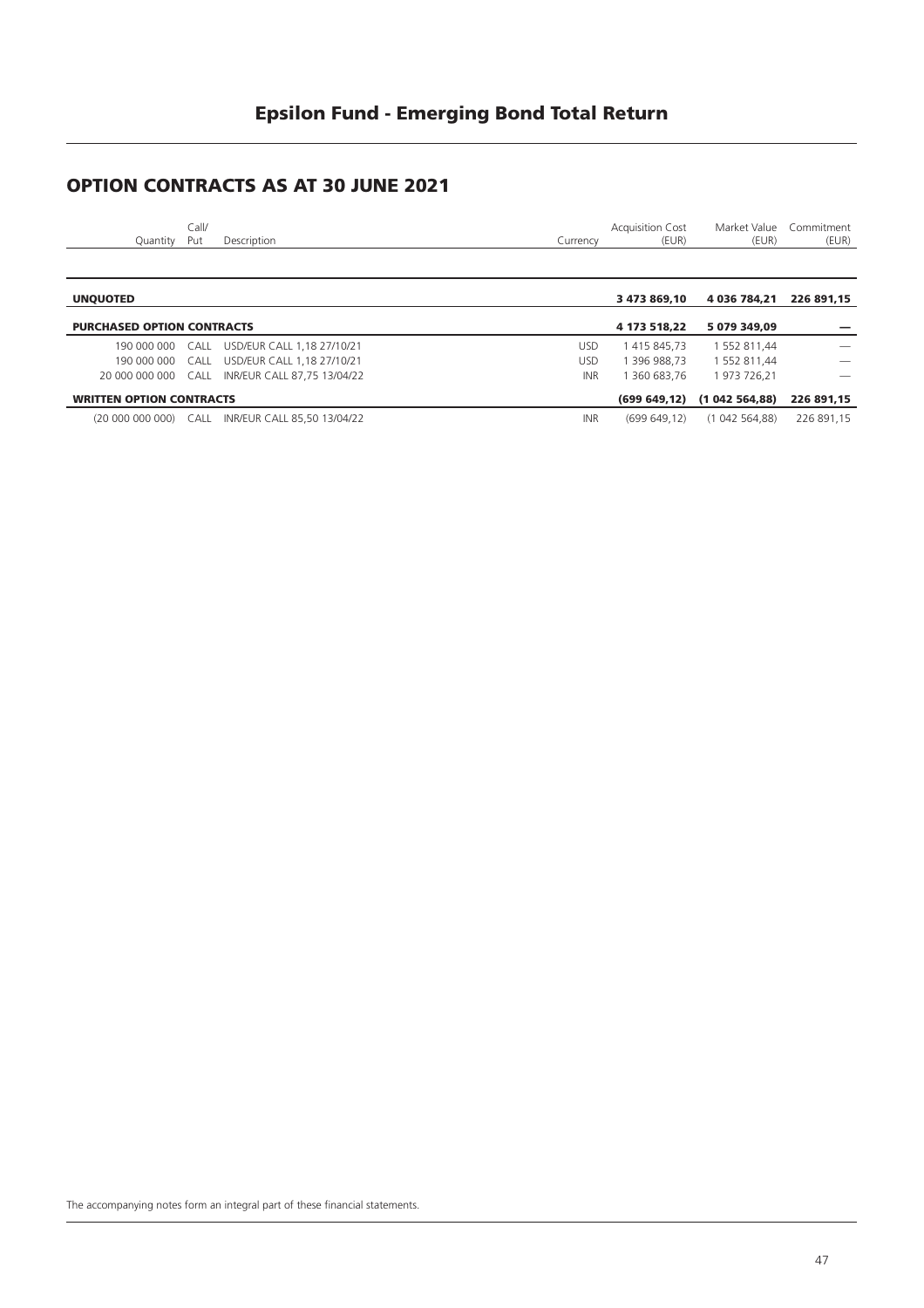#### **FORWARD FOREIGN EXCHANGE CONTRACTS AS AT 30 JUNE 2021**

| Maturity                                                               |                | Purchase commitment in<br>currency |                    | Sale commitment in<br>currency | Unrealised profit/(loss)<br>(EUR) |
|------------------------------------------------------------------------|----------------|------------------------------------|--------------------|--------------------------------|-----------------------------------|
| Total Unrealised profit / (loss) on forward foreign exchange contracts |                |                                    |                    |                                | (18485607,54)                     |
| Unrealised profit on forward foreign exchange contracts                |                |                                    |                    |                                | 888 328,34                        |
| 31/08/2021                                                             | 38 365 313,43  | <b>USD</b>                         | 2 840 000 000,00   | <b>INR</b>                     | 362 335,84                        |
| 29/10/2021                                                             | 37 598 818,04  | <b>EUR</b>                         | 32 200 000,00      | GBP                            | 171 232,37                        |
| 25/08/2021                                                             | 36 151 068,08  | <b>USD</b>                         | 1 000 000 000,00   | <b>TWD</b>                     | 138 533,77                        |
| 24/09/2021                                                             | 150 000 000,00 | <b>TRY</b>                         | 13 880 006,20      | <b>EUR</b>                     | 62 427,38                         |
| 24/09/2021                                                             | 150 000 000,00 | <b>TRY</b>                         | 13 884 136,14      | <b>EUR</b>                     | 58 297,44                         |
| 24/09/2021                                                             | 150 000 000,00 | <b>TRY</b>                         | 13 888 182,91      | <b>EUR</b>                     | 54 250,67                         |
| 29/10/2021                                                             | 38 143 533,22  | <b>EUR</b>                         | 56 121 000,00      | CAD                            | 21 420,05                         |
| 15/07/2021                                                             | 424 434,61     | <b>USD</b>                         | 348 098,38         | <b>EUR</b>                     | 9 7 04, 23                        |
| 24/09/2021                                                             | 14 588 000,00  | <b>TRY</b>                         | 1 348 433,55       | <b>EUR</b>                     | 7 5 1 4, 5 9                      |
| 29/10/2021                                                             | 3724538,67     | <b>EUR</b>                         | 4 425 000,00       | <b>USD</b>                     | 2 612,00                          |
| Unrealised loss on forward foreign exchange contracts                  |                |                                    |                    |                                | (19 373 935,88)                   |
|                                                                        |                |                                    |                    |                                |                                   |
| 29/10/2021                                                             | 376 229 917,39 | <b>EUR</b>                         | 450 600 000,00     | <b>USD</b>                     | (2775768, 34)                     |
| 29/10/2021                                                             | 376 480 360,54 | <b>EUR</b>                         | 450 700 000,00     | <b>USD</b>                     | (2609436,53)                      |
| 06/07/2021                                                             | 19 046 530,67  | <b>USD</b>                         | 110 000 000,00     | <b>BRL</b>                     | (2416498,22)                      |
| 29/10/2021                                                             | 349 299 825,72 | <b>EUR</b>                         | 418 150 000,00     | <b>USD</b>                     | (2411731,07)                      |
| 29/10/2021                                                             | 376 782 128,47 | <b>EUR</b>                         | 450 700 000,00     | <b>USD</b>                     | (2307668,60)                      |
| 29/10/2021                                                             | 452 597 376,28 | EUR                                | 540 400 000,00     | <b>USD</b>                     | (1940290,32)                      |
| 29/10/2021                                                             | 377 545 035,61 | <b>EUR</b>                         | 450 600 000,00     | <b>USD</b>                     | (1460650,12)                      |
| 29/10/2021                                                             | 48 153 067,17  | <b>EUR</b>                         | 1 189 673 000,00   | <b>MXN</b>                     | (1342632,67)                      |
| 29/10/2021                                                             | 377 782 752,28 | <b>EUR</b>                         | 450 600 000,00     | <b>USD</b>                     | (1222933,45)                      |
| 29/10/2021                                                             | 115 471 874,12 | <b>EUR</b>                         | 1 995 934 000,00   | ZAR                            | (334 110, 39)                     |
| 26/07/2021                                                             | 21 385 654,64  | <b>USD</b>                         | 315 000 000 000,00 | IDR                            | (189904,02)                       |
| 29/10/2021                                                             | 17 515 179,82  | <b>EUR</b>                         | 21 000 000,00      | <b>USD</b>                     | (148 201, 01)                     |
| 12/07/2021                                                             | 10 273 123,38  | <b>USD</b>                         | 290 000 000,00     | <b>TWD</b>                     | (103976,60)                       |
| 21/10/2021                                                             | 25 449 427,09  | <b>USD</b>                         | 130 000 000,00     | <b>BRL</b>                     | (86620,49)                        |
| 29/10/2021                                                             | 76 543 836,34  | <b>EUR</b>                         | 83 870 000,00      | CHF                            | (20887,89)                        |
| 29/10/2021                                                             | 421 536,11     | <b>EUR</b>                         | 55 900 000,00      | <b>JPY</b>                     | (2585,08)                         |
| 15/07/2021                                                             | 1 536,46       | <b>EUR</b>                         | 1871,32            | <b>USD</b>                     | (41,08)                           |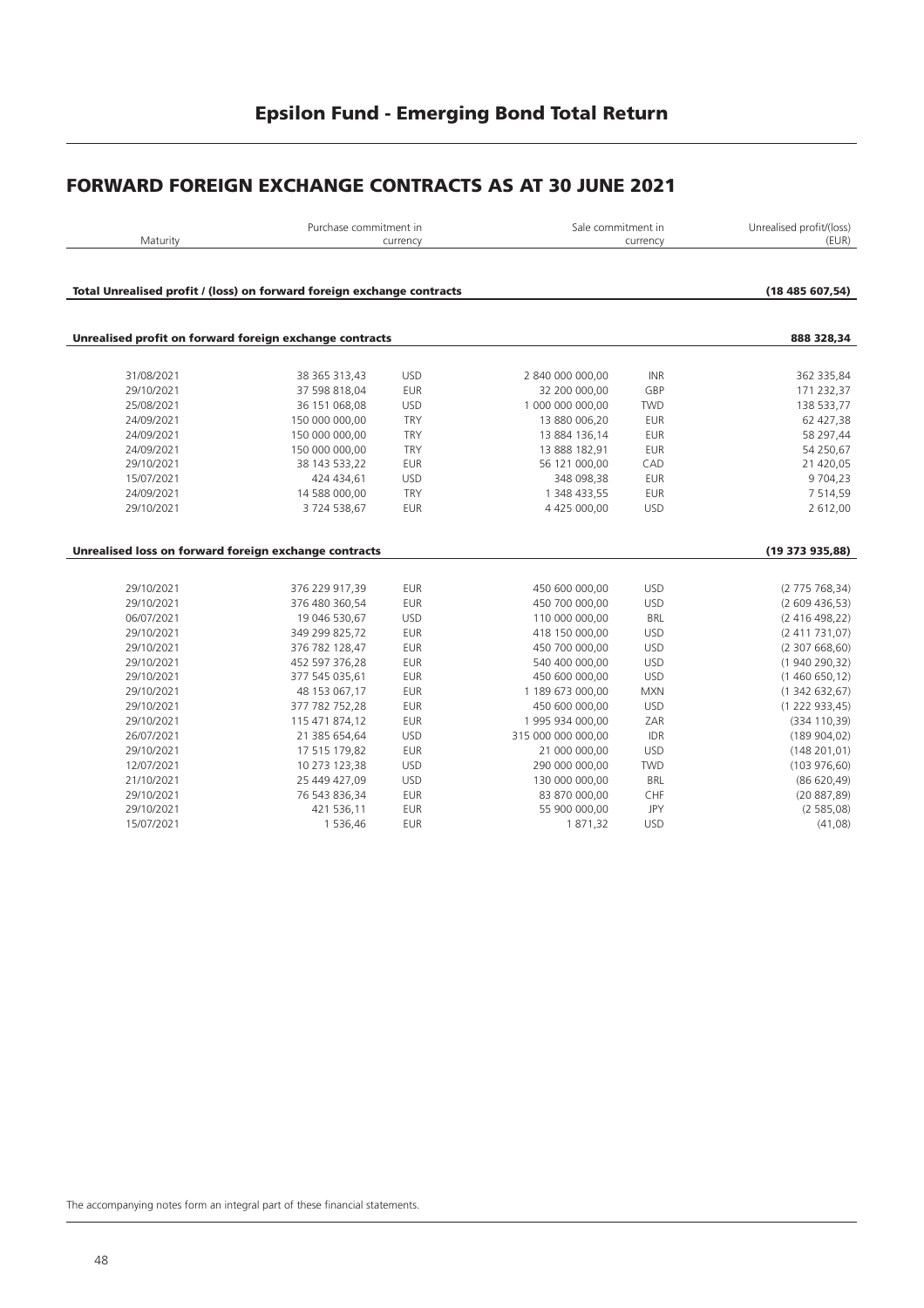### **STATEMENT OF NET ASSETS AS AT 30 JUNE 2021 IN EUR**

| <b>Assets</b>                       |                                                         | <b>Notes</b>                    |                   |
|-------------------------------------|---------------------------------------------------------|---------------------------------|-------------------|
| Investments in securities           |                                                         | (Note 2)                        | 48 115 624,99     |
| <b>Banks</b>                        |                                                         | (Note 3)                        | 693 345,59        |
| Other banks and broker accounts     |                                                         | (Notes 2, 3, 9)                 | 3 257 169,92      |
| Option contracts                    |                                                         | (Notes 2, 9)                    | 270 853,80        |
|                                     | Unrealised profit on forward foreign exchange contracts | (Notes 2, 9)                    | 32 737,63         |
| Other interest receivable           |                                                         |                                 | 680 696,93        |
| Receivable on investments sold      |                                                         |                                 | 4 128 933,92      |
| Receivable on subscriptions         |                                                         |                                 | 13 890,00         |
| <b>Total assets</b>                 |                                                         |                                 | 57 193 252,78     |
| <b>Liabilities</b>                  |                                                         |                                 |                   |
| Bank overdrafts                     |                                                         | (Note 3)                        | (223 472, 03)     |
| Option contracts                    |                                                         | (Notes 2, 9)                    | (28670,53)        |
|                                     | Unrealised loss on forward foreign exchange contracts   | (Notes 2, 9)                    | (458 386, 13)     |
| Unrealised loss on future contracts |                                                         | (Notes 2, 9)                    | (44800,00)        |
| Payable on redemptions              |                                                         |                                 | (3504760, 40)     |
| Other liabilities                   |                                                         |                                 | (39935,58)        |
| <b>Total liabilities</b>            |                                                         |                                 | (4300024,67)      |
| <b>Total net assets</b>             |                                                         |                                 | 52 893 228,11     |
|                                     | <b>Currency</b>                                         | <b>Net Asset Value per Unit</b> | Units outstanding |
| Class I Units                       | <b>EUR</b>                                              | 102,75                          | 452 575,766       |
| Class R Units                       | <b>EUR</b>                                              | 100,31                          | 63 702,547        |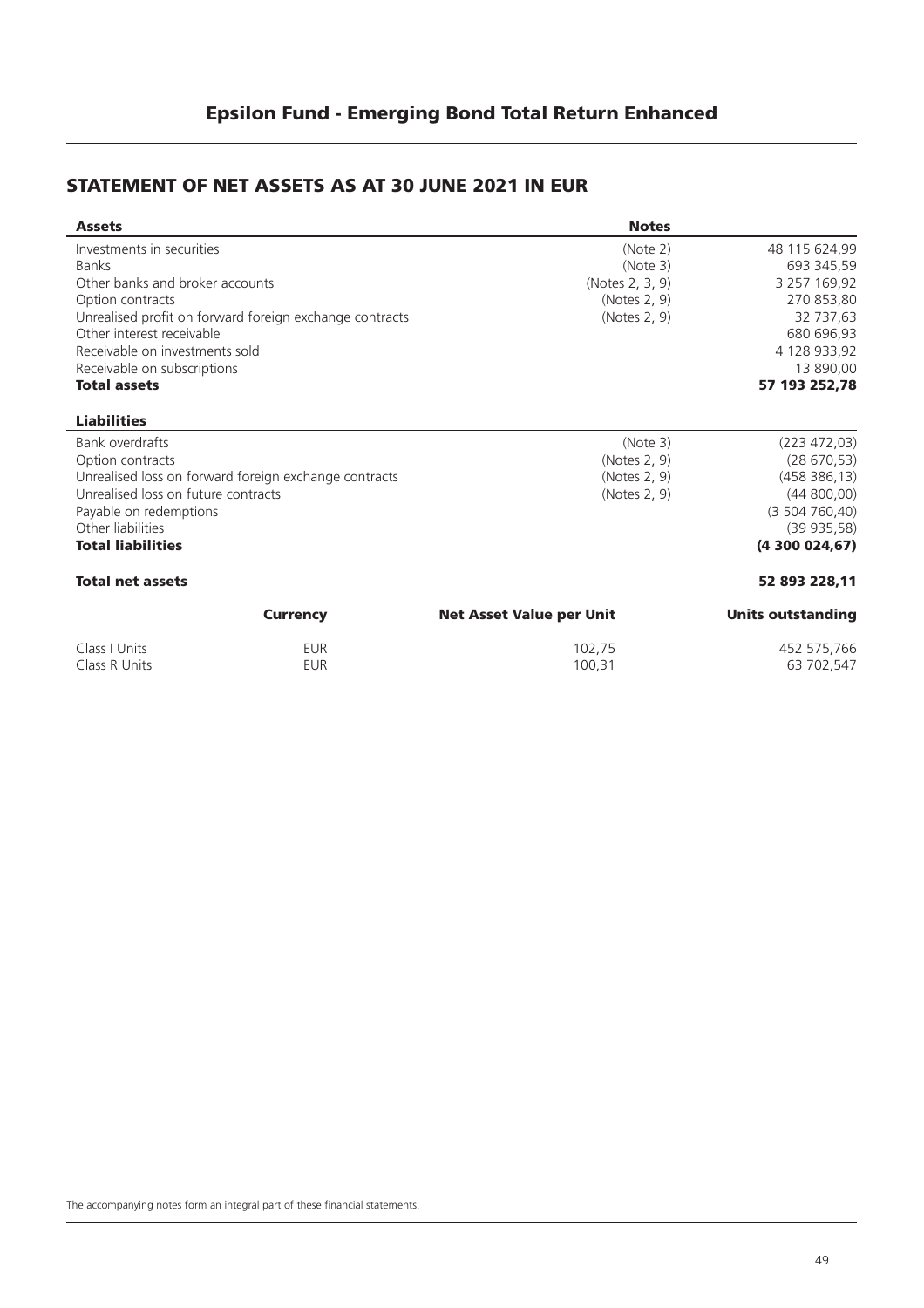#### **STATEMENT OF CHANGES IN NET ASSETS FOR THE PERIOD ENDED 30 JUNE 2021 IN EUR**

| Net assets at the beginning of the period                            | <b>Notes</b> | 148 388 033,87            |
|----------------------------------------------------------------------|--------------|---------------------------|
| Net income from investments                                          | (Note 2)     | 2 204 411,17              |
| <b>Total income</b>                                                  |              | 2 204 411,17              |
|                                                                      | (Note 6)     |                           |
| Management fee                                                       | (Note 8)     | (199616,36)<br>(11451,10) |
| Depositary and paying agent fee<br>Subscription tax                  | (Note 4)     | (4534,28)                 |
| Other charges and taxes                                              | (Notes 5, 8) | (45713, 45)               |
| <b>Total expenses</b>                                                |              | (261315,19)               |
|                                                                      |              |                           |
| Net investment income / (loss)                                       |              | 1 943 095,98              |
| Net realised profit / (loss) on sales of investments, currencies and |              |                           |
| other financial instruments                                          | (Notes 2, 9) | (6720310,65)              |
| Change in unrealised appreciation / (depreciation) on                |              |                           |
| - investments                                                        | (Note 2)     | 7720337,31                |
| - option contracts                                                   | (Notes 2, 9) | 56 437,21                 |
| - forward foreign exchange contracts                                 | (Notes 2, 9) | (3629306,17)              |
| - foreign currencies                                                 | (Note 2)     | 519 579,49                |
| - future contracts                                                   | (Notes 2, 9) | (44800,00)                |
| Net result of operations for the period                              |              | (154966, 83)              |
|                                                                      |              |                           |
| Subscriptions for the period                                         |              | 6 433 682,39              |
| Redemptions for the period                                           |              | (101 773 521,32)          |
|                                                                      |              |                           |
| Net assets at the end of the period                                  |              | 52 893 228,11             |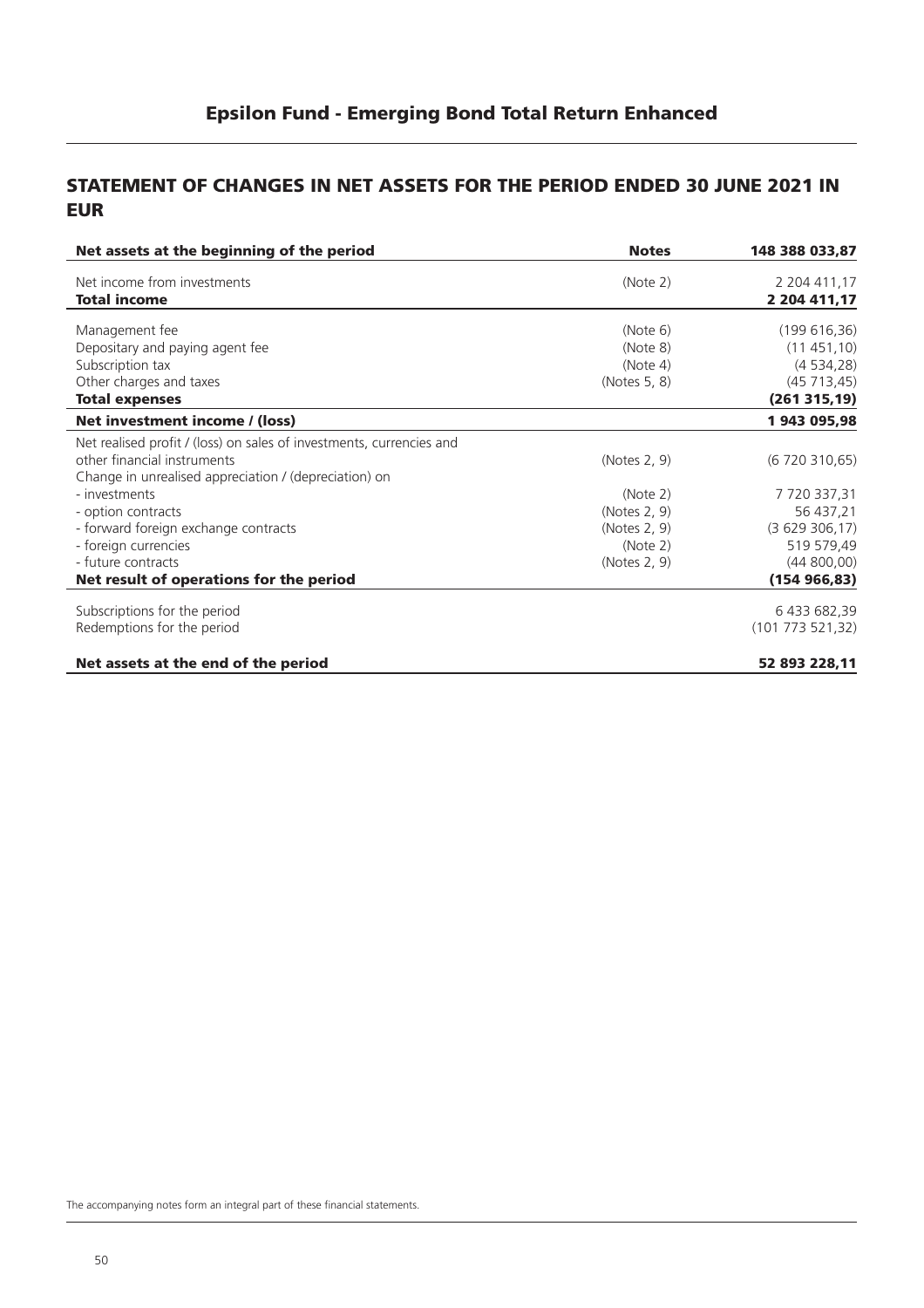| Nominal /                           |                                                                                     |                          |                              |                              | % of         |
|-------------------------------------|-------------------------------------------------------------------------------------|--------------------------|------------------------------|------------------------------|--------------|
| Quantity                            | Description                                                                         | Currency                 | Acquisition cost             | Carrying amount value        | Net Assets   |
| <b>PORTFOLIO</b>                    |                                                                                     |                          | 49 911 002,69                | 48 115 624,99                | 90,96        |
| <b>STOCK EXCHANGE LISTING</b>       | <b>TRANSFERABLE SECURITIES AND MONEY MARKET INSTRUMENTS ADMITTED TO OFFICIAL</b>    |                          | 48 201 722,21                | 46 346 908,70                | 87,62        |
| <b>Ordinary Bonds</b>               |                                                                                     |                          | 46 442 898,77                | 44 541 923,69                | 84,21        |
| <b>INDONESIA</b>                    |                                                                                     |                          | 3 165 774,75                 | 3 114 043,48                 | 5,89         |
| <b>Finance</b>                      |                                                                                     |                          | 2 191 539,36                 | 2 159 654,88                 | 4,08         |
| 1 400 000.00                        | BANK MANDIRI PERSERO TBK PT 3.75% 11/04/2024                                        | <b>USD</b>               | 1 265 370,29                 | 1 257 319,55                 | 2,38         |
| 1 000 000,00                        | BANK RAKYAT INDONESIA PERSERO TBK PT 4.625% 20/07/2023                              | <b>USD</b>               | 926 169,07                   | 902 335,33                   | 1,70         |
| Government                          |                                                                                     |                          | 974 235,39                   | 954 388,60                   | 1,81         |
| 1 000 000,00                        | INDONESIA GOVERNMENT INTERNATIONAL BOND 4.35%<br>08/01/2027                         | <b>USD</b>               | 974 235,39                   | 954 388,60                   | 1,81         |
| <b>INDIA</b>                        |                                                                                     |                          | 3 041 698,83                 | 3 030 047,23                 | 5,73         |
| <b>Energy</b>                       |                                                                                     |                          | 1676319,91                   | 1 674 975,81                 | 3,17         |
| 1 020 000.00<br>850 000,00          | INDIAN OIL CORP LTD 4.75% 16/01/2024<br>BHARAT PETROLEUM CORP LTD 4.625% 25/10/2022 | <b>USD</b><br><b>USD</b> | 912 563,12<br>763 756,79     | 926 239,36<br>748 736,45     | 1,75<br>1,42 |
| Government                          |                                                                                     |                          | 904 198,05                   | 899 814,04                   | 1,70         |
| 1 000 000,00                        | EXPORT-IMPORT BANK OF INDIA 3.375% 05/08/2026                                       | <b>USD</b>               | 904 198.05                   | 899 814,04                   | 1,70         |
| <b>Finance</b>                      |                                                                                     |                          | 461 180,87                   | 455 257,38                   | 0,86         |
| 500 000,00                          | REC LTD 5.25% 13/11/2023                                                            | <b>USD</b>               | 461 180,87                   | 455 257,38                   | 0,86         |
| <b>IRELAND</b>                      |                                                                                     |                          | 3 152 142,95                 | 2 993 623,06                 | 5,66         |
| <b>Raw materials</b>                |                                                                                     |                          | 1 280 449,39                 | 1 282 215,40                 | 2,43         |
| 1 500 000,00                        | MMC NORILSK NICKEL OJSC VIA MMC FINANCE DAC 3.849%<br>08/04/2022                    | <b>USD</b>               | 1 280 449,39                 | 1 282 215,40                 | 2,43         |
| <b>Finance</b>                      |                                                                                     |                          | 1 340 060,42                 | 1 175 485,84                 | 2,22         |
| 100 000 000,00                      | ALFA BANK AO VIA ALFA BOND ISSUANCE PLC 9.35%<br>06/08/2022                         | <b>RUB</b>               | 1 340 060,42                 | 1 175 485,84                 | 2,22         |
| <b>Telecommunication</b>            |                                                                                     |                          | 531 633,14                   | 535 921,82                   | 1,01         |
| 600 000,00                          | MOBILE TELESYSTEMS OJSC VIA MTS INTERNATIONAL FUNDING<br>DAC 5.00% 30/05/2023       | <b>USD</b>               | 531 633,14                   | 535 921,82                   | 1,01         |
| <b>TURKEY</b>                       |                                                                                     |                          | 2 633 628,24                 | 2 680 813,23                 | 5,07         |
| Government                          |                                                                                     |                          | 2 633 628,24                 | 2 680 813,23                 | 5,07         |
| 1 600 000,00                        | TURKEY GOVERNMENT INTERNATIONAL BOND 5.75%<br>22/03/2024                            | <b>USD</b>               | 1 382 094,10                 | 1 399 280,86                 | 2,65         |
| 1 000 000,00                        | TURKEY GOVERNMENT INTERNATIONAL BOND 6.00%<br>25/03/2027                            | <b>USD</b>               | 841 971,64                   | 860 788,84                   | 1,63         |
| 500 000,00                          | TURKEY GOVERNMENT INTERNATIONAL BOND 3.25%<br>23/03/2023                            | <b>USD</b>               | 409 562,50                   | 420 743,53                   | 0,79         |
| <b>UNITED STATES</b>                |                                                                                     |                          | 2 525 319,40                 | 2 570 892,62                 | 4,86         |
| <b>Supranational</b>                |                                                                                     |                          | 2 525 319,40                 | 2 570 892,62                 | 4,86         |
| 126 700 000,00                      | INTERNATIONAL FINANCE CORP 6.30% 25/11/2024                                         | INR                      | 1 475 714,31                 | 1 482 919,67                 | 2,80         |
| 24 800 000,00<br><b>PHILIPPINES</b> | INTERNATIONAL FINANCE CORP 7.75% 18/01/2030                                         | <b>MXN</b>               | 1 049 605,09<br>2 363 040,34 | 1 087 972,95<br>2 395 976,40 | 2,06<br>4,53 |
| <b>Finance</b>                      |                                                                                     |                          | 1 555 366,65                 | 1 578 956,97                 | 2,99         |
| 600 000,00                          | PHILIPPINE NATIONAL BANK 3.28% 27/09/2024                                           | <b>USD</b>               | 526 984,80                   | 534 692,37                   | 1,01         |
| 600 000,00                          | BANK OF THE PHILIPPINE ISLANDS 2.50% 10/09/2024                                     | <b>USD</b>               | 517 969,67                   | 526 971,66                   | 1,00         |
| 600 000,00                          | UNION BANK OF THE PHILIPPINES 2.125% 22/10/2025                                     | <b>USD</b>               | 510 412,18                   | 517 292,94                   | 0,98         |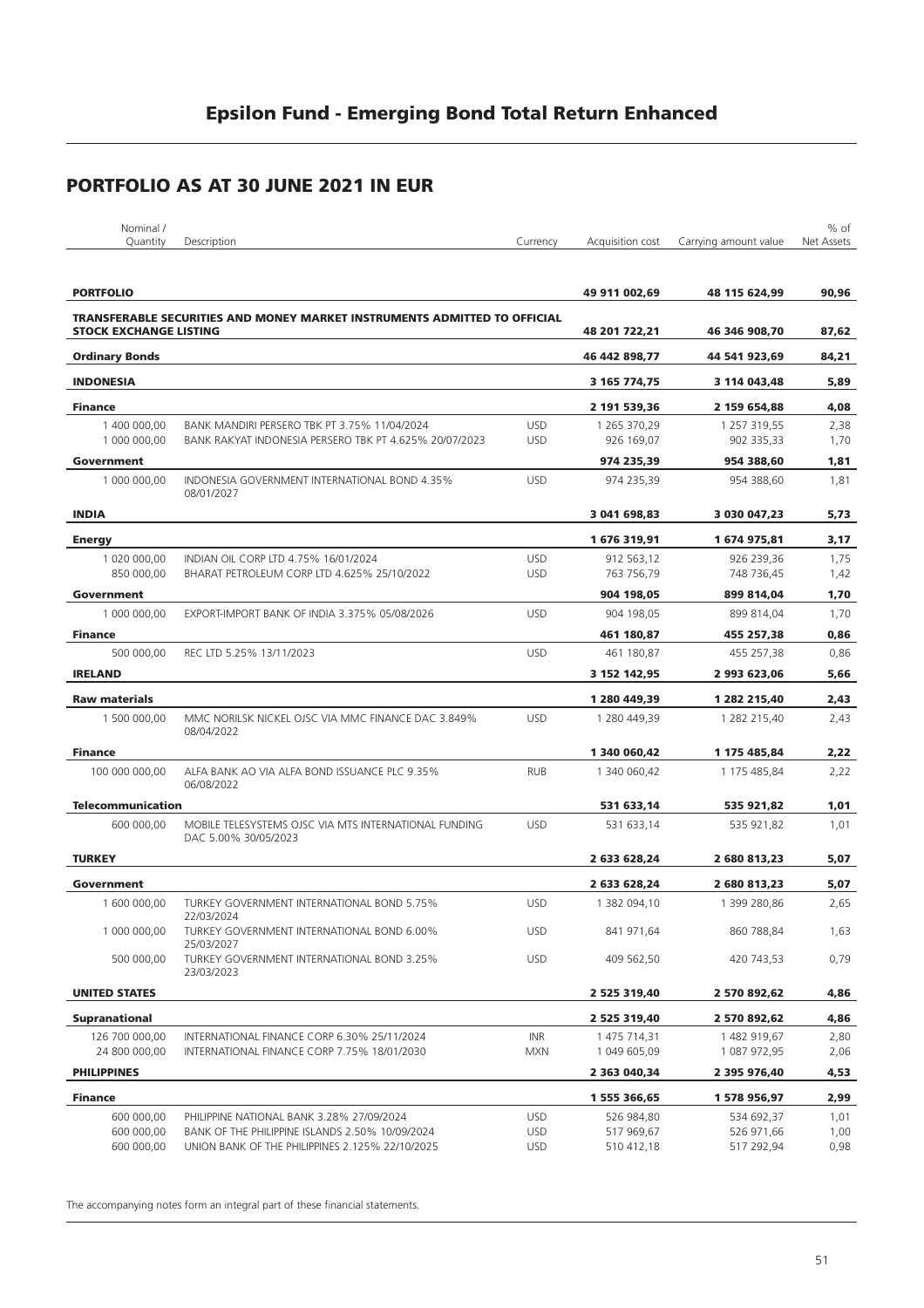| Nominal /               |                                                                             |            |                  |                       | % of       |
|-------------------------|-----------------------------------------------------------------------------|------------|------------------|-----------------------|------------|
| Quantity                | Description                                                                 | Currency   | Acquisition cost | Carrying amount value | Net Assets |
| Government              |                                                                             |            | 807 673,69       | 817 019,43            | 1,54       |
| 47 000 000,00           | PHILIPPINE GOVERNMENT INTERNATIONAL BOND 3.90%<br>26/11/2022                | PHP        | 807 673,69       | 817 019,43            | 1,54       |
| <b>SOUTH AFRICA</b>     |                                                                             |            | 2 329 550,97     | 2 383 856,96          | 4,51       |
| Government              |                                                                             |            | 2 329 550,97     | 2 383 856,96          | 4,51       |
| 1 000 000,00            | REPUBLIC OF SOUTH AFRICA GOVERNMENT INTERNATIONAL                           | <b>USD</b> | 921 329,90       | 951 808,28            | 1,80       |
| 12 000 000,00           | BOND 5.875% 16/09/2025<br>REPUBLIC OF SOUTH AFRICA GOVERNMENT BOND 8.25%    | ZAR        | 621 737,31       | 646 624,04            | 1,22       |
|                         | 31/03/2032                                                                  |            |                  |                       |            |
| 9 000 000,00            | REPUBLIC OF SOUTH AFRICA GOVERNMENT BOND 10.50%<br>21/12/2026               | ZAR        | 601 430,29       | 603 933,88            | 1,14       |
| 200 000,00              | REPUBLIC OF SOUTH AFRICA GOVERNMENT INTERNATIONAL<br>BOND 4.665% 17/01/2024 | <b>USD</b> | 185 053,47       | 181 490,76            | 0,35       |
| <b>LUXEMBOURG</b>       |                                                                             |            | 2 134 181,42     | 2 103 328,07          | 3,98       |
| Government              |                                                                             |            | 1600560,87       | 1 556 553,74          | 2,94       |
| 26 100 000 000.00       | EIB 5.75% 24/01/2025                                                        | <b>IDR</b> | 1 600 560,87     | 1 556 553,74          | 2,94       |
| <b>Raw materials</b>    |                                                                             |            | 533 620,55       | 546 774,33            | 1,04       |
| 600 000,00              | ALROSA FINANCE SA 4.65% 09/04/2024                                          | <b>USD</b> | 533 620,55       | 546 774,33            | 1,04       |
| <b>COLOMBIA</b>         |                                                                             |            | 2 065 963,43     | 2 066 783,69          | 3,91       |
| Government              |                                                                             |            | 1 164 280,55     | 1 153 486,23          | 2,18       |
| 1 000 000,00            | COLOMBIA GOVERNMENT INTERNATIONAL BOND 3.875%<br>25/04/2027                 | <b>USD</b> | 925 846,22       | 894 822,05            | 1,69       |
| 300 000,00              | COLOMBIA GOVERNMENT INTERNATIONAL BOND 2.625%<br>15/03/2023                 | <b>USD</b> | 238 434,33       | 258 664,18            | 0,49       |
| <b>Energy</b>           |                                                                             |            | 901 682,88       | 913 297,46            | 1,73       |
| 1 000 000,00            | ECOPETROL SA 5.875% 18/09/2023                                              | <b>USD</b> | 901 682,88       | 913 297,46            | 1,73       |
| <b>BRAZIL</b>           |                                                                             |            | 2 025 271,58     | 2 030 844,75          | 3,84       |
| Government              |                                                                             |            | 2 025 271,58     | 2 030 844,75          | 3,84       |
| 1 200 000,00            | BRAZILIAN GOVERNMENT INTERNATIONAL BOND 2.875%<br>06/06/2025                | <b>USD</b> | 1 026 949,13     | 1 042 347,06          | 1,97       |
| 1 000 000,00            | BRAZILIAN GOVERNMENT INTERNATIONAL BOND 6.00%<br>07/04/2026                 | <b>USD</b> | 998 322,45       | 988 497,69            | 1,87       |
| <b>CAYMAN ISLANDS</b>   |                                                                             |            | 1789398,06       | 1792939,16            | 3,39       |
| <b>Industries</b>       |                                                                             |            | 805 371,08       | 794 482,78            | 1,50       |
| 910 000,00              | SUNNY OPTICAL TECHNOLOGY GROUP CO LTD 3.75%<br>23/01/2023                   | <b>USD</b> | 805 371,08       | 794 482,78            | 1,50       |
| <b>Consumer Retail</b>  |                                                                             |            | 595 040,82       | 607 174,00            | 1,15       |
| 700 000.00              | GEELY AUTOMOBILE HOLDINGS LTD 3.625% 25/01/2023                             | <b>USD</b> | 595 040,82       | 607 174,00            | 1,15       |
| <b>Computing and IT</b> |                                                                             |            | 388 986,16       | 391 282,38            | 0,74       |
| 450 000.00              | AAC TECHNOLOGIES HOLDINGS INC 3.00% 27/11/2024                              | <b>USD</b> | 388 986,16       | 391 282,38            | 0,74       |
| <b>ARGENTINA</b>        |                                                                             |            | 2 802 225,09     | 1694659,87            | 3,20       |
| Government              |                                                                             |            | 2 802 225,09     | 1694659,87            | 3,20       |
| 310 000 000,00          | ARGENTINE BONOS DEL TESORO 15.50% 17/10/2026                                | ARS        | 1 297 297,87     | 1 190 608,77          | 2,25       |
| 1 442 000,00            | ARGENTINE REPUBLIC GOVERNMENT INTERNATIONAL BOND<br>0.125% 09/07/2030       | EUR        | 1 504 927,22     | 504 051,10            | 0,95       |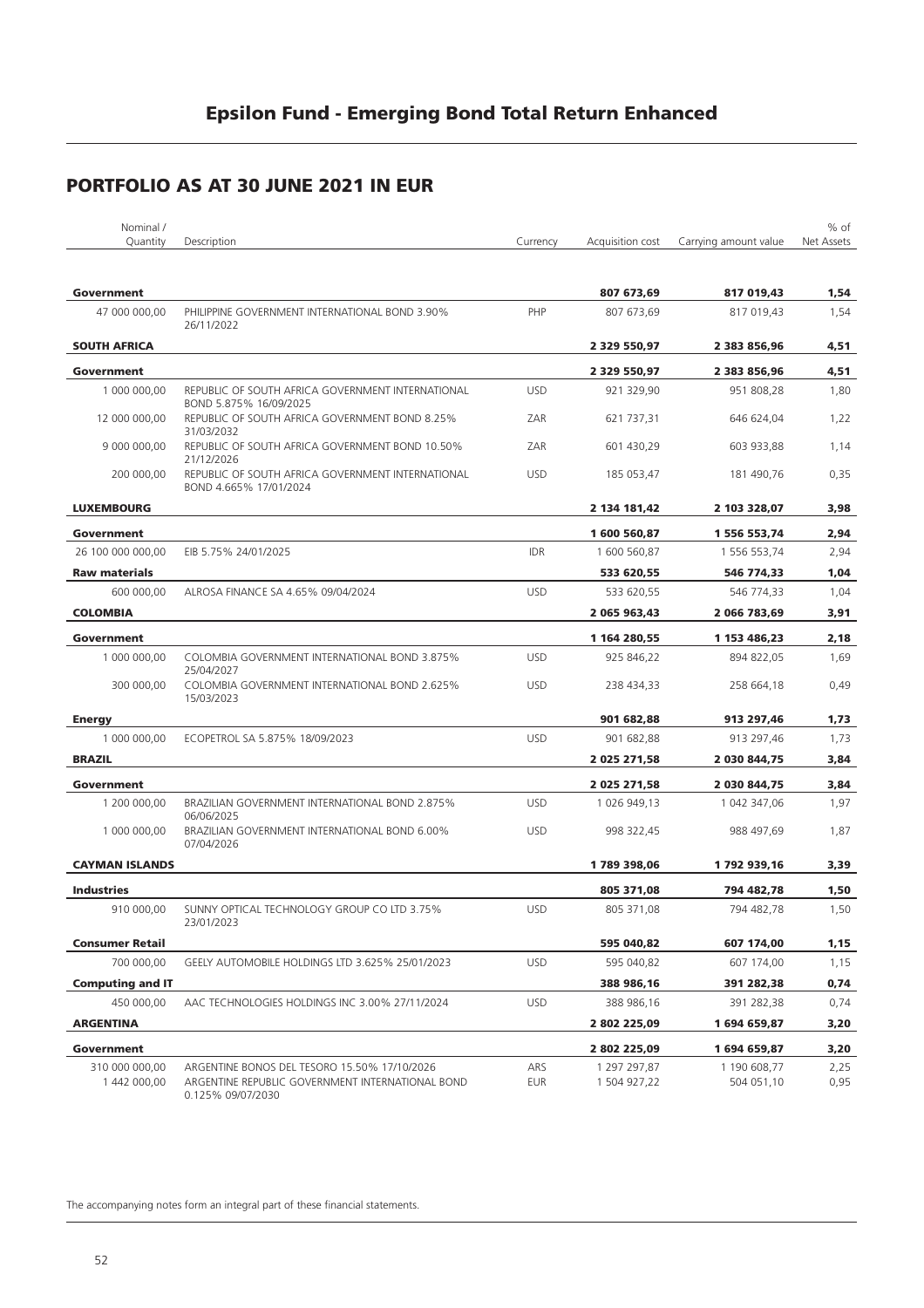| Nominal /            |                                                                              |            |                  |                       | % of       |
|----------------------|------------------------------------------------------------------------------|------------|------------------|-----------------------|------------|
| Quantity             | Description                                                                  | Currency   | Acquisition cost | Carrying amount value | Net Assets |
| <b>MOROCCO</b>       |                                                                              |            | 1561830,82       | 1 559 696,50          | 2,95       |
| Government           |                                                                              |            | 823 568,51       | 827 421,80            | 1,56       |
| 1 000 000,00         | MOROCCO GOVERNMENT INTERNATIONAL BOND 2.375%                                 | <b>USD</b> | 823 568,51       | 827 421,80            | 1,56       |
| <b>Raw materials</b> | 15/12/2027                                                                   |            | 738 262.31       | 732 274,70            | 1,39       |
| 700 000,00           | OCP SA 4.50% 22/10/2025                                                      | <b>USD</b> | 642 130,64       | 639 674,19            | 1,21       |
| 100 000,00           | OCP SA 5.625% 25/04/2024                                                     | <b>USD</b> | 96 131,67        | 92 600,51             | 0,18       |
| <b>RUSSIA</b>        |                                                                              |            | 1441765,01       | 1 304 511,47          | 2,47       |
| Government           |                                                                              |            | 1441765,01       | 1 304 511,47          | 2,47       |
| 1 000 000,00         | RUSSIAN FOREIGN BOND - EUROBOND 4.25% 23/06/2027                             | <b>USD</b> | 969 848,10       | 941 132,85            | 1,78       |
| 31 000 000,00        | RUSSIAN FEDERAL BOND - OFZ 7.40% 17/07/2024                                  | <b>RUB</b> | 471 916,91       | 363 378,62            | 0,69       |
| <b>NIGERIA</b>       |                                                                              |            | 1 121 921,87     | 1 141 593,16          | 2,16       |
| Government           |                                                                              |            | 1 121 921,87     | 1 141 593,16          | 2,16       |
| 1 200 000.00         | NIGERIA GOVERNMENT INTERNATIONAL BOND 7.625%<br>21/11/2025                   | <b>USD</b> | 1 121 921,87     | 1 141 593,16          | 2,16       |
| <b>KAZAKHSTAN</b>    |                                                                              |            | 1 060 479,01     | 1070962,87            | 2,02       |
| <b>Energy</b>        |                                                                              |            | 847 601,11       | 851 178,43            | 1,61       |
| 900 000,00           | KAZMUNAYGAS NATIONAL CO JSC 4.75% 24/04/2025                                 | <b>USD</b> | 847 601,11       | 851 178,43            | 1,61       |
| <b>Finance</b>       |                                                                              |            | 212 877,90       | 219 784,44            | 0,41       |
| 250 000,00           | DEVELOPMENT BANK OF KAZAKHSTAN JSC 4.125% 10/12/2022                         | <b>USD</b> | 212 877,90       | 219 784,44            | 0,41       |
| <b>BOLIVIA</b>       |                                                                              |            | 1078 115,60      | 1 044 940,87          | 1,97       |
| Government           |                                                                              |            | 1078 115,60      | 1 044 940,87          | 1,97       |
| 700 000,00           | BOLIVIA GOVERNMENT INTERNATIONAL BOND 5.95%                                  | <b>USD</b> | 627 224,46       | 617 114,12            | 1,16       |
| 500 000,00           | 22/08/2023<br>BOLIVIA GOVERNMENT INTERNATIONAL BOND 4.875%<br>29/10/2022     | <b>USD</b> | 450 891,14       | 427 826,75            | 0,81       |
| <b>IVORY COAST</b>   |                                                                              |            | 1 004 833,86     | 1 040 670,15          | 1,97       |
| Government           |                                                                              |            | 1 004 833,86     | 1 040 670,15          | 1,97       |
| 1 000 000.00         | IVORY COAST GOVERNMENT INTERNATIONAL BOND 6.375%                             | <b>USD</b> | 893 303,86       | 928 931,15            | 1,76       |
| 100 000,00           | 03/03/2028<br>IVORY COAST GOVERNMENT INTERNATIONAL BOND 5.125%<br>15/06/2025 | <b>EUR</b> | 111 530,00       | 111 739,00            | 0,21       |
| <b>EGYPT</b>         |                                                                              |            | 990 058,39       | 1 032 268,64          | 1,95       |
| Government           |                                                                              |            | 990 058,39       | 1 032 268,64          | 1,95       |
| 1 000 000,00         | EGYPT GOVERNMENT INTERNATIONAL BOND 7.50% 31/01/2027                         | <b>USD</b> | 903 121,62       | 946 091.10            | 1,79       |
| 100 000,00           | EGYPT GOVERNMENT INTERNATIONAL BOND 6.125%<br>31/01/2022                     | <b>USD</b> | 86 936,77        | 86 177,54             | 0,16       |
| <b>MEXICO</b>        |                                                                              |            | 941 115,69       | 953 832,06            | 1,80       |
| Government           |                                                                              |            | 941 115,69       | 953 832,06            | 1,80       |
| 1 000 000,00         | MEXICO GOVERNMENT INTERNATIONAL BOND 4.15%<br>28/03/2027                     | <b>USD</b> | 941 115,69       | 953 832,06            | 1,80       |
| <b>AZERBAIJAN</b>    |                                                                              |            | 950 134,88       | 913 862,43            | 1,73       |
| Government           |                                                                              |            | 950 134,88       | 913 862,43            | 1,73       |
| 1 000 000,00         | REPUBLIC OF AZERBAIJAN INTERNATIONAL BOND 4.75%<br>18/03/2024                | <b>USD</b> | 950 134,88       | 913 862,43            | 1,73       |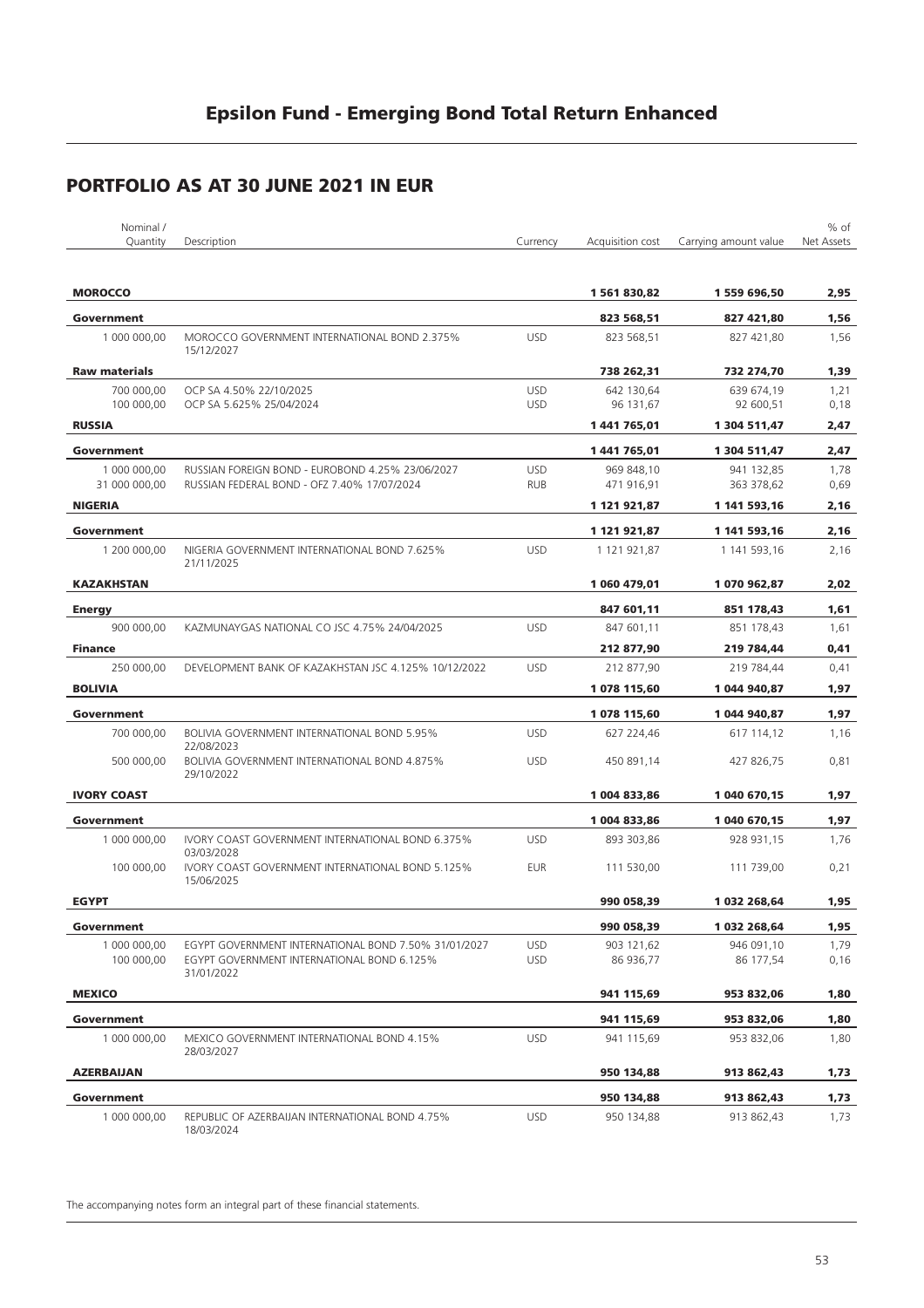| Nominal /<br>Quantity     | Description                                                        | Currency   | Acquisition cost | Carrying amount value | % of<br>Net Assets |
|---------------------------|--------------------------------------------------------------------|------------|------------------|-----------------------|--------------------|
|                           |                                                                    |            |                  |                       |                    |
| <b>VIETNAM</b>            |                                                                    |            | 882 837,19       | 865 266,45            | 1,64               |
| <b>Finance</b>            |                                                                    |            | 882 837,19       | 865 266,45            | 1,64               |
| 1 000 000,00              | VIETNAM PROSPERITY JSC BANK 6.25% 17/07/2022                       | <b>USD</b> | 882 837,19       | 865 266,45            | 1,64               |
| <b>PARAGUAY</b>           |                                                                    |            | 746 519,96       | 764 861,55            | 1,45               |
| Government                |                                                                    |            | 746 519,96       | 764 861,55            | 1,45               |
| 797 000,00                | PARAGUAY GOVERNMENT INTERNATIONAL BOND 5.00%<br>15/04/2026         | <b>USD</b> | 746 519,96       | 764 861,55            | 1,45               |
| <b>MACEDONIA</b>          |                                                                    |            | 714 236,78       | 664 994,10            | 1,26               |
| Government                |                                                                    |            | 714 236,78       | 664 994,10            | 1,26               |
| 606 000,00                | NORTH MACEDONIA GOVERNMENT INTERNATIONAL BOND<br>5.625% 26/07/2023 | <b>EUR</b> | 714 236,78       | 664 994,10            | 1,26               |
| <b>SENEGAL</b>            |                                                                    |            | 544 675,54       | 562 236,00            | 1,06               |
| Government                |                                                                    |            | 544 675,54       | 562 236,00            | 1,06               |
| 600 000,00                | SENEGAL GOVERNMENT INTERNATIONAL BOND 6.25%<br>30/07/2024          | <b>USD</b> | 544 675,54       | 562 236,00            | 1,06               |
| <b>DOMINICAN REPUBLIC</b> |                                                                    |            | 562 835,71       | 560 525,90            | 1,06               |
| Government                |                                                                    |            | 562 835,71       | 560 525,90            | 1,06               |
| 600 000,00                | DOMINICAN REPUBLIC INTERNATIONAL BOND 6.60%<br>28/01/2024          | <b>USD</b> | 562 835,71       | 560 525,90            | 1,06               |
| <b>GUATEMALA</b>          |                                                                    |            | 564 710,98       | 527 892,48            | 1,00               |
| Government                |                                                                    |            | 564 710,98       | 527 892,48            | 1,00               |
| 600 000,00                | GUATEMALA GOVERNMENT BOND 5.75% 06/06/2022                         | <b>USD</b> | 564 710,98       | 527 892,48            | 1,00               |
| <b>UNITED KINGDOM</b>     |                                                                    |            | 523 750,00       | 521 055,00            | 0,98               |
| <b>Energy</b>             |                                                                    |            | 523 750,00       | 521 055,00            | 0,98               |
| 500 000,00                | NAK NAFTOGAZ UKRAINE VIA KONDOR FINANCE PLC 7.125%<br>19/07/2024   | <b>EUR</b> | 523 750,00       | 521 055,00            | 0,98               |
| <b>NETHERLANDS</b>        |                                                                    |            | 999 046,68       | 420 932,41            | 0,79               |
| <b>Energy</b>             |                                                                    |            | 999 046,68       | 420 932,41            | 0,79               |
| 1 000 000,00              | NOSTRUM OIL & GAS FINANCE BV 7.00% 16/02/2025                      | <b>USD</b> | 810 279,37       | 230 558,95            | 0,43               |
| 200 000,00                | PETROBRAS GLOBAL FINANCE BV 6.25% 17/03/2024                       | <b>USD</b> | 188 767,31       | 190 373,46            | 0,36               |
| <b>SINGAPORE</b>          |                                                                    |            | 341 961,01       | 345 187,28            | 0,65               |
| <b>Energy</b>             |                                                                    |            | 341 961,01       | 345 187,28            | 0,65               |
| 405 000,00                | ONGC VIDESH VANKORNEFT PTE LTD 2.875% 27/01/2022                   | <b>USD</b> | 341 961,01       | 345 187,28            | 0,65               |
| <b>UKRAINE</b>            |                                                                    |            | 205 125,00       | 218 250,00            | 0,41               |
| Government                |                                                                    |            | 205 125,00       | 218 250,00            | 0,41               |
| 200 000,00                | UKRAINE GOVERNMENT INTERNATIONAL BOND 6.75%<br>20/06/2026          | <b>EUR</b> | 205 125,00       | 218 250,00            | 0,41               |
| <b>NAMIBIA</b>            |                                                                    |            | 178 749,73       | 170 575,85            | 0,32               |
| Government                |                                                                    |            | 178 749,73       | 170 575,85            | 0,32               |
| 200 000,00                | NAMIBIA INTERNATIONAL BONDS 5.50% 03/11/2021                       | <b>USD</b> | 178 749,73       | 170 575,85            | 0,32               |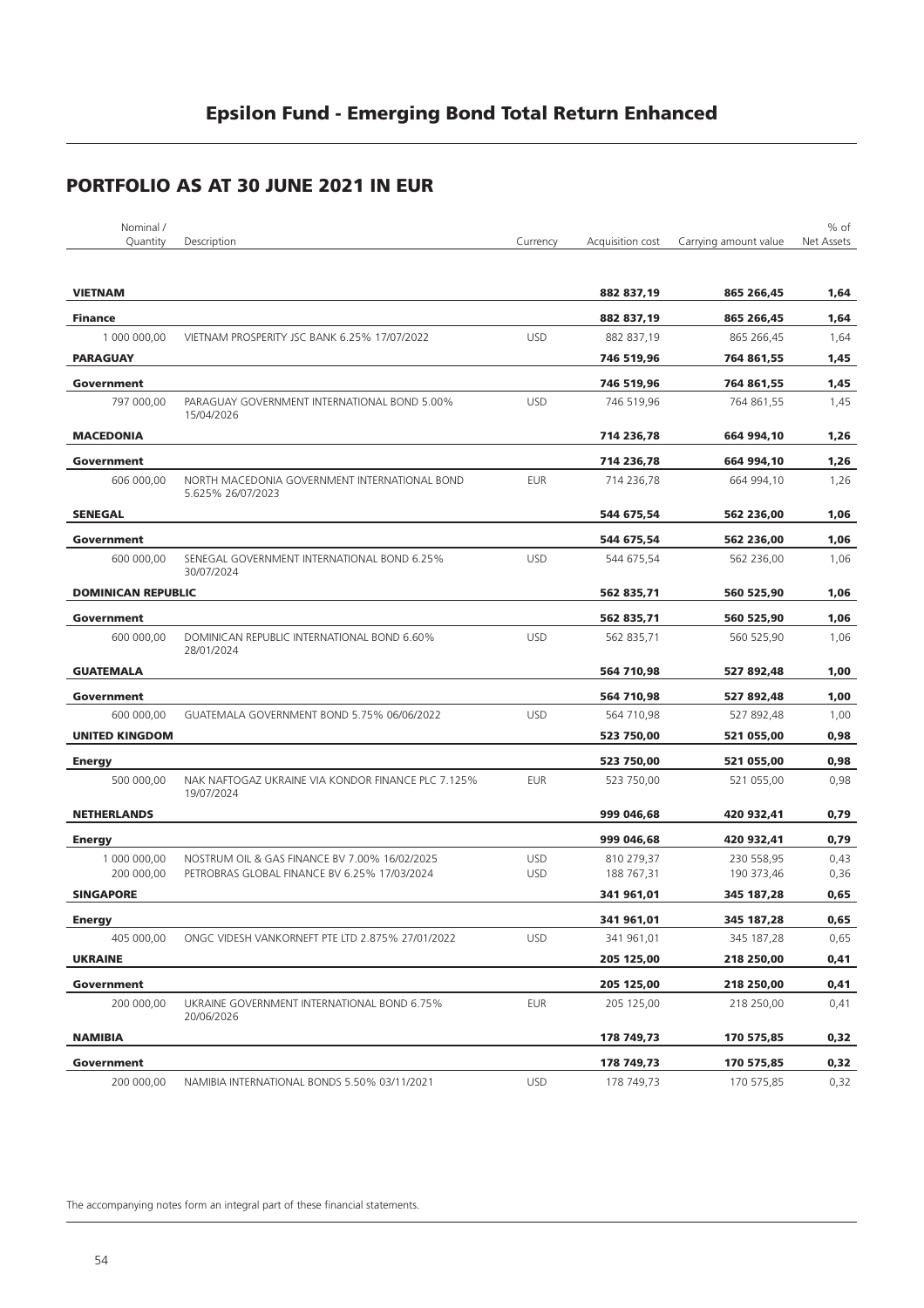| Nominal /<br>Quantity      | Description                                                              | Currency   | Acquisition cost | Carrying amount value | $%$ of<br>Net Assets |
|----------------------------|--------------------------------------------------------------------------|------------|------------------|-----------------------|----------------------|
|                            |                                                                          |            |                  |                       |                      |
|                            |                                                                          |            |                  |                       |                      |
| <b>Zero-Coupon Bonds</b>   |                                                                          |            | 1758823.44       | 1804985.01            | 3,41                 |
| <b>BRAZIL</b>              |                                                                          |            | 1758823,44       | 1804985.01            | 3,41                 |
| Government                 |                                                                          |            | 1758823,44       | 1804985,01            | 3,41                 |
| 13 000 000,00              | BRAZIL LETRAS DO TESOURO NACIONAL 0.00% 01/01/2024                       | <b>BRL</b> | 1 758 823,44     | 1 804 985,01          | 3,41                 |
| <b>REGULATED MARKET</b>    | TRANSFERABLE SECURITIES AND MONEY MARKET INSTRUMENTS DEALT IN ON ANOTHER |            | 1709 280,48      | 1768716,29            | 3,34                 |
| <b>Ordinary Bonds</b>      |                                                                          |            | 604 062,43       | 658 980,19            | 1,24                 |
| <b>LUXEMBOURG</b>          |                                                                          |            | 604 062.43       | 658 980,19            | 1,24                 |
| <b>Industries</b>          |                                                                          |            | 604 062.43       | 658 980.19            | 1,24                 |
| 750 000.00                 | HIDROVIAS INTERNATIONAL FINANCE SARL 5.95% 24/01/2025                    | <b>USD</b> | 604 062,43       | 658 980,19            | 1,24                 |
| <b>Floating Rate Notes</b> |                                                                          |            | 1 105 218,05     | 1 109 736,10          | 2,10                 |
| <b>MEXICO</b>              |                                                                          |            | 1 105 218,05     | 1 109 736,10          | 2,10                 |
| Government                 |                                                                          |            | 1 105 218,05     | 1 109 736,10          | 2,10                 |
| 1 314 000,00               | BANCO NACIONAL COM EXT FRN 11/08/2026                                    | <b>USD</b> | 1 105 218,05     | 1 109 736,10          | 2,10                 |
| <b>Total Portfolio</b>     |                                                                          |            | 49 911 002,69    | 48 115 624,99         | 90,96                |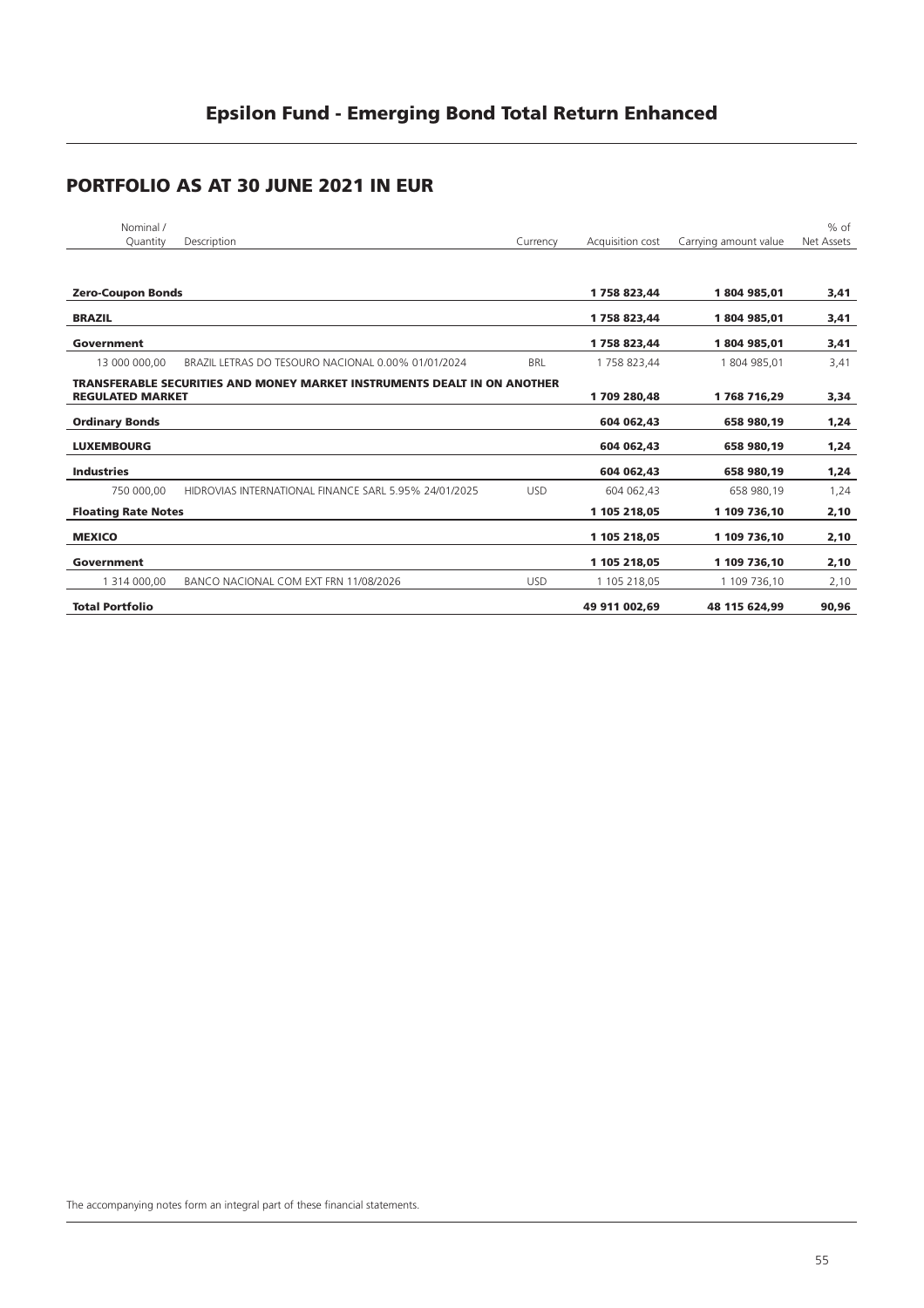#### **COMMITMENTS ON FUTURE CONTRACTS AS AT 30 JUNE 2021**

|         | Size | Quantity | Purchase<br>Sale | Description                                                         | Maturity   | Currency   | Unrealised<br>profit / (loss)<br>(EUR) | Commitment<br>(EUR) |
|---------|------|----------|------------------|---------------------------------------------------------------------|------------|------------|----------------------------------------|---------------------|
|         |      |          |                  | Total Unrealised profit / (loss) on future contracts and commitment |            |            | (44800,00)                             | 6904400.00          |
|         |      |          |                  | Unrealised loss on future contracts and commitment                  |            |            | (44800,00)                             | 6 904 400.00        |
| 100 000 |      | (40)     | Sale             | EURO BUND                                                           | 08/09/2021 | <b>EUR</b> | (44800,00)                             | 6 904 400.00        |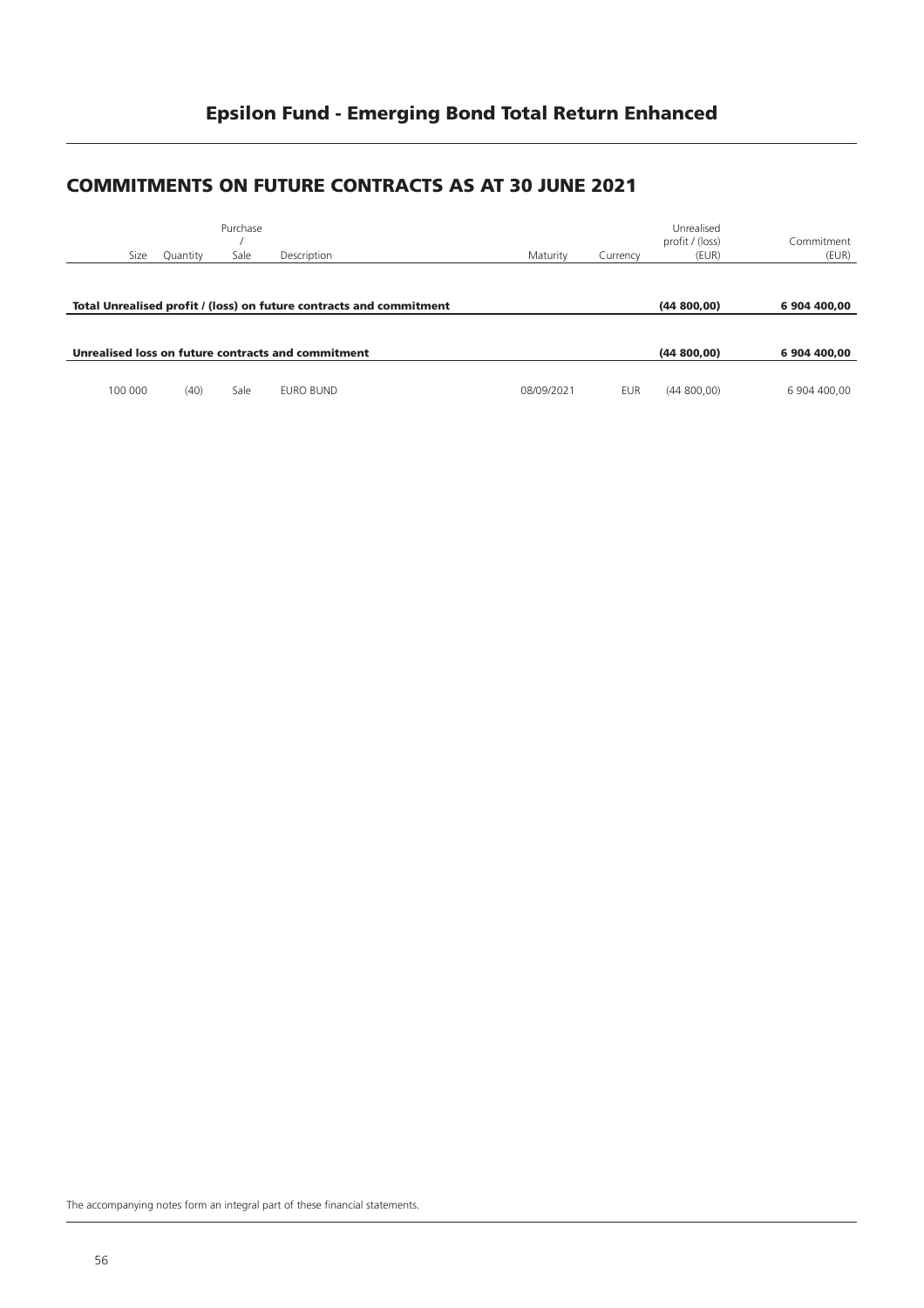### **OPTION CONTRACTS AS AT 30 JUNE 2021**

| Call/<br>Description<br>Quantity<br>Put    | Currency | Acquisition Cost Market Value Commitment<br>(EUR) | (EUR)                 | (EUR)                    |
|--------------------------------------------|----------|---------------------------------------------------|-----------------------|--------------------------|
|                                            |          |                                                   |                       |                          |
| <b>UNQUOTED</b>                            |          |                                                   | 219 574.83 242 183.27 | 6 239,51                 |
| <b>PURCHASED OPTION CONTRACTS</b>          |          |                                                   | 238 815.18 270 853.80 |                          |
| 26 500 000 CALL USD/EUR CALL 1,18 27/10/21 | USD.     | 201 396.38                                        | 216 576.33            | $\overline{\phantom{a}}$ |

|                                 | 20 JUU UUU CALLE OJD/LUI CALLEI, 10 277 IU/21<br>550 000 000    CALL    INR/EUR    CALL    87.75 13/04/22 | UJU.<br>INR. | 37 418.80 | 201300.JU 210370.JU<br>54 277.47 | $\overline{\phantom{a}}$ |
|---------------------------------|-----------------------------------------------------------------------------------------------------------|--------------|-----------|----------------------------------|--------------------------|
|                                 |                                                                                                           |              |           |                                  |                          |
|                                 |                                                                                                           |              |           |                                  |                          |
| <b>WRITTEN OPTION CONTRACTS</b> |                                                                                                           |              |           | $(19\ 240.35)$ $(28\ 670.53)$    | 6 239,51                 |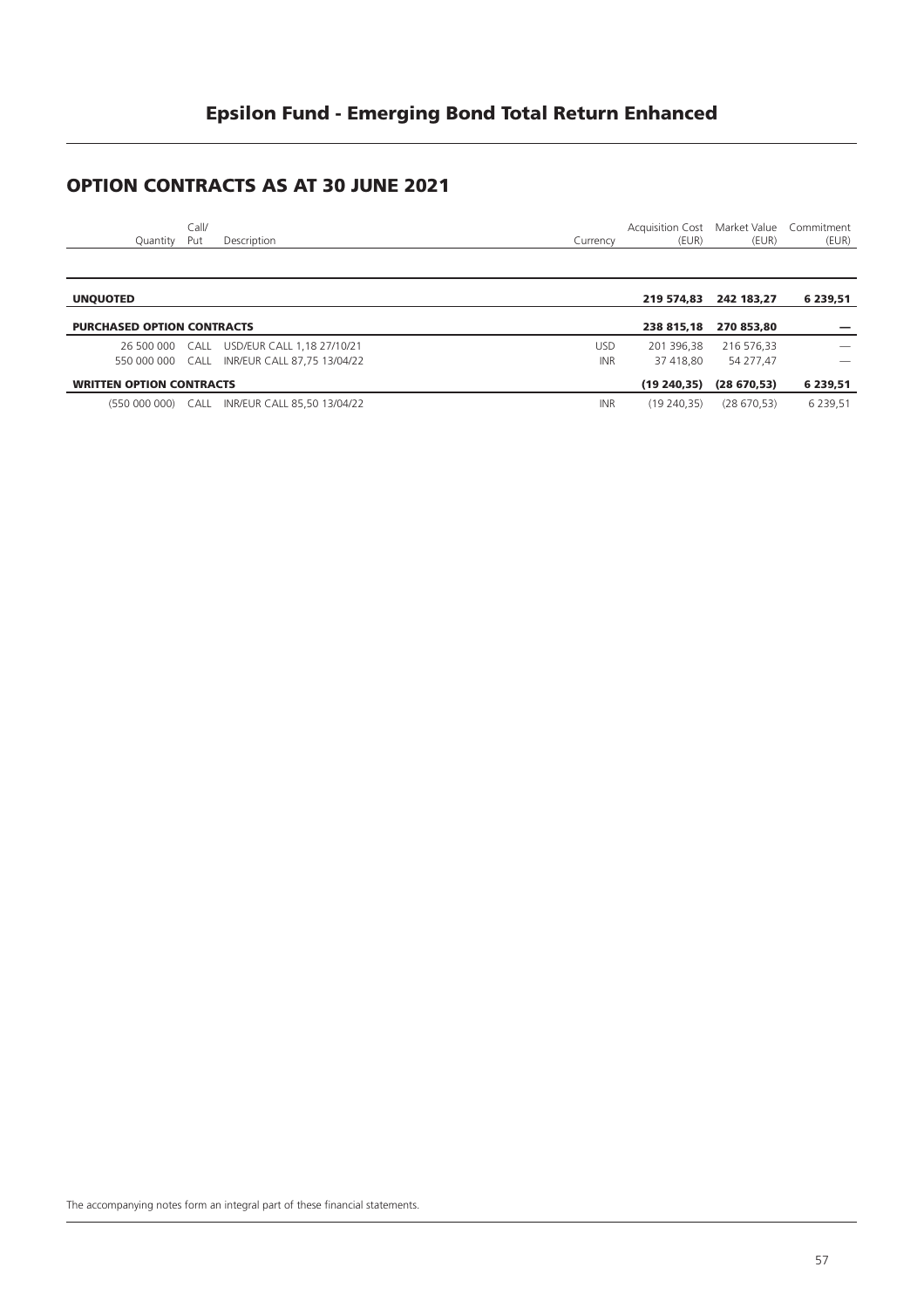#### **FORWARD FOREIGN EXCHANGE CONTRACTS AS AT 30 JUNE 2021**

| Maturity                                                               | Purchase commitment in | currency   | Sale commitment in<br>currency |            | Unrealised profit/(loss)<br>(EUR) |
|------------------------------------------------------------------------|------------------------|------------|--------------------------------|------------|-----------------------------------|
| Total Unrealised profit / (loss) on forward foreign exchange contracts |                        |            |                                |            | (425648,50)                       |
|                                                                        |                        |            |                                |            |                                   |
| Unrealised profit on forward foreign exchange contracts                |                        |            |                                |            | 32 737,63                         |
| 29/10/2021                                                             | 3 015 000,00           | <b>USD</b> | 2 526 478,37                   | <b>EUR</b> | 9 478,45                          |
| 29/10/2021                                                             | 1 630 000,00           | <b>USD</b> | 1 362 730,41                   | <b>EUR</b> | 8 2 8 4 , 3 9                     |
| 24/09/2021                                                             | 14 430 000,00          | <b>TRY</b> | 1 336 043,20                   | <b>EUR</b> | 5 2 1 8, 9 1                      |
| 29/10/2021                                                             | 999 521,37             | <b>EUR</b> | 856 000,00                     | GBP        | 4 5 5 2 , 0 1                     |
| 27/09/2021                                                             | 775 437,64             | <b>USD</b> | 11 340 000 000,00              | IDR        | 2 951,80                          |
| 29/10/2021                                                             | 244 000,00             | CAD        | 165 121,47                     | <b>EUR</b> | 623,89                            |
| 12/07/2021                                                             | 9 000 000,00           | <b>TWD</b> | 321 980,54                     | <b>USD</b> | 563,23                            |
| 29/10/2021                                                             | 987 554,64             | <b>EUR</b> | 1 453 000,00                   | CAD        | 554,58                            |
| 29/10/2021                                                             | 158 000,00             | GBP        | 183 337,20                     | <b>EUR</b> | 313,69                            |
| 29/10/2021                                                             | 3 223 000,00           | ZAR        | 186 804,84                     | <b>EUR</b> | 196,68                            |
|                                                                        |                        |            |                                |            |                                   |
|                                                                        |                        |            |                                |            |                                   |
| Unrealised loss on forward foreign exchange contracts                  |                        |            |                                |            | (458386, 13)                      |
|                                                                        |                        |            |                                |            |                                   |
| 06/07/2021                                                             | 1 385 202,23           | <b>USD</b> | 8 000 000,00                   | <b>BRL</b> | (175745,33)                       |
| 29/10/2021                                                             | 7 097 102,30           | <b>EUR</b> | 8 500 000,00                   | <b>USD</b> | (52 361, 37)                      |
| 29/10/2021                                                             | 7 100 250,86           | <b>EUR</b> | 8 500 000,00                   | <b>USD</b> | (49 212, 81)                      |
| 29/10/2021                                                             | 7 105 942,07           | <b>EUR</b> | 8 500 000,00                   | <b>USD</b> | (43521,60)                        |
| 29/10/2021                                                             | 8 207 724,44           | <b>EUR</b> | 9 800 000,00                   | <b>USD</b> | (35 186, 61)                      |
| 29/10/2021                                                             | 7 121 910,35           | <b>EUR</b> | 8 500 000,00                   | <b>USD</b> | (27 553, 32)                      |
| 29/10/2021                                                             | 7 126 394,57           | <b>EUR</b> | 8 500 000,00                   | <b>USD</b> | (23069,10)                        |
| 12/07/2021                                                             | 1 346 133,41           | <b>USD</b> | 38 000 000,00                  | <b>TWD</b> | (13624,52)                        |
| 29/10/2021                                                             | 2 765 457,70           | <b>EUR</b> | 47 801 000,00                  | ZAR        | (8001,68)                         |
| 29/10/2021                                                             | 202 644,88             | <b>EUR</b> | 5 020 000,00                   | <b>MXN</b> | (6209,50)                         |
| 06/07/2021                                                             | 2 600 000,00           | <b>BRL</b> | 524 868,05                     | <b>USD</b> | (5848,30)                         |
| 29/10/2021                                                             | 386 596,78             | <b>EUR</b> | 34 505 000,00                  | <b>RUB</b> | (4233,85)                         |
| 24/09/2021                                                             | 191 948,89             | <b>EUR</b> | 2 109 000,00                   | <b>TRY</b> | (4081,73)                         |
| 29/10/2021                                                             | 326 326,00             | <b>EUR</b> | 5 683 000,00                   | ZAR        | (3,407,05)                        |
| 29/10/2021                                                             | 5 713 000,00           | ZAR        | 334 068,17                     | <b>EUR</b> | (2594, 49)                        |
| 29/10/2021                                                             | 25 154 000,00          | <b>RUB</b> | 286 856,97                     | <b>EUR</b> | (1943,08)                         |
| 29/10/2021                                                             | 2 030 643,09           | <b>EUR</b> | 2 225 000,00                   | CHF        | (554, 14)                         |
| 29/10/2021                                                             | 152 466,33             | <b>EUR</b> | 3 677 000,00                   | <b>MXN</b> | (513, 26)                         |
| 29/10/2021                                                             | 275 000,00             | CHF        | 251 440,07                     | <b>EUR</b> | (393, 22)                         |
| 29/10/2021                                                             | 253 000,00             | CHF        | 231 176,90                     | EUR        | (213,80)                          |
| 29/10/2021                                                             | 11 364,13              | <b>EUR</b> | 1 507 000,00                   | JPY        | (69, 69)                          |
| 25/10/2021                                                             | 928 625,82             | <b>USD</b> | 70 000 000,00                  | INR        | (47, 68)                          |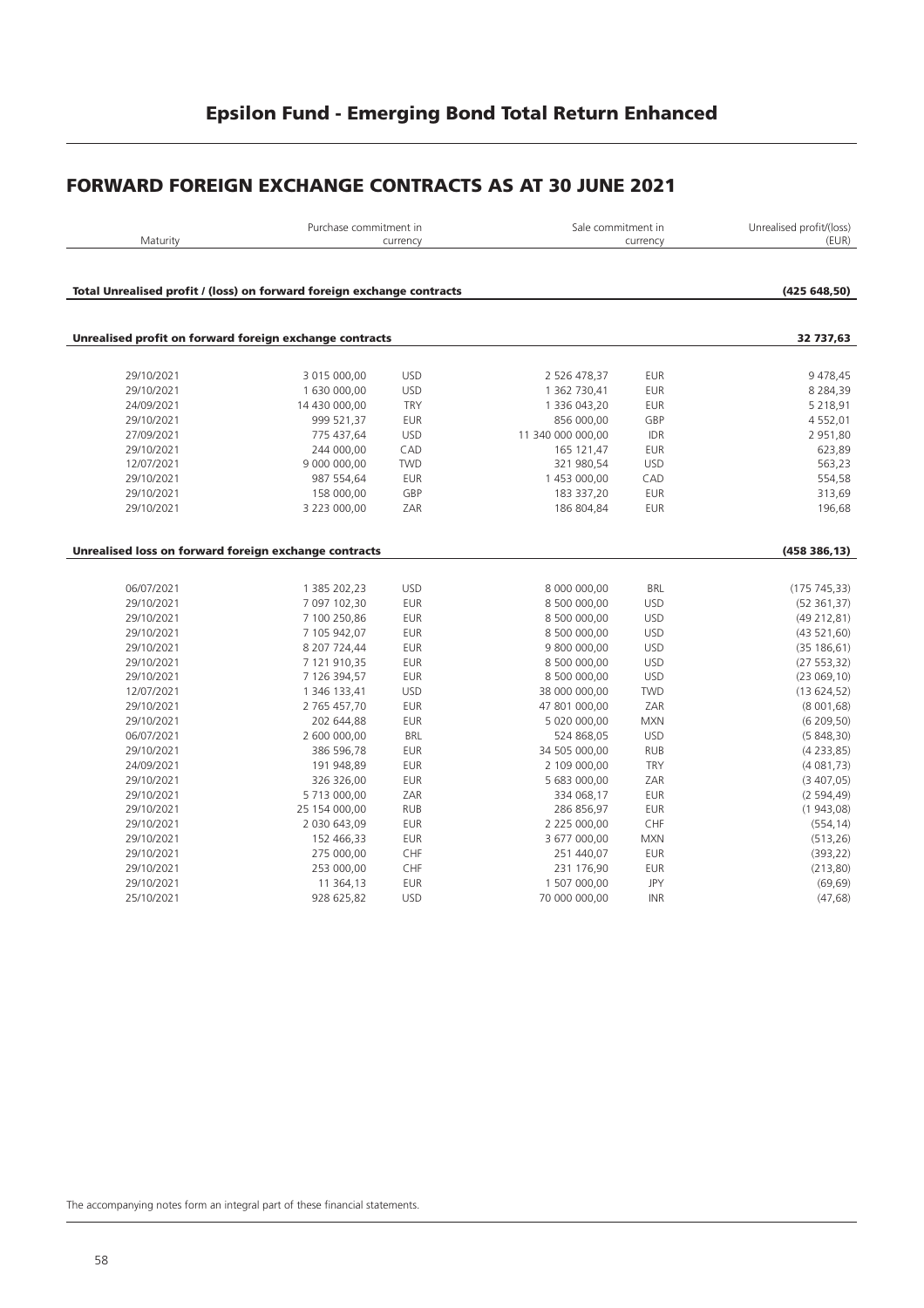### **STATEMENT OF NET ASSETS AS AT 30 JUNE 2021 IN EUR**

| <b>Assets</b>                         |                                                         | <b>Notes</b>                    |                          |
|---------------------------------------|---------------------------------------------------------|---------------------------------|--------------------------|
| Investments in securities             |                                                         | (Note 2)                        | 1 146 630 847,29         |
| <b>Banks</b>                          |                                                         | (Note 3)                        | 18 372 693,59            |
| Other banks and broker accounts       |                                                         | (Notes 2, 3, 9)                 | 244 361 671,75           |
| Option contracts                      |                                                         | (Notes 2, 9)                    | 1 011 484,44             |
|                                       | Unrealised profit on forward foreign exchange contracts | (Notes 2, 9)                    | 335 547,29               |
| Unrealised profit on future contracts |                                                         | (Notes 2, 9)                    | 10 906 828,42            |
| Other interest receivable             |                                                         |                                 | 1 036 841,70             |
| Receivable on subscriptions           |                                                         |                                 | 2 309 814,83             |
| Other assets                          |                                                         |                                 | 827 230,42               |
| <b>Total assets</b>                   |                                                         |                                 | 1 425 792 959,73         |
| <b>Liabilities</b>                    |                                                         |                                 |                          |
|                                       | Unrealised loss on forward foreign exchange contracts   | (Notes 2, 9)                    | (73394,79)               |
| Unrealised loss on future contracts   |                                                         | (Notes 2, 9)                    | (628 607, 95)            |
| Payable on redemptions                |                                                         |                                 | (1797550,78)             |
| Other liabilities                     |                                                         |                                 | (11580403,02)            |
| <b>Total liabilities</b>              |                                                         |                                 | (14079956,54)            |
| <b>Total net assets</b>               |                                                         |                                 | 1411713003,19            |
|                                       | <b>Currency</b>                                         | <b>Net Asset Value per Unit</b> | <b>Units outstanding</b> |
| Class I Units                         | <b>EUR</b>                                              | 182,12                          | 4 883 838,162            |
| Class R Units                         | <b>EUR</b>                                              | 160,83                          | 3 247 016,632            |

Class RD Units **EUR** 6 and EUR 117,19 558,708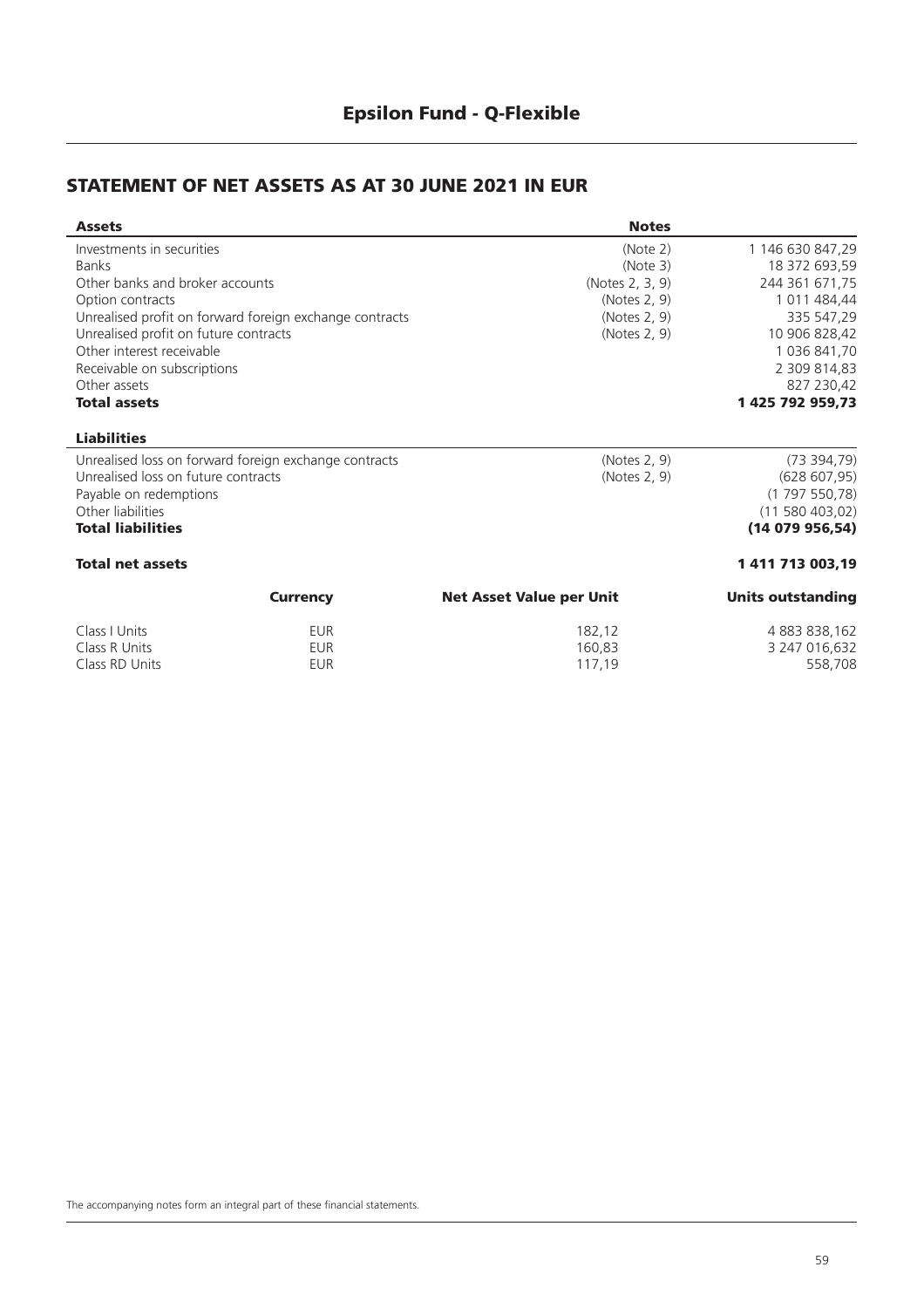#### **STATEMENT OF CHANGES IN NET ASSETS FOR THE PERIOD ENDED 30 JUNE 2021 IN EUR**

| Net assets at the beginning of the period                            | <b>Notes</b> | 1 159 863 586,31 |
|----------------------------------------------------------------------|--------------|------------------|
| Net income from investments                                          | (Note 2)     | 10 184 220,25    |
| <b>Total income</b>                                                  |              | 10 184 220,25    |
| Management fee                                                       | (Note 6)     | (5 578 066, 70)  |
| Performance fee                                                      | (Note 7)     | (10234169,57)    |
| Depositary and paying agent fee                                      | (Note 8)     | (162 360, 21)    |
| Subscription tax                                                     | (Note 4)     | (163 189, 97)    |
| Other charges and taxes                                              | (Notes 5, 8) | (703546, 41)     |
| <b>Total expenses</b>                                                |              | (16841332,86)    |
| Net investment income / (loss)                                       |              | (6657112,61)     |
| Net realised profit / (loss) on sales of investments, currencies and |              |                  |
| other financial instruments                                          | (Notes 2, 9) | 8 956 337,41     |
| Change in unrealised appreciation / (depreciation) on                |              |                  |
| - investments                                                        | (Note 2)     | 78 238 720,25    |
| - option contracts                                                   | (Notes 2, 9) | 2 158 659,41     |
| - forward foreign exchange contracts                                 | (Notes 2, 9) | 501 978,14       |
| - foreign currencies                                                 | (Note 2)     | 75 199,58        |
| - future contracts                                                   | (Notes 2, 9) | 1 472 219,83     |
| Net result of operations for the period                              |              | 84 746 002,01    |
| Subscriptions for the period                                         |              | 413 025 850,92   |
| Redemptions for the period                                           |              | (245922352,00)   |
| Dividend distributions                                               | (Note 12)    | (84, 05)         |
| Net assets at the end of the period                                  |              | 1 411 713 003,19 |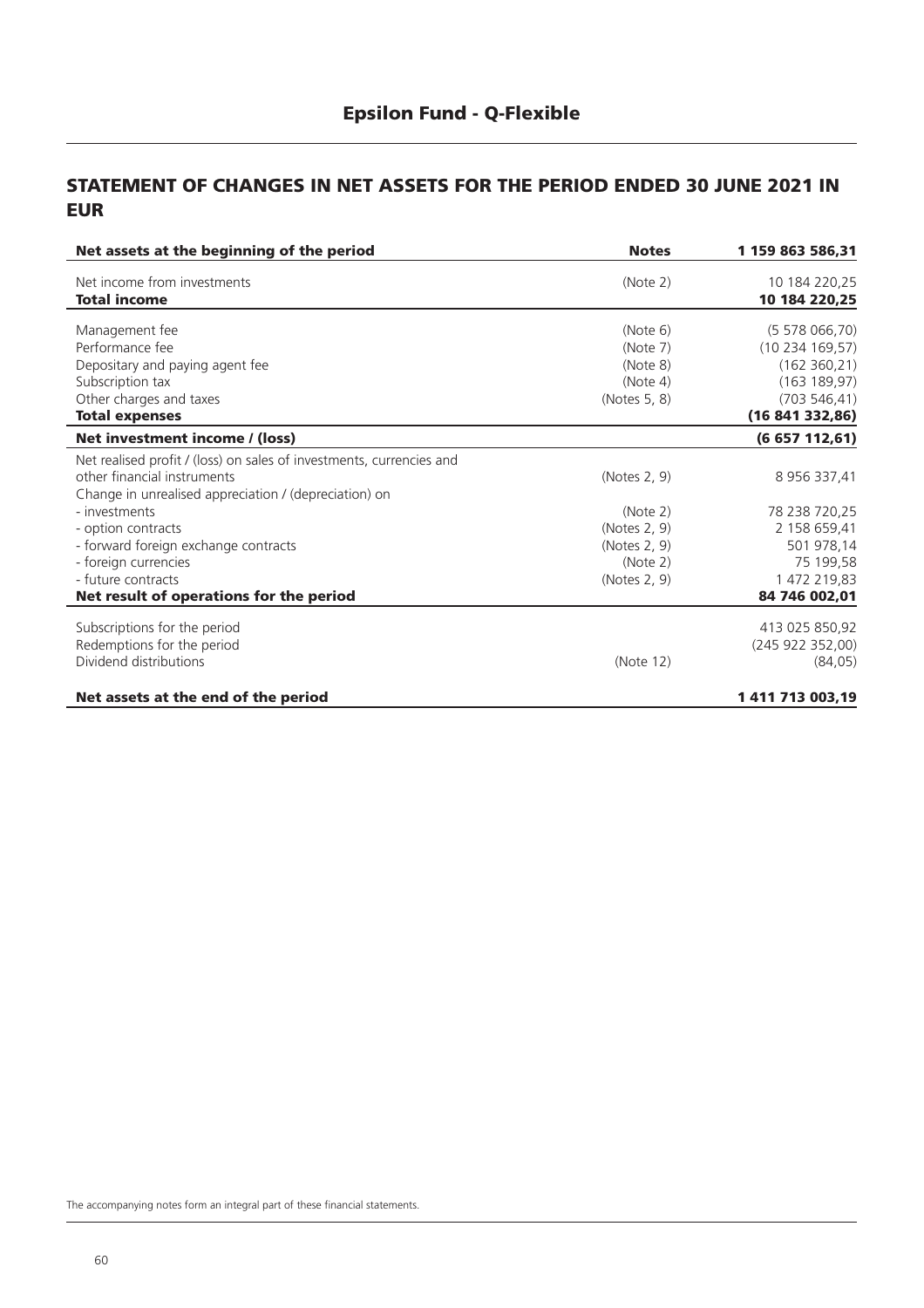| Nominal / |             |          |                  |                                  | $%$ of |
|-----------|-------------|----------|------------------|----------------------------------|--------|
| Ouantity  | Description | Iurrencv | Acquisition cost | Carrying amount value Net Assets |        |
|           |             |          |                  |                                  |        |

| <b>PORTFOLIO</b>                       |                                                                         |            | 1 027 769 332,35 | 1 146 630 847,29 | 81,22 |
|----------------------------------------|-------------------------------------------------------------------------|------------|------------------|------------------|-------|
|                                        | <b>TRANSFERABLE SECURITIES AND MONEY MARKET INSTRUMENTS ADMITTED TO</b> |            |                  |                  |       |
| <b>OFFICIAL STOCK EXCHANGE LISTING</b> |                                                                         |            | 1 027 769 332,35 | 1 146 630 847,29 | 81,22 |
| <b>Shares</b>                          |                                                                         |            | 464 272 848,88   | 583 961 326,29   | 41,36 |
| <b>FRANCE</b>                          |                                                                         |            | 141 720 445,81   | 175 620 911,95   | 12,44 |
| <b>Consumer Retail</b>                 |                                                                         |            | 37 379 422,92    | 64 152 043,45    | 4,54  |
| 36 566,00                              | LVMH MOET HENNESSY LOUIS VUITTON SE                                     | <b>EUR</b> | 11 224 461,69    | 24 181 095,80    | 1,71  |
| 13 905,00                              | <b>KERING SA</b>                                                        | <b>EUR</b> | 6782 629,50      | 10 247 985,00    | 0,72  |
| 26 958,00                              | L'OREAL SA                                                              | <b>EUR</b> | 5 840 574,10     | 10 130 816,40    | 0,72  |
| 7 492,00                               | <b>HERMES INTERNATIONAL</b>                                             | <b>EUR</b> | 4 608 568,19     | 9 203 922,00     | 0,65  |
| 39 078,00                              | CIE GENERALE DES ETABLISSEMENTS MICHELIN SCA                            | <b>EUR</b> | 4 059 813,74     | 5 255 991,00     | 0,37  |
| 125 096,00                             | <b>BUREAU VERITAS SA</b>                                                | <b>EUR</b> | 3 055 395,65     | 3 337 561,28     | 0,24  |
| 43 381,00                              | <b>FAURECIA</b>                                                         | <b>EUR</b> | 1807980,05       | 1794 671,97      | 0,13  |
| <b>Finance</b>                         |                                                                         |            | 24 853 352,36    | 24 303 933,83    | 1,72  |
| 151 464,00                             | <b>BNP PARIBAS SA</b>                                                   | <b>EUR</b> | 6 894 731,75     | 8 007 901,68     | 0,57  |
| 355 861,00                             | AXA SA                                                                  | <b>EUR</b> | 7 579 365,14     | 7 610 087,49     | 0,54  |
| 33 723,00                              | UNIBAIL-RODAMCO-WESTFIELD                                               | <b>EUR</b> | 3 845 538,12     | 2 461 441,77     | 0,17  |
| 71 177,00                              | SCOR SE                                                                 | <b>EUR</b> | 2 480 955,12     | 1 908 967,14     | 0,13  |
| 20 395,00                              | <b>AMUNDI SA</b>                                                        | <b>EUR</b> | 1 134 201,01     | 1 516 368,25     | 0,11  |
| 362 531,00                             | <b>NATIXIS SA</b>                                                       | <b>EUR</b> | 1 458 657,97     | 1 450 124,00     | 0,10  |
| 94 010,00                              | <b>CNP ASSURANCES</b>                                                   | <b>EUR</b> | 1 459 903,25     | 1 349 043,50     | 0,10  |
| <b>Industries</b>                      |                                                                         |            | 18 171 596,41    | 21 176 366,30    | 1,50  |
| 79 914,00                              | <b>VINCI SA</b>                                                         | <b>EUR</b> | 5 751 590,44     | 7 191 460,86     | 0,51  |
| 71 022,00                              | <b>LEGRAND SA</b>                                                       | <b>EUR</b> | 4 599 568,99     | 6 339 423,72     | 0,45  |
| 48 551.00                              | <b>EIFFAGE SA</b>                                                       | <b>EUR</b> | 3 875 638,10     | 4 165 675,80     | 0,29  |
| 111 568,00                             | <b>BOUYGUES SA</b>                                                      | <b>EUR</b> | 3 944 798,88     | 3 479 805,92     | 0,25  |
| Health                                 |                                                                         |            | 15 932 589,20    | 18 848 740,00    | 1,34  |
| 172 940,00                             | SANOFI                                                                  | <b>EUR</b> | 14 278 850,62    | 15 280 978,40    | 1,08  |
| 8 944,00                               | SARTORIUS STEDIM BIOTECH                                                | <b>EUR</b> | 1 653 738,58     | 3 567 761,60     | 0,26  |
| <b>Energy</b>                          |                                                                         |            | 13 270 345,91    | 11 604 843,25    | 0,82  |
| 304 150,00                             | <b>TOTAL SA</b>                                                         | <b>EUR</b> | 13 270 345,91    | 11 604 843,25    | 0,82  |
| <b>Basic Goods</b>                     |                                                                         |            | 10 611 051,85    | 11 552 034,96    | 0,82  |
| 32 428,00                              | PERNOD RICARD SA                                                        | <b>EUR</b> | 4 637 830,60     | 6 070 521,60     | 0,43  |
| 92 328,00                              | DANONE SA                                                               | <b>EUR</b> | 5 973 221,25     | 5 481 513,36     | 0,39  |
| <b>Raw materials</b>                   |                                                                         |            | 8 007 753,51     | 10 864 675,14    | 0,77  |
| 73 579,00                              | AIR LIQUIDE SA                                                          | <b>EUR</b> | 8 007 753,51     | 10 864 675,14    | 0,77  |
| <b>Computing and IT</b>                |                                                                         |            | 5 653 244,27     | 6 105 110,10     | 0,43  |
| 11 057,00                              | TELEPERFORMANCE                                                         | <b>EUR</b> | 2 593 644,01     | 3784811,10       | 0,27  |
| 45 230,00                              | ATOS SE                                                                 | <b>EUR</b> | 3 059 600,26     | 2 320 299,00     | 0,16  |
| Multi-Utilities                        |                                                                         |            | 5 473 099,23     | 4 241 404,08     | 0,30  |
| 367 094,00                             | <b>ENGIE SA</b>                                                         | <b>EUR</b> | 5 473 099,23     | 4 241 404,08     | 0,30  |
| <b>Telecommunication</b>               |                                                                         |            | 2 367 990,15     | 2 771 760,84     | 0,20  |
| 51 386,00                              | PUBLICIS GROUPE SA                                                      | <b>EUR</b> | 2 367 990,15     | 2 771 760,84     | 0,20  |
| <b>GERMANY</b>                         |                                                                         |            | 102 016 418,58   | 131 074 314,56   | 9,28  |
| <b>Industries</b>                      |                                                                         |            | 27 899 065,86    | 40 390 206,08    | 2,86  |
| 91 481,00                              | SIEMENS AG REG                                                          | <b>EUR</b> | 8 434 982,26     | 12 223 691,22    | 0,87  |
| 208 416,00                             | DEUTSCHE POST AG REG                                                    | <b>EUR</b> | 6 032 458,59     | 11 954 741,76    | 0,85  |
| 11 405,00                              | SARTORIUS AG - PREF-                                                    | <b>EUR</b> | 2723933,21       | 5 006 795,00     | 0,36  |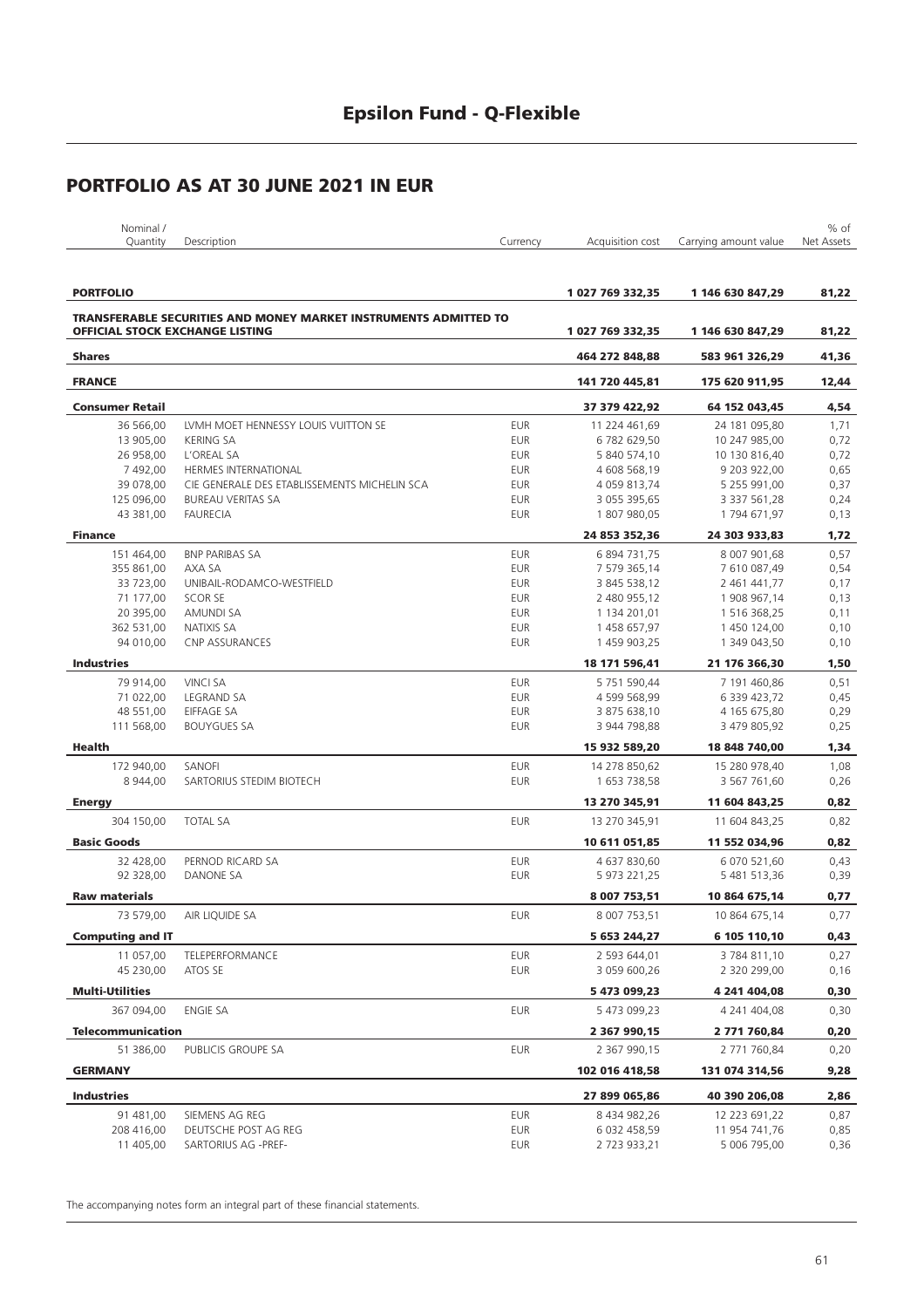| Nominal /                |                                                 |            |                     |                       | % of       |
|--------------------------|-------------------------------------------------|------------|---------------------|-----------------------|------------|
| Quantity                 | Description                                     | Currency   | Acquisition cost    | Carrying amount value | Net Assets |
|                          |                                                 |            |                     |                       |            |
|                          |                                                 |            |                     |                       |            |
| 34 961,00                | KION GROUP AG                                   | <b>EUR</b> | 1 822 805,41        | 3 142 294,68          | 0,22       |
| 49 520,00                | HELLA GMBH & CO KGAA                            | <b>EUR</b> | 2 062 633,40        | 2 860 275,20          | 0,20       |
| 37 503,00                | FRAPORT AG FRANKFURT AIRPORT SERVICES WORLDWIDE | <b>EUR</b> | 2 545 263,40        | 2 154 922,38          | 0,15       |
| 29 104,00                | <b>HOCHTIEF AG</b>                              | <b>EUR</b> | 3 345 002,00        | 1884775,04            | 0,13       |
| 45 740,00                | SIEMENS ENERGY AG                               | <b>EUR</b> | 931 987,59          | 1 162 710,80          | 0,08       |
| <b>Raw materials</b>     |                                                 |            | 15 379 161,69       | 18 275 777,64         | 1,29       |
| 108 131,00               | <b>BASF SE</b>                                  | <b>EUR</b> | 7 323 324,08        | 7 184 223,64          | 0,51       |
| 73 799,00                | <b>BRENNTAG AG</b>                              | <b>EUR</b> | 3 319 988,14        | 5 787 317,58          | 0,41       |
| 68 701,00                | COVESTRO AG                                     | <b>EUR</b> | 3 192 023,31        | 3 741 456,46          | 0,26       |
| 38 098,00                | <b>FUCHS PETROLUB SE -PREF-</b>                 | <b>EUR</b> | 1 543 826,16        | 1 562 779,96          | 0,11       |
| <b>Consumer Retail</b>   |                                                 |            | 11 934 030,79       | 15 941 774,21         | 1,13       |
| 34 894,00                | VOLKSWAGEN AG -PREF-                            | <b>EUR</b> | 4 913 847,96        | 7 369 612,80          | 0,52       |
| 49 031,00                | BAYERISCHE MOTOREN WERKE AG                     | <b>EUR</b> | 3 063 399,70        | 4 378 958,61          | 0,31       |
| 37 008,00                | HUGO BOSS AG                                    | <b>EUR</b> | 1 468 693,97        | 1 697 927,04          | 0,12       |
| 14 627,00                | PUMA SE                                         | <b>EUR</b> | 1 001 778,73        | 1 470 744,85          | 0,11       |
| 107 959,00               | DEUTSCHE LUFTHANSA AG REG                       | <b>EUR</b> | 1 486 310,43        | 1 024 530,91          | 0,07       |
| <b>Computing and IT</b>  |                                                 |            | 11 315 007,23       | 15 033 497,68         | 1,06       |
| 126 502,00               | SAP SE                                          | <b>EUR</b> | 11 315 007,23       | 15 033 497,68         | 1,06       |
|                          |                                                 |            |                     |                       |            |
| <b>Telecommunication</b> |                                                 |            | 11 261 305,88       | 13 856 620,19         | 0,98       |
| 420 970,00               | DEUTSCHE TELEKOM AG REG                         | <b>EUR</b> | 6 159 037,79        | 7 498 317,64          | 0,53       |
| 131 843,00               | <b>FREENET AG</b>                               | <b>EUR</b> | 2 558 437,19        | 2 626 312,56          | 0,19       |
| 32 312,00                | SCOUT24 AG                                      | <b>EUR</b> | 1 532 291,32        | 2 298 029,44          | 0,16       |
| 85 482,00                | PROSIEBENSAT.1 MEDIA SE                         | <b>EUR</b> | 1 011 539,58        | 1 433 960,55          | 0,10       |
| Health                   |                                                 |            | 11 681 802,96       | 12 244 018,88         | 0,87       |
| 107 292,00               | FRESENIUS SE & CO KGAA                          | <b>EUR</b> | 5 115 928,62        | 4720311,54            | 0,34       |
| 57 301,00                | FRESENIUS MEDICAL CARE AG & CO KGAA             | <b>EUR</b> | 4 008 414,33        | 4 013 362,04          | 0,28       |
| 21 709,00                | <b>MERCK KGAA</b>                               | <b>EUR</b> | 2 557 460,01        | 3 510 345,30          | 0,25       |
| <b>Finance</b>           |                                                 |            | 9 046 218,29        | 11 543 156,70         | 0,82       |
| 54 889,00                | ALLIANZ SE REG                                  | <b>EUR</b> | 9 046 218,29        | 11 543 156,70         | 0,82       |
| <b>Multi-Utilities</b>   |                                                 |            | 3 499 825,88        | 3 789 263,18          | 0,27       |
| 388 483,00               | E.ON SE                                         | <b>EUR</b> | 3 499 825,88        | 3789263,18            | 0,27       |
| <b>NETHERLANDS</b>       |                                                 |            |                     |                       |            |
|                          |                                                 |            | 60 739 120,00       | 103 201 667,09        | 7,31       |
| <b>Computing and IT</b>  |                                                 |            | 16 629 066,98       | 45 745 229,89         | 3,24       |
| 53 814,00                | ASML HOLDING NV                                 | <b>EUR</b> | 9 9 5 3 6 0 3 , 5 1 | 31 179 831,60         | 2,21       |
| 35 853,00                | ASM INTERNATIONAL NV                            | <b>EUR</b> | 2 561 003,06        | 9 9 31 2 8 1 , 0 0    | 0,70       |
| 151 417,00               | STMICROELECTRONICS NV                           | <b>EUR</b> | 4 114 460,41        | 4 634 117,29          | 0,33       |
| <b>Consumer Retail</b>   |                                                 |            | 15 196 406,52       | 25 286 584,21         | 1,79       |
| 5 400,00                 | ADYEN NV                                        | <b>EUR</b> | 4 760 765,42        | 11 126 700,00         | 0,79       |
| 37 428,00                | FERRARI NV                                      | <b>EUR</b> | 4 992 242,29        | 6 512 472,00          | 0,46       |
| 383 471,00               | STELLANTIS NV                                   | <b>EUR</b> | 4 438 870,92        | 6 347 978,93          | 0,45       |
| 115 045,00               | DAVIDE CAMPARI-MILANO NV                        | <b>EUR</b> | 1 004 527,89        | 1 299 433,28          | 0,09       |
| <b>Finance</b>           |                                                 |            | 15 217 674,33       | 14 408 119,51         | 1,02       |
| 594 573,00               | ING GROEP NV                                    | <b>EUR</b> | 7 245 798,44        | 6 623 543,22          | 0,47       |
| 90 033,00                | ASR NEDERLAND NV                                | <b>EUR</b> | 3 023 024,26        | 2 934 175,47          | 0,21       |
| 27 307,00                | EURONEXT NV                                     | <b>EUR</b> | 2 034 413,48        | 2 504 051,90          | 0,18       |
| 670 577,00               | AEGON NV                                        | <b>EUR</b> | 2 914 438,15        | 2 346 348,92          | 0,16       |
| <b>Basic Goods</b>       |                                                 |            |                     |                       |            |
|                          |                                                 |            | 7 761 358,58        | 8 972 956,24          | 0,64       |
| 53 536,00                | <b>HEINEKEN NV</b>                              | <b>EUR</b> | 4 964 797,56        | 5 471 379,20          | 0,39       |
| 139 672,00               | KONINKLIJKE AHOLD DELHAIZE NV                   | <b>EUR</b> | 2 796 561,02        | 3 501 577,04          | 0,25       |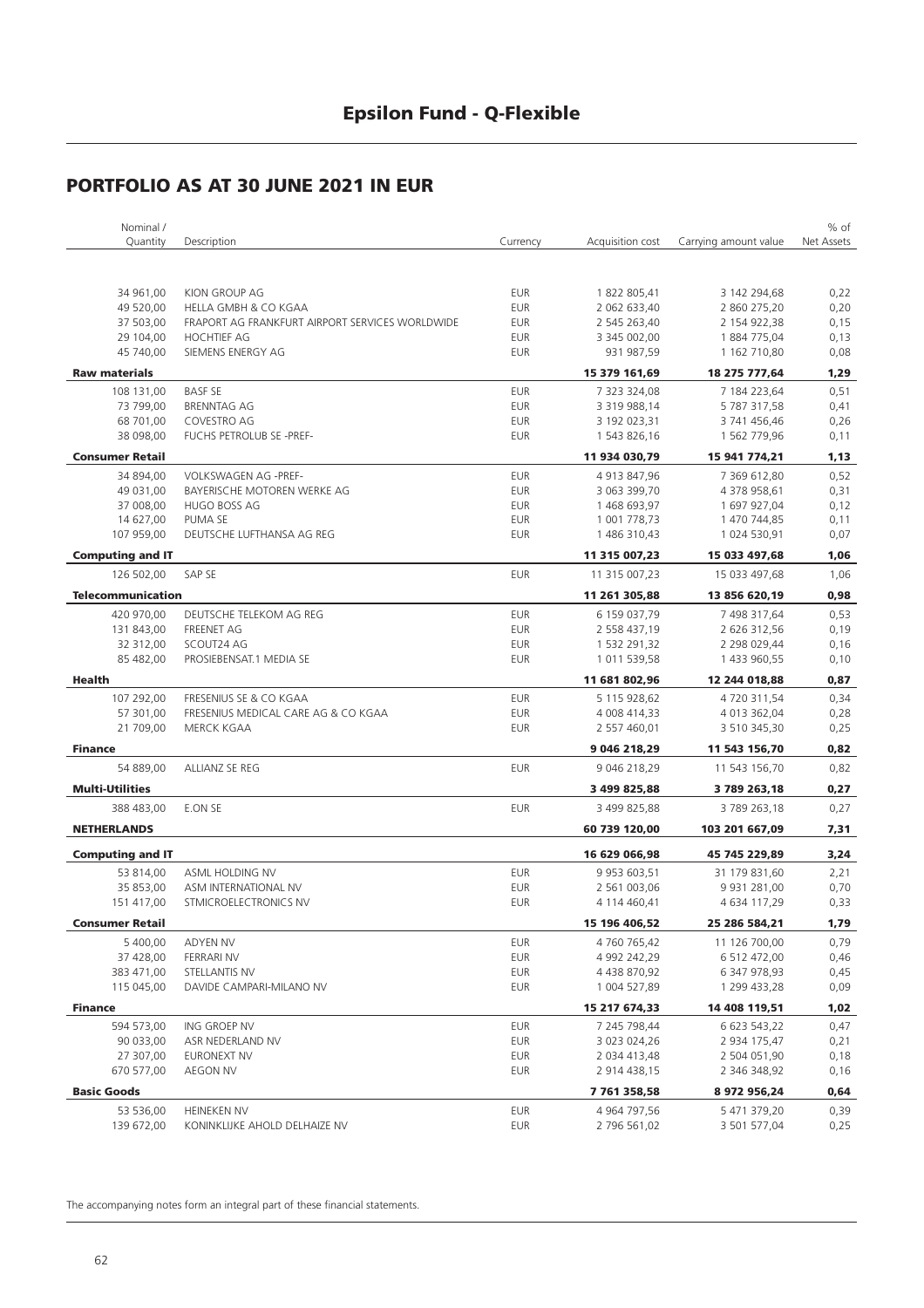| Nominal /                |                                                |            |                  |                       | % of       |
|--------------------------|------------------------------------------------|------------|------------------|-----------------------|------------|
| Quantity                 | Description                                    | Currency   | Acquisition cost | Carrying amount value | Net Assets |
|                          |                                                |            |                  |                       |            |
| <b>Industries</b>        |                                                |            | 2 441 316,71     | 4 407 857,58          | 0,31       |
| 82 637,00                | <b>SIGNIFY NV</b>                              | <b>EUR</b> | 2 441 316,71     | 4 407 857,58          | 0,31       |
| <b>Telecommunication</b> |                                                |            | 1896 629,39      | 3 158 192,16          | 0,22       |
| 37 278,00                | WOLTERS KLUWER NV                              | <b>EUR</b> | 1896 629,39      | 3 158 192,16          | 0,22       |
| <b>Energy</b>            |                                                |            | 1 596 667,49     | 1 222 727,50          | 0,09       |
| 31 925,00                | KONINKLIJKE VOPAK NV                           | <b>EUR</b> | 1 596 667,49     | 1 222 727,50          | 0,09       |
| <b>SPAIN</b>             |                                                |            | 57 206 747,14    | 52 227 841,20         | 3,70       |
| <b>Finance</b>           |                                                |            | 22 028 689,10    | 18 700 193,20         | 1,32       |
| 2 174 653,00             | BANCO SANTANDER SA                             | <b>EUR</b> | 9 684 606,87     | 7 001 295,33          | 0,50       |
| 1 094 210,00             | BANCO BILBAO VIZCAYA ARGENTARIA SA             | <b>EUR</b> | 5 522 137,98     | 5720529,88            | 0,40       |
| 1 253 033,00             | CAIXABANK SA                                   | <b>EUR</b> | 3 290 823,37     | 3 250 367,60          | 0,23       |
| 1 530 435,00             | MAPFRE SA                                      | <b>EUR</b> | 3 531 120,88     | 2 728 000,39          | 0,19       |
| <b>Multi-Utilities</b>   |                                                |            | 10 446 232,71    | 11 033 013,40         | 0,78       |
| 653 057,00               | <b>IBERDROLA SA</b>                            | <b>EUR</b> | 5 353 737,60     | 6 713 425,96          | 0,47       |
| 171 245,00               | RED ELECTRICA CORP SA                          | <b>EUR</b> | 3 090 301,44     | 2 680 840,48          | 0,19       |
| 84 103,00                | <b>ENAGAS SA</b>                               | <b>EUR</b> | 2 002 193,67     | 1 638 746,96          | 0,12       |
| <b>Consumer Retail</b>   |                                                |            | 5 652 108,31     | 6 809 680,55          | 0,48       |
| 229 205,00               | INDUSTRIA DE DISENO TEXTIL SA                  | <b>EUR</b> | 5 652 108,31     | 6 809 680,55          | 0,48       |
| <b>Industries</b>        |                                                |            | 6995946,00       | 6 177 095,46          | 0,44       |
| 27 843,00                | AENA SME SA                                    | <b>EUR</b> | 3 922 163,45     | 3 850 686,90          | 0,27       |
| 102 984,00               | ACS ACTIVIDADES DE CONSTRUCCION Y SERVICIOS SA | <b>EUR</b> | 3 073 782,55     | 2 326 408,56          | 0,17       |
| <b>Energy</b>            |                                                |            | 4 128 090,40     | 3 496 930,70          | 0,25       |
| 331 337,00               | <b>REPSOL SA</b>                               | <b>EUR</b> | 4 128 090,40     | 3 496 930,70          | 0,25       |
| <b>Computing and IT</b>  |                                                |            | 3 207 275,36     | 3 349 444,48          | 0,24       |
| 56 464,00                | AMADEUS IT GROUP SA                            | <b>EUR</b> | 3 207 275,36     | 3 349 444,48          | 0,24       |
| <b>Telecommunication</b> |                                                |            | 4748405,26       | 2 661 483,41          | 0, 19      |
| 675 332,00               | <b>TELEFONICA SA</b>                           | <b>EUR</b> | 4 748 405,26     | 2 661 483,41          | 0,19       |
| <b>ITALY</b>             |                                                |            | 36 525 833,77    | 46 694 851,99         | 3,31       |
| <b>Multi-Utilities</b>   |                                                |            | 12 589 731,99    | 16 021 854,77         | 1,14       |
| 1 144 626,00             | ENEL SPA                                       | <b>EUR</b> | 6 207 733,25     | 8 9 64 7 10,83        | 0,64       |
| 825 065,00               | SNAM SPA                                       | <b>EUR</b> | 3 593 799,55     | 4 022 191,88          | 0,28       |
| 482 965,00               | TERNA RETE ELETTRICA NAZIONALE SPA             | <b>EUR</b> | 2 788 199,19     | 3 034 952,06          | 0,22       |
| Finance                  |                                                |            | 13 989 447,11    | 15 882 273,28         | 1,13       |
| 2756703,00               | INTESA SANPAOLO SPA                            | <b>EUR</b> | 6 380 733,52     | 6 421 739,64          | 0,46       |
| 226 222,00               | ASSICURAZIONI GENERALI SPA                     | EUR        | 3 250 532,89     | 3 824 282,91          | 0,27       |
| 188 928,00               | <b>NEXI SPA</b>                                | EUR        | 2 625 163,29     | 3 497 057,28          | 0,25       |
| 217 177,00               | MEDIOBANCA BANCA DI CREDITO FINANZIARIO SPA    | EUR        | 1733 017,41      | 2 139 193,45          | 0,15       |
| Health                   |                                                |            | 4 943 557,40     | 6 691 090,64          | 0,47       |
| 89 926,00                | RECORDATI SPA                                  | EUR        | 3 409 869,15     | 4 334 433,20          | 0,31       |
| 56 596,00                | AMPLIFON SPA                                   | <b>EUR</b> | 1 533 688,25     | 2 356 657,44          | 0,16       |
| <b>Consumer Retail</b>   |                                                |            | 3 382 165,20     | 5 242 216,32          | 0,37       |
| 91 872,00                | MONCLER SPA                                    | <b>EUR</b> | 3 382 165,20     | 5 242 216,32          | 0,37       |
| <b>Industries</b>        |                                                |            | 1 620 932,07     | 2 857 416,98          | 0,20       |
| 57 217,00                | INTERPUMP GROUP SPA                            | <b>EUR</b> | 1 620 932,07     | 2 857 416,98          | 0,20       |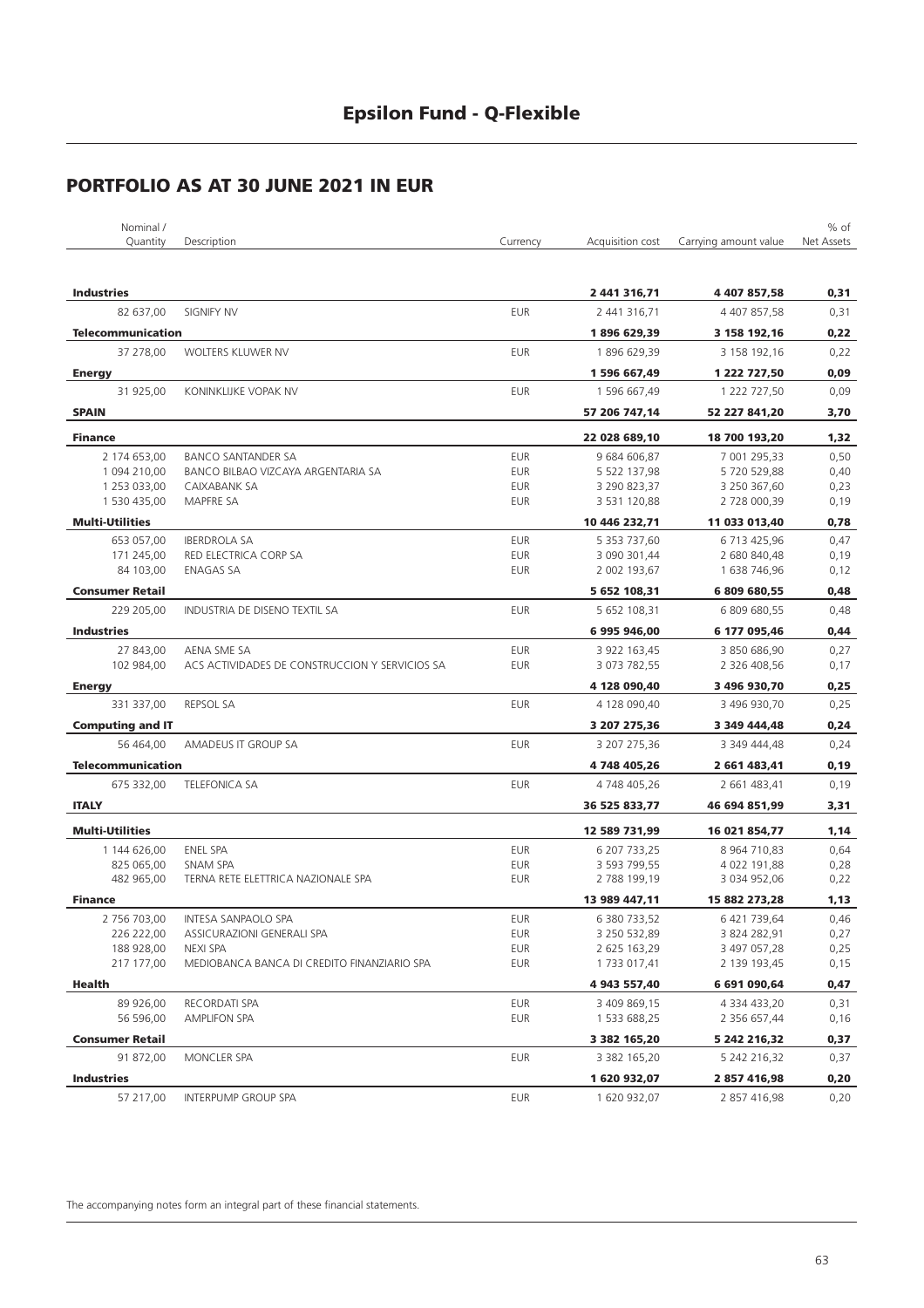| Nominal /                |                                  |            |                  |                       | % of       |
|--------------------------|----------------------------------|------------|------------------|-----------------------|------------|
| Quantity                 | Description                      | Currency   | Acquisition cost | Carrying amount value | Net Assets |
|                          |                                  |            |                  |                       |            |
| <b>IRELAND</b>           |                                  |            | 14 463 307,52    | 21 076 573,55         | 1,49       |
| <b>Raw materials</b>     |                                  |            | 9 329 031,01     | 14 811 011,05         | 1,05       |
| 60 863,00                | LINDE PLC GERMANY TRADED         | <b>EUR</b> | 9 329 031,01     | 14 811 011,05         | 1,05       |
| <b>Industries</b>        |                                  |            | 5 134 276,51     | 6 265 562,50          | 0,44       |
| 147 425,00               | CRH PLC                          | <b>EUR</b> | 5 134 276,51     | 6 265 562,50          | 0,44       |
| <b>FINLAND</b>           |                                  |            | 12 904 536,70    | 15 894 194,88         | 1,13       |
| <b>Industries</b>        |                                  |            | 5 174 084,94     | 6 080 544,00          | 0,43       |
| 88 380,00                | KONE OYJ -B-                     | <b>EUR</b> | 5 174 084,94     | 6 080 544,00          | 0,43       |
| <b>Raw materials</b>     |                                  |            | 4 094 950,37     | 5 049 100,10          | 0,36       |
| 158 279,00               | UPM-KYMMENE OYJ                  | <b>EUR</b> | 4 094 950,37     | 5 049 100,10          | 0,36       |
| <b>Basic Goods</b>       |                                  |            | 1 536 086,81     | 2 874 833,50          | 0,20       |
| 92 290,00                | KESKO OYJ -B-                    | <b>EUR</b> | 1 536 086,81     | 2 874 833,50          | 0,20       |
| <b>Telecommunication</b> |                                  |            | 2 099 414,58     | 1 889 717,28          | 0,14       |
| 37 554,00                | ELISA OYJ                        | <b>EUR</b> | 2 099 414,58     | 1889 717,28           | 0,14       |
| <b>BELGIUM</b>           |                                  |            | 19 534 255,99    | 14 966 128,30         | 1,06       |
| <b>Basic Goods</b>       |                                  |            | 8 407 059,27     | 7 435 725,18          | 0,53       |
| 122 278,00               | ANHEUSER-BUSCH INBEV SA/NV       | <b>EUR</b> | 8 407 059,27     | 7 435 725,18          | 0,53       |
| Health                   |                                  |            | 7768078,98       | 5 113 519,12          | 0,36       |
| 47 512,00                | <b>UCB SA</b>                    | <b>EUR</b> | 4 139 978,98     | 4 188 657,92          | 0,30       |
| 15 815,00                | <b>GALAPAGOS NV</b>              | <b>EUR</b> | 3 628 100,00     | 924 861,20            | 0,06       |
| <b>Telecommunication</b> |                                  |            | 3 359 117,74     | 2 416 884,00          | 0,17       |
| 99 778,00                | PROXIMUS SADP                    | <b>EUR</b> | 2 328 636,50     | 1 625 383,62          | 0,11       |
| 24 937,00                | TELENET GROUP HOLDING NV         | <b>EUR</b> | 1 030 481,24     | 791 500,38            | 0,06       |
| <b>UNITED KINGDOM</b>    |                                  |            | 8 540 727,43     | 9 442 734,66          | 0,67       |
| <b>Consumer Retail</b>   |                                  |            | 8 540 727,43     | 9 442 734,66          | 0,67       |
| 191 284,00               | UNILEVER PLC                     | <b>EUR</b> | 8 540 727,43     | 9 442 734,66          | 0,67       |
| <b>AUSTRIA</b>           |                                  |            | 7 648 119,57     | 8 040 207,47          | 0,57       |
| <b>Energy</b>            |                                  |            | 3 555 230,42     | 4 055 911,47          | 0,29       |
| 84 551,00                | OMV AG                           | <b>EUR</b> | 3 555 230,42     | 4 055 911,47          | 0,29       |
| <b>Finance</b>           |                                  |            | 3 085 327,44     | 2 722 418,50          | 0,19       |
| 142 535,00               | RAIFFEISEN BANK INTERNATIONAL AG | <b>EUR</b> | 3 085 327,44     | 2 722 418,50          | 0,19       |
| <b>Industries</b>        |                                  |            | 1 007 561,71     | 1 261 877,50          | 0,09       |
| 38 827,00                | WIENERBERGER AG                  | <b>EUR</b> | 1 007 561,71     | 1 261 877,50          | 0,09       |
| <b>LUXEMBOURG</b>        |                                  |            | 2 453 523,27     | 5 227 772,00          | 0,37       |
| Health                   |                                  |            | 2 453 523,27     | 5 227 772,00          | 0,37       |
| 54 230,00                | EUROFINS SCIENTIFIC SE           | EUR        | 2 453 523,27     | 5 227 772,00          | 0,37       |
| <b>PORTUGAL</b>          |                                  |            | 519 813,10       | 494 128,64            | 0,03       |
| <b>Basic Goods</b>       |                                  |            | 519 813,10       | 494 128,64            | 0,03       |
| 32 128,00                | JERONIMO MARTINS SGPS SA         | <b>EUR</b> | 519 813,10       | 494 128,64            | 0,03       |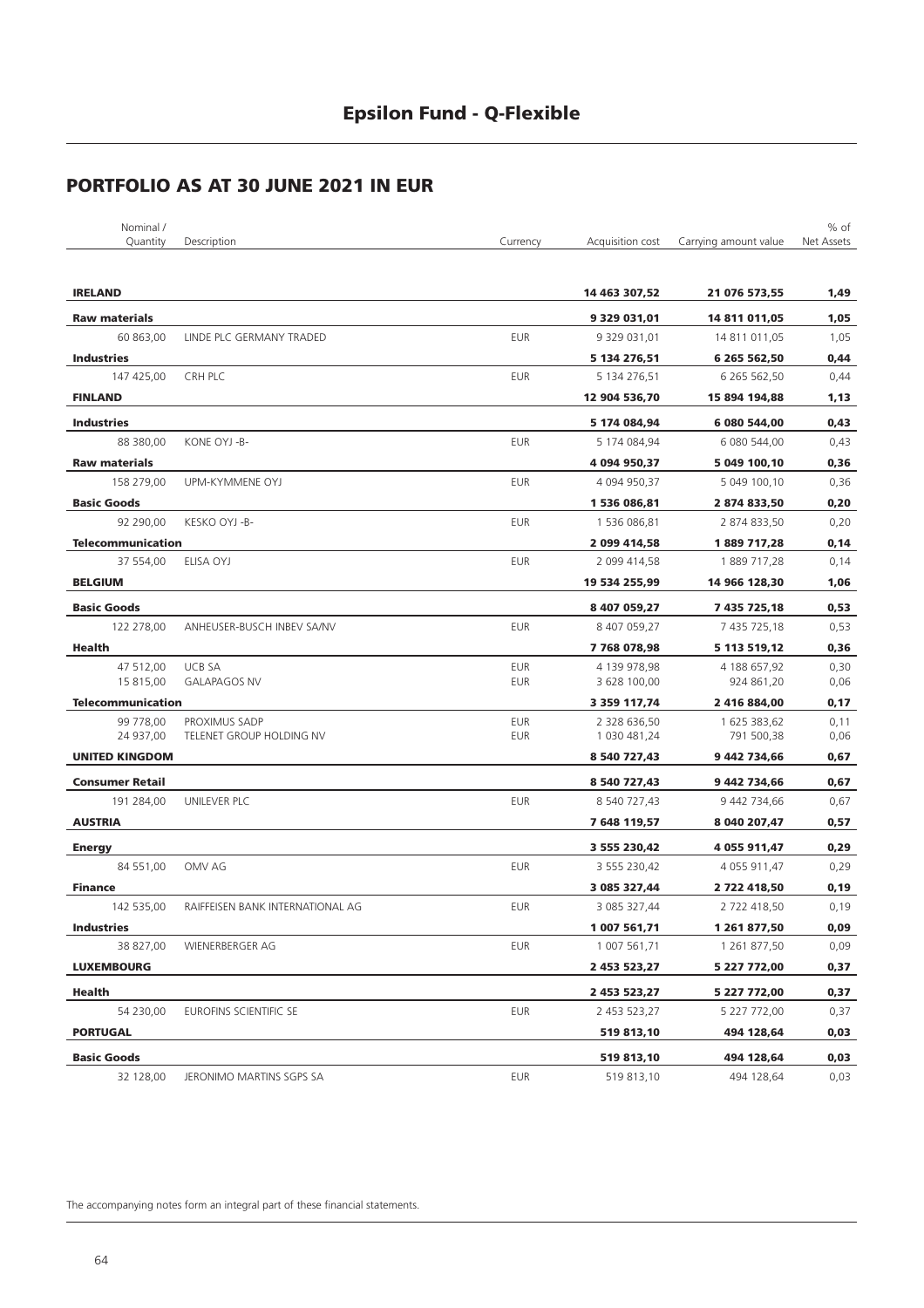| Nominal /                |                                          |            |                  |                       | $%$ of     |
|--------------------------|------------------------------------------|------------|------------------|-----------------------|------------|
| Quantity                 | Description                              | Currency   | Acquisition cost | Carrying amount value | Net Assets |
|                          |                                          |            |                  |                       |            |
| <b>Ordinary Bonds</b>    |                                          |            | 126 728 151,00   | 126 194 610,00        | 8,94       |
| <b>IRELAND</b>           |                                          |            | 69 811 039,00    | 69 797 910,00         | 4,94       |
| Government               |                                          |            | 69 811 039,00    | 69 797 910,00         | 4,94       |
| 69 100 000,00            | IRELAND GOVERNMENT BOND 0.80% 15/03/2022 | <b>EUR</b> | 69 811 039,00    | 69 797 910,00         | 4,94       |
| <b>ITALY</b>             |                                          |            | 56 917 112,00    | 56 396 700,00         | 4,00       |
| <b>Government</b>        |                                          |            | 56 917 112,00    | 56 396 700,00         | 4,00       |
| 56 200 000,00            | BTP 3.75% 01/08/2021                     | <b>EUR</b> | 56 917 112,00    | 56 396 700,00         | 4,00       |
| <b>Zero-Coupon Bonds</b> |                                          |            | 436 768 332,47   | 436 474 911,00        | 30,92      |
| <b>ITALY</b>             |                                          |            | 302 582 545,93   | 302 337 988,00        | 21,42      |
| Government               |                                          |            | 302 582 545,93   | 302 337 988,00        | 21,42      |
| 70 600 000.00            | BOT 0.00% 29/10/2021                     | <b>EUR</b> | 70 727 514.19    | 70 763 792.00         | 5,01       |
| 66 700 000,00            | BOT 0.00% 30/11/2021                     | <b>EUR</b> | 66 871 419,00    | 66 833 400,00         | 4,74       |
| 60 000 000.00            | BOT 0.00% 13/08/2021                     | <b>EUR</b> | 60 141 077.40    | 60 048 600.00         | 4,26       |
| 60 000 000,00            | BOT 0.00% 30/07/2021                     | <b>EUR</b> | 60 136 201,80    | 60 036 000,00         | 4,25       |
| 44 600 000,00            | BOT 0.00% 30/09/2021                     | <b>EUR</b> | 44 706 333.54    | 44 656 196,00         | 3,16       |
| <b>SPAIN</b>             |                                          |            | 68 233 988,00    | 68 214 200,00         | 4,83       |
| <b>Government</b>        |                                          |            | 68 233 988,00    | 68 214 200,00         | 4,83       |
| 68 000 000,00            | SPAIN LETRAS DEL TESORO 0.00% 14/01/2022 | <b>EUR</b> | 68 233 988,00    | 68 214 200,00         | 4,83       |
| <b>PORTUGAL</b>          |                                          |            | 65 951 798,54    | 65 922 723,00         | 4,67       |
| <b>Government</b>        |                                          |            | 65 951 798,54    | 65 922 723,00         | 4,67       |
| 65 700 000,00            | PORTUGAL TREASURY BILL 0.00% 21/01/2022  | <b>EUR</b> | 65 951 798,54    | 65 922 723,00         | 4,67       |
| <b>Total Portfolio</b>   |                                          |            | 1 027 769 332,35 | 1 146 630 847,29      | 81,22      |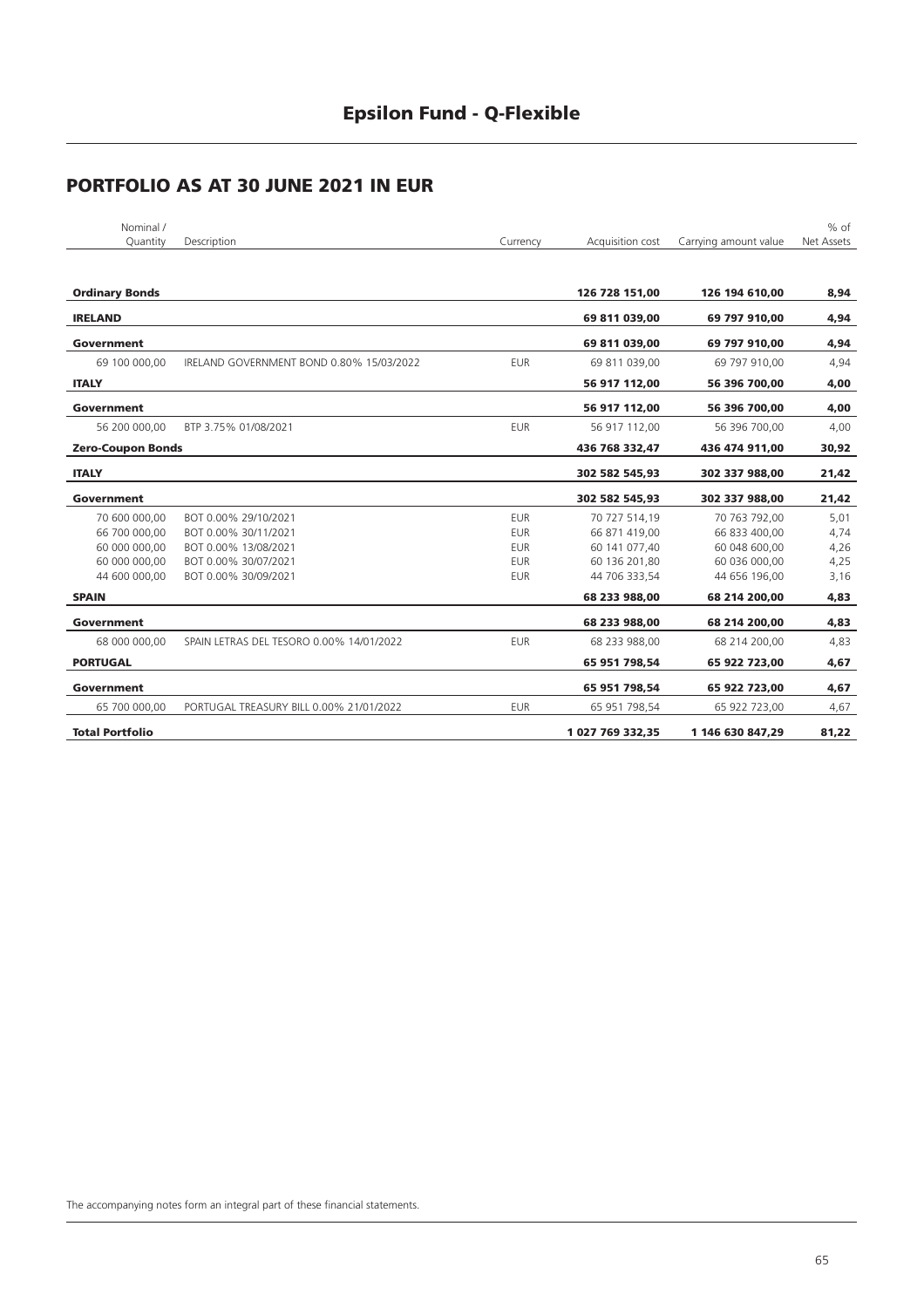# **Epsilon Fund - Q-Flexible**

### **COMMITMENTS ON FUTURE CONTRACTS AS AT 30 JUNE 2021**

|       |          | Purchase |                                                                     |            |            | Unrealised<br>profit / (loss) | Commitment     |
|-------|----------|----------|---------------------------------------------------------------------|------------|------------|-------------------------------|----------------|
| Size  | Quantity | Sale     | Description                                                         | Maturity   | Currency   | (EUR)                         | (EUR)          |
|       |          |          |                                                                     |            |            |                               |                |
|       |          |          | Total Unrealised profit / (loss) on future contracts and commitment |            |            | 10 278 220,47                 | 790 515 668,82 |
|       |          |          |                                                                     |            |            |                               |                |
|       |          |          | Unrealised profit on future contracts and commitment                |            |            | 10 906 828,42                 | 670 310 093,85 |
|       |          |          |                                                                     |            |            |                               |                |
| 50    | 2016     | Purchase | <b>S&amp;P 500 EMINI</b>                                            | 17/09/2021 | <b>USD</b> | 5 802 621,42                  | 364 525 393,85 |
| 10    | (7540)   | Sale     | EURO STOXX 50                                                       | 17/09/2021 | <b>EUR</b> | 5 104 207.00                  | 305 784 700.00 |
|       |          |          |                                                                     |            |            |                               |                |
|       |          |          | Unrealised loss on future contracts and commitment                  |            |            | (628607,95)                   | 120 205 574,97 |
|       |          |          |                                                                     |            |            |                               |                |
| 50    | 481      | Purchase | MSCI EMERGING MARKETS                                               | 17/09/2021 | <b>USD</b> | (475443,35)                   | 85 220 836,19  |
| 1 000 | 160      | Purchase | NIKKEI 225                                                          | 09/09/2021 | <b>JPY</b> | (153 164, 60)                 | 34 984 738,78  |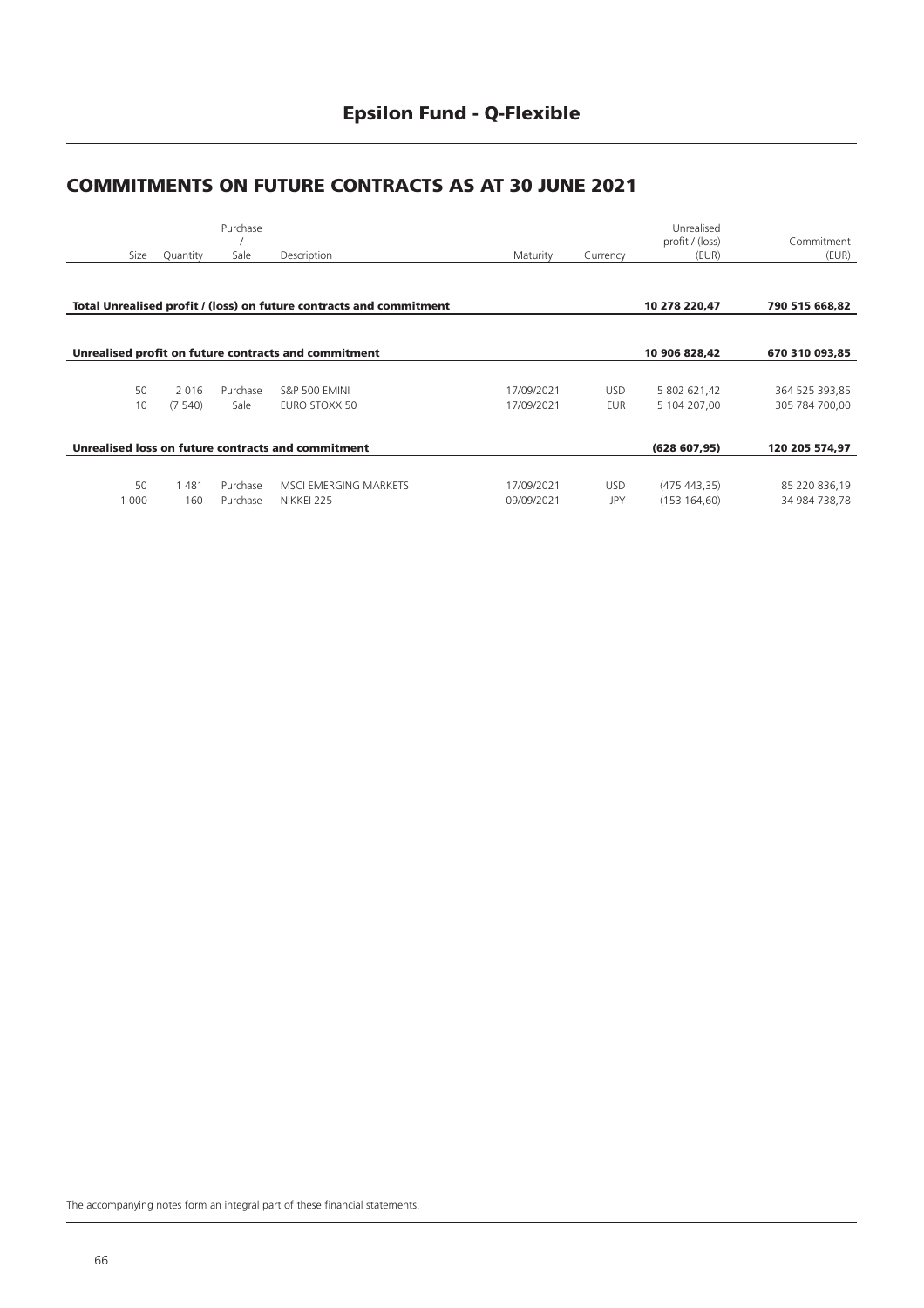### **OPTION CONTRACTS AS AT 30 JUNE 2021**

| <b>UNQUOTED</b> |              |             |  |          |                                                   | 1 028 549,60 1 011 484,44 |       |
|-----------------|--------------|-------------|--|----------|---------------------------------------------------|---------------------------|-------|
|                 |              |             |  |          |                                                   |                           |       |
| Quantity        | Call/<br>Put | Description |  | Currencv | Acquisition Cost Market Value Commitment<br>(EUR) | (EUR)                     | (EUR) |

| <b>PURCHASED OPTION CONTRACTS</b> |                                             |     |            |              |                          |
|-----------------------------------|---------------------------------------------|-----|------------|--------------|--------------------------|
|                                   | 147 000 000 CALL USD/EUR CALL 1.18 27/10/21 | JSC | 028 549.60 | 1 011 484.44 | $\overline{\phantom{a}}$ |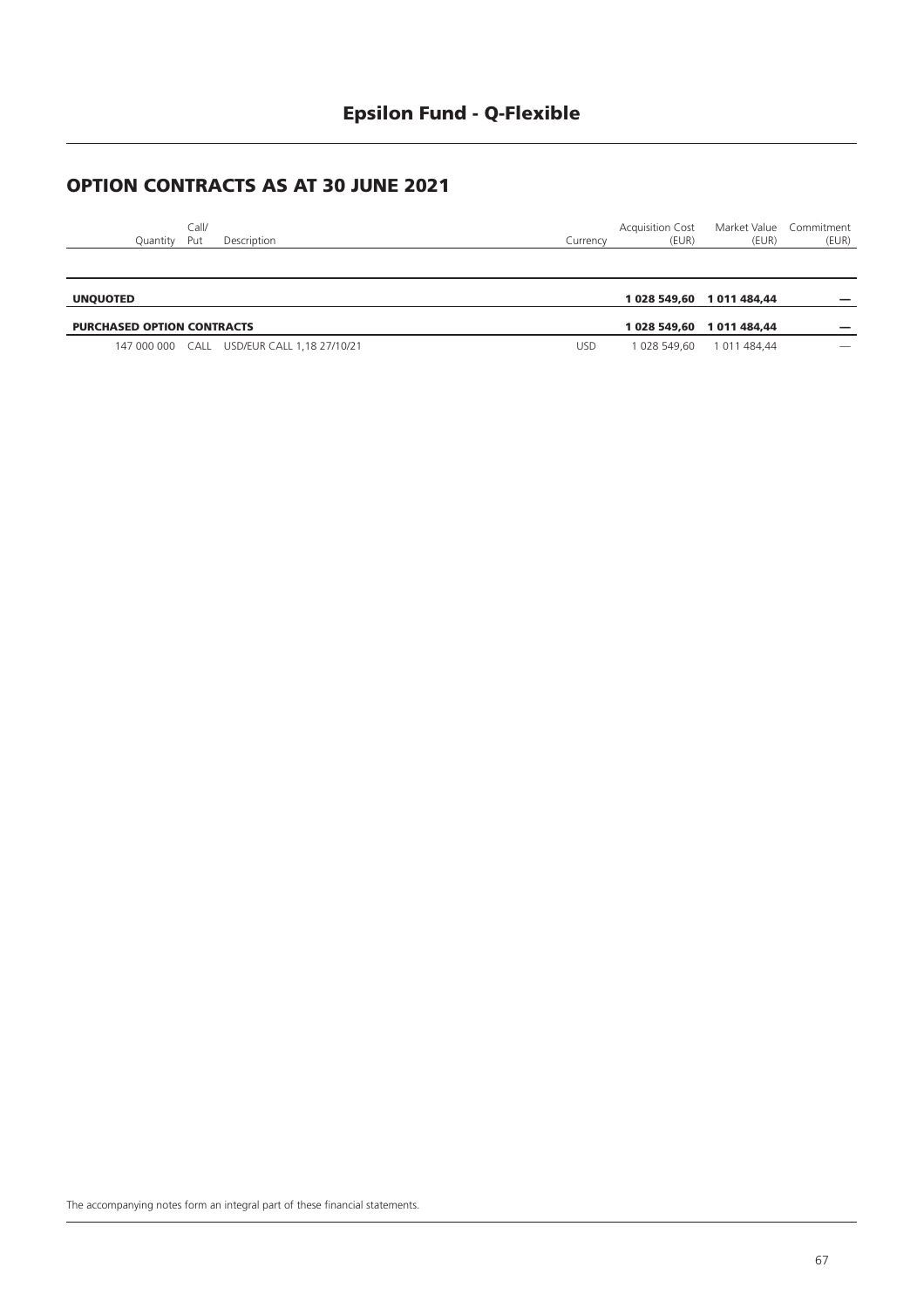### **FORWARD FOREIGN EXCHANGE CONTRACTS AS AT 30 JUNE 2021**

| Maturity                                                               | Purchase commitment in         | currency                 |                                | Sale commitment in<br>currency |                          |
|------------------------------------------------------------------------|--------------------------------|--------------------------|--------------------------------|--------------------------------|--------------------------|
| Total Unrealised profit / (loss) on forward foreign exchange contracts |                                |                          |                                |                                | 262 152,50               |
| Unrealised profit on forward foreign exchange contracts                |                                |                          |                                |                                | 335 547,29               |
| 29/10/2021<br>29/10/2021                                               | 36 780 000,00<br>26 622 765,57 | <b>USD</b><br><b>EUR</b> | 30 724 016,72<br>22 800 000,00 | <b>EUR</b><br>GBP              | 212 133,13<br>121 245,28 |
| 29/10/2021                                                             | 46 900 000,00                  | JPY                      | 353 668,04                     | <b>EUR</b>                     | 2 168,88                 |
| Unrealised loss on forward foreign exchange contracts                  |                                |                          |                                |                                | (73394,79)               |
| 29/10/2021                                                             | 8 674 184,29                   | <b>EUR</b>               | 10 400 000,00                  | <b>USD</b>                     | (73394,79)               |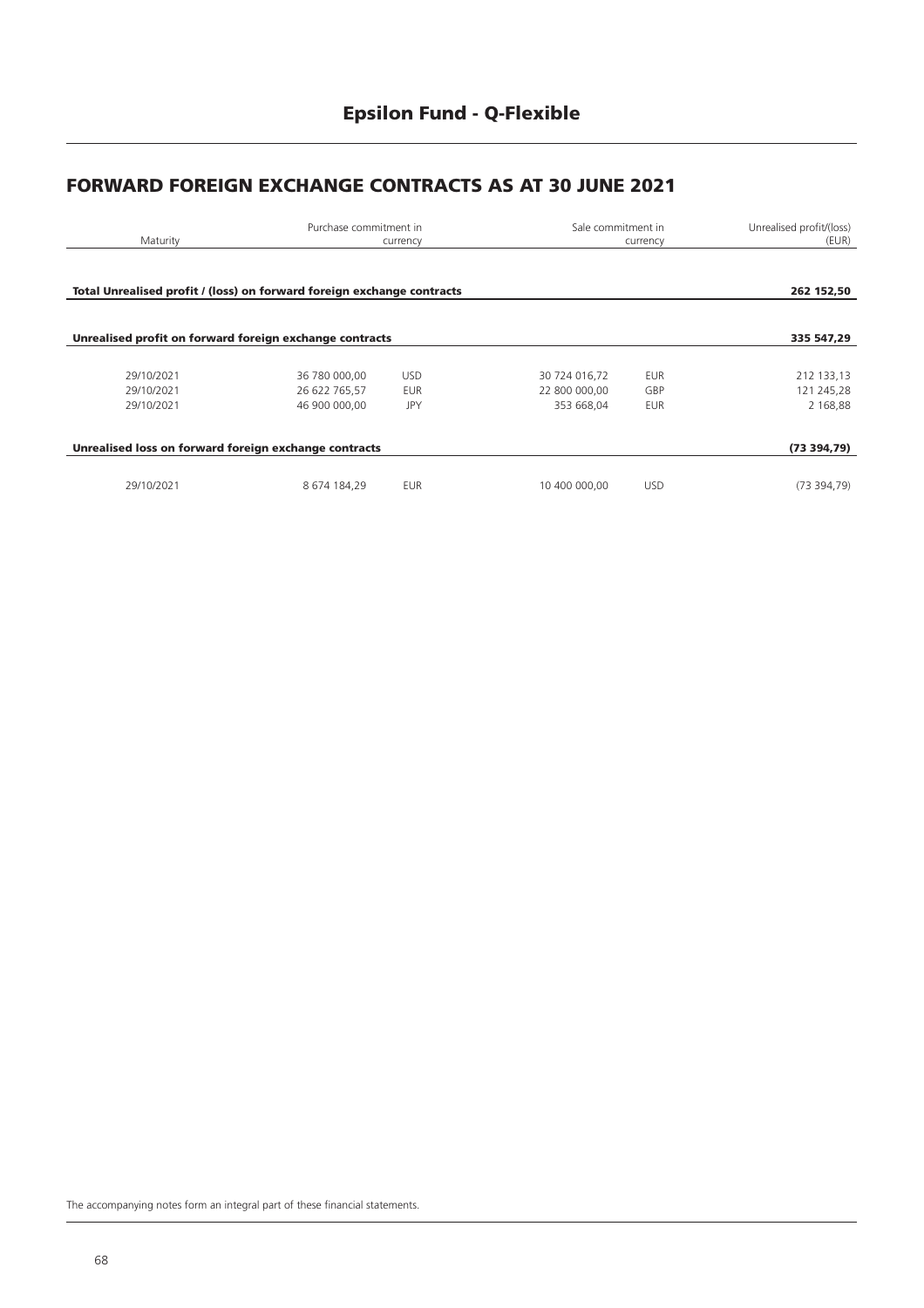#### **STATEMENT OF NET ASSETS AS AT 30 JUNE 2021 IN EUR**

| <b>Assets</b>                         |                                                         | <b>Notes</b>                    |                          |
|---------------------------------------|---------------------------------------------------------|---------------------------------|--------------------------|
| Investments in securities             |                                                         | (Note 2)                        | 73 392 642,14            |
| <b>Banks</b>                          |                                                         | (Note 3)                        | 2 087 405,06             |
| Other banks and broker accounts       |                                                         | (Notes 2, 3, 9)                 | 359 782,72               |
| Option contracts                      |                                                         | (Notes 2, 9)                    | 156 043,00               |
|                                       | Unrealised profit on forward foreign exchange contracts | (Notes 2, 9)                    | 287,09                   |
| Unrealised profit on future contracts |                                                         | (Notes 2, 9)                    | 104 340,55               |
| Other interest receivable             |                                                         |                                 | 408 556,06               |
| Receivable on subscriptions           |                                                         |                                 | 27 813,30                |
| Other assets                          |                                                         |                                 | 40 517,45                |
| <b>Total assets</b>                   |                                                         |                                 | 76 577 387,37            |
| <b>Liabilities</b>                    |                                                         |                                 |                          |
|                                       | Unrealised loss on forward foreign exchange contracts   | (Notes 2, 9)                    | (78449,37)               |
| Unrealised loss on future contracts   |                                                         | (Notes 2, 9)                    | (119702,85)              |
| Payable on redemptions                |                                                         |                                 | (1251248,24)             |
| Other liabilities                     |                                                         |                                 | (220 408, 94)            |
| <b>Total liabilities</b>              |                                                         |                                 | (1669809,40)             |
| <b>Total net assets</b>               |                                                         |                                 | 74 907 577,97            |
|                                       | <b>Currency</b>                                         | <b>Net Asset Value per Unit</b> | <b>Units outstanding</b> |
| Class I Units                         | <b>EUR</b>                                              | 124,14                          | 545 905,164              |
| Class R Units                         | <b>EUR</b>                                              | 117,19                          | 46 993,896               |

Class RD Units **EUR** 113,09 14 406,538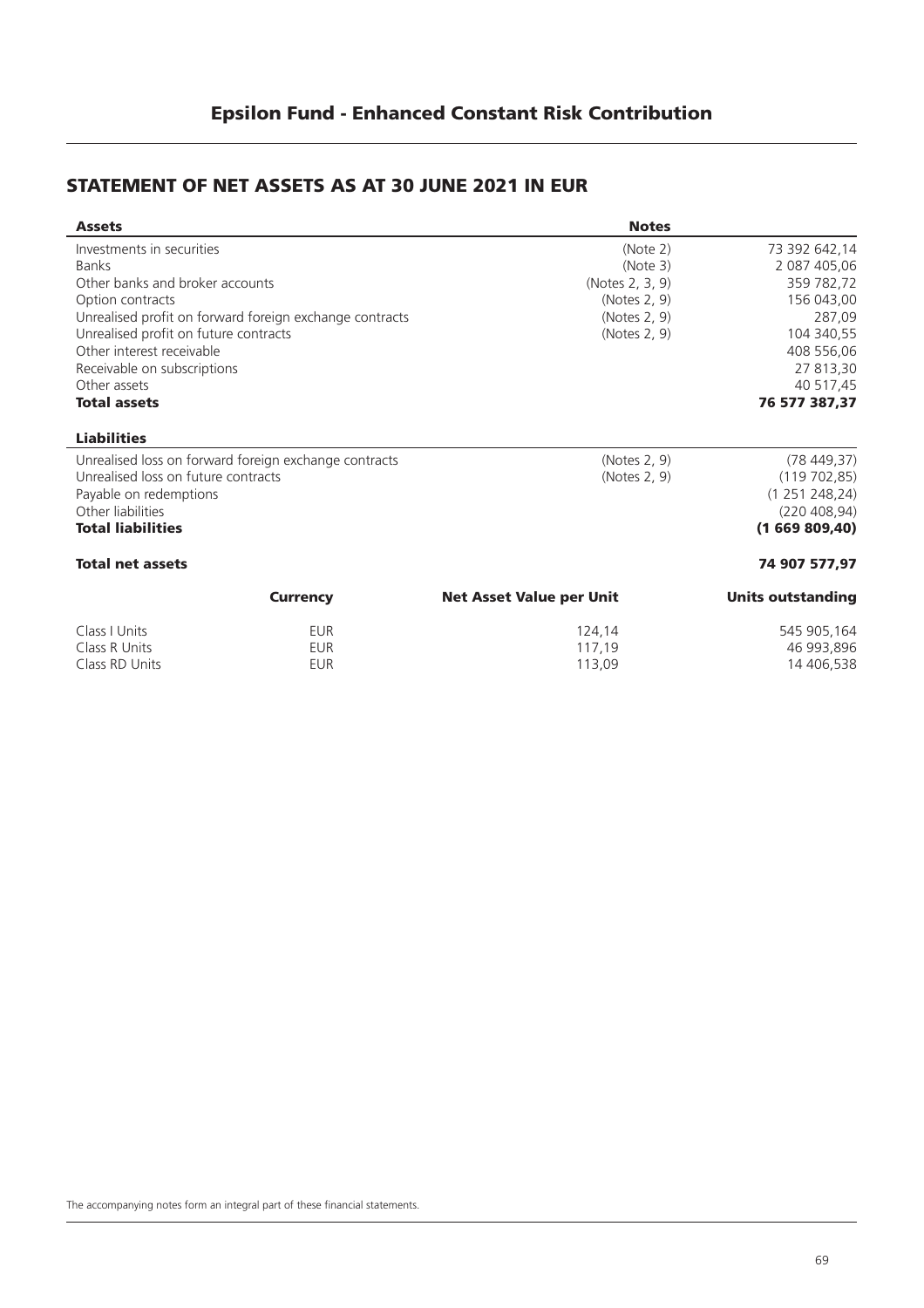#### **STATEMENT OF CHANGES IN NET ASSETS FOR THE PERIOD ENDED 30 JUNE 2021 IN EUR**

| Net assets at the beginning of the period                            | <b>Notes</b> | 82 915 478,67 |
|----------------------------------------------------------------------|--------------|---------------|
| Net income from investments                                          | (Note 2)     | 741 004,57    |
| <b>Total income</b>                                                  |              | 741 004,57    |
| Management fee                                                       | (Note 6)     | (306 895, 61) |
| Performance fee                                                      | (Note 7)     | (152 632, 74) |
| Depositary and paying agent fee                                      | (Note 8)     | (9750,78)     |
| Subscription tax                                                     | (Note 4)     | (4948, 44)    |
| Other charges and taxes                                              | (Notes 5, 8) | (44529,82)    |
| <b>Total expenses</b>                                                |              | (518757, 39)  |
| Net investment income / (loss)                                       |              | 222 247,18    |
| Net realised profit / (loss) on sales of investments, currencies and |              |               |
| other financial instruments                                          | (Notes 2, 9) | 1 022 955,33  |
| Change in unrealised appreciation / (depreciation) on                |              |               |
| - investments                                                        | (Note 2)     | 1 621 788,93  |
| - option contracts                                                   | (Notes 2, 9) | 24 112,00     |
| - forward foreign exchange contracts                                 | (Notes 2, 9) | (632964,80)   |
| - foreign currencies                                                 | (Note 2)     | 9 0 73,44     |
| - future contracts                                                   | (Notes 2, 9) | 152 501,50    |
| Net result of operations for the period                              |              | 2 419 713,58  |
| Subscriptions for the period                                         |              | 11 228 007,59 |
| Redemptions for the period                                           |              | (21649194,11) |
| Dividend distributions                                               | (Note 12)    | (6427,76)     |
| Net assets at the end of the period                                  |              | 74 907 577,97 |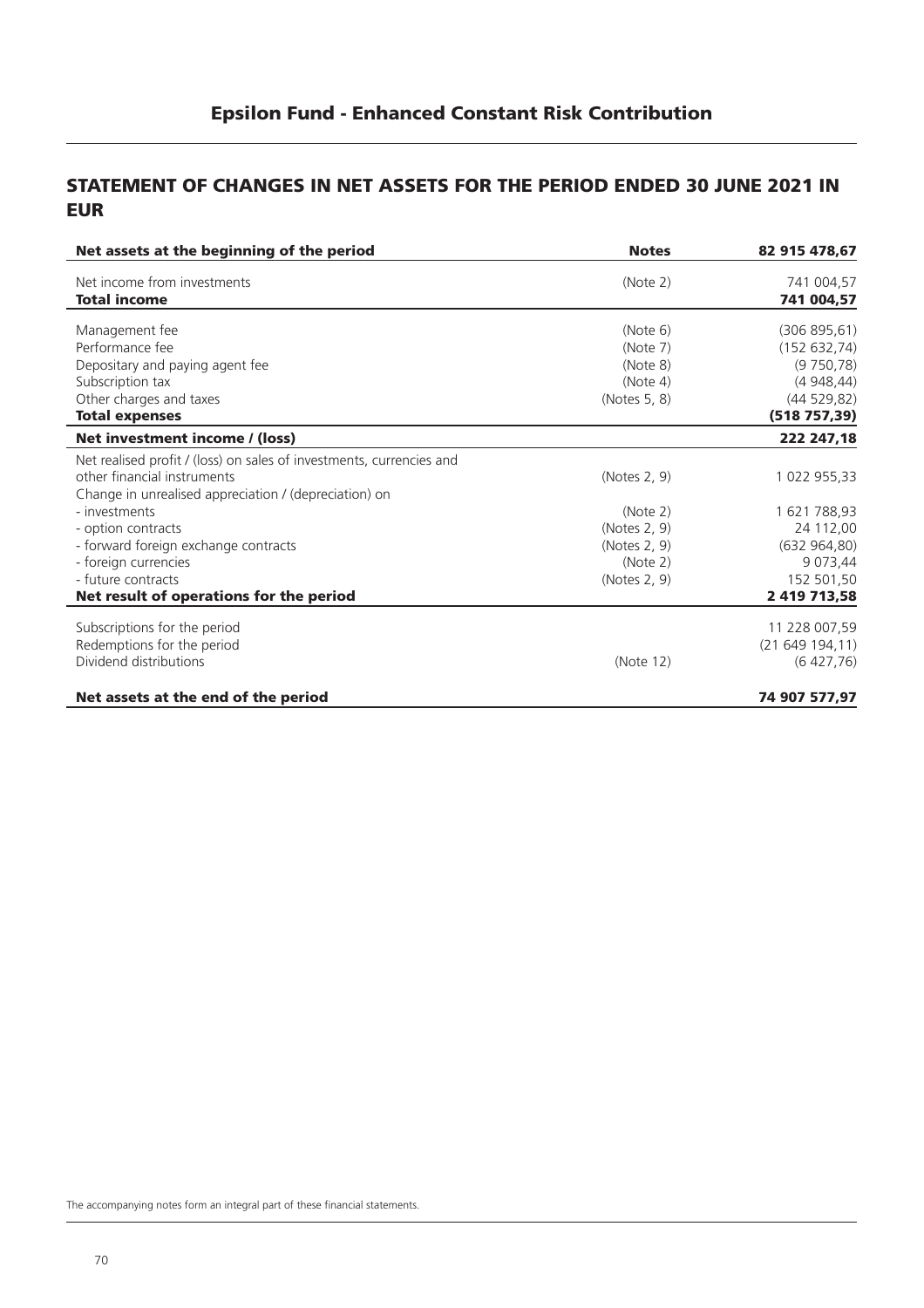| Nominal /        |             |          |                  |                       | % of       |
|------------------|-------------|----------|------------------|-----------------------|------------|
| <b>J</b> uantity | Description | Currencv | Acquisition cost | Carrying amount value | Net Assets |
|                  |             |          |                  |                       |            |

| <b>PORTFOLIO</b>              |                                                                           |            | 64 455 024,78            | 73 392 642,14            | 97,98 |
|-------------------------------|---------------------------------------------------------------------------|------------|--------------------------|--------------------------|-------|
|                               | TRANSFERABLE SECURITIES AND MONEY MARKET INSTRUMENTS ADMITTED TO OFFICIAL |            |                          |                          |       |
| <b>STOCK EXCHANGE LISTING</b> |                                                                           |            | 64 455 024,78            | 73 392 642,14            | 97,98 |
| <b>Shares</b>                 |                                                                           |            | 24 234 296,74            | 33 672 478,37            | 44,95 |
| <b>UNITED STATES</b>          |                                                                           |            | 10 089 293,62            | 16 345 920,64            | 21,82 |
| <b>Computing and IT</b>       |                                                                           |            | 1496 050,09              | 3 683 134,60             | 4,92  |
| 11 704,00                     | APPLE INC                                                                 | <b>USD</b> | 449 351,77               | 1 351 698,32             | 1,81  |
| 4 668.00                      | MICROSOFT CORP                                                            | <b>USD</b> | 344 740,19               | 1 066 329,85             | 1,42  |
| 882,00                        | LAM RESEARCH CORP                                                         | <b>USD</b> | 152 728,47               | 483 950,68               | 0,65  |
| 1 610,00                      | MICROCHIP TECHNOLOGY INC                                                  | <b>USD</b> | 126 564,47               | 203 289,72               | 0,27  |
| 2 2 5 1 , 0 0                 | <b>FISERV INC</b>                                                         | <b>USD</b> | 160 902,11               | 202 891,70               | 0,27  |
| 3 063,00                      | ORACLE CORP                                                               | <b>USD</b> | 127 876,94               | 201 048,82               | 0,27  |
| 3 674,00                      | <b>INTEL CORP</b>                                                         | <b>USD</b> | 133 886,14               | 173 925,51               | 0,23  |
| <b>Telecommunication</b>      |                                                                           |            | 1431988,64               | 2 999 120,64             | 4,00  |
| 293,00                        | AMAZON.COM INC                                                            | <b>USD</b> | 226 450,36               | 849 959,00               | 1,13  |
| 1 652,00                      | FACEBOOK INC -A-                                                          | <b>USD</b> | 245 788,16               | 484 371,90               | 0,65  |
| 192,00                        | ALPHABET INC -C-                                                          | <b>USD</b> | 140 353,14               | 405 778,90               | 0,54  |
| 197,00                        | ALPHABET INC -A-                                                          | <b>USD</b> | 145 545,23               | 405 626,44               | 0,54  |
| 1 453,00                      | <b>WALT DISNEY CO</b>                                                     | <b>USD</b> |                          |                          | 0,29  |
|                               | COMCAST CORP-A-                                                           |            | 152 608,92               | 215 358,53               |       |
| 4 195,00<br>4 4 1 8 , 0 0     | CISCO SYSTEMS INC                                                         | <b>USD</b> | 123 814,67<br>131 904,80 | 201 702,32<br>197 448,25 | 0,27  |
|                               | <b>VERIZON COMMUNICATIONS INC</b>                                         | <b>USD</b> |                          |                          | 0,26  |
| 3 122,00                      |                                                                           | <b>USD</b> | 147 186,13               | 147 504,49               | 0,20  |
| 3765,00                       | AT&T INC                                                                  | <b>USD</b> | 118 337,23               | 91 370,81                | 0,12  |
| <b>Finance</b>                |                                                                           |            | 1877462,23               | 2 803 821,26             | 3,74  |
| 1 347,00                      | MASTERCARD INC -A-                                                        | <b>USD</b> | 216 103,70               | 414 685,88               | 0,55  |
| 1892,00                       | VISA INC -A-                                                              | <b>USD</b> | 178 587,58               | 373 039,23               | 0,50  |
| 8 372,00                      | <b>BANK OF AMERICA CORP</b>                                               | <b>USD</b> | 167 201,31               | 291 067,87               | 0,39  |
| 3748,00                       | MORGAN STANLEY                                                            | <b>USD</b> | 150 300,99               | 289 783,24               | 0,39  |
| 2 115,00                      | JP MORGAN CHASE & CO                                                      | <b>USD</b> | 193 719,08               | 277 398,55               | 0,37  |
| 2 073,00                      | CAPITAL ONE FINANCIAL CORP                                                | <b>USD</b> | 163 151,94               | 270 404,09               | 0,36  |
| 878,00                        | BERKSHIRE HATHAWAY INC -B-                                                | <b>USD</b> | 132 901,44               | 205 762,41               | 0,27  |
| 3 880,00                      | <b>TRUIST FINANCIAL CORP</b>                                              | <b>USD</b> | 163 430,11               | 181 583,52               | 0,24  |
| 2 2 2 6 , 0 0                 | <b>CITIGROUP INC</b>                                                      | <b>USD</b> | 120 916,83               | 132 801,60               | 0,18  |
| 10 900,00                     | HUNTINGTON BANCSHARES INC                                                 | <b>USD</b> | 133 588,67               | 131 160,23               | 0,18  |
| 7 376,00                      | <b>KEYCORP</b>                                                            | <b>USD</b> | 122 324,58               | 128 437,75               | 0,17  |
| 2 820,00                      | WELLS FARGO & CO                                                          | <b>USD</b> | 135 236,00               | 107 696,89               | 0,14  |
| <b>Consumer Retail</b>        |                                                                           |            | 1 129 285,47             | 1854316,49               | 2,48  |
| 966,00                        | COSTCO WHOLESALE CORP                                                     | <b>USD</b> | 186 735,03               | 322 301,23               | 0,43  |
| 230,00                        | <b>AUTOZONE INC</b>                                                       | <b>USD</b> | 171 476,21               | 289 409,25               | 0,39  |
| 1 665,00                      | LOWE'S COS INC                                                            | <b>USD</b> | 141 855,92               | 272 333,16               | 0,36  |
| 3 666,00                      | <b>VF CORP</b>                                                            | <b>USD</b> | 211 175,61               | 253 612,02               | 0,34  |
| 4 750,00                      | <b>GENERAL MOTORS CO</b>                                                  | <b>USD</b> | 144 540,70               | 236 999,21               | 0,32  |
| 851,00                        | HOME DEPOT INC                                                            | <b>USD</b> | 110 144,09               | 228 834,86               | 0,31  |
| 2 396,00                      | <b>STARBUCKS CORP</b>                                                     | USD        | 149 942,13               | 225 901,53               | 0,30  |
| 524,00                        | KONTOOR BRANDS INC                                                        | <b>USD</b> | 13 415,78                | 24 925,23                | 0,03  |
|                               |                                                                           |            |                          |                          |       |
| Health                        |                                                                           |            | 1 306 314,25             | 1753 155,99              | 2,34  |
| 1 349,00                      | UNITEDHEALTH GROUP INC                                                    | <b>USD</b> | 202 486,97               | 455 513,36               | 0,61  |
| 1918,00                       | JOHNSON & JOHNSON                                                         | <b>USD</b> | 196 732,91               | 266 439,97               | 0,36  |
| 6 730,00                      | PFIZER INC                                                                | <b>USD</b> | 196 115,44               | 222 233,47               | 0,30  |
| 981,00                        | AMGEN INC                                                                 | <b>USD</b> | 158 632,99               | 201 634,73               | 0,27  |
| 3 016,00                      | MERCK & CO INC                                                            | <b>USD</b> | 178 657,11               | 197 785,82               | 0,26  |
| 830,00                        | <b>BECTON DICKINSON &amp; CO</b>                                          | <b>USD</b> | 157 227,85               | 170 206,26               | 0,23  |
| 309,00                        | REGENERON PHARMACEUTICALS INC                                             | <b>USD</b> | 118 425,52               | 145 534,00               | 0,19  |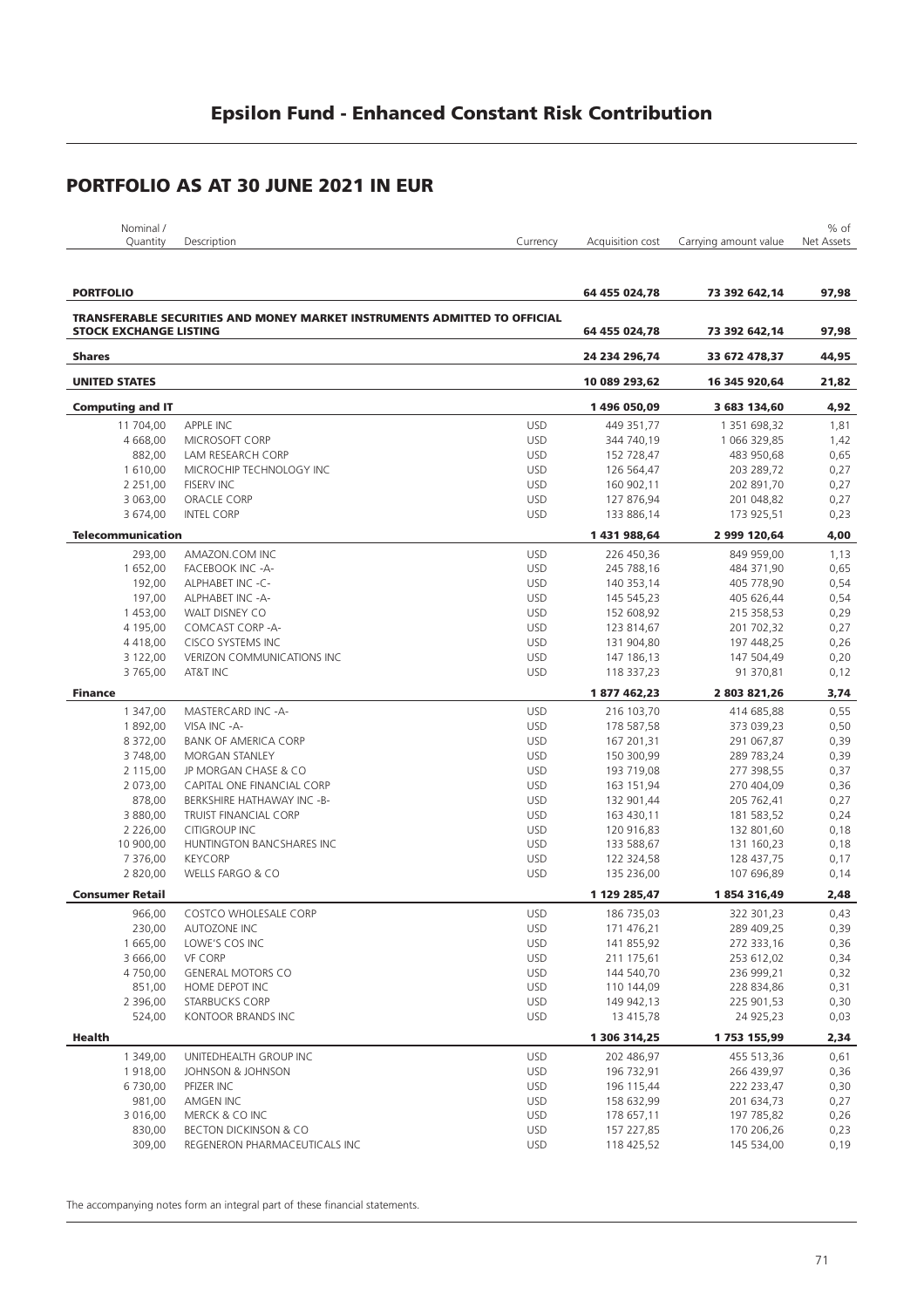| Nominal /              |                                              |            |                  |                       | % of       |
|------------------------|----------------------------------------------|------------|------------------|-----------------------|------------|
| Quantity               | Description                                  | Currency   | Acquisition cost | Carrying amount value | Net Assets |
|                        |                                              |            |                  |                       |            |
|                        |                                              |            |                  |                       |            |
| 1 350,00               | BRISTOL-MYERS SQUIBB CO                      | <b>USD</b> | 78 917,78        | 76 066,24             | 0,10       |
| 835,00                 | <b>VIATRIS INC</b>                           | <b>USD</b> | 10 815,44        | 10 061,68             | 0,01       |
| 301,00                 | ORGANON & CO                                 | <b>USD</b> | 8 302,24         | 7 680,46              | 0,01       |
| <b>Industries</b>      |                                              |            | 951 696,22       | 1 378 741,30          | 1,84       |
|                        |                                              |            |                  |                       |            |
| 1 130,00               | PARKER-HANNIFIN CORP                         | <b>USD</b> | 176 217,66       | 292 633,55            | 0,39       |
| 1 563,00               | <b>CATERPILLAR INC</b>                       | <b>USD</b> | 155 613,55       | 286 833,22            | 0,38       |
| 4 270,00               | AMPHENOL CORP -A-                            | <b>USD</b> | 161 785,92       | 246 319,72            | 0,33       |
| 2 599,00               | REPUBLIC SERVICES INC                        | <b>USD</b> | 166 325,97       | 241 096,09            | 0,32       |
| 7 965,00               | <b>CSX CORP</b>                              | <b>USD</b> | 138 566,63       | 215 462,58            | 0,29       |
| 8 2 2 4 , 0 0          | <b>GENERAL ELECTRIC CO</b>                   | <b>USD</b> | 147 705,84       | 93 342,60             | 0,13       |
| 44,00                  | WESTINGHOUSE AIR BRAKE TECHNOLOGIES CORP     | <b>USD</b> | 5 480,65         | 3 0 5 3 , 5 4         | 0,00       |
| <b>Basic Goods</b>     |                                              |            | 604 418,74       | 667 037,61            | 0,89       |
| 1 269,00               | CLOROX CO                                    | <b>USD</b> | 158 731,85       | 192 516,80            | 0,26       |
| 3 069,00               | <b>GENERAL MILLS INC</b>                     | <b>USD</b> | 152 395,98       | 157 681,15            | 0,21       |
| 3 3 2 6 , 0 0          | COCA-COLA CO                                 | <b>USD</b> | 135 399,73       | 151 757,96            | 0,20       |
| 1 251,00               | PHILIP MORRIS INTERNATIONAL INC              | <b>USD</b> | 92 880,80        | 104 550,59            | 0,14       |
| 2 037,00               | KEURIG DR PEPPER INC                         | <b>USD</b> | 65 010,38        | 60 531,11             | 0,08       |
|                        |                                              |            |                  |                       |            |
| <b>Energy</b>          |                                              |            | 697 130,65       | 518 314,96            | 0,69       |
| 2 915,00               | <b>EXXON MOBIL CORP</b>                      | <b>USD</b> | 209 746,61       | 155 053,64            | 0,21       |
| 1 491,00               | <b>CHEVRON CORP</b>                          | <b>USD</b> | 146 792,99       | 131 686,70            | 0,17       |
| 1 612,00               | EOG RESOURCES INC                            | <b>USD</b> | 124 743,29       | 113 420,37            | 0,15       |
| 3 085,00               | <b>HALLIBURTON CO</b>                        | <b>USD</b> | 106 995,90       | 60 144,33             | 0,08       |
| 2 200,00               | OCCIDENTAL PETROLEUM CORP                    | <b>USD</b> | 108 851,86       | 58 009,92             | 0,08       |
| <b>Multi-Utilities</b> |                                              |            | 428 306,87       | 458 797,08            | 0,61       |
| 2 458,00               | WEC ENERGY GROUP INC                         | <b>USD</b> | 157 182,69       | 184 365,45            | 0,25       |
| 1 524,00               | DTE ENERGY CO                                | <b>USD</b> | 155 581,35       | 166 548,87            | 0,22       |
| 1739,00                | DOMINION ENERGY INC                          | <b>USD</b> | 115 542,83       | 107 882,76            | 0,14       |
| <b>Raw materials</b>   |                                              |            | 166 640,46       | 229 480,71            | 0,31       |
|                        |                                              |            |                  |                       |            |
| 1 603,00               | PPG INDUSTRIES INC                           | <b>USD</b> | 166 640,46       | 229 480,71            | 0,31       |
| <b>FRANCE</b>          |                                              |            | 3 941 059,61     | 4757071,18            | 6,35       |
| <b>Consumer Retail</b> |                                              |            | 1011736,55       | 1740 408,29           | 2,32       |
| 990,00                 | LVMH MOET HENNESSY LOUIS VUITTON SE          | <b>EUR</b> | 292 839,25       | 654 687,00            | 0,87       |
| 376,00                 | <b>KERING SA</b>                             | <b>EUR</b> | 184 318,87       | 277 112,00            | 0,37       |
| 730,00                 | L'OREAL SA                                   | <b>EUR</b> | 151 519,52       | 274 334,00            | 0,37       |
| 203,00                 | HERMES INTERNATIONAL                         | <b>EUR</b> | 123 503,38       | 249 385,50            | 0,33       |
| 1 058,00               | CIE GENERALE DES ETABLISSEMENTS MICHELIN SCA | <b>EUR</b> | 116 030,54       | 142 301,00            | 0,19       |
| 3 386,00               | <b>BUREAU VERITAS SA</b>                     | <b>EUR</b> | 87 280,05        | 90 338,48             | 0,12       |
| 1 263,00               | <b>FAURECIA</b>                              | <b>EUR</b> | 56 244,94        | 52 250,31             | 0,07       |
|                        |                                              |            |                  |                       |            |
| <b>Finance</b>         |                                              |            | 760 963,64       | 657 763,86            | 0,88       |
| 4 099,00               | <b>BNP PARIBAS SA</b>                        | <b>EUR</b> | 231 443,89       | 216 714,13            | 0,29       |
| 9 631,00               | AXA SA                                       | <b>EUR</b> | 226 611,44       | 205 958,94            | 0,28       |
| 913,00                 | UNIBAIL-RODAMCO-WESTFIELD                    | <b>EUR</b> | 115 896,39       | 66 639,87             | 0,09       |
| 1 926,00               | <b>SCOR SE</b>                               | <b>EUR</b> | 71 001,05        | 51 655,32             | 0,07       |
| 552,00                 | AMUNDI SA                                    | <b>EUR</b> | 30 044,92        | 41 041,20             | 0,05       |
| 9 812,00               | NATIXIS SA                                   | EUR        | 43 223,11        | 39 248,00             | 0,05       |
| 2 544,00               | <b>CNP ASSURANCES</b>                        | <b>EUR</b> | 42 742,84        | 36 506,40             | 0,05       |
| <b>Industries</b>      |                                              |            | 460 449,50       | 573 109,90            | 0,77       |
| 2 163,00               | <b>VINCI SA</b>                              | <b>EUR</b> | 130 180,99       | 194 648,37            | 0,26       |
| 1 922,00               | LEGRAND SA                                   | <b>EUR</b> | 126 534,29       | 171 557,72            | 0,23       |
| 1 3 1 4 , 0 0          | <b>EIFFAGE SA</b>                            | EUR        | 90 040,47        | 112 741,20            | 0,15       |
| 3 019,00               | <b>BOUYGUES SA</b>                           | <b>EUR</b> | 113 693,75       | 94 162,61             | 0,13       |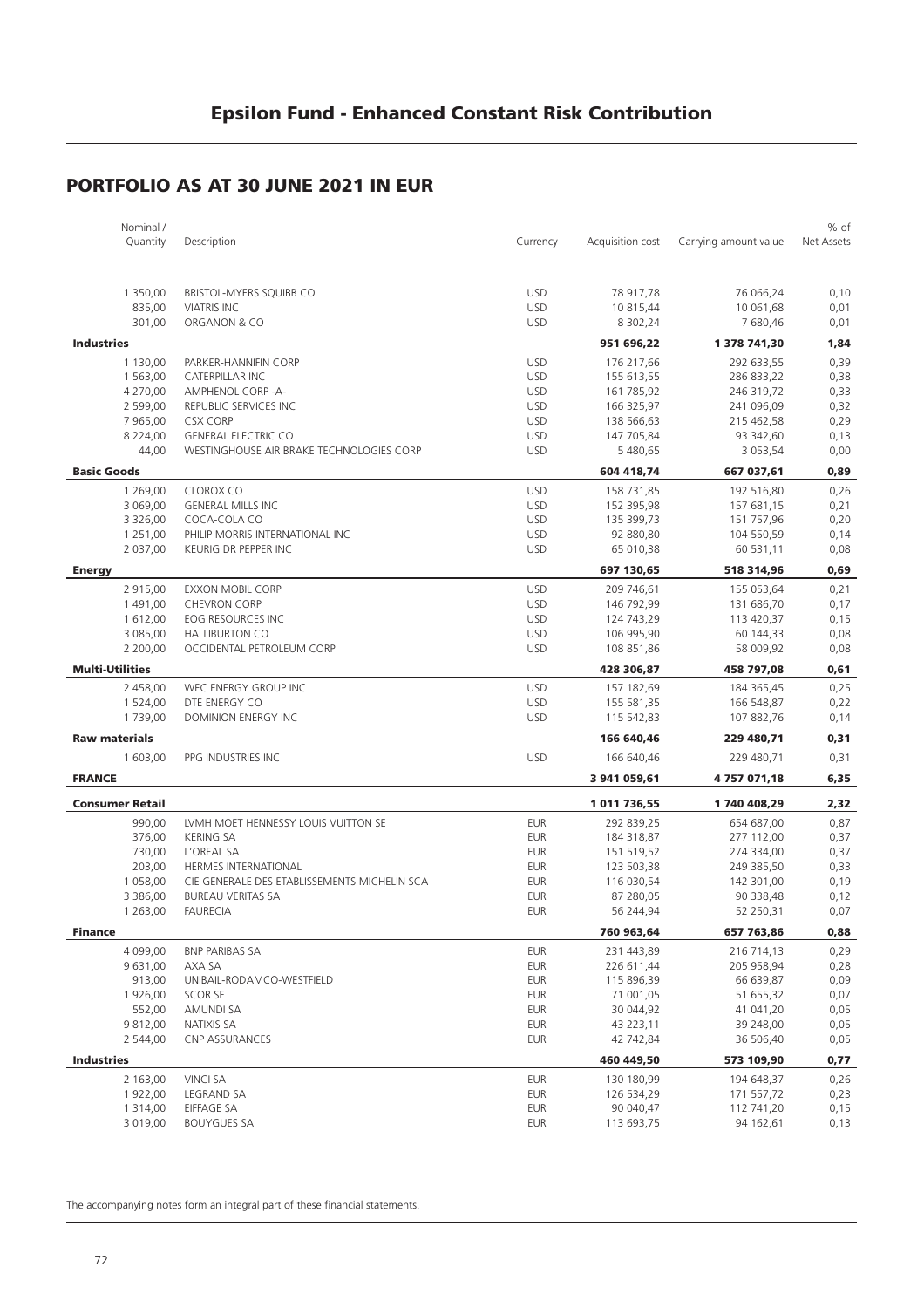|                        | Nominal /                |                                                 |                          |                  |                       | % of         |
|------------------------|--------------------------|-------------------------------------------------|--------------------------|------------------|-----------------------|--------------|
|                        | Quantity                 | Description                                     | Currency                 | Acquisition cost | Carrying amount value | Net Assets   |
|                        |                          |                                                 |                          |                  |                       |              |
|                        |                          |                                                 |                          |                  |                       |              |
| Health                 |                          |                                                 |                          | 433 358,31       | 510 058,60            | 0,68         |
|                        | 4 680,00                 | SANOFI                                          | <b>EUR</b>               | 389 917,72       | 413 524,80            | 0,55         |
|                        | 242,00                   | SARTORIUS STEDIM BIOTECH                        | <b>EUR</b>               | 43 440,59        | 96 533,80             | 0,13         |
| <b>Energy</b>          |                          |                                                 |                          | 381 207,24       | 314 053,81            | 0,42         |
|                        | 8 2 3 1 , 0 0            | <b>TOTAL SA</b>                                 | <b>EUR</b>               | 381 207,24       | 314 053,81            | 0,42         |
|                        |                          |                                                 |                          |                  |                       |              |
| <b>Basic Goods</b>     |                          |                                                 |                          | 286 290,57       | 312 727,23            | 0,42         |
|                        | 878,00                   | PERNOD RICARD SA                                | <b>EUR</b>               | 122 082,73       | 164 361,60            | 0,22         |
|                        | 2 499,00                 | DANONE SA                                       | <b>EUR</b>               | 164 207,84       | 148 365,63            | 0,20         |
| <b>Raw materials</b>   |                          |                                                 |                          | 212 759,86       | 293 991,06            | 0,39         |
|                        | 1 991,00                 | AIR LIQUIDE SA                                  | <b>EUR</b>               | 212 759,86       | 293 991,06            | 0,39         |
|                        | <b>Computing and IT</b>  |                                                 |                          | 167 191,14       | 165 138,90            | 0,22         |
|                        |                          |                                                 |                          |                  |                       |              |
|                        | 299,00<br>1 2 2 4 , 0 0  | TELEPERFORMANCE<br>ATOS SE                      | <b>EUR</b><br><b>EUR</b> | 71 522,78        | 102 347,70            | 0,14<br>0,08 |
|                        |                          |                                                 |                          | 95 668,36        | 62 791,20             |              |
| <b>Multi-Utilities</b> |                          |                                                 |                          | 159 333,98       | 114 788,99            | 0,15         |
|                        | 9 9 3 5,00               | <b>ENGIE SA</b>                                 | <b>EUR</b>               | 159 333,98       | 114 788,99            | 0,15         |
|                        | <b>Telecommunication</b> |                                                 |                          | 67 768,82        | 75 030,54             | 0, 10        |
|                        | 1 391,00                 | PUBLICIS GROUPE SA                              | <b>EUR</b>               | 67 768,82        | 75 030,54             | 0,10         |
|                        |                          |                                                 |                          |                  |                       |              |
| <b>GERMANY</b>         |                          |                                                 |                          | 2 866 455,63     | 3 547 524,55          | 4,74         |
| <b>Industries</b>      |                          |                                                 |                          | 791 449,02       | 1 093 309,50          | 1,46         |
|                        | 2 476,00                 | SIEMENS AG REG                                  | <b>EUR</b>               | 237 002,22       | 330 843,12            | 0,44         |
|                        | 5 641,00                 | DEUTSCHE POST AG REG                            | <b>EUR</b>               | 168 244,38       | 323 567,76            | 0,43         |
|                        | 309,00                   | SARTORIUS AG -PREF-                             | <b>EUR</b>               | 71 847,04        | 135 651,00            | 0,18         |
|                        | 946,00                   | KION GROUP AG                                   | <b>EUR</b>               | 51 232,92        | 85 026,48             | 0,12         |
|                        | 1 340,00                 | HELLA GMBH & CO KGAA                            | <b>EUR</b>               | 59 606,49        | 77 398,40             | 0,10         |
|                        | 1 015,00                 | FRAPORT AG FRANKFURT AIRPORT SERVICES WORLDWIDE | <b>EUR</b>               | 77 875,68        | 58 321,90             | 0,08         |
|                        | 788,00                   | <b>HOCHTIEF AG</b>                              | <b>EUR</b>               | 99 453,45        | 51 030,88             | 0,07         |
|                        | 1 2 3 8,00               | SIEMENS ENERGY AG                               | <b>EUR</b>               | 26 186,84        | 31 469,96             | 0,04         |
|                        |                          |                                                 |                          |                  |                       |              |
| <b>Raw materials</b>   |                          |                                                 |                          | 468 356,74       | 494 540,94            | 0,66         |
|                        | 2 926,00                 | <b>BASF SE</b>                                  | <b>EUR</b>               | 240 527,08       | 194 403,44            | 0,26         |
|                        | 1 997,00                 | <b>BRENNTAG AG</b>                              | <b>EUR</b>               | 91 906,00        | 156 604,74            | 0,21         |
|                        | 1859,00                  | COVESTRO AG                                     | EUR                      | 91 834,50        | 101 241,14            | 0,13         |
|                        | 1 031,00                 | FUCHS PETROLUB SE -PREF-                        | <b>EUR</b>               | 44 089,16        | 42 291,62             | 0,06         |
| <b>Consumer Retail</b> |                          |                                                 |                          | 342 073,48       | 431 406,51            | 0,58         |
|                        | 944,00                   | VOLKSWAGEN AG -PREF-                            | <b>EUR</b>               | 136 665,71       | 199 372,80            | 0,27         |
|                        | 1 327,00                 | BAYERISCHE MOTOREN WERKE AG                     | <b>EUR</b>               | 88 519,76        | 118 514,37            | 0,16         |
|                        | 1 002,00                 | HUGO BOSS AG                                    | <b>EUR</b>               | 43 401,84        | 45 971,76             | 0,06         |
|                        | 396,00                   | PUMA SE                                         | <b>EUR</b>               | 28 540,99        | 39 817,80             | 0,05         |
|                        | 2 922,00                 | DEUTSCHE LUFTHANSA AG REG                       | <b>EUR</b>               | 44 945,18        | 27 729,78             | 0,04         |
|                        | <b>Computing and IT</b>  |                                                 |                          | 280 097,06       | 406 908,16            | 0,54         |
|                        |                          |                                                 |                          |                  |                       |              |
|                        | 3 424,00                 | SAP SE                                          | <b>EUR</b>               | 280 097,06       | 406 908,16            | 0,54         |
|                        | <b>Telecommunication</b> |                                                 |                          | 322 068,11       | 375 037,26            | 0,50         |
|                        | 11 393,00                | DEUTSCHE TELEKOM AG REG                         | <b>EUR</b>               | 181 031,34       | 202 932,12            | 0,27         |
|                        | 3 568,00                 | FREENET AG                                      | <b>EUR</b>               | 72 881,99        | 71 074,56             | 0,10         |
|                        | 875,00                   | SCOUT24 AG                                      | EUR                      | 39 449,61        | 62 230,00             | 0,08         |
|                        | 2 313,00                 | PROSIEBENSAT.1 MEDIA SE                         | EUR                      | 28 705,17        | 38 800,58             | 0,05         |
| Health                 |                          |                                                 |                          | 325 604,83       | 331 473,12            | 0,44         |
|                        | 2 904,00                 | FRESENIUS SE & CO KGAA                          | <b>EUR</b>               | 145 075,33       | 127 761,48            | 0,17         |
|                        | 1 551,00                 | FRESENIUS MEDICAL CARE AG & CO KGAA             | EUR                      | 108 733,57       | 108 632,04            | 0,14         |
|                        | 588,00                   | MERCK KGAA                                      | <b>EUR</b>               | 71 795,93        | 95 079,60             | 0,13         |
|                        |                          |                                                 |                          |                  |                       |              |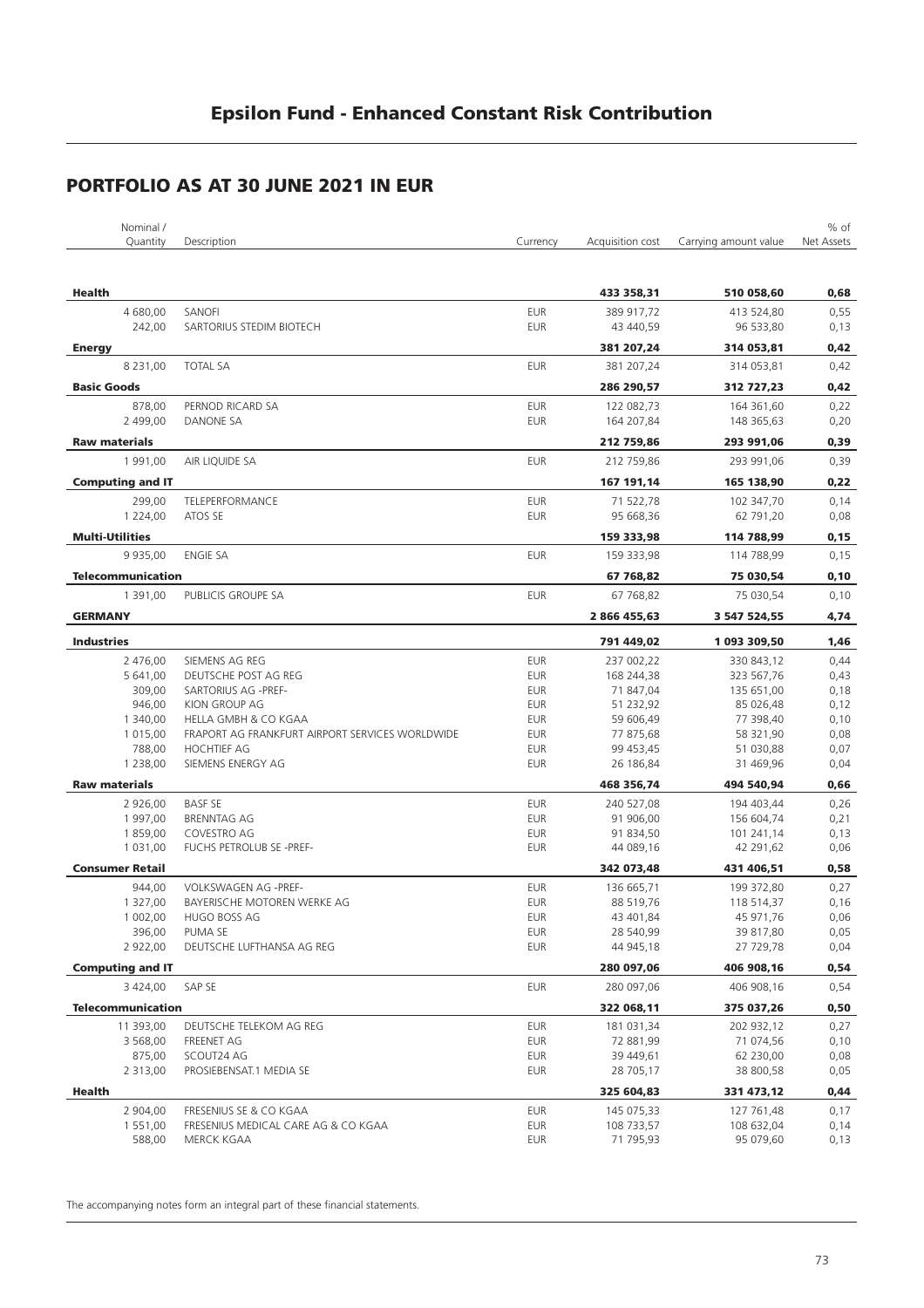| Nominal /                |                                                |                          |                         |                        | % of         |
|--------------------------|------------------------------------------------|--------------------------|-------------------------|------------------------|--------------|
| Quantity                 | Description                                    | Currency                 | Acquisition cost        | Carrying amount value  | Net Assets   |
|                          |                                                |                          |                         |                        |              |
| <b>Finance</b>           |                                                |                          | 242 744,48              | 312 295,50             | 0,42         |
| 1 485,00                 | ALLIANZ SE REG                                 | <b>EUR</b>               | 242 744,48              | 312 295,50             | 0,42         |
| <b>Multi-Utilities</b>   |                                                |                          | 94 061,91               | 102 553,56             | 0,14         |
| 10 514,00                | E.ON SE                                        | <b>EUR</b>               | 94 061,91               | 102 553,56             | 0,14         |
| <b>NETHERLANDS</b>       |                                                |                          | 1761 180,66             | 2 879 493,02           | 3,84         |
| <b>Computing and IT</b>  |                                                |                          | 429 337,99              | 1 237 715,69           | 1,65         |
| 1456,00                  | ASML HOLDING NV                                | <b>EUR</b>               | 249 054,73              | 843 606,40             | 1,12         |
| 970,00                   | ASM INTERNATIONAL NV                           | <b>EUR</b>               | 63 758,40               | 268 690,00             | 0,36         |
| 4 098,00                 | STMICROELECTRONICS NV                          | <b>EUR</b>               | 116 524,86              | 125 419,29             | 0,17         |
| <b>Consumer Retail</b>   |                                                |                          | 488 584,00              | 771 221,85             | 1,03         |
| 146,00                   | <b>ADYEN NV</b>                                | <b>EUR</b>               | 128 727,59              | 300 833,00             | 0,40         |
| 15 643,00                | STELLANTIS NV                                  | <b>EUR</b>               | 199 533,42              | 258 954,22             | 0,35         |
| 1 013,00                 | <b>FERRARI NV</b>                              | <b>EUR</b>               | 132 047,26              | 176 262,00             | 0,23         |
| 3 114,00                 | DAVIDE CAMPARI-MILANO NV                       | <b>EUR</b>               | 28 275,73               | 35 172,63              | 0,05         |
| <b>Finance</b>           |                                                |                          | 474 518,56              | 389 861,16             | 0,52         |
| 16 092,00                | ING GROEP NV                                   | <b>EUR</b>               | 234 083,26              | 179 264,88             | 0,24         |
| 2 437,00                 | ASR NEDERLAND NV                               | <b>EUR</b>               | 88 243,72               | 79 421,83              | 0,11         |
| 738,00                   | <b>EURONEXT NV</b>                             | <b>EUR</b>               | 55 376,63               | 67 674,60              | 0,09         |
| 18 148,00                | <b>AEGON NV</b>                                | <b>EUR</b>               | 96 814,95               | 63 499,85              | 0,08         |
| <b>Basic Goods</b>       |                                                |                          | 209 793,79              | 242 852,40             | 0,33         |
| 1 449,00                 | <b>HEINEKEN NV</b>                             | <b>EUR</b>               | 141 555,26              | 148 087,80             | 0,20         |
| 3780,00                  | KONINKLIJKE AHOLD DELHAIZE NV                  | <b>EUR</b>               | 68 238,53               | 94 764,60              | 0,13         |
| <b>Industries</b>        |                                                |                          | 70 574,91               | 119 268,24             | 0, 16        |
| 2 2 3 6,00               | SIGNIFY NV                                     | <b>EUR</b>               | 70 574,91               | 119 268,24             | 0,16         |
| <b>Telecommunication</b> |                                                |                          | 44 567,41               | 85 482,48              | 0,11         |
| 1 009,00                 | WOLTERS KLUWER NV                              | <b>EUR</b>               | 44 567,41               | 85 482,48              | 0,11         |
| <b>Energy</b>            |                                                |                          | 43 804,00               | 33 091,20              | 0,04         |
| 864,00                   | KONINKLIJKE VOPAK NV                           | <b>EUR</b>               | 43 804,00               | 33 091,20              | 0,04         |
| <b>SPAIN</b>             |                                                |                          | 1 647 578,25            | 1 413 538,05           | 1,89         |
|                          |                                                |                          |                         |                        |              |
| <b>Finance</b>           |                                                |                          | 688 042,54              | 506 104,54             | 0,67         |
| 58 855,00                | <b>BANCO SANTANDER SA</b>                      | <b>EUR</b>               | 303 967,64              | 189 483,67             | 0,25         |
| 29 614,00                | BANCO BILBAO VIZCAYA ARGENTARIA SA             | <b>EUR</b>               | 185 279,71              | 154 821,99             | 0,20         |
| 33 912,00<br>41 420,00   | CAIXABANK SA<br><b>MAPFRE SA</b>               | <b>EUR</b><br><b>EUR</b> | 98 031,31<br>100 763,88 | 87 967,73<br>73 831,15 | 0,12<br>0,10 |
| <b>Multi-Utilities</b>   |                                                |                          | 283 984,66              | 298 597,51             | 0,40         |
| 17 674,00                | <b>IBERDROLA SA</b>                            | <b>EUR</b>               | 141 687,77              | 181 688,72             |              |
| 4 635,00                 | RED ELECTRICA CORP SA                          | <b>EUR</b>               | 86 063,72               | 72 560,93              | 0,24<br>0,10 |
| 2 276,00                 | <b>ENAGAS SA</b>                               | EUR                      | 56 233,17               | 44 347,86              | 0,06         |
| <b>Consumer Retail</b>   |                                                |                          | 156 822,51              | 184 291,13             | 0,25         |
| 6 203,00                 |                                                | <b>EUR</b>               |                         |                        |              |
|                          | INDUSTRIA DE DISENO TEXTIL SA                  |                          | 156 822,51              | 184 291,13             | 0,25         |
| <b>Industries</b>        |                                                |                          | 189 563,11              | 167 236,53             | 0,22         |
| 754,00                   | AENA SME SA                                    | <b>EUR</b>               | 101 530,90              | 104 278,20             | 0,14         |
| 2 787,00                 | ACS ACTIVIDADES DE CONSTRUCCION Y SERVICIOS SA | <b>EUR</b>               | 88 032,21               | 62 958,33              | 0,08         |
| <b>Energy</b>            |                                                |                          | 111 101,11              | 94 637,72              | 0,13         |
| 8 967,00                 | REPSOL SA                                      | <b>EUR</b>               | 111 101,11              | 94 637,72              | 0,13         |
| <b>Computing and IT</b>  |                                                |                          | 82 183,42               | 90 640,96              | 0,12         |
| 1 528,00                 | AMADEUS IT GROUP SA                            | EUR                      | 82 183,42               | 90 640,96              | 0,12         |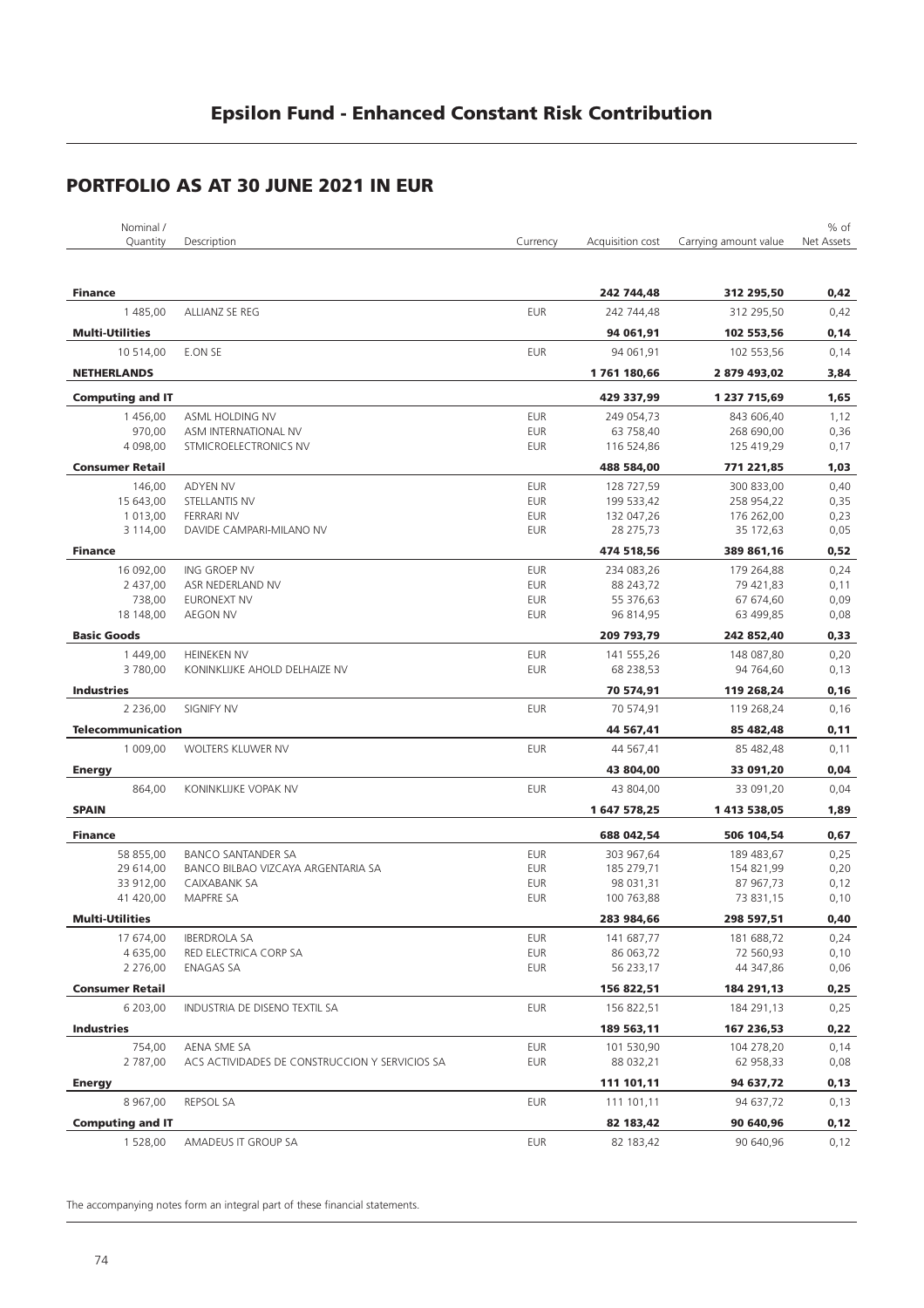| Nominal /                |                                                     |            |                  |                       | % of       |
|--------------------------|-----------------------------------------------------|------------|------------------|-----------------------|------------|
| Quantity                 | Description                                         | Currency   | Acquisition cost | Carrying amount value | Net Assets |
|                          |                                                     |            |                  |                       |            |
|                          |                                                     |            |                  |                       |            |
| <b>Telecommunication</b> |                                                     |            | 135 880,90       | 72 029,66             | 0,10       |
| 18 277,00                | <b>TELEFONICA SA</b>                                | <b>EUR</b> | 135 880,90       | 72 029,66             | 0,10       |
| <b>ITALY</b>             |                                                     |            | 1 034 384,31     | 1 263 765,46          | 1,69       |
| <b>Multi-Utilities</b>   |                                                     |            | 334 938,81       | 433 616,61            | 0,58       |
| 30 978,00                | ENEL SPA                                            | <b>EUR</b> | 161 881,24       | 242 619,70            | 0,32       |
| 22 330,00                | <b>SNAM SPA</b>                                     | <b>EUR</b> | 97 470,22        | 108 858,75            | 0,15       |
| 13 071,00                | TERNA RETE ELETTRICA NAZIONALE SPA                  | EUR        | 75 587,35        | 82 138,16             | 0,11       |
| <b>Finance</b>           |                                                     |            | 425 713,10       | 429 829,35            | 0,58       |
| 74 607,00                | INTESA SANPAOLO SPA                                 | <b>EUR</b> | 205 267,19       | 173 797,01            | 0,23       |
| 6 122,00                 | ASSICURAZIONI GENERALI SPA                          | EUR        | 96 759,45        | 103 492,41            | 0,14       |
| 5 113,00                 | <b>NEXI SPA</b>                                     | <b>EUR</b> | 71 755,43        | 94 641,63             | 0,13       |
| 5 878,00                 | MEDIOBANCA BANCA DI CREDITO FINANZIARIO SPA         | EUR        | 51 931,03        | 57 898,30             | 0,08       |
|                          |                                                     |            |                  |                       |            |
| Health                   |                                                     |            | 135 100,23       | 181 111,28            | 0,24       |
| 2 434,00                 | RECORDATI SPA                                       | <b>EUR</b> | 91 692,83        | 117 318,80            | 0,16       |
| 1 532,00                 | AMPLIFON SPA                                        | <b>EUR</b> | 43 407,40        | 63 792,48             | 0,08       |
| <b>Consumer Retail</b>   |                                                     |            | 93 502,31        | 141 851,16            | 0,19       |
| 2 486,00                 | MONCLER SPA                                         | <b>EUR</b> | 93 502,31        | 141 851,16            | 0,19       |
| <b>Industries</b>        |                                                     |            | 45 129,86        | 77 357,06             | 0,10       |
| 1 549,00                 | <b>INTERPUMP GROUP SPA</b>                          | <b>EUR</b> | 45 129,86        | 77 357,06             | 0,10       |
| <b>IRELAND</b>           |                                                     |            | 725 995,61       | 1057817,83            | 1,41       |
|                          |                                                     |            |                  |                       |            |
| <b>Raw materials</b>     |                                                     |            | 388 703,24       | 650 429,17            | 0,87       |
| 1 647,00                 | LINDE PLC GERMANY TRADED                            | <b>EUR</b> | 245 825,30       | 400 797,45            | 0,54       |
| 1 024,00                 | LINDE PLC US TRADED                                 | <b>USD</b> | 142 877,94       | 249 631,72            | 0,33       |
| Health                   |                                                     |            | 191 058,31       | 237 813,66            | 0,32       |
| 2 272,00                 | MEDTRONIC PLC                                       | <b>USD</b> | 191 058,31       | 237 813,66            | 0,32       |
| <b>Industries</b>        |                                                     |            | 146 234,06       | 169 575,00            | 0,22       |
| 3 990,00                 | CRH PLC                                             | <b>EUR</b> | 146 234,06       | 169 575,00            | 0,22       |
| <b>CANADA</b>            |                                                     |            | 587 178,87       | 746 161,19            | 1,00       |
|                          |                                                     |            |                  |                       |            |
| <b>Finance</b>           |                                                     |            | 391 669,55       | 480 150,02            | 0,64       |
| 4 824,00<br>3 548,00     | TORONTO-DOMINION BANK<br><b>BANK OF NOVA SCOTIA</b> | CAD<br>CAD | 212 498,37       | 285 366,48            | 0,38       |
|                          |                                                     |            | 179 171,18       | 194 783,54            | 0,26       |
| <b>Industries</b>        |                                                     |            | 140 512,04       | 193 891,52            | 0,26       |
| 2 177,00                 | CANADIAN NATIONAL RAILWAY CO                        | CAD        | 140 512,04       | 193 891,52            | 0,26       |
| <b>Raw materials</b>     |                                                     |            | 54 997,28        | 72 119,65             | 0,10       |
| 20 267,00                | YAMANA GOLD INC                                     | <b>USD</b> | 54 997,28        | 72 119,65             | 0,10       |
| <b>FINLAND</b>           |                                                     |            | 353 208,46       | 430 167,02            | 0,57       |
| <b>Industries</b>        |                                                     |            | 139 144,21       | 164 569,60            | 0,22       |
| 2 392,00                 | KONE OYJ -B-                                        | <b>EUR</b> | 139 144,21       | 164 569,60            | 0,22       |
|                          |                                                     |            |                  |                       |            |
| <b>Raw materials</b>     |                                                     |            | 114 845,20       | 136 659,60            | 0,18       |
| 4 2 8 4 , 0 0            | UPM-KYMMENE OYJ                                     | EUR        | 114 845,20       | 136 659,60            | 0,18       |
| <b>Basic Goods</b>       |                                                     |            | 42 568,02        | 77 812,70             | 0,10       |
| 2 498,00                 | KESKO OYJ -B-                                       | EUR        | 42 568,02        | 77 812,70             | 0,10       |
| <b>Telecommunication</b> |                                                     |            | 56 651,03        | 51 125,12             | 0,07       |
| 1 016,00                 | ELISA OYJ                                           | <b>EUR</b> | 56 651,03        | 51 125,12             | 0,07       |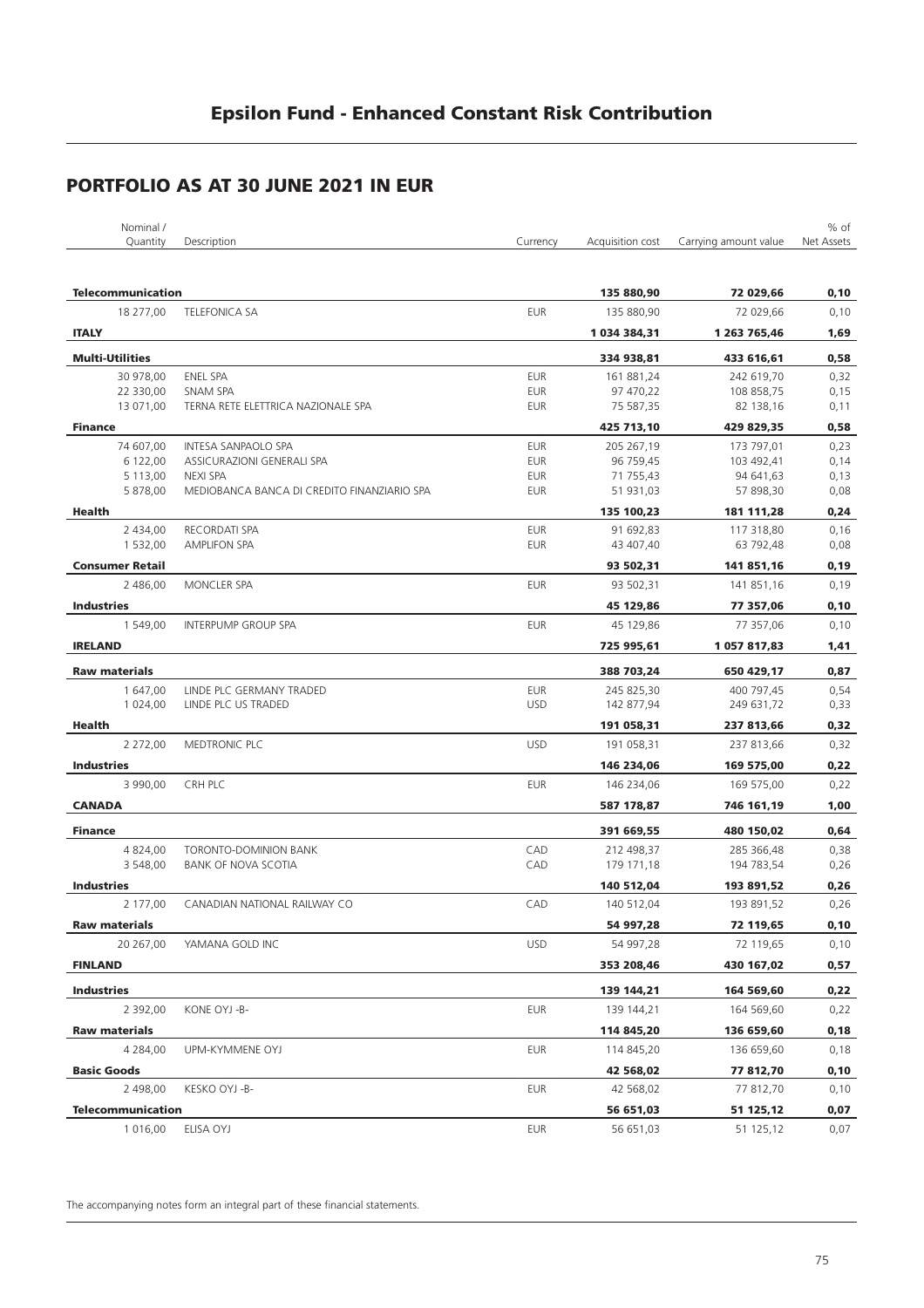| Nominal /                     |                                                      |                          |                              |                              | % of         |
|-------------------------------|------------------------------------------------------|--------------------------|------------------------------|------------------------------|--------------|
| Quantity                      | Description                                          | Currency                 | Acquisition cost             | Carrying amount value        | Net Assets   |
|                               |                                                      |                          |                              |                              |              |
| <b>BELGIUM</b>                |                                                      |                          | 552 290,29                   | 405 030,99                   | 0,54         |
| <b>Basic Goods</b>            |                                                      |                          | 245 818,09                   | 201 220,29                   | 0,27         |
| 3 309,00                      | ANHEUSER-BUSCH INBEV SA/NV                           | <b>EUR</b>               | 245 818,09                   | 201 220,29                   | 0,27         |
| Health                        |                                                      |                          | 213 995,03                   | 138 403,20                   | 0,18         |
| 1 286,00                      | <b>UCB SA</b>                                        | <b>EUR</b>               | 113 757,72                   | 113 373,76                   | 0,15         |
| 428,00                        | <b>GALAPAGOS NV</b>                                  | <b>EUR</b>               | 100 237,31                   | 25 029,44                    | 0,03         |
| <b>Telecommunication</b>      |                                                      |                          | 92 477,17                    | 65 407,50                    | 0,09         |
| 2 700,00<br>675,00            | PROXIMUS SADP                                        | <b>EUR</b><br><b>EUR</b> | 64 698,52                    | 43 983,00                    | 0,06         |
|                               | TELENET GROUP HOLDING NV                             |                          | 27 778,65                    | 21 424,50                    | 0,03         |
| <b>UNITED KINGDOM</b>         |                                                      |                          | 248 815,50                   | 255 562,61                   | 0,34         |
| <b>Consumer Retail</b>        |                                                      |                          | 248 815,50                   | 255 562,61                   | 0,34         |
| 5 177,00                      | UNILEVER PLC                                         | <b>EUR</b>               | 248 815,50                   | 255 562,61                   | 0,34         |
| <b>AUSTRIA</b>                |                                                      |                          | 220 878,94                   | 217 600,66                   | 0,29         |
| <b>Energy</b>                 |                                                      |                          | 102 032,30                   | 109 755,36                   | 0,15         |
| 2 2 88,00                     | OMV AG                                               | <b>EUR</b>               | 102 032,30                   | 109 755,36                   | 0,15         |
| <b>Finance</b>                |                                                      |                          | 89 228,13                    | 73 687,80                    | 0,10         |
| 3 858,00                      | RAIFFEISEN BANK INTERNATIONAL AG                     | <b>EUR</b>               | 89 228,13                    | 73 687,80                    | 0,10         |
| <b>Industries</b>             |                                                      |                          | 29 618,51                    | 34 157,50                    | 0,04         |
| 1 051,00                      | WIENERBERGER AG                                      | <b>EUR</b>               | 29 618,51                    | 34 157,50                    | 0,04         |
| <b>SWITZERLAND</b>            |                                                      |                          | 126 995,84                   | 197 929,37                   | 0,26         |
|                               |                                                      |                          |                              |                              |              |
| <b>Industries</b><br>1 736,00 |                                                      | <b>USD</b>               | 126 995,84                   | 197 929,37                   | 0,26         |
|                               | TE CONNECTIVITY LTD                                  |                          | 126 995,84                   | 197 929,37                   | 0,26         |
| <b>LUXEMBOURG</b>             |                                                      |                          | 64 606,57                    | 141 515,20                   | 0,19         |
| Health                        |                                                      |                          | 64 606,57                    | 141 515,20                   | 0,19         |
| 1 468,00                      | EUROFINS SCIENTIFIC SE                               | <b>EUR</b>               | 64 606,57                    | 141 515,20                   | 0,19         |
| <b>PORTUGAL</b>               |                                                      |                          | 14 374,58                    | 13 380,60                    | 0,02         |
| <b>Basic Goods</b>            |                                                      |                          | 14 374,58                    | 13 380,60                    | 0,02         |
| 870.00                        | JERONIMO MARTINS SGPS SA                             | <b>EUR</b>               | 14 374,58                    | 13 380,60                    | 0,02         |
| <b>Ordinary Bonds</b>         |                                                      |                          | 31 983 825,33                | 31 539 609,71                | 42,11        |
| <b>ITALY</b>                  |                                                      |                          | 10 699 801,17                | 10 731 104,20                | 14,33        |
| Government                    |                                                      |                          | 10 699 801,17                | 10 731 104,20                | 14,33        |
| 1737000,00                    | BTP 4.00% 01/02/2037                                 | <b>EUR</b>               | 2 256 241,88                 | 2 396 191,50                 | 3,20         |
| 1 315 000,00                  | BTP 5.25% 01/11/2029                                 | <b>EUR</b>               | 1825 960,01                  | 1814 568,50                  | 2,42         |
| 1 251 000,00                  | BTP 5.00% 01/03/2025                                 | <b>EUR</b>               | 1 559 190,20                 | 1 485 562,50                 | 1,98         |
| 1 014 000,00                  | BTP 4.50% 01/03/2026                                 | <b>EUR</b>               | 1 249 468,30                 | 1 224 506,40                 | 1,64         |
| 1 030 000,00<br>758 000,00    | BTP 2.50% 01/12/2024<br>BTP 5.00% 01/08/2034         | <b>EUR</b><br><b>EUR</b> | 1 126 532,39<br>1 065 755,23 | 1 122 185,00<br>1 116 382,40 | 1,50<br>1,49 |
| 492 000,00                    | BTP 4.75% 01/09/2044                                 | <b>EUR</b>               | 819 490,50                   | 787 347,60                   | 1,05         |
| 727 000,00                    | BTP 1.65% 01/03/2032                                 | <b>EUR</b>               | 797 162,66                   | 784 360,30                   | 1,05         |
| <b>FRANCE</b>                 |                                                      |                          | 7 269 156,75                 | 7 050 439,86                 | 9,41         |
| Government                    |                                                      |                          |                              | 7 050 439,86                 |              |
| 1511000,00                    | FRANCE REPUBLIC GOVERNMENT BOND OAT 1.75% 25/11/2024 | <b>EUR</b>               | 7 269 156,75<br>1 660 380,97 | 1 631 487,14                 | 9,41<br>2,18 |
| 875 000,00                    | FRANCE REPUBLIC GOVERNMENT BOND OAT 4.50% 25/04/2041 | <b>EUR</b>               | 1 560 607,82                 | 1 517 661,25                 | 2,02         |
| 1 148 000,00                  | FRANCE REPUBLIC GOVERNMENT BOND OAT 2.75% 25/10/2027 | <b>EUR</b>               | 1 397 810,52                 | 1 372 491,40                 | 1,83         |
| 879 000,00                    | FRANCE REPUBLIC GOVERNMENT BOND OAT 6.00% 25/10/2025 | EUR                      | 1 177 910,84                 | 1 129 558,95                 | 1,51         |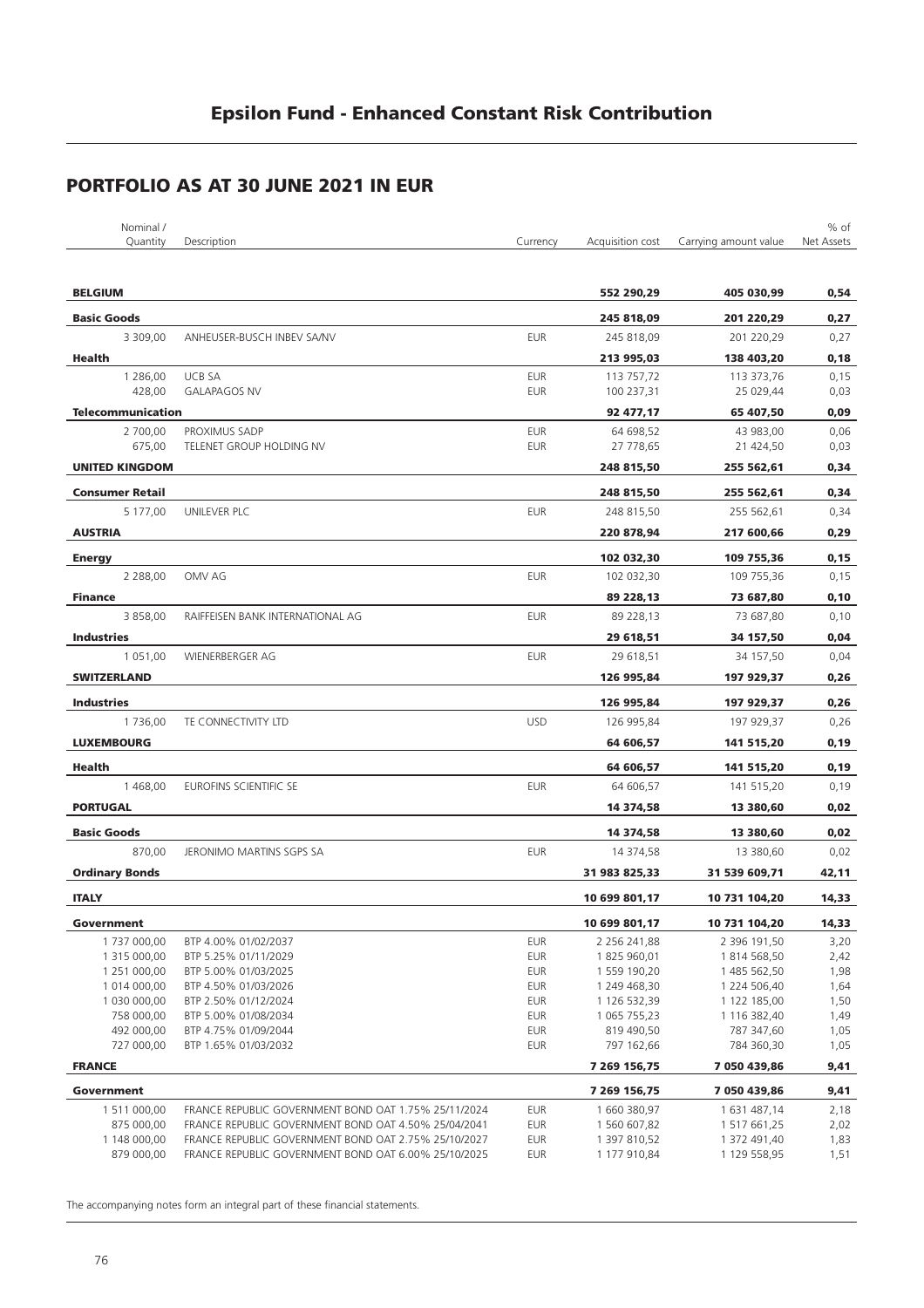| Nominal /                |                                                      |            |                  |                       | % of       |
|--------------------------|------------------------------------------------------|------------|------------------|-----------------------|------------|
| Quantity                 | Description                                          | Currency   | Acquisition cost | Carrying amount value | Net Assets |
|                          |                                                      |            |                  |                       |            |
|                          |                                                      |            |                  |                       |            |
| 491 000,00               | FRANCE REPUBLIC GOVERNMENT BOND OAT 4.75% 25/04/2035 | <b>EUR</b> | 821 194,15       | 787 681,84            | 1,05       |
| 284 000,00               | FRANCE REPUBLIC GOVERNMENT BOND OAT 5.75% 25/10/2032 | <b>EUR</b> | 486 304,25       | 463 939,56            | 0,62       |
| 127 000,00               | FRANCE REPUBLIC GOVERNMENT BOND OAT 1.50% 25/05/2050 | <b>EUR</b> | 164 948,20       | 147 619,72            | 0,20       |
| <b>SPAIN</b>             |                                                      |            | 5 800 796,55     | 5 685 692,17          | 7,59       |
| Government               |                                                      |            | 5 800 796,55     | 5 685 692,17          | 7,59       |
| 1 133 000,00             | SPAIN GOVERNMENT BOND 6.00% 31/01/2029               | <b>EUR</b> | 1 664 583,19     | 1 639 428,34          | 2,19       |
| 733 000.00               | SPAIN GOVERNMENT BOND 5.75% 30/07/2032               | <b>EUR</b> | 1 143 263,20     | 1 149 307,35          | 1,53       |
| 826 000,00               | SPAIN GOVERNMENT BOND 5.90% 30/07/2026               | <b>EUR</b> | 1 116 322,58     | 1 084 504,96          | 1,45       |
| 556 000,00               | SPAIN GOVERNMENT BOND 4.20% 31/01/2037               | <b>EUR</b> | 867 609,74       | 830 891,96            | 1,11       |
| 404 000,00               | SPAIN GOVERNMENT BOND 4.70% 30/07/2041               | <b>EUR</b> | 696 991,84       | 667 969,56            | 0,89       |
| 200 000,00               | SPAIN GOVERNMENT BOND 5.75% 30/07/2032               | <b>EUR</b> | 312 026,00       | 313 590,00            | 0,42       |
|                          |                                                      |            |                  |                       |            |
| <b>GERMANY</b>           |                                                      |            | 4 357 146,67     | 4 298 314,45          | 5,74       |
| Government               |                                                      |            | 4 357 146,67     | 4 298 314,45          | 5,74       |
| 1 403 000,00             | BUNDESREPUBLIK DEUTSCHLAND 0.50% 15/02/2025          | <b>EUR</b> | 1 472 840,48     | 1 463 371,09          | 1,96       |
| 840 000,00               | BUNDESREPUBLIK DEUTSCHLAND 0.50% 15/02/2026          | <b>EUR</b> | 884 674,08       | 884 058,00            | 1,18       |
| 725 000,00               | BUNDESREPUBLIK DEUTSCHLAND 0.25% 15/02/2027          | <b>EUR</b> | 753 210,12       | 757 958,50            | 1,01       |
| 410 000,00               | BUNDESREPUBLIK DEUTSCHLAND 4.00% 04/01/2037          | <b>EUR</b> | 685 066,37       | 668 066,30            | 0,89       |
| 342 000,00               | BUNDESREPUBLIK DEUTSCHLAND 2.50% 04/07/2044          | <b>EUR</b> | 561 355,62       | 524 860,56            | 0,70       |
| <b>BELGIUM</b>           |                                                      |            | 1829878,78       | 1757552,28            | 2,35       |
| Government               |                                                      |            | 1829878,78       | 1 757 552,28          | 2,35       |
| 630 000,00               | KINGDOM OF BELGIUM GOVERNMENT BOND 5.00% 28/03/2035  | <b>EUR</b> | 1 044 918,48     | 1 032 645,60          | 1,38       |
| 436 000,00               | KINGDOM OF BELGIUM GOVERNMENT BOND 3.75% 22/06/2045  | <b>EUR</b> | 784 960,30       | 724 906,68            | 0,97       |
| <b>PORTUGAL</b>          |                                                      |            |                  |                       |            |
|                          |                                                      |            | 877 301,63       | 914 228,04            | 1,22       |
| Government               |                                                      |            | 877 301,63       | 914 228,04            | 1,22       |
| 786 000,00               | PORTUGAL OBRIGACOES DO TESOURO OT 2.875% 21/07/2026  | <b>EUR</b> | 877 301,63       | 914 228,04            | 1,22       |
| <b>AUSTRIA</b>           |                                                      |            | 576 358,31       | 560 549,88            | 0,75       |
| Government               |                                                      |            | 576 358,31       | 560 549,88            | 0,75       |
| 353 000,00               | REPUBLIC OF AUSTRIA GOVERNMENT BOND 3.15% 20/06/2044 | <b>EUR</b> | 576 358,31       | 560 549,88            | 0,75       |
| <b>NETHERLANDS</b>       |                                                      |            | 573 385,47       | 541 728,83            | 0,72       |
|                          |                                                      |            |                  |                       |            |
| Government               |                                                      |            | 573 385,47       | 541 728,83            | 0,72       |
| 243 000.00               | NETHERLANDS GOVERNMENT BOND 4.00% 15/01/2037         | <b>EUR</b> | 410 176,17       | 389 934.81            | 0,52       |
| 94 000,00                | NETHERLANDS GOVERNMENT BOND 2.75% 15/01/2047         | <b>EUR</b> | 163 209,30       | 151 794,02            | 0,20       |
| <b>Zero-Coupon Bonds</b> |                                                      |            | 8 236 902,71     | 8 180 554,06          | 10,92      |
| <b>ITALY</b>             |                                                      |            | 6 513 287,20     | 6 510 410,00          | 8,69       |
| Government               |                                                      |            | 6 513 287,20     | 6 510 410,00          | 8,69       |
| 4 000 000,00             | BOT 0.00% 14/10/2021                                 | EUR        | 4 006 287,20     | 4 004 760,00          | 5,35       |
| 2 500 000,00             | CTZ 0.00% 29/11/2021                                 | <b>EUR</b> | 2 507 000,00     | 2 505 650,00          | 3,34       |
|                          |                                                      |            |                  |                       |            |
| <b>GERMANY</b>           |                                                      |            | 1 010 537,02     | 975 943,50            | 1,30       |
| Government               |                                                      |            | 1 010 537,02     | 975 943,50            | 1,30       |
| 665 000,00               | BUNDESOBLIGATION 0.00% 18/10/2024                    | <b>EUR</b> | 684 022,02       | 679 816,20            | 0,91       |
| 322 000,00               | BUNDESREPUBLIK DEUTSCHLAND 0.00% 15/08/2050          | EUR        | 326 515,00       | 296 127,30            | 0,39       |
| <b>BELGIUM</b>           |                                                      |            | 713 078,49       | 694 200,56            | 0,93       |
| <b>Supranational</b>     |                                                      |            | 713 078,49       | 694 200,56            | 0,93       |
| 692 000,00               | EUROPEAN UNION 0.00% 04/10/2030                      | EUR        | 713 078,49       | 694 200,56            | 0,93       |
|                          |                                                      |            |                  |                       |            |
| <b>Total Portfolio</b>   |                                                      |            | 64 455 024,78    | 73 392 642,14         | 97,98      |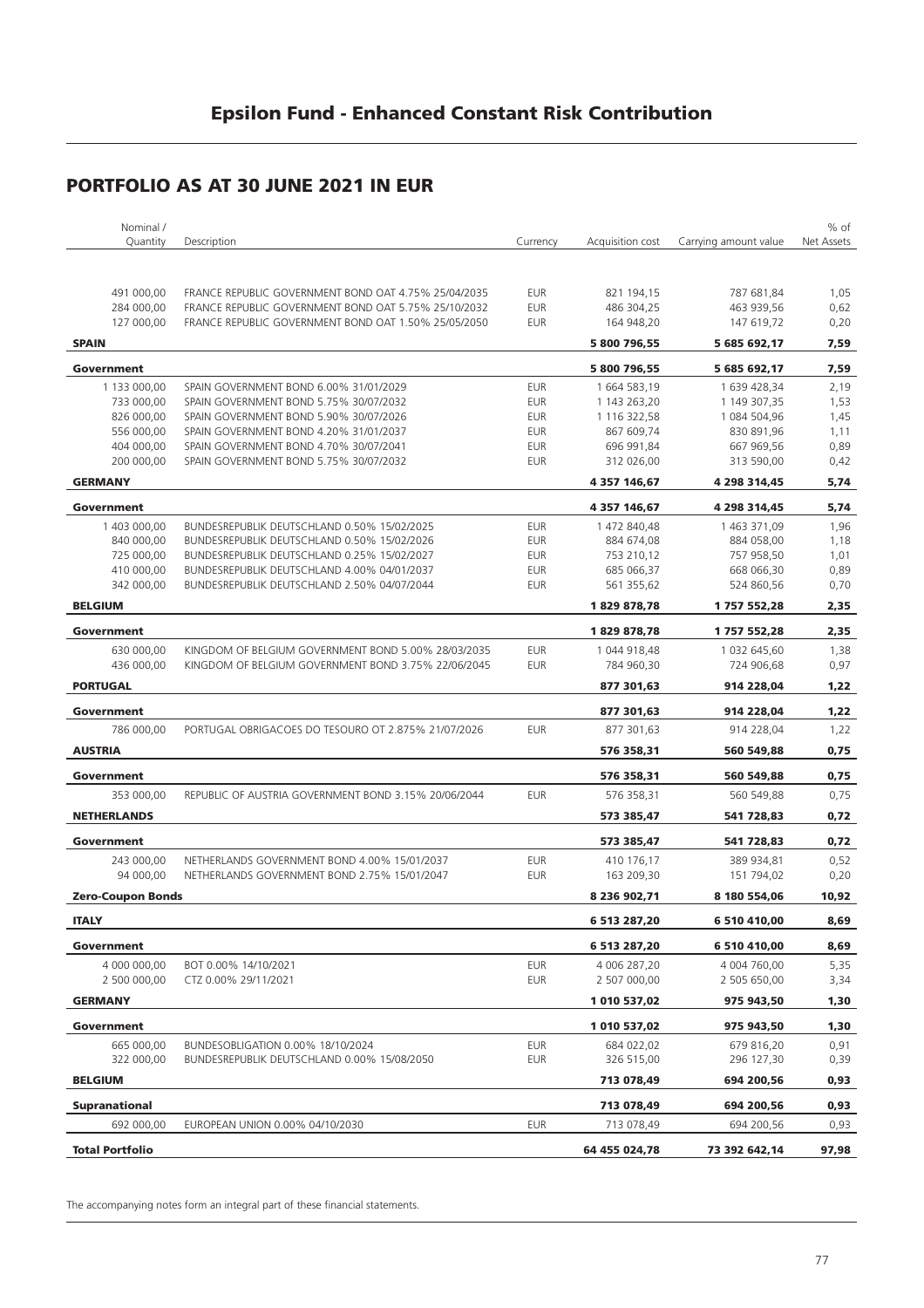# **COMMITMENTS ON FUTURE CONTRACTS AS AT 30 JUNE 2021**

|         |          | Purchase |                                                                     |            |            | Unrealised<br>profit / (loss) | Commitment    |
|---------|----------|----------|---------------------------------------------------------------------|------------|------------|-------------------------------|---------------|
| Size    | Quantity | Sale     | Description                                                         | Maturity   | Currency   | (EUR)                         | (EUR)         |
|         |          |          |                                                                     |            |            |                               |               |
|         |          |          | Total Unrealised profit / (loss) on future contracts and commitment |            |            | (15362,30)                    | 22 688 873,47 |
|         |          |          |                                                                     |            |            |                               |               |
|         |          |          | Unrealised profit on future contracts and commitment                |            |            | 104 340,55                    | 5 801 225,73  |
|         |          |          |                                                                     |            |            |                               |               |
| 10      | (116)    | Sale     | EURO STOXX 50                                                       | 17/09/2021 | <b>EUR</b> | 81 731,15                     | 4 704 380,00  |
| 100 000 | 4        | Purchase | US ULTRA BOND (CBT)                                                 | 21/09/2021 | <b>USD</b> | 21 423,59                     | 649 928,00    |
| 100 000 | 4        | Purchase | US 10YR NOTE                                                        | 21/09/2021 | <b>USD</b> | 1 185,81                      | 446 917,73    |
|         |          |          |                                                                     |            |            |                               |               |
|         |          |          | Unrealised loss on future contracts and commitment                  |            |            | (119702,85)                   | 16 887 647,74 |
|         |          |          |                                                                     |            |            |                               |               |
| 50      | 174      | Purchase | MSCI EMERGING MARKETS                                               | 17/09/2021 | <b>USD</b> | (56045,72)                    | 10 012 441,25 |
| 50      | (21)     | Sale     | <b>S&amp;P 500 EMINI</b>                                            | 17/09/2021 | <b>USD</b> | (51125,70)                    | 3 797 139,52  |
| 100 000 | 28       | Purchase | US 5YR NOTE (CBT)                                                   | 30/09/2021 | <b>USD</b> | (11436,44)                    | 2 914 267,25  |
| 200     | (1)      | Sale     | S&P/TSX 60 INDEX                                                    | 16/09/2021 | CAD        | (1094,99)                     | 163 799,72    |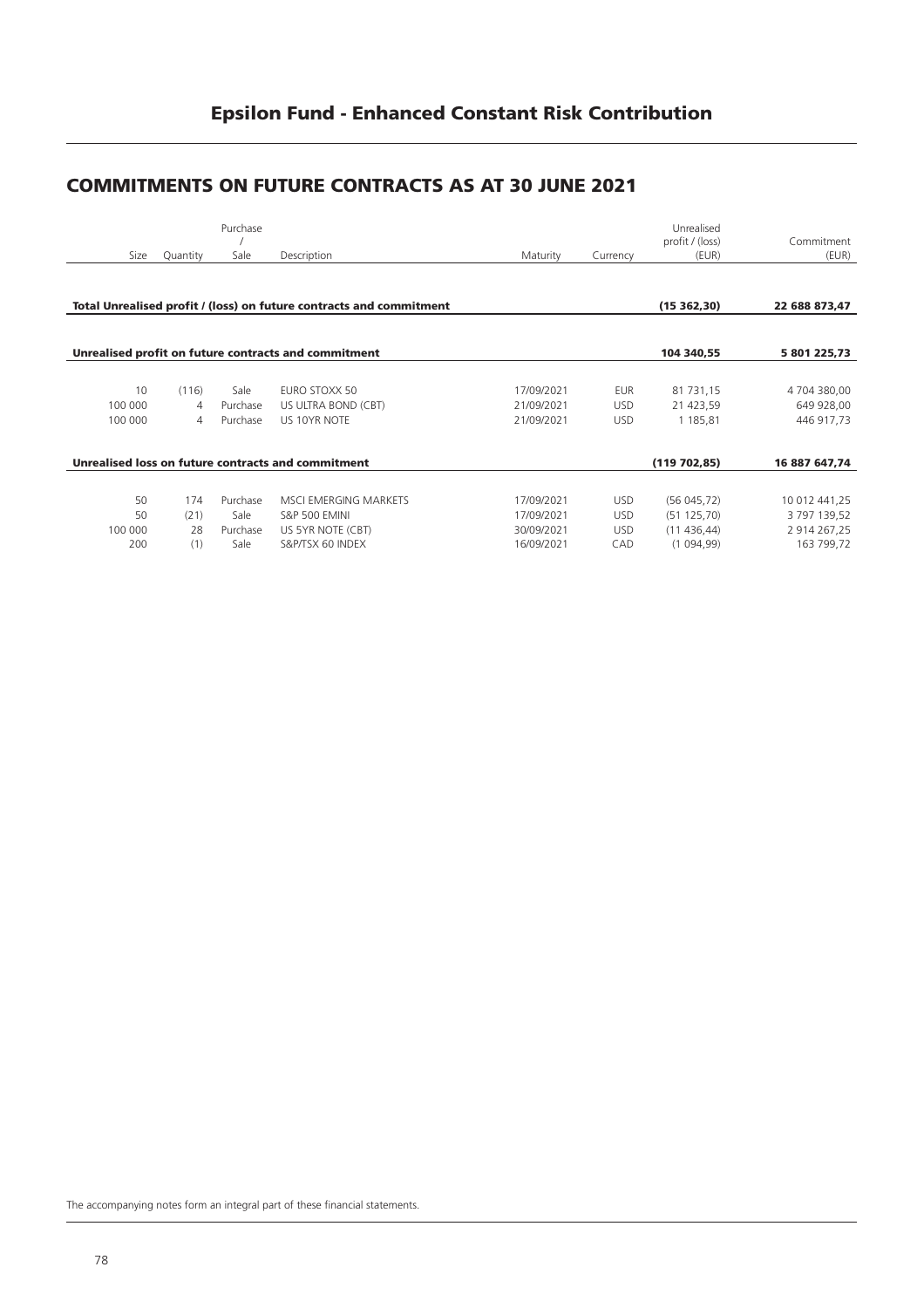# **Epsilon Fund - Enhanced Constant Risk Contribution**

### **OPTION CONTRACTS AS AT 30 JUNE 2021**

| Call/ |                          |  |               | Acquisition Cost Market Value Commitment |       |       |
|-------|--------------------------|--|---------------|------------------------------------------|-------|-------|
|       | Quantity Put Description |  | .<br>Currencv | (EUR)                                    | (EUR) | (EUR) |
|       |                          |  |               |                                          |       |       |
|       |                          |  |               |                                          |       |       |
|       |                          |  |               |                                          |       |       |

| 131 931.00 156 043.00<br>LISTED ON AN OFFICIAL STOCK EXCHANGE |  |            |                       |                          |
|---------------------------------------------------------------|--|------------|-----------------------|--------------------------|
| <b>PURCHASED OPTION CONTRACTS</b>                             |  |            | 131 931.00 156 043.00 |                          |
|                                                               |  |            |                       |                          |
| EURO STOXX 50 PR 3 975,00 16/07/21<br>CALL                    |  | 131 931.00 | 156 043.00            | $\overline{\phantom{a}}$ |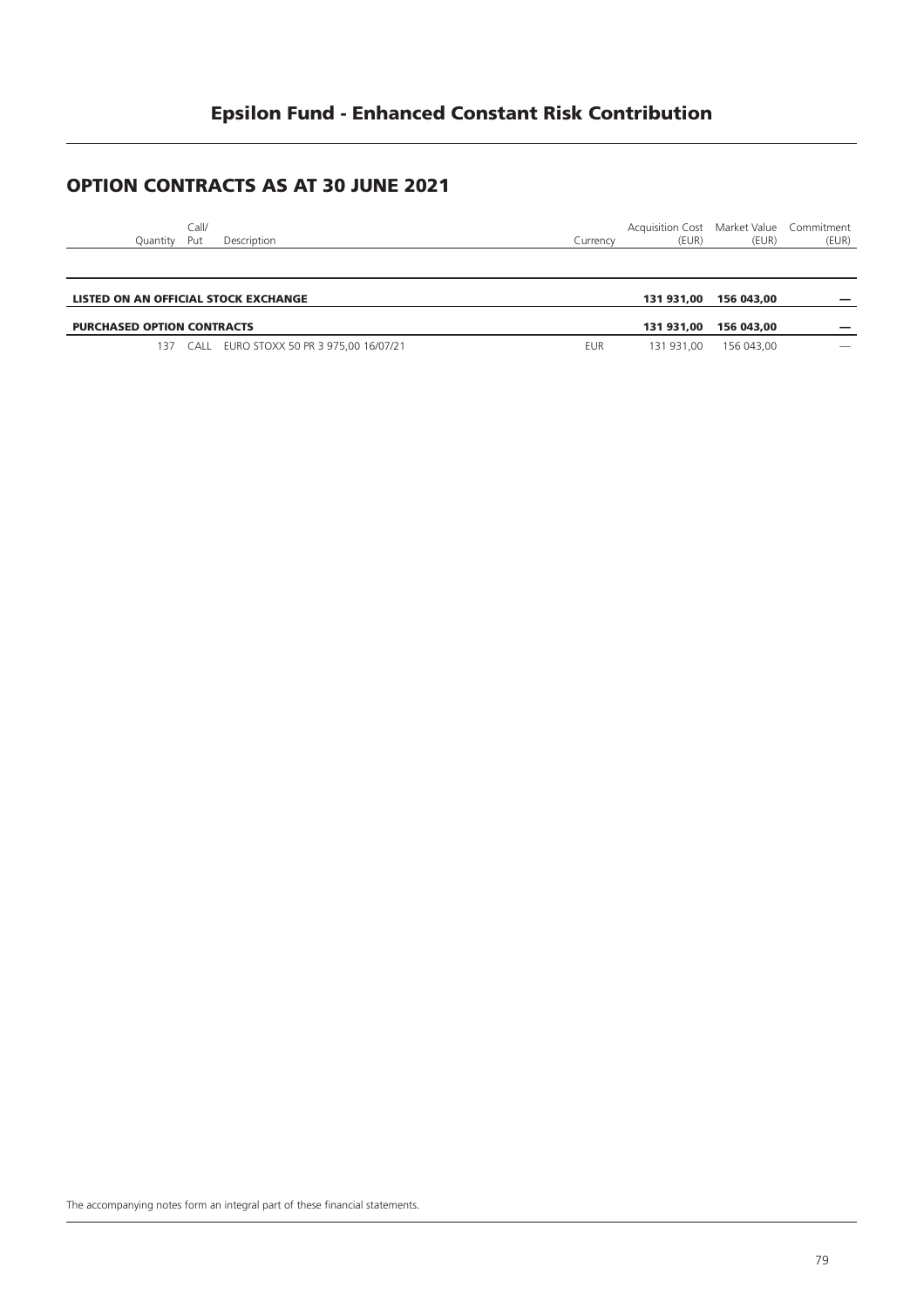# **FORWARD FOREIGN EXCHANGE CONTRACTS AS AT 30 JUNE 2021**

| Maturity                                                               |                                                        | Purchase commitment in<br>Sale commitment in<br>currency<br>currency |                                                           |                                                      | Unrealised profit/(loss)<br>(EUR)                  |
|------------------------------------------------------------------------|--------------------------------------------------------|----------------------------------------------------------------------|-----------------------------------------------------------|------------------------------------------------------|----------------------------------------------------|
| Total Unrealised profit / (loss) on forward foreign exchange contracts |                                                        |                                                                      |                                                           |                                                      | (78162, 28)                                        |
| Unrealised profit on forward foreign exchange contracts                |                                                        |                                                                      |                                                           |                                                      | 287,09                                             |
| 29/10/2021                                                             | 755 651,21                                             | <b>EUR</b>                                                           | 1 112 000,00                                              | CAD                                                  | 287,09                                             |
| Unrealised loss on forward foreign exchange contracts                  | (78449,37)                                             |                                                                      |                                                           |                                                      |                                                    |
| 29/10/2021<br>29/10/2021<br>29/10/2021<br>29/10/2021                   | 6 935 745,19<br>6 955 682,25<br>14 140 000.00<br>90,49 | <b>EUR</b><br><b>EUR</b><br><b>SEK</b><br><b>EUR</b>                 | 8 305 000,00<br>8 300 000,00<br>1 395 527.69<br>12 000.00 | <b>USD</b><br><b>USD</b><br><b>EUR</b><br><b>JPY</b> | (49701,37)<br>(25 558, 74)<br>(3188,70)<br>(0, 56) |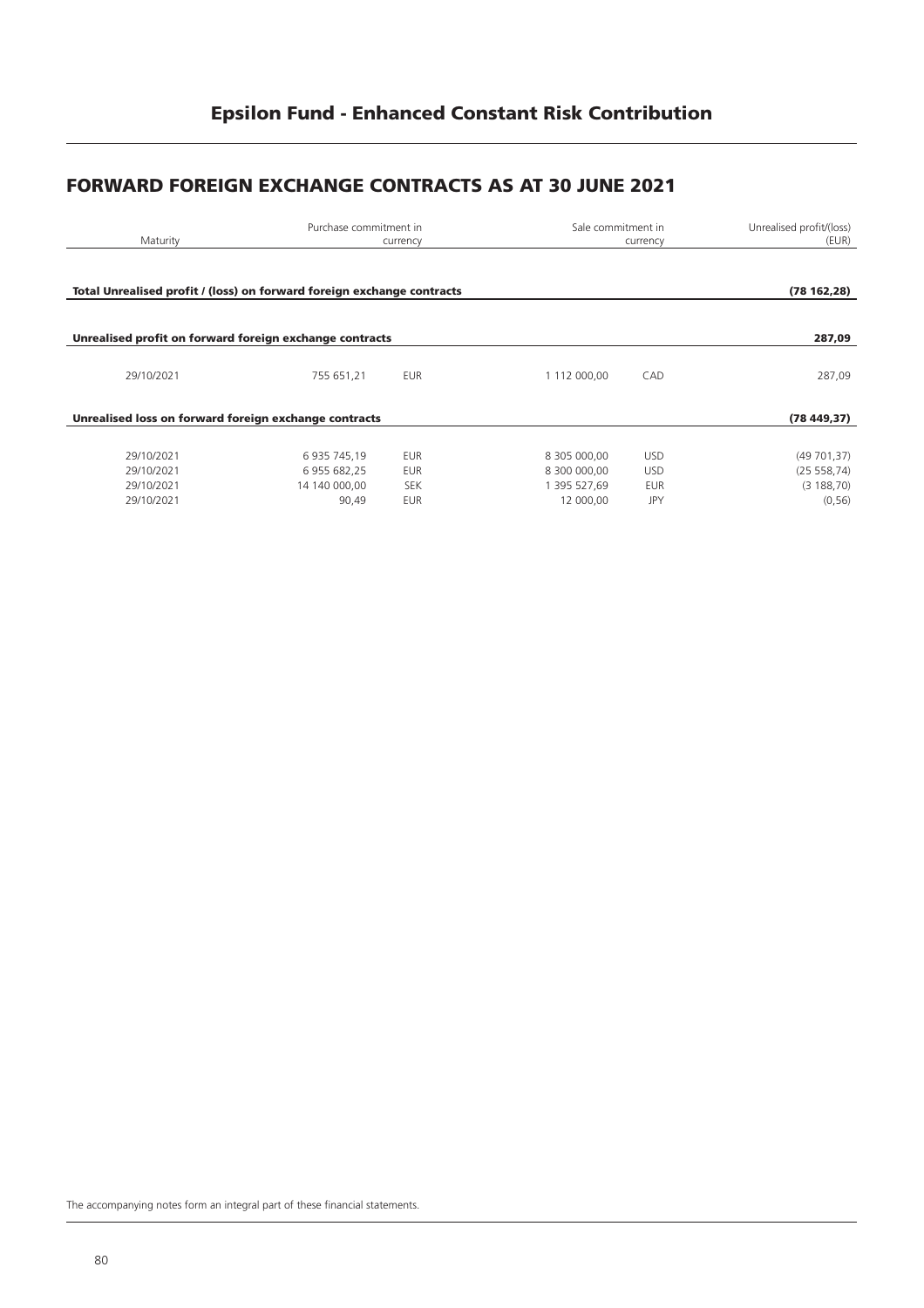### **STATEMENT OF NET ASSETS AS AT 30 JUNE 2021 IN EUR**

| <b>Assets</b>                         |                 | <b>Notes</b>                    |                   |
|---------------------------------------|-----------------|---------------------------------|-------------------|
| Investments in securities             |                 | (Note 2)                        | 83 265 012,20     |
| <b>Banks</b>                          |                 | (Note 3)                        | 1 449 444,68      |
| Other banks and broker accounts       |                 | (Notes 2, 3, 9)                 | 6 610 745,95      |
| Swap premium paid                     |                 | (Notes 2, 9)                    | 1 085 906,06      |
| Unrealised profit on future contracts |                 | (Notes 2, 9)                    | 363 656,20        |
| Unrealised profit on swap contracts   |                 | (Notes 2, 9)                    | 14 278,28         |
| Interest receivable on swap contracts |                 | (Notes 2, 9)                    | 10 038,05         |
| Other interest receivable             |                 |                                 | 537 864,25        |
| Other assets                          |                 |                                 | 2 2 8 2 , 9 3     |
| <b>Total assets</b>                   |                 |                                 | 93 339 228,60     |
| <b>Liabilities</b>                    |                 |                                 |                   |
| Bank overdrafts                       |                 | (Note 3)                        | (349, 47)         |
| Swap premium received                 |                 | (Notes 2, 9)                    | (918241,18)       |
| Unrealised loss on future contracts   |                 | (Notes 2, 9)                    | (18972,92)        |
| Unrealised loss on swap contracts     |                 | (Notes 2, 9)                    | (38434, 14)       |
| Interest payable on swap contracts    |                 | (Notes 2, 9)                    | (14055,21)        |
| Other liabilities                     |                 |                                 | (47773, 44)       |
| <b>Total liabilities</b>              |                 |                                 | (1037826,36)      |
| <b>Total net assets</b>               |                 |                                 | 92 301 402.24     |
|                                       | <b>Currency</b> | <b>Net Asset Value per Unit</b> | Units outstanding |
| Class   Units                         | <b>EUR</b>      | 101,41                          | 910 184,559       |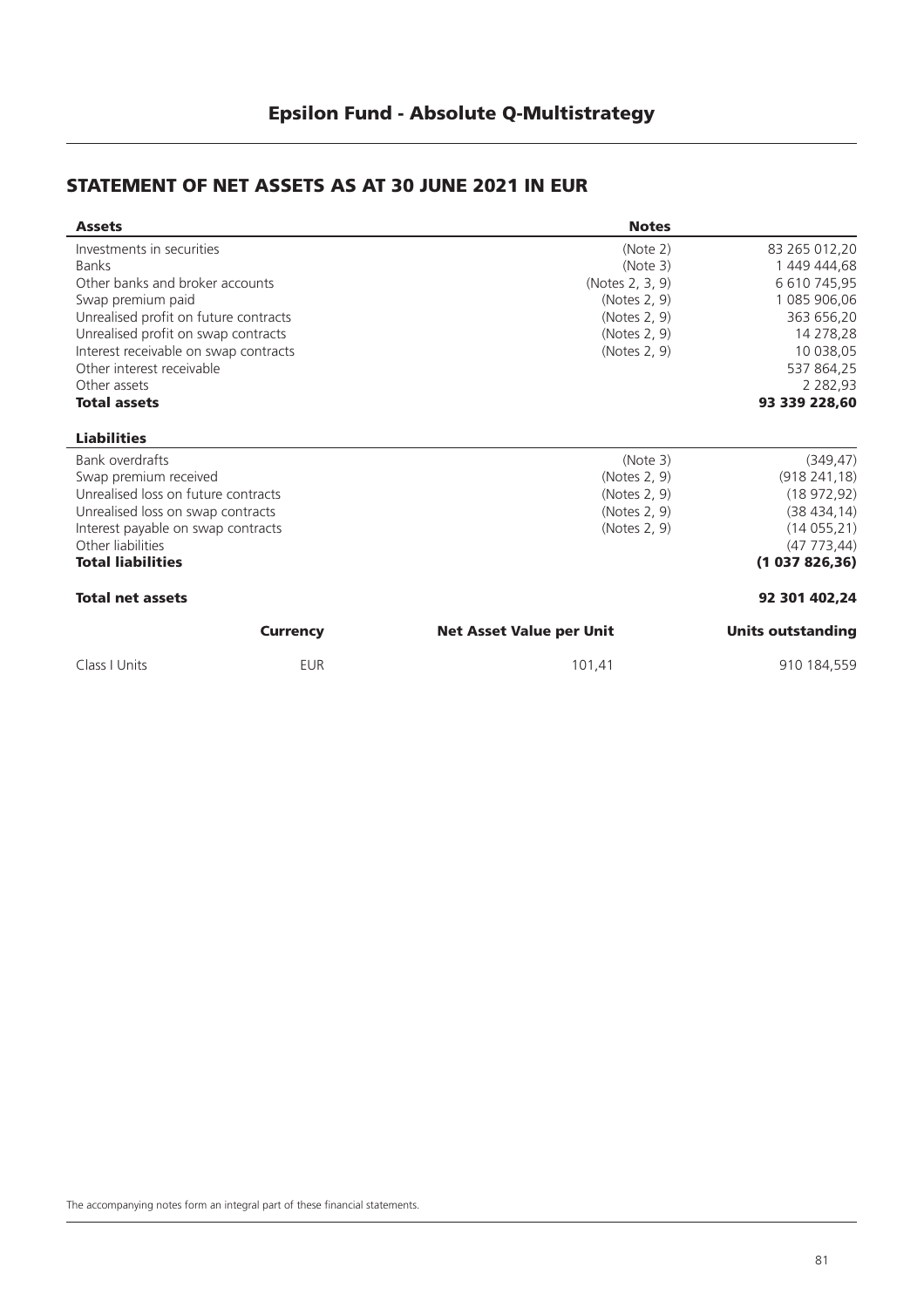### **STATEMENT OF CHANGES IN NET ASSETS FOR THE PERIOD ENDED 30 JUNE 2021 IN EUR**

| Net assets at the beginning of the period                            | <b>Notes</b> | 96 629 977,00 |
|----------------------------------------------------------------------|--------------|---------------|
| Net income from investments                                          | (Note 2)     | 529 538,32    |
| Interest received on swap contracts                                  | (Notes 2, 9) | 170 447,18    |
| <b>Total income</b>                                                  |              | 699 985,50    |
| Management fee                                                       | (Note 6)     | (188599, 67)  |
| Depositary and paying agent fee                                      | (Note 8)     | (12 013, 78)  |
| Subscription tax                                                     | (Note 4)     | (4684,78)     |
| Interest paid on swap contracts                                      | (Notes 2, 9) | (86 189, 90)  |
| Other charges and taxes                                              | (Notes 5, 8) | (44546, 45)   |
| <b>Total expenses</b>                                                |              | (336034,58)   |
| Net investment income / (loss)                                       |              | 363 950,92    |
| Net realised profit / (loss) on sales of investments, currencies and |              |               |
| other financial instruments                                          | (Notes 2, 9) | 328 924,05    |
| Change in unrealised appreciation / (depreciation) on                |              |               |
| - investments                                                        | (Note 2)     | (514523,48)   |
| - forward foreign exchange contracts                                 | (Notes 2, 9) | 113 830,94    |
| - foreign currencies                                                 | (Note 2)     | 11 637,09     |
| - future contracts                                                   | (Notes 2, 9) | 147 794,27    |
| - swap contracts                                                     | (Notes 2, 9) | (119047, 69)  |
| Net result of operations for the period                              |              | 332 566,10    |
| Subscriptions for the period                                         |              | 81 691,00     |
| Redemptions for the period                                           |              | (4742831,86)  |
| Net assets at the end of the period                                  |              | 92 301 402,24 |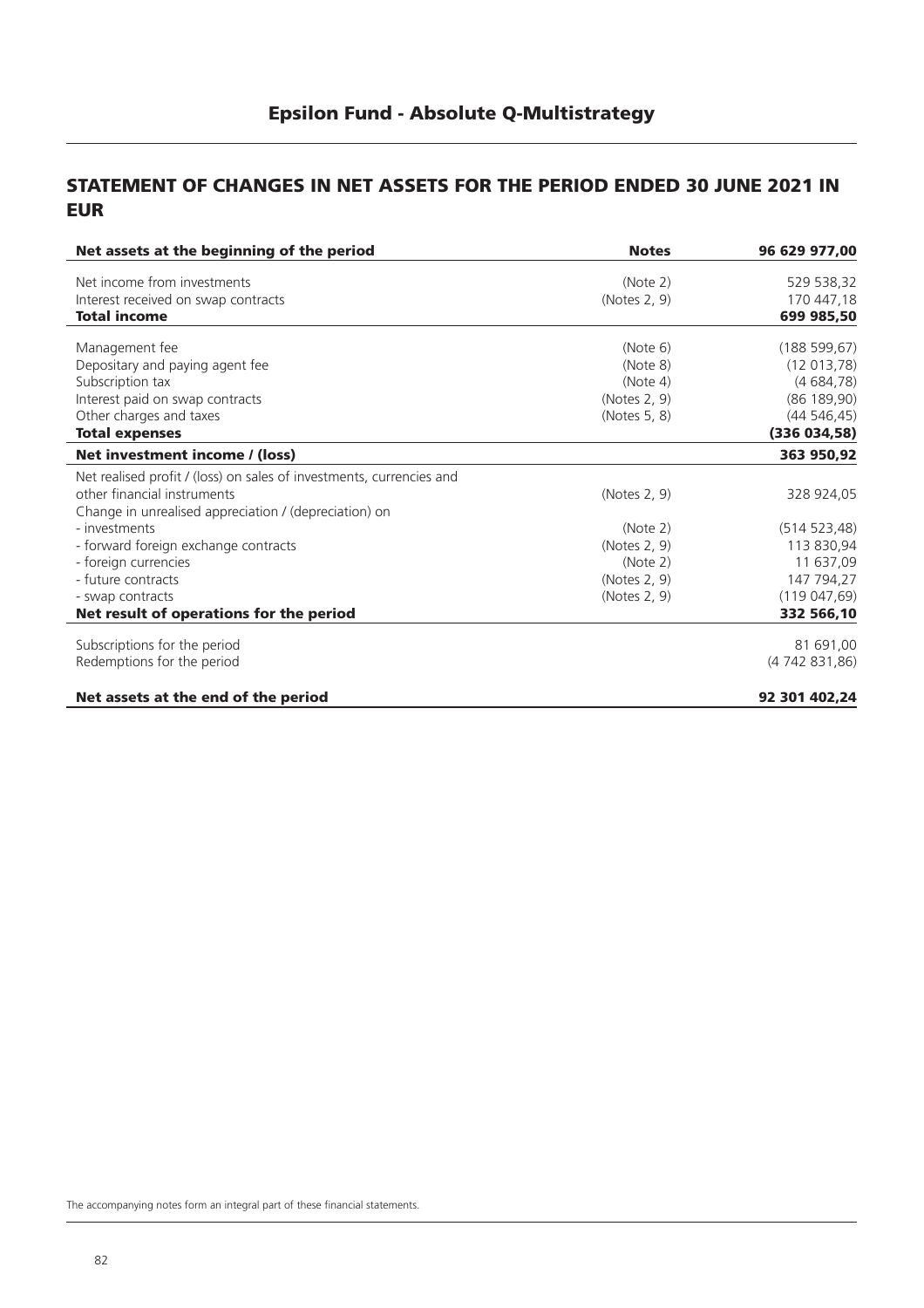| Nominal /<br>the contract of the contract of the contract of |             |          |                  |                       | $%$ of     |
|--------------------------------------------------------------|-------------|----------|------------------|-----------------------|------------|
| <b>Juantity</b>                                              | Description | Currencv | Acauisition cost | Carrying amount value | Net Assets |
|                                                              |             |          |                  |                       |            |

| <b>PORTFOLIO</b>              |                                                                                  | 84 134 304,04 | 83 265 012,20 | 90,21         |       |
|-------------------------------|----------------------------------------------------------------------------------|---------------|---------------|---------------|-------|
|                               | <b>TRANSFERABLE SECURITIES AND MONEY MARKET INSTRUMENTS ADMITTED TO OFFICIAL</b> |               |               |               |       |
| <b>STOCK EXCHANGE LISTING</b> |                                                                                  |               | 84 134 304,04 | 83 265 012,20 | 90,21 |
| <b>Ordinary Bonds</b>         |                                                                                  |               | 57 039 761,04 | 56 238 289,20 | 60,93 |
| <b>ITALY</b>                  |                                                                                  |               | 30 281 320,51 | 29 596 851,00 | 32,06 |
| Government                    |                                                                                  |               | 25 431 404,00 | 24 735 160,00 | 26,80 |
| 5 600 000,00                  | BTP 4.75% 01/09/2021                                                             | <b>EUR</b>    | 6 459 320,00  | 5 649 280,00  | 6,12  |
| 4 800 000,00                  | BTP 0.65% 15/10/2023                                                             | <b>EUR</b>    | 4 928 136,00  | 4 905 120,00  | 5,32  |
| 4 800 000,00                  | BTP 0.95% 01/03/2023                                                             | <b>EUR</b>    | 4 945 584,00  | 4 904 640,00  | 5,31  |
| 4 800 000,00                  | BTP 0.30% 15/08/2023                                                             | <b>EUR</b>    | 4 877 268,00  | 4 863 360,00  | 5,27  |
| 4 400 000.00                  | BTP 0.35% 01/11/2021                                                             | <b>EUR</b>    | 4 221 096,00  | 4 412 760,00  | 4,78  |
| <b>Finance</b>                |                                                                                  |               | 4 849 916,51  | 4 861 691,00  | 5,26  |
| 1 400 000,00                  | AMCO - ASSET MANAGEMENT CO SPA 1.50% 17/07/2023                                  | <b>EUR</b>    | 1 434 784,00  | 1 445 192,00  | 1,56  |
| 600 000,00                    | FCA BANK SPA 0.625% 24/11/2022                                                   | <b>EUR</b>    | 600 424,80    | 606 138,00    | 0,66  |
| 600 000,00                    | UNICREDIT SPA 0.325% 19/01/2026                                                  | <b>EUR</b>    | 599 346,00    | 599 058,00    | 0,65  |
| 500 000,00                    | INTESA SANPAOLO SPA 2.125% 26/05/2025                                            | <b>EUR</b>    | 537 600,00    | 537 010,00    | 0,58  |
| 500 000,00                    | MEDIOBANCA BANCA DI CREDITO FINANZIARIO SPA 1.125%                               | <b>EUR</b>    | 521 500,00    | 518 160,00    | 0,56  |
|                               | 15/07/2025                                                                       |               |               |               |       |
| 400 000,00                    | UNIONE DI BANCHE ITALIANE SPA 2.625% 20/06/2024                                  | <b>EUR</b>    | 426 636,00    | 428 336,00    | 0,46  |
| 400 000,00                    | BANCO BPM SPA 2.50% 21/06/2024                                                   | <b>EUR</b>    | 423 000,00    | 423 816,00    | 0,46  |
| 300 000,00                    | BANCO BPM SPA 2.00% 08/03/2022                                                   | <b>EUR</b>    | 306 625,71    | 303 981,00    | 0,33  |
| <b>SPAIN</b>                  |                                                                                  |               | 3 569 800,00  | 3 577 983,00  | 3,88  |
|                               |                                                                                  |               |               |               |       |
| <b>Finance</b>                |                                                                                  |               | 3 148 980,00  | 3 157 975,00  | 3,42  |
| 600 000,00                    | SANTANDER CONSUMER FINANCE SA 0.875% 30/05/2023                                  | <b>EUR</b>    | 612 120,00    | 613 014,00    | 0,66  |
| 600 000,00                    | CAIXABANK SA 0.625% 01/10/2024                                                   | <b>EUR</b>    | 608 700.00    | 609 618,00    | 0,66  |
| 500 000,00                    | BANCO BILBAO VIZCAYA ARGENTARIA SA 1.125% 28/02/2024                             | <b>EUR</b>    | 508 280,00    | 515 965,00    | 0,56  |
| 500 000,00                    | BANCO BILBAO VIZCAYA ARGENTARIA SA 0.375% 02/10/2024                             | <b>EUR</b>    | 506 200,00    | 506 715,00    | 0,55  |
| 500 000,00                    | SANTANDER CONSUMER FINANCE SA 0.375% 17/01/2025                                  | <b>EUR</b>    | 507 000,00    | 505 995,00    | 0,55  |
| 400 000,00                    | CAIXABANK SA 0.75% 18/04/2023                                                    | <b>EUR</b>    | 406 680,00    | 406 668,00    | 0,44  |
| <b>Telecommunication</b>      |                                                                                  |               | 420 820,00    | 420 008,00    | 0,46  |
| 400 000,00                    | CELLNEX TELECOM SA 2.375% 16/01/2024                                             | <b>EUR</b>    | 420 820,00    | 420 008,00    | 0,46  |
| <b>GREECE</b>                 |                                                                                  |               | 2 581 200,00  | 2 523 720,00  | 2,73  |
| Government                    |                                                                                  |               | 2 581 200,00  | 2 523 720,00  | 2,73  |
| 2 400 000,00                  | HELLENIC REPUBLIC GOVERNMENT BOND 4.375% 01/08/2022                              | <b>EUR</b>    | 2 581 200,00  | 2 523 720,00  | 2,73  |
| <b>CHINA</b>                  |                                                                                  |               | 1989060,00    | 2 006 300,00  | 2,17  |
| <b>Finance</b>                |                                                                                  |               | 1989060,00    | 2 006 300,00  | 2,17  |
| 1 000 000,00                  | CHINA CONSTRUCTION BANK CORP 0.05% 22/10/2022                                    | <b>EUR</b>    | 993 760,00    | 1 003 430,00  | 1,09  |
| 1 000 000,00                  | BANK OF CHINA LTD 0.25% 17/04/2022                                               | <b>EUR</b>    | 995 300,00    | 1 002 870,00  | 1,08  |
| <b>NETHERLANDS</b>            |                                                                                  |               | 1838350,00    | 1826 007,00   | 1,98  |
| Health                        |                                                                                  |               | 955 950,00    | 949 619,00    | 1,03  |
|                               |                                                                                  |               |               |               |       |
| 700 000,00                    | MYLAN NV 2.25% 22/11/2024                                                        | <b>EUR</b>    | 755 950,00    | 747 733,00    | 0,81  |
| 200 000,00                    | UPJOHN FINANCE BV 0.816% 23/06/2022                                              | EUR           | 200 000,00    | 201 886,00    | 0,22  |
| <b>Energy</b>                 |                                                                                  |               | 449 000,00    | 448 788,00    | 0,49  |
| 400 000,00                    | PETROBRAS GLOBAL FINANCE BV 4.75% 14/01/2025                                     | <b>EUR</b>    | 449 000,00    | 448 788,00    | 0,49  |
| <b>Basic Goods</b>            |                                                                                  |               | 433 400,00    | 427 600,00    | 0,46  |
| 400 000,00                    | BAT NETHERLANDS FINANCE BV 2.375% 07/10/2024                                     | EUR           | 433 400,00    | 427 600,00    | 0,46  |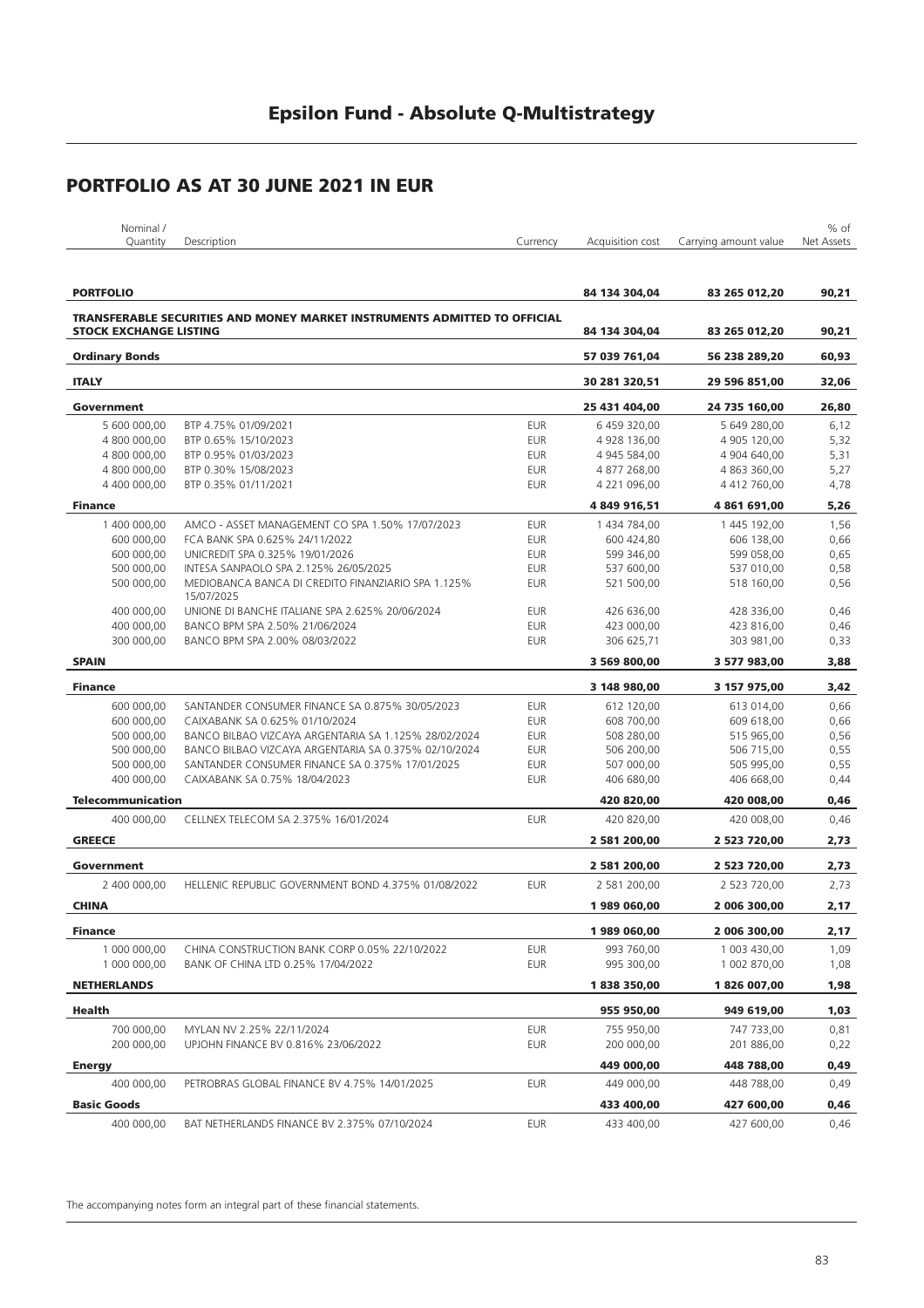| Nominal /                |                                                              |            |                  |                       | % of       |
|--------------------------|--------------------------------------------------------------|------------|------------------|-----------------------|------------|
| Quantity                 | Description                                                  | Currency   | Acquisition cost | Carrying amount value | Net Assets |
| <b>LUXEMBOURG</b>        |                                                              |            | 1814205,37       | 1821367,00            | 1,97       |
| <b>Health</b>            |                                                              |            | 1 111 609,00     | 1 115 235,00          | 1,21       |
| 1 100 000,00             | BECTON DICKINSON EURO FINANCE SARL 0.632% 04/06/2023         | <b>EUR</b> | 1 111 609,00     | 1 115 235,00          | 1,21       |
| <b>Telecommunication</b> |                                                              |            | 702 596,37       | 706 132,00            | 0,76       |
| 700 000,00               | CK HUTCHISON GROUP TELECOM FINANCE SA 0.375%<br>17/10/2023   | <b>EUR</b> | 702 596,37       | 706 132.00            | 0,76       |
| <b>FRANCE</b>            |                                                              |            | 1739389,00       | 1734809,00            | 1,88       |
| <b>Finance</b>           |                                                              |            | 1 437 229,00     | 1434 506,00           | 1,55       |
| 800 000,00               | BPCE SA 1.00% 01/04/2025                                     | <b>EUR</b> | 832 720,00       | 827 192,00            | 0,89       |
| 300 000,00               | BANQUE FEDERATIVE DU CREDIT MUTUEL SA 0.50% 16/11/2022       | <b>EUR</b> | 299 103,00       | 303 903,00            | 0,33       |
| 300 000,00               | PSA BANQUE FRANCE SA 0.625% 10/10/2022                       | <b>EUR</b> | 305 406,00       | 303 411,00            | 0,33       |
| <b>Consumer Retail</b>   |                                                              |            | 302 160,00       | 300 303,00            | 0,33       |
| 300 000,00               | RCI BANQUE SA 0.625% 10/11/2021                              | <b>EUR</b> | 302 160,00       | 300 303,00            | 0,33       |
| <b>UNITED STATES</b>     |                                                              |            | 1648990,00       | 1641295,00            | 1,78       |
| <b>Basic Goods</b>       |                                                              |            | 1 133 300,00     | 1 128 090,00          | 1,22       |
| 600 000,00               | KRAFT HEINZ FOODS CO 2.00% 30/06/2023                        | <b>EUR</b> | 623 100,00       | 620 460,00            | 0,67       |
| 500 000,00               | ALTRIA GROUP INC 1.00% 15/02/2023                            | <b>EUR</b> | 510 200,00       | 507 630,00            | 0,55       |
|                          |                                                              |            |                  |                       |            |
| <b>Finance</b>           |                                                              |            | 515 690,00       | 513 205,00            | 0,56       |
| 500 000,00               | GOLDMAN SACHS GROUP INC 1.375% 15/05/2024                    | <b>EUR</b> | 515 690,00       | 513 205,00            | 0,56       |
| <b>UNITED KINGDOM</b>    |                                                              |            | 1 544 570,00     | 1 542 456,00          | 1,67       |
| <b>Basic Goods</b>       |                                                              |            | 1 239 575,00     | 1 232 829,00          | 1,34       |
| 700 000,00               | IMPERIAL BRANDS FINANCE PLC 1.125% 14/08/2023                | <b>EUR</b> | 713 160,00       | 714 294,00            | 0,78       |
| 500 000,00               | BAT INTERNATIONAL FINANCE PLC 2.375% 19/01/2023              | <b>EUR</b> | 526 415,00       | 518 535,00            | 0,56       |
| <b>Finance</b>           |                                                              |            | 304 995,00       | 309 627,00            | 0,33       |
| 300 000,00               | NATWEST MARKETS PLC 1.00% 28/05/2024                         | <b>EUR</b> | 304 995,00       | 309 627,00            | 0,33       |
| <b>GERMANY</b>           |                                                              |            | 1 278 975,00     | 1 273 060,00          | 1,38       |
| <b>Consumer Retail</b>   |                                                              |            | 753 900,00       | 747 705,00            | 0,81       |
| 700 000,00               | VOLKSWAGEN LEASING GMBH 2.625% 15/01/2024                    | <b>EUR</b> | 753 900,00       | 747 705,00            | 0,81       |
| <b>Industries</b>        |                                                              |            | 525 075,00       | 525 355,00            | 0,57       |
| 500 000,00               | HEIDELBERGCEMENT AG 1.50% 07/02/2025                         | <b>EUR</b> | 525 075,00       | 525 355,00            | 0,57       |
| <b>KAZAKHSTAN</b>        |                                                              |            | 1 033 430,00     | 1 035 210,00          | 1,12       |
|                          |                                                              |            |                  |                       |            |
| Government               |                                                              |            | 1 033 430,00     | 1 035 210,00          | 1,12       |
| 1 000 000,00             | KAZAKHSTAN GOVERNMENT INTERNATIONAL BOND 1.55%<br>09/11/2023 | <b>EUR</b> | 1 033 430,00     | 1 035 210,00          | 1,12       |
| <b>TURKEY</b>            |                                                              |            | 1 016 300,00     | 1 012 890,00          | 1,10       |
| Government               |                                                              |            | 1 016 300,00     | 1 012 890,00          | 1,10       |
| 1 000 000,00             | TURKEY GOVERNMENT INTERNATIONAL BOND 4.35%<br>12/11/2021     | <b>EUR</b> | 1 016 300,00     | 1 012 890,00          | 1,10       |
| <b>INDIA</b>             |                                                              |            | 1 013 600,00     | 1 000 960,00          | 1,08       |
| <b>Energy</b>            |                                                              |            | 1 013 600,00     | 1 000 960,00          | 1,08       |
| 1 000 000,00             | ONGC VIDESH LTD 2.75% 15/07/2021                             | <b>EUR</b> | 1 013 600,00     | 1 000 960,00          | 1,08       |
| <b>BULGARIA</b>          |                                                              |            | 1 013 210,00     | 994 930,20            | 1,08       |
| <b>Multi-Utilities</b>   |                                                              |            | 1 013 210,00     | 994 930,20            | 1,08       |
| 990 000,00               | BULGARIAN ENERGY HOLDING EAD 4.875% 02/08/2021               | <b>EUR</b> | 1 013 210,00     | 994 930,20            | 1,08       |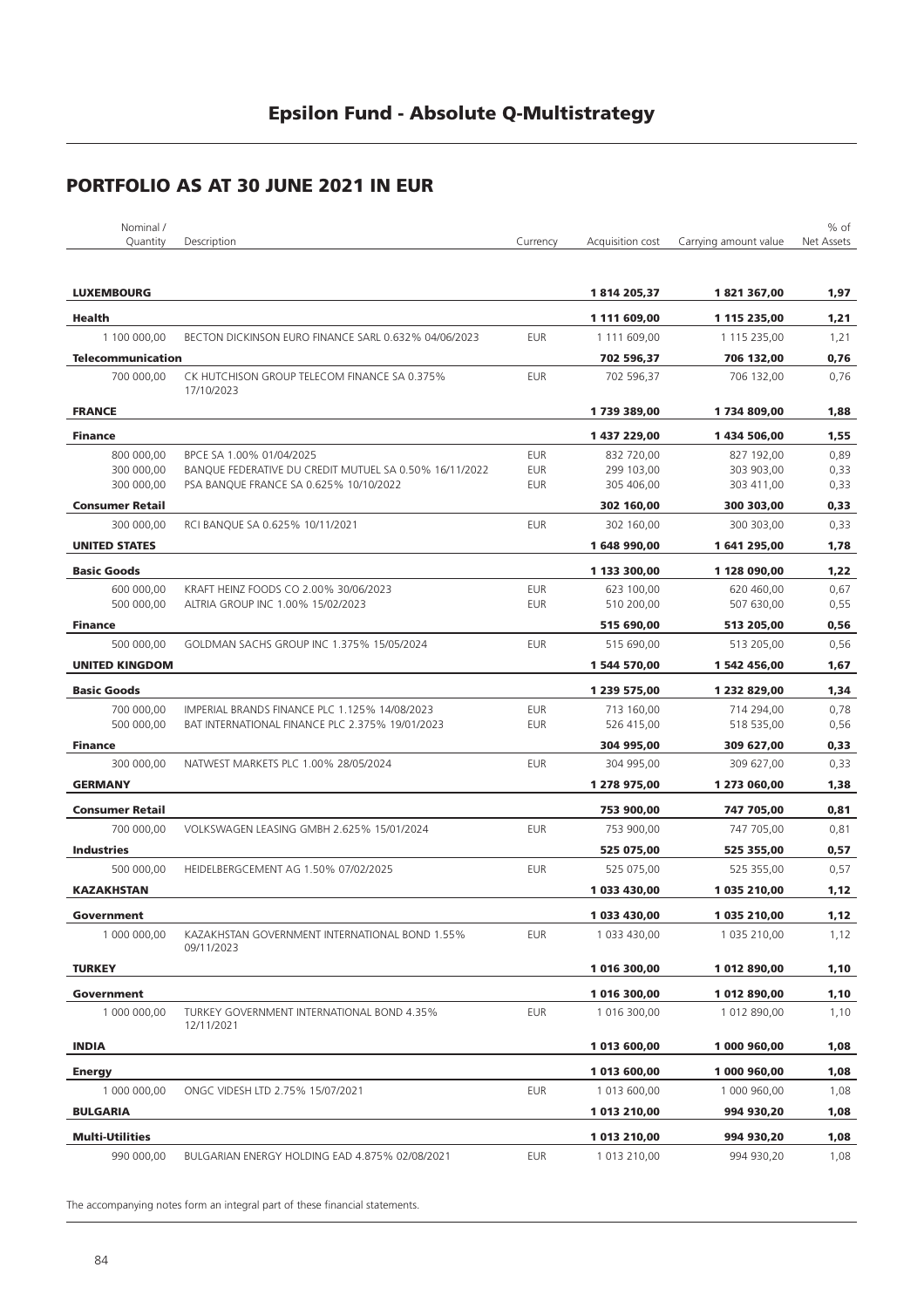| Nominal /                  |                                                                          |                   |                            |                            | % of         |
|----------------------------|--------------------------------------------------------------------------|-------------------|----------------------------|----------------------------|--------------|
| Quantity                   | Description                                                              | Currency          | Acquisition cost           | Carrying amount value      | Net Assets   |
|                            |                                                                          |                   |                            |                            |              |
| <b>MOROCCO</b>             |                                                                          |                   | 983 510,00                 | 984 375,00                 | 1,07         |
| Government                 |                                                                          |                   | 983 510,00                 | 984 375,00                 | 1,07         |
| 900 000,00                 | MOROCCO GOVERNMENT INTERNATIONAL BOND 3.50%<br>19/06/2024                | <b>EUR</b>        | 983 510,00                 | 984 375,00                 | 1,07         |
| <b>MACEDONIA</b>           |                                                                          |                   | 877 882,50                 | 868 400,00                 | 0,94         |
| Government                 |                                                                          |                   | 877 882,50                 | 868 400.00                 | 0,94         |
| 700 000,00                 | NORTH MACEDONIA GOVERNMENT INTERNATIONAL BOND<br>5.625% 26/07/2023       | <b>EUR</b>        | 775 612,50                 | 768 145,00                 | 0,83         |
| 100 000,00                 | NORTH MACEDONIA GOVERNMENT INTERNATIONAL BOND<br>3.975% 24/07/2021       | <b>EUR</b>        | 102 270,00                 | 100 255,00                 | 0,11         |
| <b>JERSEY</b>              |                                                                          |                   | 722 786,66                 | 716 203,00                 | 0,78         |
| <b>Raw materials</b>       |                                                                          |                   | 722 786,66                 | 716 203,00                 | 0,78         |
| 400 000,00                 | GLENCORE FINANCE EUROPE LTD 1.875% 13/09/2023                            | <b>EUR</b>        | 419 066,66                 | 414 556,00                 | 0,45         |
| 300 000,00                 | GLENCORE FINANCE EUROPE LTD 1.625% 18/01/2022                            | <b>EUR</b>        | 303 720,00                 | 301 647,00                 | 0,33         |
| <b>IRELAND</b>             |                                                                          |                   | 547 025,00                 | 535 650,00                 | 0,58         |
| <b>Industries</b>          |                                                                          |                   | 547 025,00                 | 535 650,00                 | 0,58         |
| 500 000.00                 | RUSSIAN RAILWAYS VIA RZD CAPITAL PLC 4.60% 06/03/2023                    | <b>EUR</b>        | 547 025,00                 | 535 650,00                 | 0,58         |
| <b>INDONESIA</b>           |                                                                          |                   | 529 250,00                 | 525 000,00                 | 0,57         |
| Government                 |                                                                          |                   | 529 250,00                 | 525 000,00                 | 0,57         |
| 500 000,00                 | INDONESIA GOVERNMENT INTERNATIONAL BOND 2.625%<br>14/06/2023             | <b>EUR</b>        | 529 250,00                 | 525 000,00                 | 0,57         |
| <b>EGYPT</b>               |                                                                          |                   | 418 200,00                 | 417 556,00                 | 0,45         |
| Government                 |                                                                          |                   | 418 200,00                 | 417 556,00                 | 0,45         |
| 400 000,00                 | EGYPT GOVERNMENT INTERNATIONAL BOND 4.75% 11/04/2025                     | <b>EUR</b>        | 418 200,00                 | 417 556,00                 | 0,45         |
| <b>ROMANIA</b>             |                                                                          |                   | 300 180,00                 | 302 091,00                 | 0,33         |
| <b>Finance</b>             |                                                                          |                   | 300 180,00                 | 302 091,00                 | 0,33         |
| 300 000,00                 | UNICREDIT LEASING SA 0.502% 18/10/2022                                   | <b>EUR</b>        | 300 180,00                 | 302 091,00                 | 0,33         |
| <b>PHILIPPINES</b>         |                                                                          |                   | 298 527,00                 | 301 176,00                 | 0,33         |
| Government                 |                                                                          |                   | 298 527,00                 | 301 176,00                 | 0,33         |
| 300 000,00                 | PHILIPPINE GOVERNMENT INTERNATIONAL BOND 0.25%<br>28/04/2025             | <b>EUR</b>        | 298 527,00                 | 301 176,00                 | 0,33         |
| <b>Floating Rate Notes</b> |                                                                          |                   | 7774 591,00                | 7731923,00                 | 8,38         |
| <b>UNITED KINGDOM</b>      |                                                                          |                   | 2 314 260,00               | 2 291 595,00               | 2,48         |
| <b>Finance</b>             |                                                                          |                   | 2 314 260,00               | 2 291 595,00               | 2,48         |
| 800 000,00                 | BARCLAYS PLC REG FRN 02/04/2025                                          | <b>EUR</b>        | 883 920,00                 | 871 800,00                 | 0,94         |
| 600 000,00                 | LLOYDS BANKING GROUP PLC FRN 12/11/2025                                  | EUR               | 607 680,00                 | 608 844,00                 | 0,66         |
| 500 000,00                 | ROYAL BANK OF SCOTLAND GROUP PLC FRN 08/03/2023                          | EUR               | 519 000,00                 | 507 405,00                 | 0,55         |
| 300 000,00                 | LLOYDS BANKING GROUP PLC FRN 15/01/2024                                  | EUR               | 303 660,00                 | 303 546,00                 | 0,33         |
| <b>SWITZERLAND</b>         |                                                                          |                   | 1976 636,00                | 1959024,00                 | 2,12         |
| <b>Finance</b>             |                                                                          |                   | 1976 636,00                | 1959024,00                 | 2,12         |
| 1 000 000,00<br>900 000,00 | UBS GROUP AG FRN 17/04/2025<br>CREDIT SUISSE GROUP AG REG FRN 17/07/2025 | <b>EUR</b><br>EUR | 1 038 980,00<br>937 656,00 | 1 034 850,00<br>924 174,00 | 1,12<br>1,00 |
|                            |                                                                          |                   |                            |                            |              |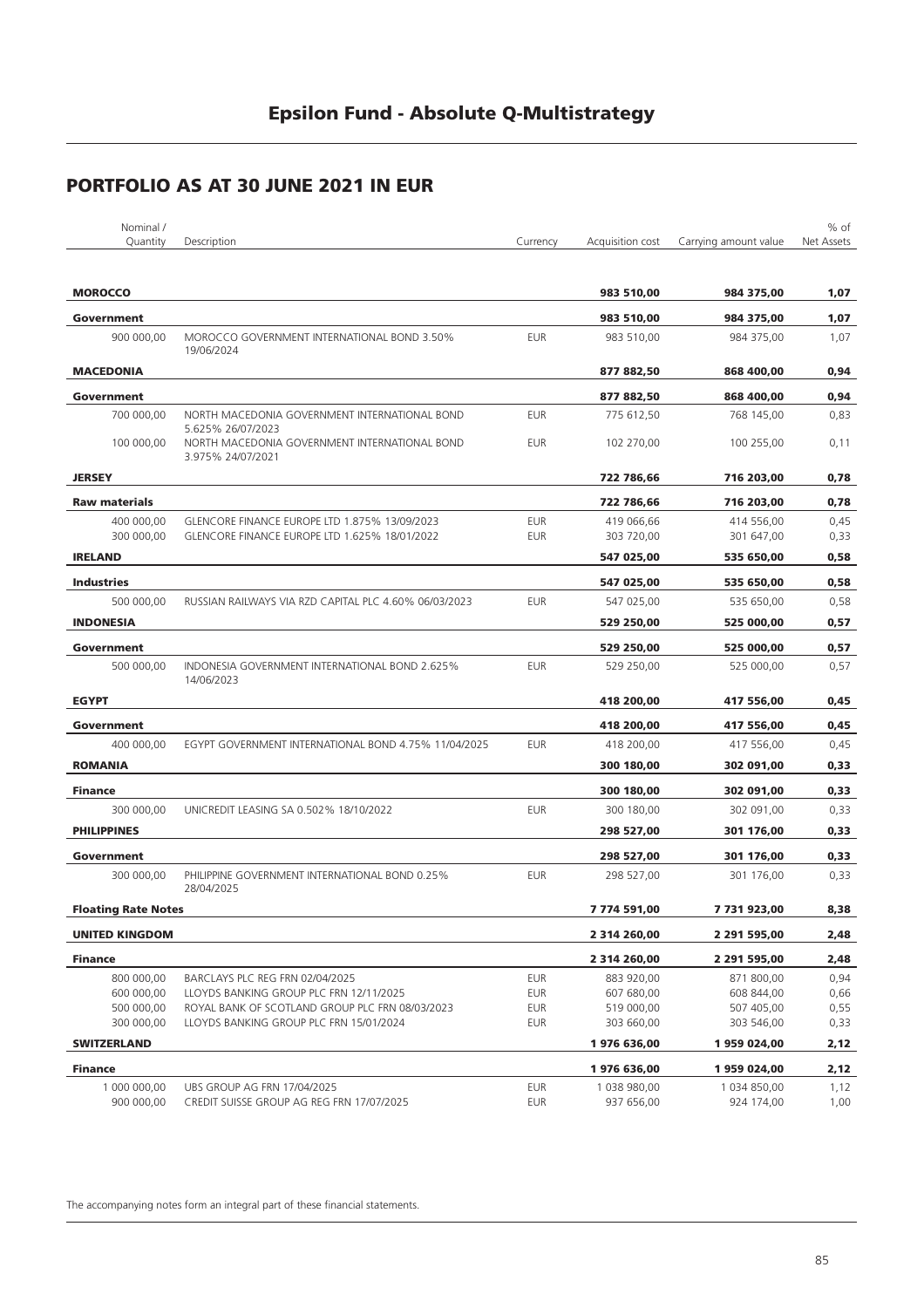| Nominal /<br>Quantity    | Description                                                   | Currency   | Acquisition cost | Carrying amount value | $%$ of<br>Net Assets |
|--------------------------|---------------------------------------------------------------|------------|------------------|-----------------------|----------------------|
|                          |                                                               |            |                  |                       |                      |
|                          |                                                               |            |                  |                       |                      |
| <b>UNITED STATES</b>     |                                                               |            | 1854775.00       | 1851392,00            | 2,01                 |
| <b>Finance</b>           |                                                               |            | 1854775,00       | 1851392,00            | 2,01                 |
| 1 000 000,00             | MORGAN STANLEY FRN 26/07/2024                                 | <b>EUR</b> | 1 016 175,00     | 1 016 040,00          | 1,10                 |
| 800 000.00               | CITIGROUP INC FRN 06/07/2026                                  | <b>EUR</b> | 838 600,00       | 835 352,00            | 0,91                 |
| <b>FRANCE</b>            |                                                               |            | 1 329 160,00     | 1 328 406,00          | 1,44                 |
| <b>Finance</b>           |                                                               |            | 1 329 160,00     | 1 328 406,00          | 1,44                 |
| 700 000,00               | BNP PARIBAS SA FRN 15/07/2025                                 | <b>EUR</b> | 709 380.00       | 709 212.00            | 0,77                 |
| 600 000.00               | CREDIT AGRICOLE SA FRN 22/04/2026                             | <b>EUR</b> | 619 780,00       | 619 194,00            | 0,67                 |
| <b>ITALY</b>             |                                                               |            | 299 760,00       | 301 506,00            | 0,33                 |
| <b>Finance</b>           |                                                               |            | 299 760,00       | 301 506,00            | 0,33                 |
| 300 000,00               | MEDIOBANCA BANCA DI CREDITO FINANZIARIO SPA FRN<br>18/05/2022 | <b>EUR</b> | 299 760,00       | 301 506,00            | 0,33                 |
| <b>Zero-Coupon Bonds</b> |                                                               |            | 19 319 952,00    | 19 294 800,00         | 20,90                |
| <b>ITALY</b>             |                                                               |            | 19 319 952,00    | 19 294 800,00         | 20,90                |
| Government               |                                                               |            | 19 319 952,00    | 19 294 800,00         | 20,90                |
| 9 600 000,00             | CTZ 0.00% 28/09/2022                                          | <b>EUR</b> | 9 656 220.00     | 9 648 768,00          | 10,45                |
| 4 800 000,00             | BTP 0.00% 15/04/2024                                          | <b>EUR</b> | 4 836 912,00     | 4 825 920,00          | 5,23                 |
| 4 800 000,00             | CTZ 0.00% 30/05/2022                                          | <b>EUR</b> | 4 826 820,00     | 4 820 112,00          | 5,22                 |
| <b>Total Portfolio</b>   |                                                               |            | 84 134 304,04    | 83 265 012,20         | 90,21                |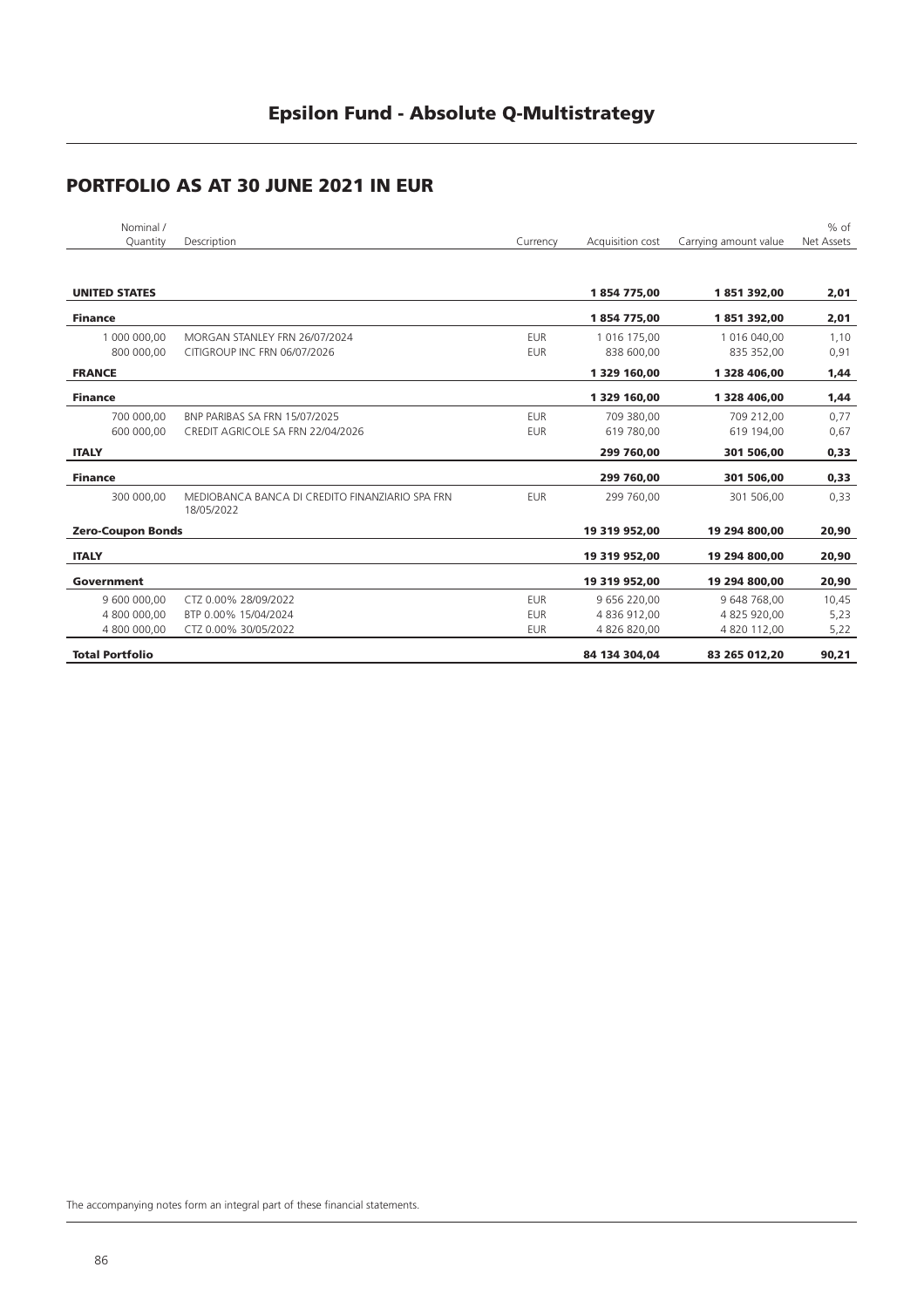# **Epsilon Fund - Absolute Q-Multistrategy**

### **COMMITMENTS ON FUTURE CONTRACTS AS AT 30 JUNE 2021**

|         |                  | Purchase |                                                                     |            |            | Unrealised<br>profit / (loss) | Commitment    |
|---------|------------------|----------|---------------------------------------------------------------------|------------|------------|-------------------------------|---------------|
|         | Size<br>Quantity | Sale     | Description                                                         | Maturity   | Currency   | (EUR)                         | (EUR)         |
|         |                  |          |                                                                     |            |            |                               |               |
|         |                  |          | Total Unrealised profit / (loss) on future contracts and commitment |            |            | 344 683,28                    | 34 393 517,68 |
|         |                  |          |                                                                     |            |            |                               |               |
|         |                  |          | Unrealised profit on future contracts and commitment                |            |            | 363 656,20                    | 27 689 751,73 |
|         |                  |          |                                                                     |            |            |                               |               |
|         | 50<br>70         | Purchase | <b>S&amp;P 500 EMINI</b>                                            | 17/09/2021 | <b>USD</b> | 201 197,30                    | 12 657 131,73 |
|         | 10<br>(184)      | Sale     | EURO STOXX 50                                                       | 17/09/2021 | <b>EUR</b> | 124 558,90                    | 7 462 120,00  |
| 100 000 | 50               | Purchase | <b>EURO BTP</b>                                                     | 08/09/2021 | <b>EUR</b> | 37 900,00                     | 7 570 500,00  |
|         |                  |          | Unrealised loss on future contracts and commitment                  |            |            | (18972,92)                    | 6 703 765,95  |
|         |                  |          |                                                                     |            |            |                               |               |
| 100 000 | (60)             | Sale     | US 10YR NOTE (CBT)                                                  | 21/09/2021 | <b>USD</b> | (18972,92)                    | 6 703 765,95  |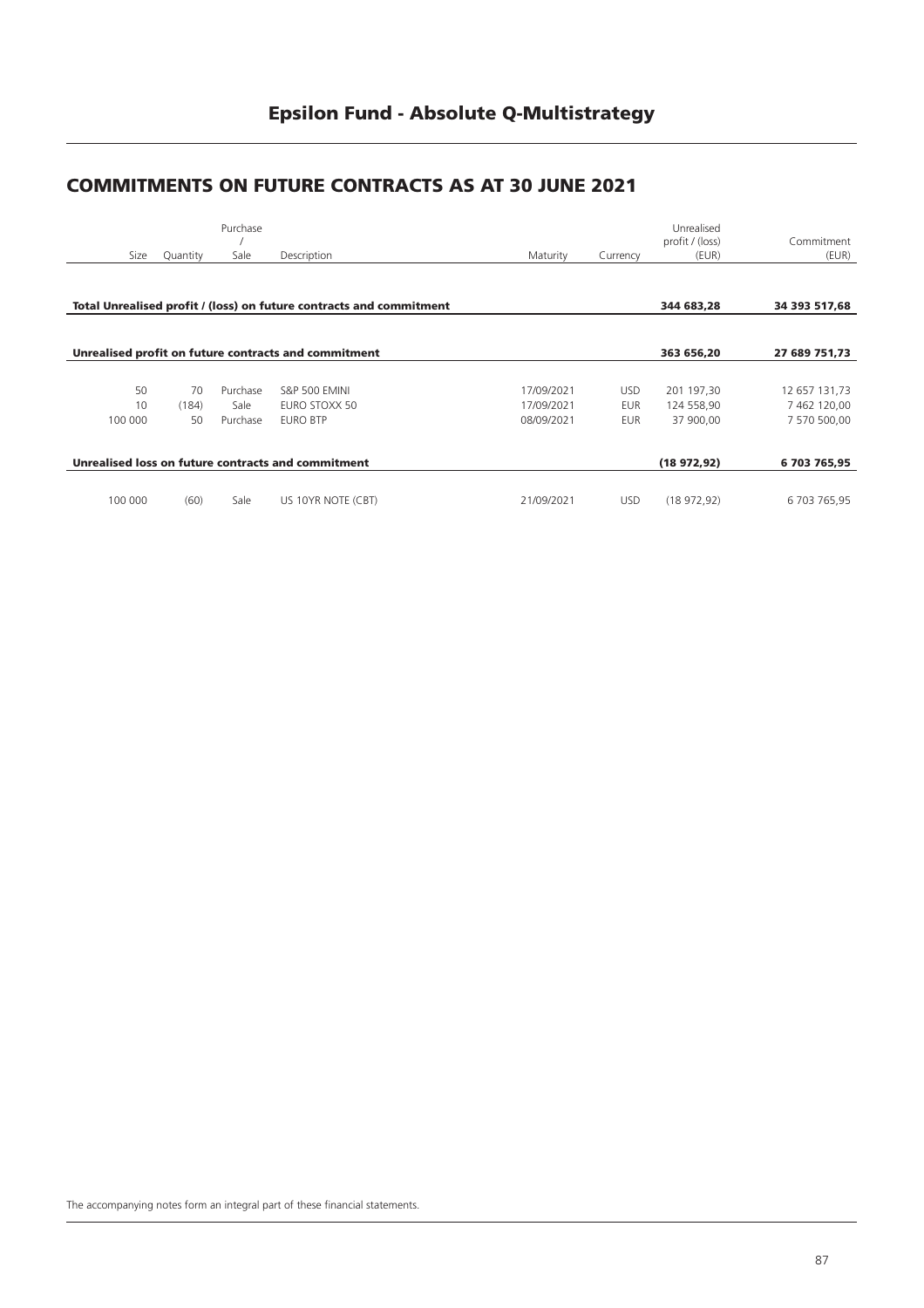# **SWAP CONTRACTS AS AT 30 JUNE 2021**

| Underlying name                                    | Currency   | Position | Notional     | Counterparty                    | Maturity   | Interest<br>receivable/<br>(payable) (EUR) | Unrealised<br>profit / (loss)<br>(EUR) |
|----------------------------------------------------|------------|----------|--------------|---------------------------------|------------|--------------------------------------------|----------------------------------------|
| (4017, 16)<br><b>CREDIT DEFAULT SWAP CONTRACTS</b> |            |          |              |                                 |            |                                            | (24155,86)                             |
|                                                    |            |          |              | CITIGROUP GLOBAL MARKETS EUROPE |            |                                            |                                        |
| CDX.NA.IG.36                                       | <b>USD</b> |          | 9 100 000,00 | AG                              | 20/06/2026 | 2 121.38                                   | 4 7 1 3 . 9 1                          |
| <b>ITRAXX EUROPE CROSSOVER</b>                     |            |          |              |                                 |            |                                            |                                        |
| SERIES 33 VERSION 2                                | <b>USD</b> |          | 9 100 000,00 | <b>JP MORGAN AG</b>             | 20/06/2026 | (10606.92)                                 | (13175,74)                             |
| <b>ITRAXX EUROPE CROSSOVER</b>                     |            |          |              |                                 |            |                                            |                                        |
| SERIES 35 VERSION 1                                | <b>EUR</b> |          | 5 700 000,00 | <b>JP MORGAN AG</b>             | 20/06/2026 | 7916.67                                    | 9 5 6 4 . 3 7                          |
| <b>ITRAXX EUROPE CROSSOVER</b>                     |            |          |              | CITIGROUP GLOBAL MARKETS EUROPE |            |                                            |                                        |
| SERIES 35 VERSION 1                                | <b>USD</b> |          | 8 000 000,00 | AG                              | 20/06/2026 | (1864.96)                                  | (22 233, 60)                           |
| <b>ITRAXX EUROPE SERIES</b>                        |            |          |              | CITIGROUP GLOBAL MARKETS EUROPE |            |                                            |                                        |
| 35 VERSION 1                                       | <b>EUR</b> |          | 5 700 000,00 | AG                              | 20/06/2026 | (1583,33)                                  | (3024,80)                              |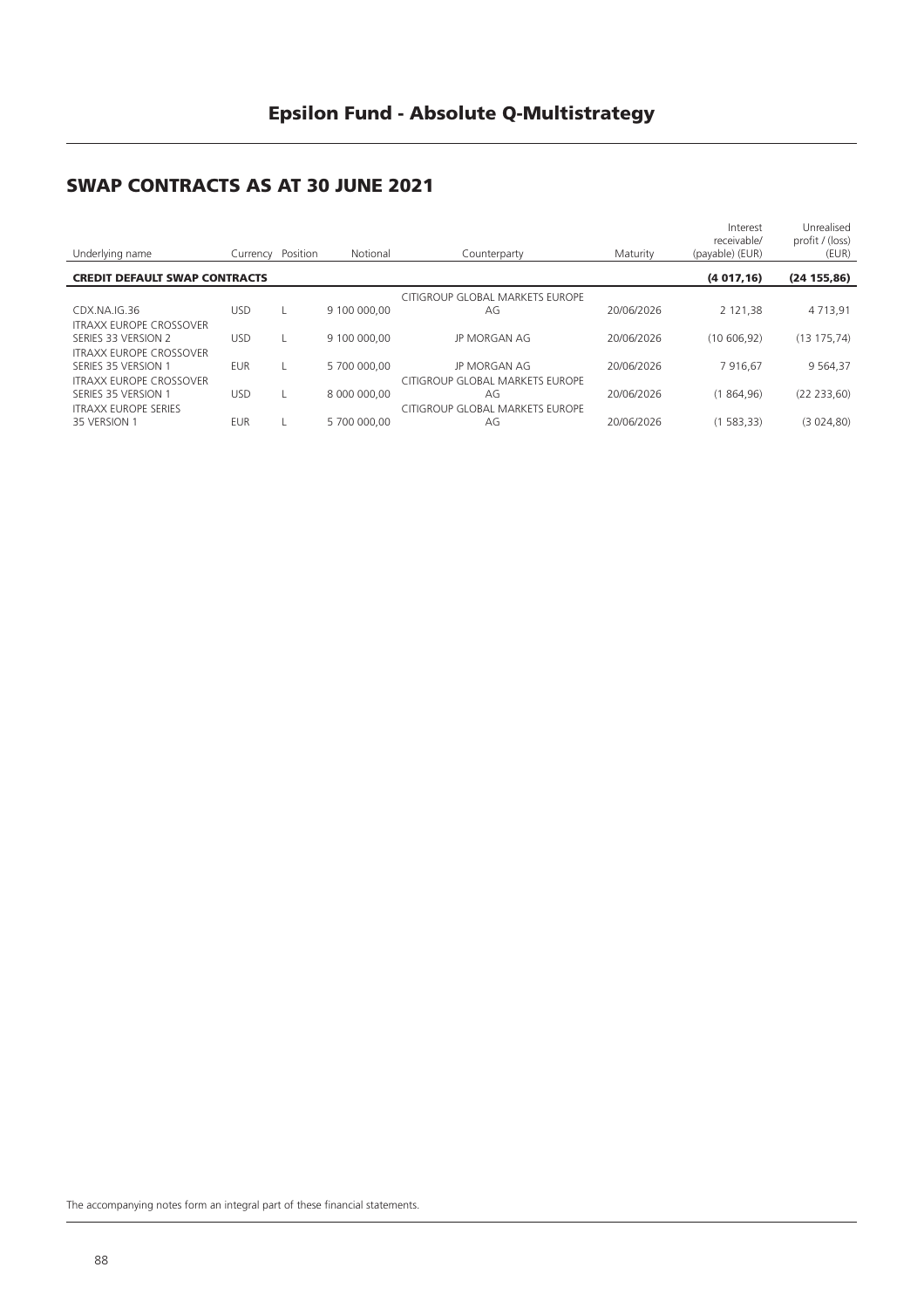### **1. ACTIVITY**

Epsilon Fund (hereafter referred to as the "Fund") was established in the Grand Duchy of Luxembourg on 21 April 2008 in accordance with Part I of the Law of 20 December 2002 as amended on Undertakings for Collective Investment ("UCI"). The Fund was governed by Part I of the Law of 20 December 2002 as amended until 30 June 2011. Since 1 July 2011 the Fund is governed by the Luxembourg Law of 17 December 2010 on UCI. The Fund, by virtue of being a common fund in transferable securities, does not possess legal personality.

The Fund is a joint ownership of transferable securities and other financial assets as authorized by the law, managed by the Management Company on the basis of the risk spreading principle, on behalf of and in the sole interest of the co-owners (the "Unitholders"), who are committed only to the extent of their investment.

Its assets are owned jointly and indivisibly by the Unitholders and constitute a holding separate from the Management Company's holdings. All of the jointly owned Units have equal rights. There is no maximum limit set on the amount of wealth or the number of Units of jointly owned property which comprise the net assets of the Fund. The minimum net assets of the Fund are to be at least EUR 1 250 000,00.

The respective rights and obligations of the Unitholders, the Management Company and the Depositary Bank are defined in the Management Regulations and laws. By agreement with the Depositary Bank and pursuant to the Laws of the Grand Duchy of Luxembourg, the Management Company may make amendments in the Management Regulations if it considers useful for the interest of Unitholders. These amendments are published in the "Mémorial, Recueil des Sociétés et Associations" and, in principle, become effective as of the time of their publication.

In order to offer investments with different levels of risks, Epsilon Fund is subdivided into a range of Sub-Funds.

The Board of Directors decided in 2017 that the financial year of the Fund will not end any longer on 31 March, but on 31 December of each year.

### **2. SUMMARY OF SIGNIFICANT ACCOUNTING POLICIES**

The Fund keeps the books of each Sub-Fund in its respective currency and the financial statements were prepared in EUR in accordance with the Luxembourg regulations relating to Undertakings for Collective Investment and in particular using the following valuation rules:

a) Valuation of investment securities

Investment securities, including zero-coupon bonds and money market instruments, quoted on an official stock exchange or on another regulated market are valued according to the last known price and, in the event of being quoted on several markets, according to the last known price of the principal market.

Valuation of investment securities, including zero-coupon bonds and money market instruments, not quoted on an official stock exchange or on another regulated market, is fixed in a reasonable way on the basis of the sale prices anticipated cautiously and in good faith, or in the absence of a market value, according to the probable value in the reasonable estimation of the Board of Directors of the Management Company.

Liquid asset, short-term money market instruments or any short-term debt or debt-related instruments are valued at nominal value plus any accrued interest or on a amortised cost basis, provided a regular review of the portfolio holdings is performed to detect any material deviation between the net assets calculated using these methods and these calculated using market quotations. If a deviation exists, which may result in a material dilution or unfair result to Unitholders, appropriate corrective actions will be taken including, if necessary, the calculation of the net assets value by using available market quotations.

The value of each investment in open-ended investment funds, either listed or not, is based on the last known Net Asset Value on the Valuation Day.

b) Net realised profit / (loss) on sales of investments

Realised profits or losses made on the sales of investments are calculated according to the average cost.

c) Cost of purchase of securities in portfolios

For securities in currencies other than the base currency of the Sub-Fund, the purchase price is calculated based on the exchange rates prevailing of the day of the purchases.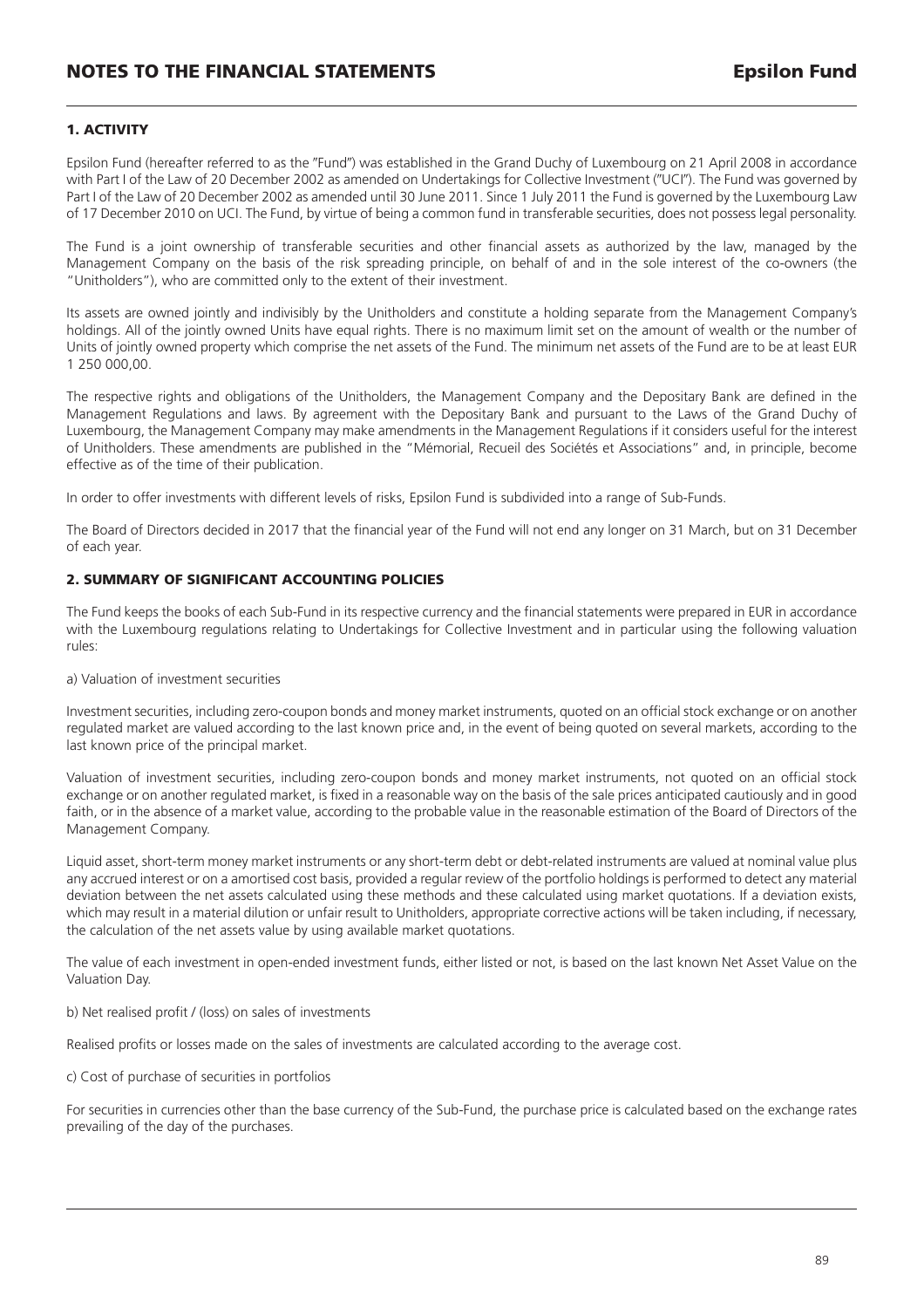#### d) Forward foreign exchange contracts

Forward foreign exchange contracts are valued at forward foreign exchange rates for the remaining period to run until maturity at the date of valuation.

Unrealised profits and losses are recorded in the Statement of Net Assets and their variations are recorded in the Statement of Changes in Net Assets under the heading "Change in unrealised appreciation / (depreciation) on forward foreign exchange contracts".

#### e) Future contracts

Commitments related to future contracts are recorded off balance sheet and future contracts are valued according to the last available contract price. Unrealised profits and losses on future contracts are recorded in the Statement of Net Assets and their variations are recorded in the Statement of Changes in Net Assets under the heading "Change in unrealised appreciation / (depreciation) on future contracts". Guarantee deposits and margin calls are recorded under the Statement of Net Assets under the headings "Other banks and broker account" and "Amounts due to brokers".

#### f) Swap contracts

Swaps are, in general, contracts by which two parties commit themselves during a given period to exchange two flows, one in exchange for the other, determined on the basis of a nominal value. The flows may be linked to the interest rate(s), exchange rate(s), share(s), index(es) or credit event(s).

Swap contracts are valued using the difference between the values of forecasted flows the counterparty is to pay to the Sub-Fund and those owed by the Sub-Fund to its counterparties.

Unrealised profits and losses on swap contracts are recorded in the Statement of Net Assets and their variations are recorded in the Statement of Changes in Net Assets under the heading "Change in unrealised appreciation / (depreciation) on swap contracts".

The caption "Swap premium received" and "Swap premium paid" of the Statement of Net Assets correspond to the amount paid or received by the Fund when contracting a credit default swap. This amount stands for the cost of the relating swap contracts.

Swap contracts are presented at clean price in the Statement of Net Assets.

#### g) Option contracts

Option contracts quoted on an official stock exchange or on another regulated market are valued according to the last known market price or, if there are several markets, according to the last known price of the principal market.

Option contracts not quoted on an official stock exchange or on another regulated market are valued at their last known market value or, in the absence of a market value, according to their probable market value in the reasonable estimation of the Board of Directors of the Management Company.

Premiums received on the written option contracts are recorded at market value as liabilities and premiums paid on purchased option contracts are recorded as assets. Unrealised profits and losses on option contracts are recorded in the Statement of Net Assets and their variations in the Statement of Changes in Net Assets under the heading "Change in unrealised appreciation / (depreciation) on option contracts".

In the case of options on futures, no premium margin is required because here a daily profit and loss adjustment (variation margin) is made by the procedure known as "marking-to-market". The profit of one party to the contract is the loss of the other party. The resulting gains and losses are either debited or credited to the appropriate account on a daily basis via the mark-to-market process.

The final valuation is made at the final settlement price of either the expiration date of the option or the day on which it was exercised.

#### h) Combined statements of the Fund

The combined statements correspond to the sum of the statements of each Sub-Fund.

i) Income

Dividends are recognised on the date on which the shares / units concerned are quoted "ex-dividend", net of withholding tax. Interest is calculated on a pro rata temporis basis and recorded net of withholding tax.

j) Translation of items expressed in foreign currencies

Assets and liabilities in foreign currencies are converted into the base currency of the Sub-Funds at the closing exchange rates of the final day of the financial period.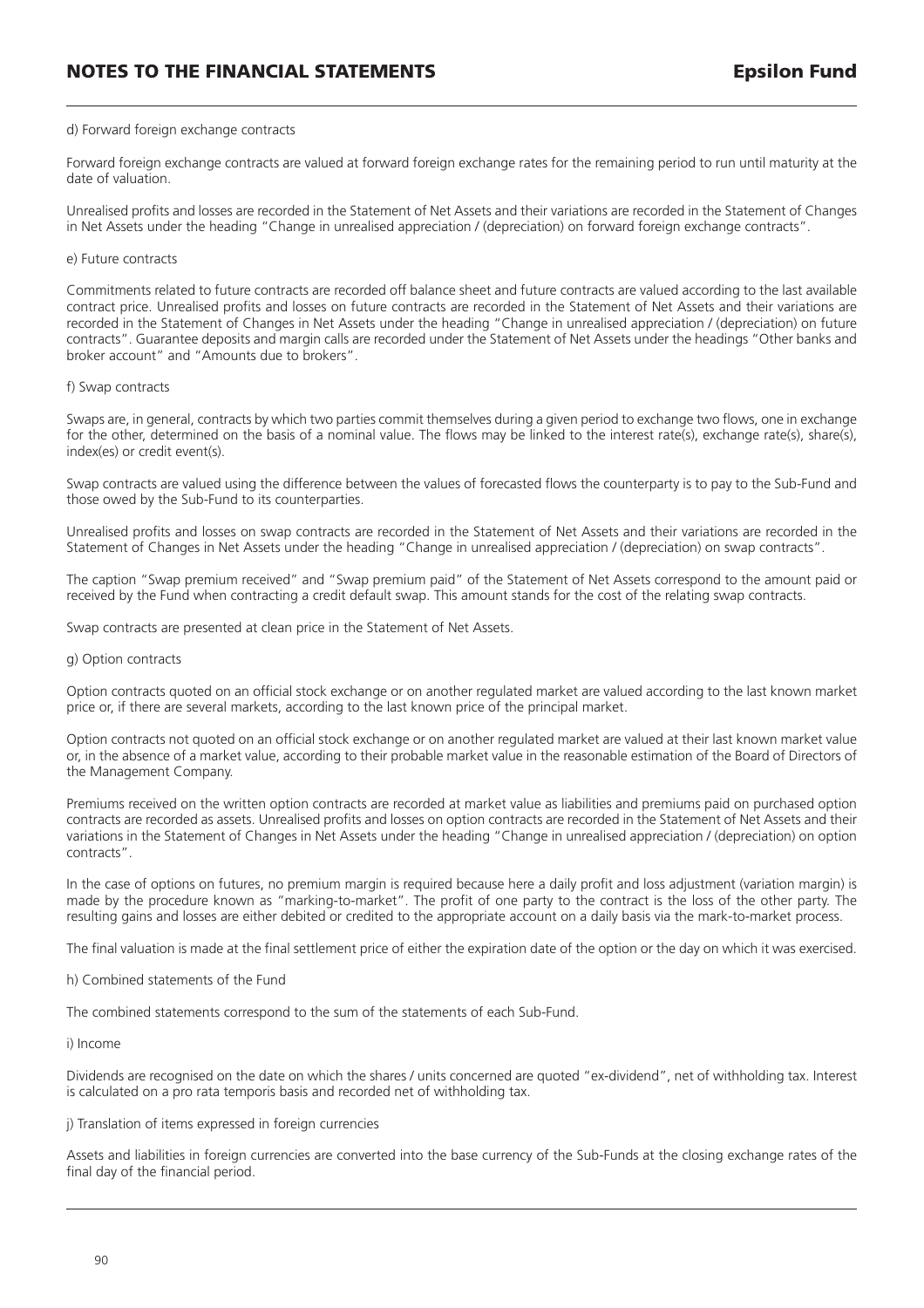Income and expenses in currencies other than the base currency of the Sub-Funds are converted into the currency of the Sub-Funds at the closing exchange rates in force on the day of the transactions.

The resulting realised and unrealised profit or loss made on foreign exchange is included in the Statement of Changes in Net Assets; any unrealised profit or loss on currencies of foreign cash positions, receivable on assets and payable on liabilities denominated in currencies other than the base currency of the Sub-Funds being recorded under the heading "Change in unrealised appreciation / (depreciation) on foreign currencies".

The main exchange rates as at 30 June 2021 are:

1 EUR = 113.521757125 ARS 1 EUR = 1.579620773 AUD 1 EUR = 5.950671279 BRL 1 EUR = 1.468500701 CAD 1 EUR = 1.096187211 CHF 1 EUR = 7.436248949 DKK  $1$  FUR = 0.858446162 GBP 1 EUR = 9.209526102 HKD 1 EUR = 351.030191843 HUF 1 EUR = 17195.558565108 IDR 1 EUR = 3.864257075 ILS 1 EUR = 88.147990907 INR 1 EUR = 131.623106561 JPY 1 EUR = 23.611873711 MXN 1 EUR = 10.204911763 NOK  $1$  FUR = 1.697174355 NZD 1 EUR = 57.889737335 PHP 1 EUR = 4.514723549 PLN 1 EUR = 86.634485278 RUB 1 EUR = 10.141999737 SEK 1 EUR = 1.594087574 SGD 1 EUR = 10.302511382 TRY 1 EUR = 33.042155208 TWD 1 EUR = 1.185900591 USD 1 EUR = 16.933178059 ZAR

k) Basis of preparation

These financial statements have been prepared on a going concern basis.

l) Valuation of instruments in the Money Market Fund

As regards the valuation of the assets of the FCP's Sub-Funds authorised as money market funds in accordance with Regulation (EU) 2017/1131 of the European Parliament and of the Council of 14 June 2017 on money market funds, such assets are valued by using mark-to-market method (means the valuation of positions at readily available close out prices that are sourced independently, including exchange prices, screen prices, or quotes from several independent reputable brokers) whenever possible.

When using mark-to-market method:

- such assets are valued at the more prudent side of bid and offer unless the asset can be closed out at mid-market;

- only good quality market data are used; such data are assessed on the basis of all of the following factors:

- the number and quality of the counterparties;
- the volume and turnover in the market of the asset of the money market fund;
- the issue size and the portion of the issue that the money market fund plans to buy or sell.

The Net Asset Value of any Unit Class in Sub-Funds authorised as money market funds shall be calculated at least daily and rounded to the nearest basis point or its equivalent when the Net Asset Value is published in a currency unit.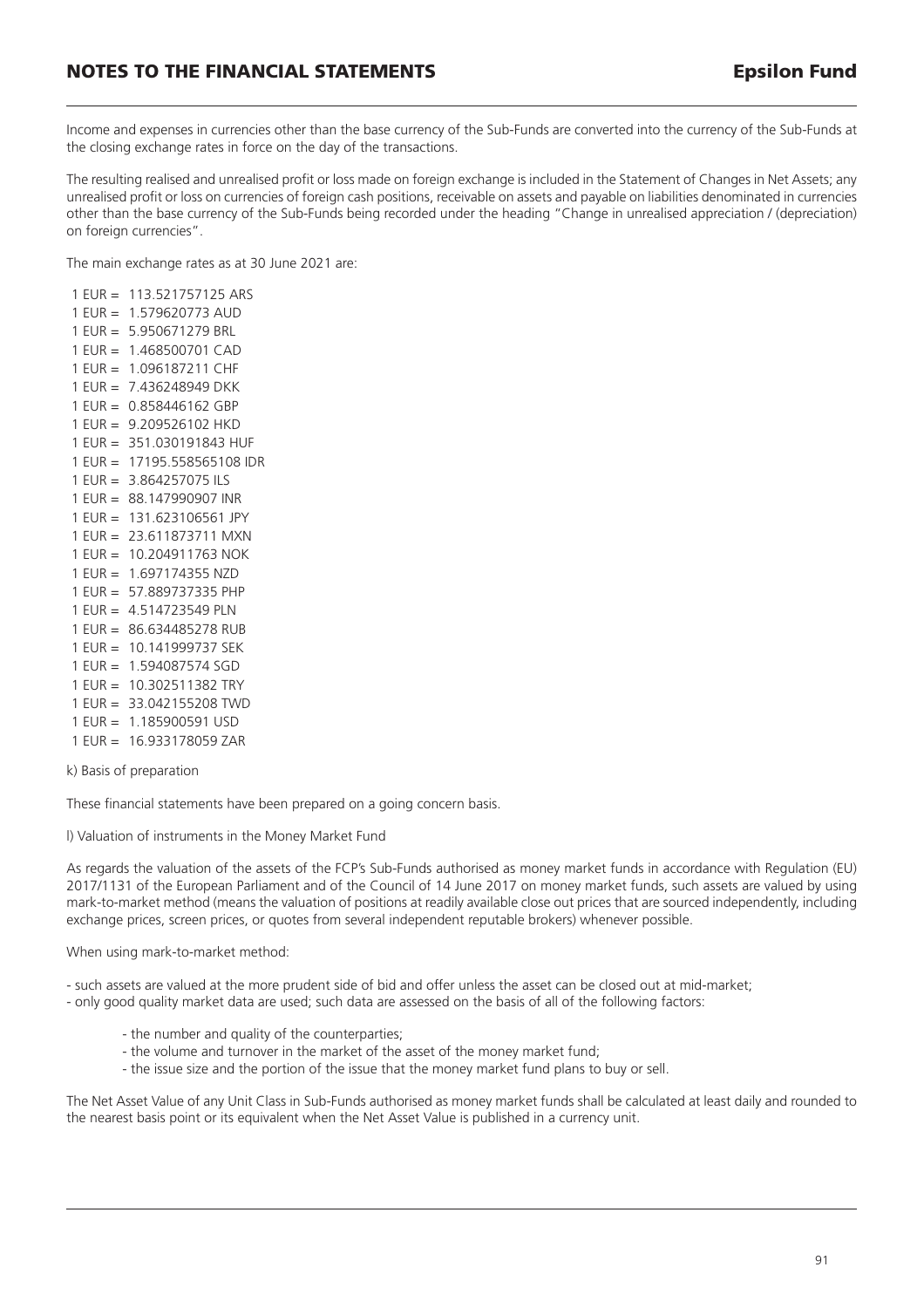### **NOTES TO THE FINANCIAL STATEMENTS Epsilon Fund**

The following Sub-Fund has been identified as falling under the scope of the Money Market Fund Regulation (EU) 2017/1131 (the -Regulation") and accordingly fulfill the requirements of the Regulation:

| Sub-Fund                 | <b>Type of MMF</b>    | Impact on the pricing policy |
|--------------------------|-----------------------|------------------------------|
| Epsilon Fund - Euro Cash | Standard Variable NAV | No impact                    |

m) Net Asset Value per Unit

The Net Asset Value of each Sub-Fund is equal to the difference between the total assets and the liabilities of the Sub-Fund.

The Net Asset Value per Unit is calculated by dividing the Net Asset Value by the number of Units outstanding on the day of calculation.

#### n) Contingent assets

As of 30 June 2021, some Sub-Funds of the Fund are involved in withholding tax reclaim procedures on the basis of the principles set forth in recent judgments by the European Court of Justice. In this context, the Sub-Funds listed hereunder could recover, with no certainty, unduly levied withholding taxes on dividends in the following jurisdictions:

| SUB - FUND                                         | <b>COUNTRY</b> |
|----------------------------------------------------|----------------|
| Epsilon Fund - Euro Q-Equity                       | Germany        |
| Epsilon Fund - Enhanced Constant Risk Contribution | Germany        |
| Epsilon Fund - Absolute Q-Multistrategy            | Germany        |

As of 30 June 2021, the following Sub-Fund is involved in the assertion of claims arising from securities in the insolvency proceeding of Wirecard AG. In the context of this procedure, the following Sub-Fund could receive, with no certainty, compensations related to losses:

Epsilon Fund - Absolute Q-Multistrategy

### **3. BANKS, BANK OVERDRAFTS, OTHER BANKS AND BROKER ACCOUNTS**

As at 30 June 2021, the counterparty for the "Banks" and "Bank overdrafts" accounts is State Street Bank International GmbH, Luxembourg Branch for all the Sub-Funds. The caption "Other banks and broker accounts" includes cash held with external banks and cash at broker accounts. The caption "Amounts due to brokers" includes amounts payable to brokers. As at 30 June 2021, the counterparties for the "Other banks and broker accounts" and "Amounts due from brokers" accounts are Banca IMI S.p.A, Bank of America Merrill Lynch Ltd Barclays Bank Plc., BNP Paribas SA, Citigroup Global Markets Ltd, Crédit Agricole CIB, Credit Suisse International, Deutsche Bank AG, Goldman Sachs & Co. LLC, Intesa Sanpaolo S.p.A., JP Morgan Securities Plc, Morgan Stanley, Société Générale SA and UBS Ltd. As at 30 June 2021, the counterparty for Other banks is Intesa Sanpaolo S.p.A.

### **4. TAXATION**

The Fund is governed by Luxembourg tax laws applicable to investment funds. It is up to prospective purchasers of Units of the Fund to inquire about the laws and rules applicable to the acquisition, holding and possibly sale of Units, taking into account their residence or nationality.

As legislation now stands, the Fund is subject to a Luxembourg tax at an annual rate of 0,05% calculated on the Net Asset Value of each Sub-Fund at the end of each quarter in question and payable quarterly. The rate of the annual subscription tax is fixed at 0,01% for the Sub-Funds or Classes of Units reserved for one or more Institutional Investors, as well as for Sub-Funds whose exclusive aim is the collective investment in money market instruments and/or deposits with credit institutions.

The value of the assets represented by units / shares held in Luxembourg UCIs shall be exempt from the subscription tax, provided such UCIs have already been subject to the subscription tax in Luxembourg.

### **5. OTHER CHARGES AND TAXES**

The caption "Other charges and taxes" is composed of professional fees (administrative commission, transactions fees, miscellaneous). The auditors fees, expenses involved in preparation, printing and filing of administrative documents and explanatory memoranda with any authorities and bodies, expenses related to preparation, distribution and publication of notices to Unitholders, including publication of Net Asset Value per Unit on newspapers distributed in countries in which the Units are offered or sold or on any other recognised and legally binding media, fees relative to registration with any institution or authority, and the fees relative to the Fund's listing on a stock exchange are borne by the Management Company.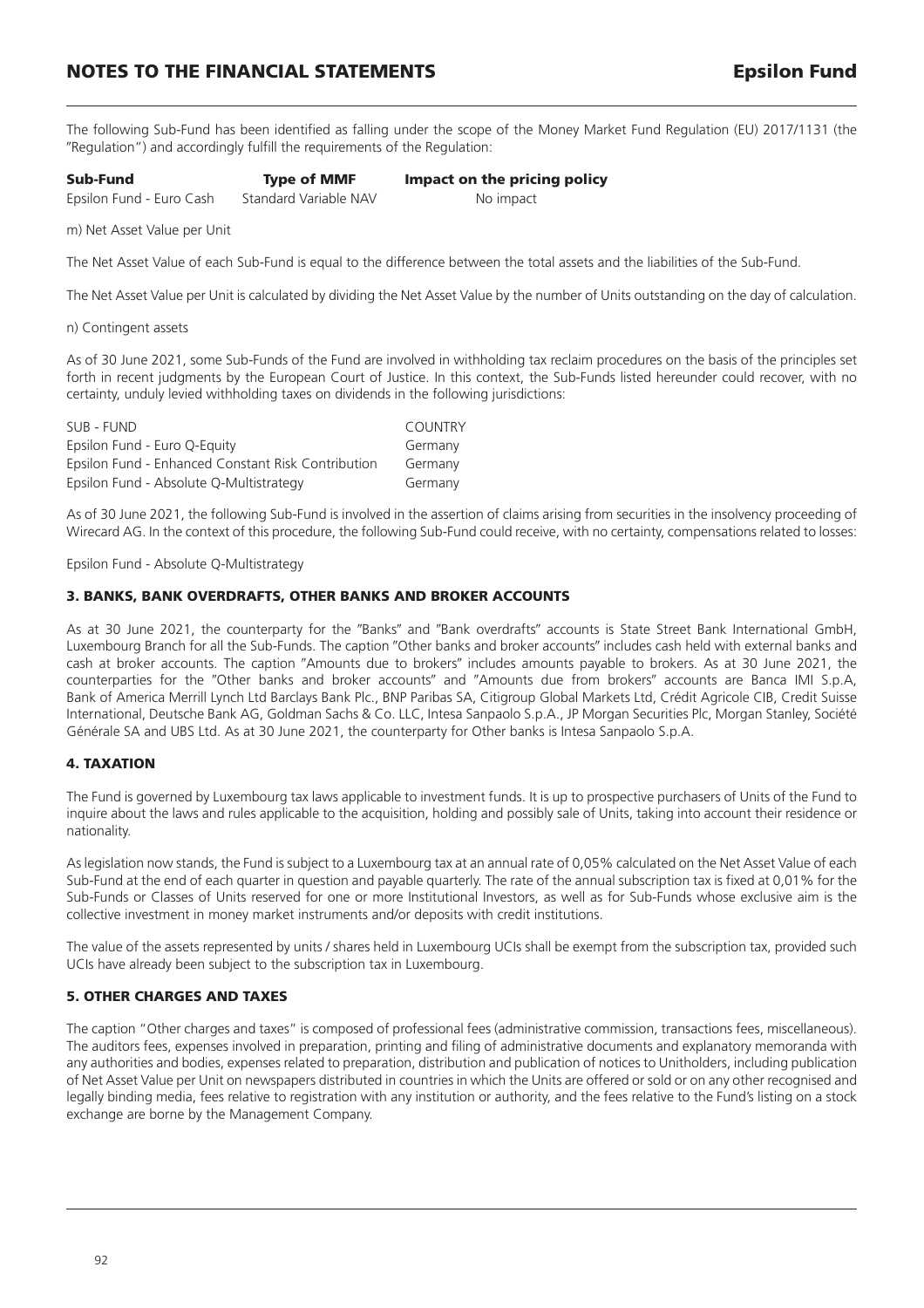### **6. MANAGEMENT FEE**

The Management Company, as remuneration for its services, is entitled to receive a management fee calculated according to the Net Asset Value of each Sub-Fund of the Fund.

For the period ended 30 June 2021, the rates in force for each Sub-Fund are the following:

| Sub-Fund                                              | <b>Annual management fee rates by Class of Units:</b> |              |              |                   |              |              |              |              |
|-------------------------------------------------------|-------------------------------------------------------|--------------|--------------|-------------------|--------------|--------------|--------------|--------------|
|                                                       | <b>Class</b>                                          | <b>Class</b> | Class        | <b>Class</b>      | <b>Class</b> | <b>Class</b> | <b>Class</b> | <b>Class</b> |
|                                                       |                                                       | 12           | $\mathbf{I}$ | IU <sub>2</sub>   | R            | <b>RD</b>    | Е            | X            |
| Epsilon Fund - Euro Cash                              | 0.14%                                                 |              |              | -                 | $0.30\%$     |              |              |              |
| Epsilon Fund - Euro Bond                              | 0.25%                                                 |              |              | $\qquad \qquad -$ | 0.85%        | 0,85%        |              |              |
| Epsilon Fund - Euro Q-Equity                          | 0.60%                                                 |              |              | $\qquad \qquad -$ | 1.80%        | —            |              |              |
| Epsilon Fund - Emerging Bond Total Return             | 0.25%                                                 | 0.25%        | 0.25%        | 0.25%             | 0,80%        | 0,80%        | 0.60%        | 0.50%        |
| Epsilon Fund - Emerging Bond Total Return<br>Enhanced | 0.40%                                                 |              |              |                   | 1.00%        |              |              |              |
| Epsilon Fund - Q-Flexible                             | 0.50%                                                 |              |              |                   | 1.60%        | 1.60%        |              |              |
| Epsilon Fund - Enhanced Constant Risk Contribution    | 0,75%                                                 |              |              | —                 | 1.50%        | 1,50%        |              |              |
| Epsilon Fund - Absolute Q-Multistrategy               | 0.40%                                                 |              |              |                   |              |              |              |              |

This fee is calculated on the average value of the monthly Net Asset Value and payable monthly.

Investments done by each Sub-Fund in Units/Shares of UCITS and/or other UCI may lead investors to support twice certain expenses such as subscriptions fees, redemptions fees, depositary fees, administrative fees and management fees.

The total amount of the management commissions applied on the "related" UCITS or UCI in which the Sub-Fund invests as well as the total amount of any rebates of the management commissions applied on UCITS or UCI managed by third companies are transferred to the Sub-Fund on a quarterly basis and registered in the Statement of Changes in Net Assets under the heading "Other income" as follows (in EUR):

Epsilon Fund - Euro Bond 192 782,61

### **Total 192 782,61**

### **7. PERFORMANCE FEE**

In addition, for the Sub-Funds Epsilon Fund - Euro Bond, Epsilon Fund - Euro Q-Equity, Epsilon Fund - Emerging Bond Total Return, Epsilon Fund - Emerging Bond Total Return Enhanced, Epsilon Fund - Q-Flexible, Epsilon Fund - Enhanced Constant Risk Contribution and Epsilon Fund - Absolute Q-Multistrategy the Management Company will be entitled to receive a performance fee. Calculation methods of the performance fee are described in the prospectus appendixes.

Performance fee accrued for the period ended 30 June 2021 are as follows (in EUR):

| 10 387 005.27 |                                                    | <b>Total</b> |
|---------------|----------------------------------------------------|--------------|
| 152 632,74    | Epsilon Fund - Enhanced Constant Risk Contribution |              |
| 10 234 169.57 | Epsilon Fund - Q-Flexible                          |              |
| 202.96        | Epsilon Fund - Emerging Bond Total Return          |              |
|               |                                                    |              |

#### **8. DEPOSITARY AND PAYING AGENT FEE**

The Depositary Bank received an annual fee, payable monthly and calculated on the monthly Net Asset Value. This fee is borne by the Management Company out of its administrative fee.

Furthermore, in accordance with the current Depositary Bank and Paying Agent convention, the Depositary Bank has received during the financial period, for all of the active Sub-Funds as at 30 June 2021, a global amount of EUR 547 273,19 (for transaction fees) registered in the Statement of Changes in Net Assets under the heading "Other charges and taxes" in relation to paying agent services.

### **9. FORWARD FOREIGN EXCHANGE CONTRACTS, FUTURE CONTRACTS, OPTION CONTRACTS AND SWAP CONTRACTS**

During the financial period, certain Sub-Funds have taken out forward foreign exchange contracts, future contracts, option contracts and swap contracts. Details of open positions as at 30 June 2021 are disclosed following the Portfolios of the concerned Sub-Funds.

As at 30 June 2021 Intesa Sanpaolo S.p.A. is the broker for all the future contracts.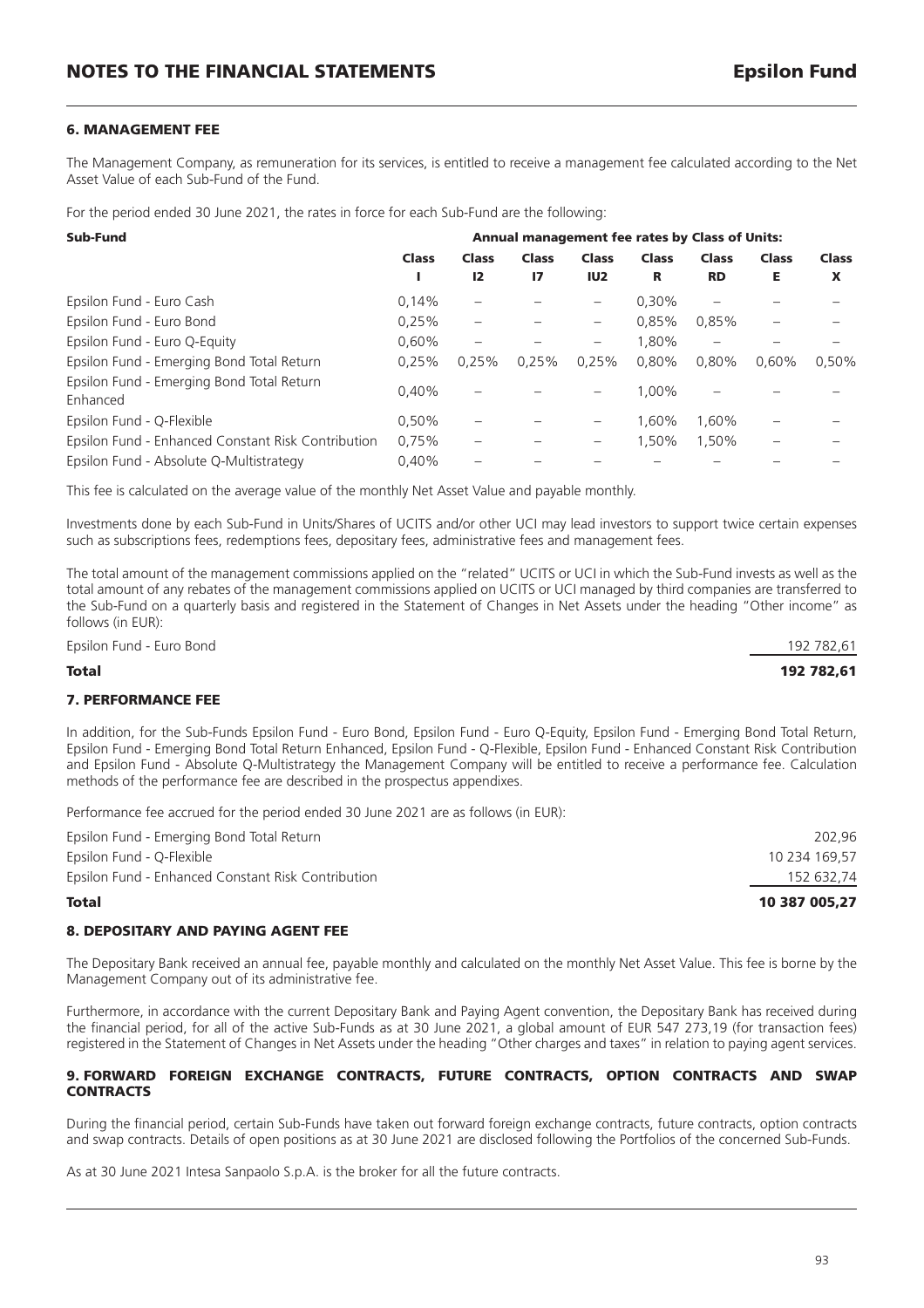For the swaps contracts the counterparties are disclosed following the portfolios in the open positions.

The counterparties (unquoted options) / brokers (listed options) for the option contracts and the forward foreign exchange contracts as at 30 June 2021, are listed below:

| Sub-Fund                                                        | Forward foreign exchange counterparty                                                                                                                                                                                                                                                                                                         | <b>Option broker / counterparty</b>        |  |  |
|-----------------------------------------------------------------|-----------------------------------------------------------------------------------------------------------------------------------------------------------------------------------------------------------------------------------------------------------------------------------------------------------------------------------------------|--------------------------------------------|--|--|
| Epsilon Fund - Euro Bond                                        | Goldman Sachs Bank Europe SE<br>Unicredit Bank AG (Hypovereinsbank)                                                                                                                                                                                                                                                                           | None                                       |  |  |
| Epsilon Fund - Emerging<br><b>Bond Total Return</b>             | Bank of America Securities Europe SA<br>Barclays Bank Ireland Plc<br>Citigroup Global Markets Europe AG<br>Crédit Agricole CIB<br>Deutsche Bank AG<br>Goldman Sachs Bank Europe SE<br>Intesa Sanpaolo S.p.A.<br>J.P. Morgan AG<br>Morgan Stanley Europe SE<br>Société Générale<br><b>UBS Europe SE</b><br>Unicredit Bank AG (Hypovereinsbank) | J.P. Morgan AG<br>Morgan Stanley Bank AG   |  |  |
| Epsilon Fund - Emerging Bond<br><b>Total Return</b><br>Enhanced | Barclays Bank Ireland Plc<br>Citigroup Global Markets Europe AG<br>Crédit Agricole CIB<br>Deutsche Bank AG<br>Goldman Sachs Bank Europe SE<br>Intesa Sanpaolo S.p.A.<br>J.P. Morgan AG<br>Morgan Stanley Europe SE<br>Société Générale<br><b>UBS Europe SE</b>                                                                                | Deutsche Bank AG<br>Morgan Stanley Bank AG |  |  |
| Epsilon Fund - Q-Flexible                                       | Bank of America Securities Europe SA<br>Intesa Sanpaolo S.p.A.<br>Unicredit Bank AG (Hypovereinsbank)                                                                                                                                                                                                                                         | Barclays Bank Ireland Plc                  |  |  |
| Epsilon Fund - Enhanced<br><b>Constant Risk Contribution</b>    | Crédit Agricole CIB<br>Intesa Sanpaolo S.p.A.<br>Morgan Stanley Europe SE<br><b>UBS Europe SE</b>                                                                                                                                                                                                                                             | Intesa Sanpaolo S.p.A.                     |  |  |

As at 30 June 2021 the nominal value of the collateral received / (pledged) on futures and listed options is as follows:

| Sub-Fund                                | Nature of<br>the<br>collateral | <b>Denomination</b>                         | Counterparty           | <b>Currency</b> | <b>Total collateral</b><br>received /<br>(pledged) |
|-----------------------------------------|--------------------------------|---------------------------------------------|------------------------|-----------------|----------------------------------------------------|
| Epsilon Fund - Euro Bond                | Security                       | Bundesschatzanweisungen 0,00%<br>11/03/2022 | Intesa Sanpaolo S.p.A. | <b>EUR</b>      | (14008000)                                         |
| Epsilon Fund - Q-Flexible               | Security                       | BOT 0,00%<br>21/11/30                       | Intesa Sanpaolo S.p.A. | <b>EUR</b>      | (44600000)                                         |
| Epsilon Fund - Absolute Q-Multistrategy | Security                       | CTZ 0.00%<br>22/09/2028                     | Intesa Sanpaolo S.p.A. | <b>EUR</b>      | (1304000)                                          |

As at 30 June 2021 the nominal value of the collateral received / (pledged) on forward contracts, swap contracts and unquoted option contracts is as follows:

| Sub-Fund                                  | Nature of<br>the<br>collateral | <b>Denomination</b> | Counterparty                                    | <b>Currency</b> | Total collateral<br>received $/$<br>(pledged) |
|-------------------------------------------|--------------------------------|---------------------|-------------------------------------------------|-----------------|-----------------------------------------------|
| Epsilon Fund - Euro Bond                  | Cash                           |                     | Goldman Sachs Bank Europe SE                    | <b>EUR</b>      | 900000                                        |
| Epsilon Fund - Euro Bond                  | Cash                           |                     | UniCredit Bank AG (Hypovereinsbank)             | <b>EUR</b>      | 580 000                                       |
| Epsilon Fund - Emerging Bond Total Return | Cash                           |                     | Intesa Sanpaolo S.p.A.                          | <b>EUR</b>      | (750000)                                      |
| Epsilon Fund - Emerging Bond Total Return | Cash                           |                     | UBS Europe SE                                   | <b>EUR</b>      | (850000)                                      |
| Epsilon Fund - Emerging Bond Total Return | Cash                           |                     | Société Générale                                | <b>EUR</b>      | (1460000)                                     |
| Epsilon Fund - Emerging Bond Total Return | Cash                           |                     | J.P. Morgan AG                                  | <b>EUR</b>      | (1630000)                                     |
| Epsilon Fund - Emerging Bond Total Return | Cash                           |                     | Credit Suisse Securities Sociedad De Valores SA | <b>EUR</b>      | (1910000)                                     |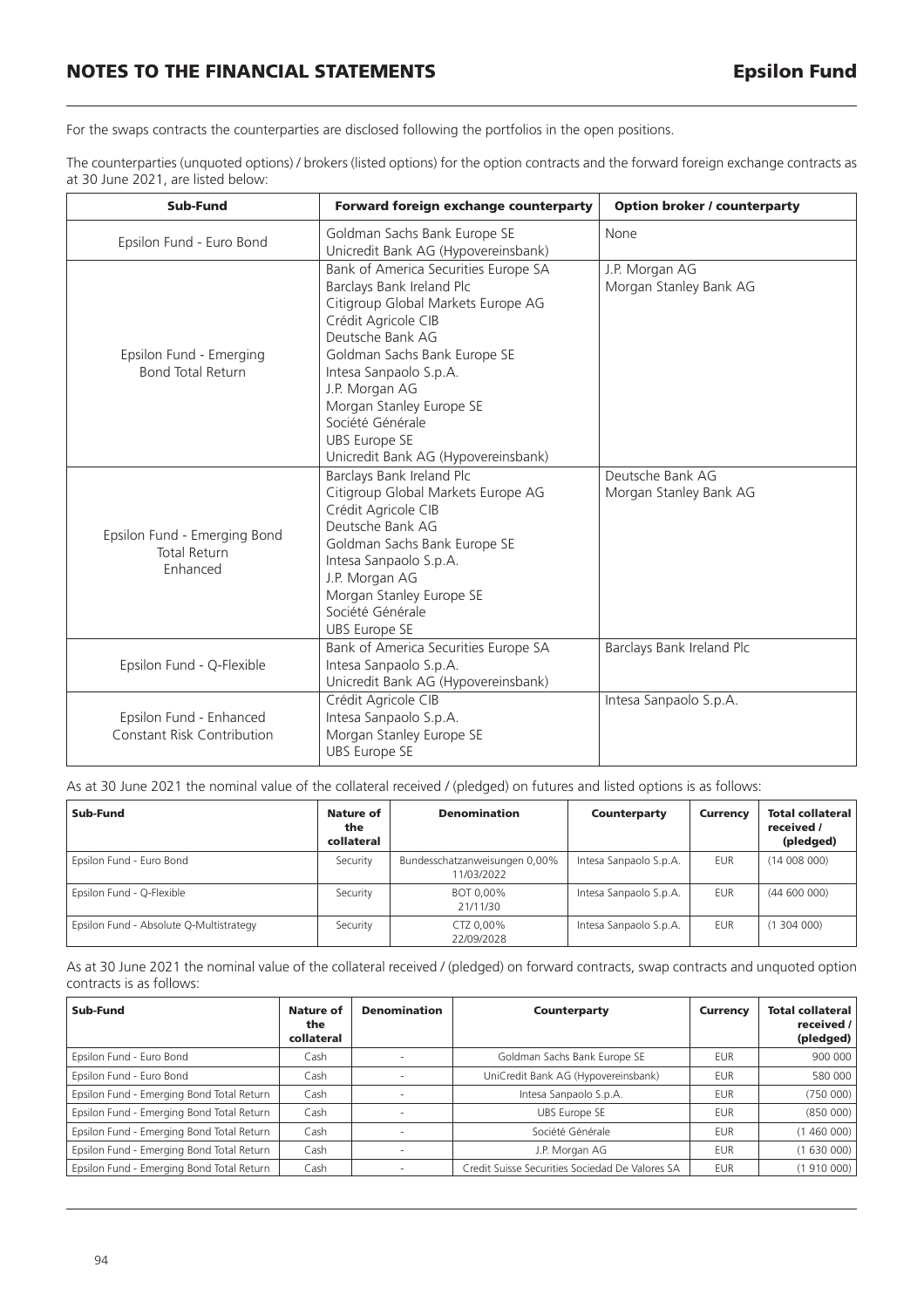### **NOTES TO THE FINANCIAL STATEMENTS Epsilon Fund**

| Sub-Fund                                              | Nature of<br>the<br>collateral | <b>Denomination</b> | Counterparty                                    | <b>Currency</b> | <b>Total collateral</b><br>received /<br>(pledged) |
|-------------------------------------------------------|--------------------------------|---------------------|-------------------------------------------------|-----------------|----------------------------------------------------|
| Epsilon Fund - Emerging Bond Total Return             | Cash                           | ÷,                  | Deutsche Bank AG                                | <b>EUR</b>      | (6140000)                                          |
| Epsilon Fund - Emerging Bond Total Return             | Cash                           |                     | Citigroup Global Markets Europe AG              | <b>EUR</b>      | (7800000)                                          |
| Epsilon Fund - Emerging Bond Total Return             | Cash                           |                     | Crédit Agricole Corporate and Investment Bank   | <b>EUR</b>      | (7960000)                                          |
| Epsilon Fund - Emerging Bond Total Return             | Cash                           | ÷,                  | Morgan Stanley Europe SE                        | <b>EUR</b>      | (9,340,000)                                        |
| Epsilon Fund - Emerging Bond Total Return             | Cash                           |                     | Goldman Sachs Bank Europe SE                    | <b>EUR</b>      | (10920000)                                         |
| Epsilon Fund - Emerging Bond Total Return             | Cash                           |                     | Barclays Bank Ireland PLC                       | <b>EUR</b>      | (12 020 000)                                       |
| Epsilon Fund - Emerging Bond Total Return             | Cash                           |                     | Bank of America Securities Europe SA            | <b>EUR</b>      | (15250000)                                         |
| Epsilon Fund - Emerging Bond Total Return<br>Enhanced | Security                       | BTP 2.55% 09/41     | Deutsche Bank AG                                | <b>EUR</b>      | 511 099                                            |
| Epsilon Fund - Emerging Bond Total Return<br>Enhanced | Cash                           |                     | Bank of America Securities Europe SA            | <b>EUR</b>      | (10000)                                            |
| Epsilon Fund - Emerging Bond Total Return<br>Enhanced | Cash                           |                     | Citigroup Global Markets Europe AG              | <b>EUR</b>      | (230000)                                           |
| Epsilon Fund - Emerging Bond Total Return<br>Enhanced | Cash                           |                     | Goldman Sachs Bank Europe SE                    | <b>EUR</b>      | (230000)                                           |
| Epsilon Fund - Emerging Bond Total Return<br>Enhanced | Cash                           |                     | Morgan Stanley Europe SE                        | <b>EUR</b>      | (260000)                                           |
| Epsilon Fund - Emerging Bond Total Return<br>Enhanced | Cash                           |                     | <b>UBS Europe SE</b>                            | <b>EUR</b>      | (260000)                                           |
| Epsilon Fund - Emerging Bond Total Return<br>Enhanced | Cash                           | ä,                  | Barclays Bank Ireland PLC                       | <b>EUR</b>      | (310000)                                           |
| Epsilon Fund - Emerging Bond Total Return<br>Enhanced | Cash                           | ä,                  | J.P. Morgan AG                                  | <b>EUR</b>      | (740000)                                           |
| Epsilon Fund - Q-Flexible                             | Cash                           |                     | Barclays Bank Ireland PLC                       | <b>EUR</b>      | 840 000                                            |
| Epsilon Fund - Q-Flexible                             | Cash                           |                     | Bank of America Securities Europe SA            | <b>EUR</b>      | 270 000                                            |
| Epsilon Fund - Q-Flexible                             | Cash                           |                     | Société Générale                                | <b>EUR</b>      | 240 000                                            |
| Epsilon Fund - Q-Flexible                             | Cash                           | ä,                  | Credit Suisse Securities Sociedad De Valores SA | <b>EUR</b>      | 210 000                                            |
| Epsilon Fund - Q-Flexible                             | Cash                           |                     | Morgan Stanley Europe SE                        | <b>EUR</b>      | (380000)                                           |
| Epsilon Fund - Q-Flexible                             | Cash                           | $\sim$              | Deutsche Bank AG                                | <b>EUR</b>      | (390000)                                           |
| Epsilon Fund - Enhanced Constant Risk<br>Contribution | Cash                           |                     | Deutsche Bank AG                                | <b>EUR</b>      | (210000)                                           |

### **10. UNITS OF THE FUND**

The Unit Classes available as at 30 June 2021 are the following:

• Classes R, RD and E Units may be acquired by any investor. The subscription of Units in Classes R is subject to a minimum initial subscription amount equal to EUR 500,00 for each Sub-Fund except for the subscription of Units in Class E of the Sub-Fund Epsilon Fund - Emerging Bond Total Return which is subject to a minimum initial subscription amount equal to EUR 250 000,00.

• Classes I, I2, I7, IU2 and X Units may only be acquired by institutional investors ("Institutional Investors"). Such Institutional Investors include: insurance companies; asset management companies; credit institutions, banking foundations or other professionals in the financial sector acting on their own behalf or within the framework of a discretionary management mission on behalf of their clients, even private clients (in this case, however, the clients on whose behalf the credit institutions or other professionals in the financial sector are acting must not have a right of property claim against the fund but only against the credit institutions or other professionals in the financial sector); undertakings for collective investment; territorial governmental units; holding companies, provided that they can justify their actual substance and have a structure and business activities of their own, separate from those of their shareholders, and that they have significant financial interests; and finally, holding companies known as "family companies", provided these are holding companies where a family or branch of a family has significant financial interests.

Classes R, E, I, I2, I7, IU2 and X Units allow for the accumulation of income, in other words full capitalization of the income accrued by investments made in each of the Fund's Sub-Funds.

Class RD Units allows for distribution of the income accrued by investments made in each of the FCP's Sub-Funds, in accordance with criteria specified in the section entitled "Dividend Policy" of the prospectus.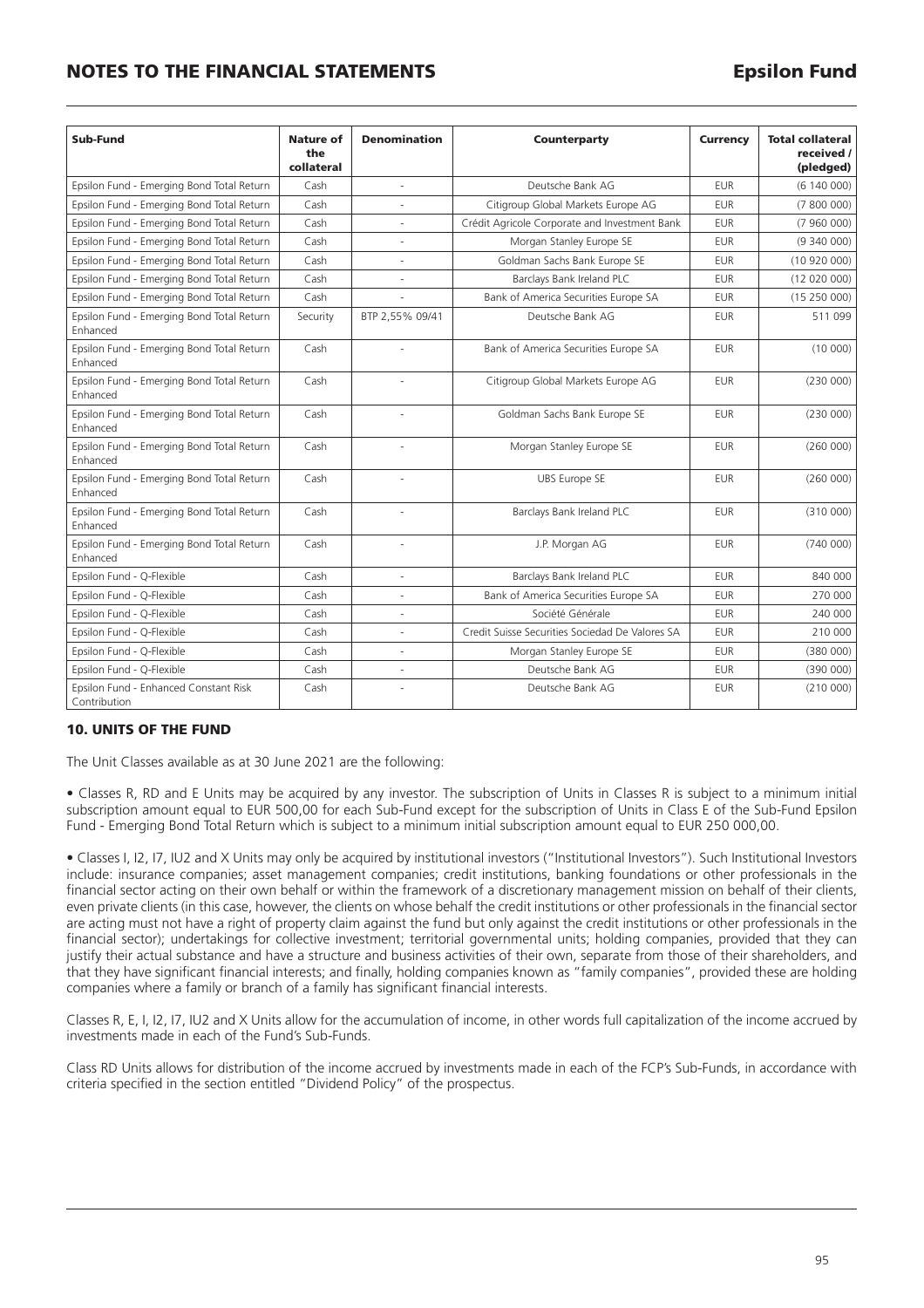### **NOTES TO THE FINANCIAL STATEMENTS Epsilon Fund**

| <b>Unit Class</b> | <b>Available to</b> | Minimum<br>initial<br>subscription | <b>Minimum</b><br>holding<br>amount<br>at umbrella | <b>Maximum</b><br>commission on<br>transactions |                   |  |
|-------------------|---------------------|------------------------------------|----------------------------------------------------|-------------------------------------------------|-------------------|--|
|                   |                     | amount                             | fund level                                         | <b>Emission</b>                                 | <b>Redemption</b> |  |
| R, RD             | All Investors       | <b>EUR 500</b>                     | none                                               | 4,00%                                           | none              |  |
|                   | All Investors       | EUR 250 000                        | none                                               | none                                            | none              |  |
|                   | Institutional       |                                    |                                                    |                                                 |                   |  |
| X                 | Investors           | EUR 3 000 000                      | EUR 3 000 000                                      | none                                            | none              |  |
|                   | Institutional       |                                    |                                                    |                                                 |                   |  |
| 1, 12, 17, 102    | Investors           | EUR 3 000 000                      | EUR 3 000 000                                      | none                                            | none              |  |

### **11. TRANSACTION COSTS**

For the financial period ended 30 June 2021, the Fund incurred transaction costs (composed of broker fees and stamp duties) relating to purchase or sale price of investment securities. These transaction costs are part of the acquisition cost / sale price of the related assets and, for the financial period from 1 January 2021 to 30 June 2021, amount as follows (in EUR):

| Sub-Fund                                           | <b>Transaction costs</b> |
|----------------------------------------------------|--------------------------|
| Epsilon Fund - Euro Cash                           | 51 039,62                |
| Epsilon Fund - Euro Bond                           | 7 908,52                 |
| Epsilon Fund - Euro Q-Equity                       | 75 855,57                |
| Epsilon Fund - Q-Flexible                          | 2 668,44                 |
| Epsilon Fund - Enhanced Constant Risk Contribution | 4 3 9 3 .8 7             |
| <b>Total</b>                                       | 141 866,02               |

### **12. DIVIDEND DISTRIBUTIONS**

Category RD Units of the Sub-Funds Epsilon Fund - Euro Bond, Epsilon Fund - Emerging Bond Total Return, Epsilon Fund - Q-Flexible and Epsilon Fund - Enhanced Constant Risk Contribution allow the distribution of dividends. During the financial period ended 30 June 2021, the following distribution occurred:

| Sub-Fund                                           | <b>Class</b> | <b>Distribution</b><br><b>Date</b> | <b>Amount</b><br>in EUR |            | per Unit Currency Total Amount |
|----------------------------------------------------|--------------|------------------------------------|-------------------------|------------|--------------------------------|
| Epsilon Fund - Euro Bond                           | RD.          | 12/02/2021                         | 0.50                    | EUR        | 225,67                         |
| Epsilon Fund - Emerging Bond Total Return          | RD.          | 12/02/2021                         | 0.50                    | EUR        | 19 642,12                      |
| Epsilon Fund - Q-Flexible                          | RD.          | 12/02/2021                         | 0.50                    | <b>EUR</b> | 84.05                          |
| Epsilon Fund - Enhanced Constant Risk Contribution | <b>RD</b>    | 12/02/2021                         | 1.00                    | EUR        | 6 427,76                       |
| <b>Total</b>                                       |              |                                    |                         |            | 26 379.60                      |

### **13. EVENT OCCURRED DURING THE PERIOD**

### **Sustainable Finance Disclosure Regulation (SFDR)**

Starting from 10 March 2021, in accordance with the Regulation (EU) 2019/2088 (Sustainable Finance Disclosure Regulation), the Company amended its Sustainability Policy describing the financial instrument selection and monitoring methodologies adopted by the Company in order to include the sustainability risk analysis as part of its decision-making process on investments relating to collective asset management services.

Based on the Company's amended Sustainability Policy and assessments of the process set-up by each delegated investment manager, presence of minimum ESG processes and objectives have been set for each category corresponding to Articles 6, 8 or 9.

On 30 June 2021, the Company also published the policy related to the Principal Adverse Sustainability Impacts pursuant the provisions of (i) Article 4 of Regulation (EU) 2019/2088 and (ii) the related implementing regulations.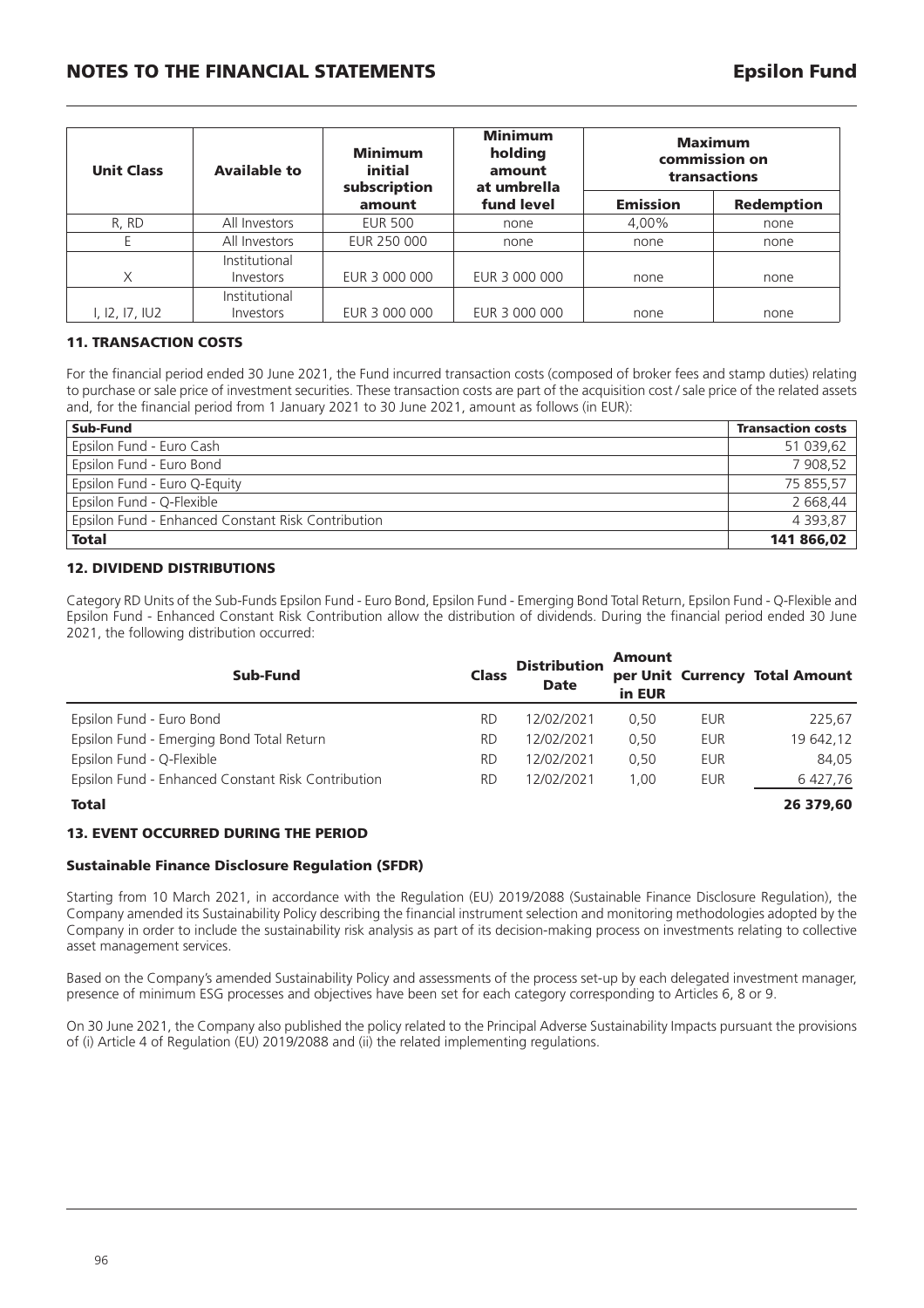### **1. SECURITIES FINANCING TRANSACTIONS REGULATION**

The Securities Financing Transactions Regulation (SFTR) came into force on 12 January 2016 and introduces new disclosure requirements for securities financing transactions and total return swaps.

A securities financing transaction is defined as per Article 3(11) of the SFTR as:

- securities or commodities lending and securities or commodities borrowing,
- a buy-sell back transaction or sell-buy back transaction, or
- a margin lending transaction.

As at 30 June 2021, the Fund is not impacted by the Securities Financing Transactions Regulation.

<sup>-</sup> a repurchase/reverse repurchase agreement,